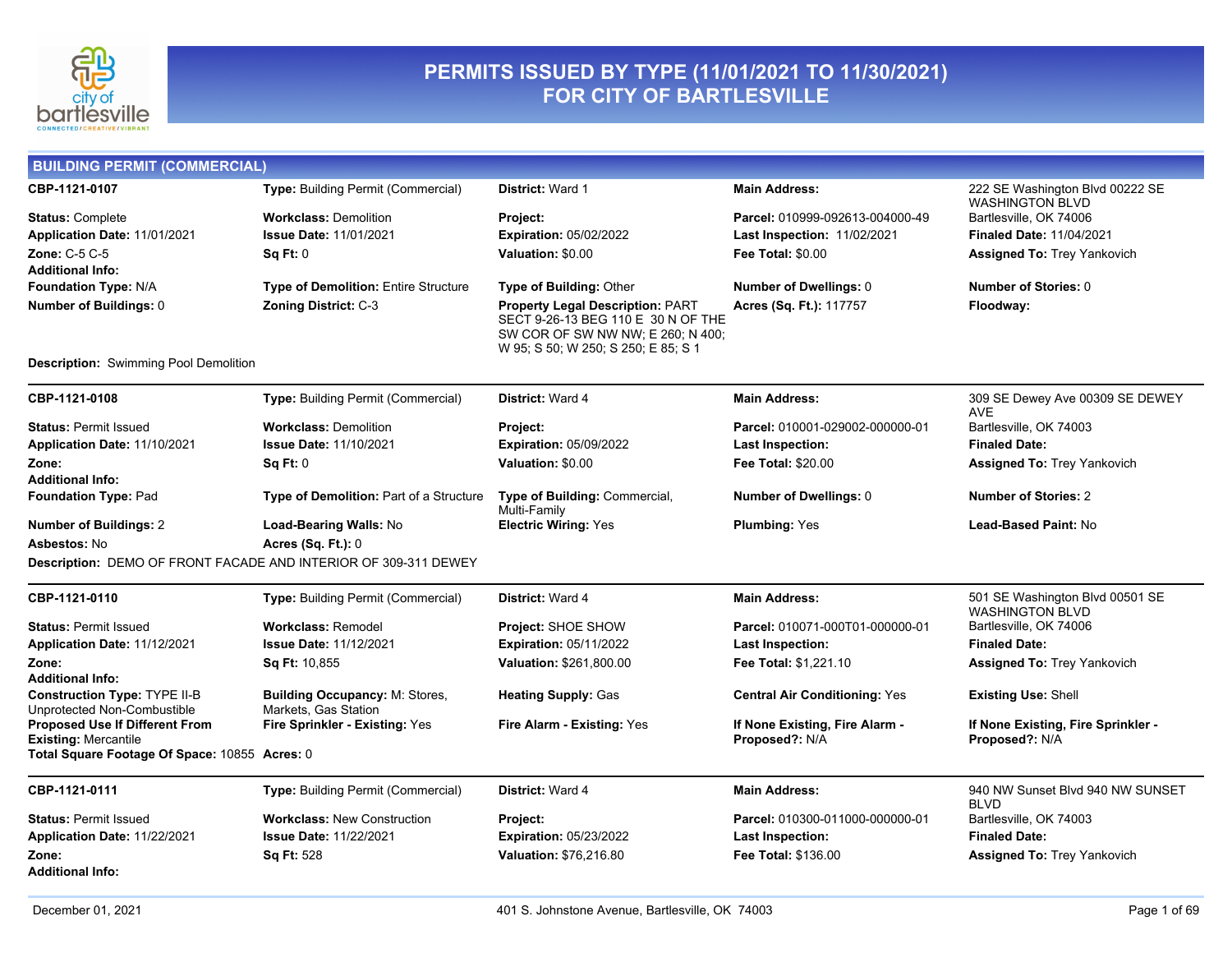| <b>PERMITS ISSUED BY TYPE (11/01/2021 TO 11/30/2021)</b>                                           |                                                                  |                                                      |                                                              |                                          |
|----------------------------------------------------------------------------------------------------|------------------------------------------------------------------|------------------------------------------------------|--------------------------------------------------------------|------------------------------------------|
| <b>NewPlumbing: Yes</b>                                                                            | Sq. Ft. of ADDITIONAL Impervious<br>Surface: 0                   | Is there on-site storm detention: No                 | <b>Construction Type: TYPE V-B</b><br>Unprotected Wood Frame | <b>Number of Stories: 1</b>              |
| <b>Building Height: 13.5</b>                                                                       | <b>Number of Units: 1</b>                                        | Sewage Disposal: City Sanitary Sewer<br>System       | Water Supply: City of Bartlesville Public<br>Water System    | <b>Heating Supply: Electric</b>          |
| <b>Central Air Conditioning: Yes</b>                                                               | <b>Existing Use: EMPTY LOT</b>                                   | <b>Proposed Use: DISPENSARY</b>                      | Fire Sprinkler - Existing: No                                | Fire Sprinkler - Proposed: No            |
| Fire Alarm - Existing: No                                                                          | Fire Alarm - Proposed: No                                        | <b>Existing Square Footage (If</b><br>Applicable): 0 | Proposed New Square Footage: 528                             | <b>Total Square Footage: 528</b>         |
| Acres: 0                                                                                           |                                                                  |                                                      |                                                              |                                          |
| <b>Description: Modular building</b>                                                               |                                                                  |                                                      |                                                              |                                          |
| CBP-1121-0112                                                                                      | <b>Type: Building Permit (Commercial)</b>                        | District: Ward 2                                     | <b>Main Address:</b>                                         | 3615 SE Pioneer Dr 3615 SE PIONEER<br>DR |
| <b>Status: Permit Issued</b>                                                                       | <b>Workclass: New Construction</b>                               | Project: TAYLOR OFFICE BUILDING                      | Parcel: 010999-202613-002000-11                              | Bartlesville, OK 74006                   |
| Application Date: 11/23/2021                                                                       | <b>Issue Date: 11/23/2021</b>                                    | <b>Expiration: 05/30/2022</b>                        | <b>Last Inspection: 11/30/2021</b>                           | <b>Finaled Date:</b>                     |
| Zone:<br><b>Additional Info:</b>                                                                   | <b>Sq Ft: 6,584</b>                                              | Valuation: \$950,400.40                              | <b>Fee Total: \$1,317.36</b>                                 | <b>Assigned To: Trey Yankovich</b>       |
| <b>NewPlumbing: Yes</b>                                                                            | <b>Construction Type: TYPE V-B</b><br>Unprotected Wood Frame     | <b>Number of Stories: 1</b>                          | <b>Building Height: 33</b>                                   | <b>Number of Units: 1</b>                |
| Sewage Disposal: City Sanitary Sewer<br>System                                                     | <b>Water Supply: City of Bartlesville Public</b><br>Water System | <b>Heating Supply: Gas</b>                           | <b>Central Air Conditioning: Yes</b>                         | <b>Existing Use: NONE</b>                |
| Proposed Use: OFFICE BUILDING                                                                      | Fire Sprinkler - Existing: No                                    | Fire Sprinkler - Proposed: No                        | Fire Alarm - Existing: No                                    | Fire Alarm - Proposed: No                |
| <b>Existing Square Footage (If</b><br>Applicable): 0<br><b>Description:</b> Taylor Office Building | Proposed New Square Footage: 6584                                | Total Square Footage: 6584                           | Acres: 0                                                     |                                          |

**PERMITS ISSUED FOR BUILDING PERMIT (COMMERCIAL): 5**

| <b>BUILDING PERMIT (RESIDENTIAL)</b>                                                                   |                                                                      |                                      |                                    |                                                       |
|--------------------------------------------------------------------------------------------------------|----------------------------------------------------------------------|--------------------------------------|------------------------------------|-------------------------------------------------------|
| RBP-1021-0453                                                                                          | <b>Type:</b> Building Permit (Residential)                           | <b>District: Ward 1</b>              | <b>Main Address:</b>               | 709 SW Penn Ave 00709 SW PENN AVE                     |
| <b>Status: Permit Issued</b>                                                                           | <b>Workclass: New Construction</b>                                   | Project:                             | Parcel: 010229-006005-000000-01    | Bartlesville, OK 74003                                |
| Application Date: 10/25/2021                                                                           | <b>Issue Date: 11/01/2021</b>                                        | <b>Expiration: 05/16/2022</b>        | <b>Last Inspection: 11/17/2021</b> | <b>Finaled Date:</b>                                  |
| Zone:                                                                                                  | <b>Sq Ft: 2,385</b>                                                  | <b>Valuation: \$400,000.00</b>       | <b>Fee Total: \$194.80</b>         | <b>Assigned To: Trey Yankovich</b>                    |
| <b>Additional Info:</b>                                                                                |                                                                      |                                      |                                    |                                                       |
| <b>Construction Type: V-A</b>                                                                          | <b>Building Occupancy: R-3: 1 &amp; 2</b><br><b>Family Dwellings</b> | <b>Number of Stories: 1</b>          | <b>Building Height: 25</b>         | <b>Sewage Disposal: City Sanitary Sewer</b><br>System |
| Water Supply: City of Bartlesville Public<br>Water System                                              | <b>Heating Supply: Electric</b>                                      | <b>Central Air Conditioning: Yes</b> | <b>Total Bedroom Count: 4</b>      | <b>Total Bathroom Count: 2.5</b>                      |
| <b>Square Footage of Liveable Space</b><br><b>Only: 2385</b><br><b>Description:</b> Single Family Home | <b>Total Square Footage: 2975</b>                                    | Digital Signature: Brent Taylor      | Acres $(Sq. Ft.): 0$               |                                                       |
| RBP-1121-0456                                                                                          | <b>Type:</b> Building Permit (Residential)                           | <b>District: Ward 3</b>              | <b>Main Address:</b>               | 1539 SW Maple Ave 1539 SW MAPLE<br><b>AVE</b>         |
| <b>Status: Permit Issued</b>                                                                           | <b>Workclass: New Construction</b>                                   | <b>Project: HABITAT FOR HUMANITY</b> | Parcel: 010030-004010-000000-01    | Bartlesville, OK 74003                                |
| Application Date: 11/01/2021                                                                           | <b>Issue Date: 11/01/2021</b>                                        | <b>Expiration: 05/16/2022</b>        | Last Inspection: 11/15/2021        | <b>Finaled Date:</b>                                  |
| Zone: $RS-5RS-5$<br><b>Additional Info:</b>                                                            | <b>Sq Ft:</b> 1,230                                                  | <b>Valuation: \$160,613.40</b>       | <b>Fee Total: \$0.00</b>           | <b>Assigned To: Trey Yankovich</b>                    |
| <b>Construction Type: V-B</b>                                                                          | <b>Building Occupancy: R-3: 1 &amp; 2</b><br><b>Family Dwellings</b> | <b>Number of Stories: 1</b>          | <b>Building Height: 16</b>         | <b>Sewage Disposal: City Sanitary Sewer</b><br>System |
|                                                                                                        |                                                                      |                                      |                                    |                                                       |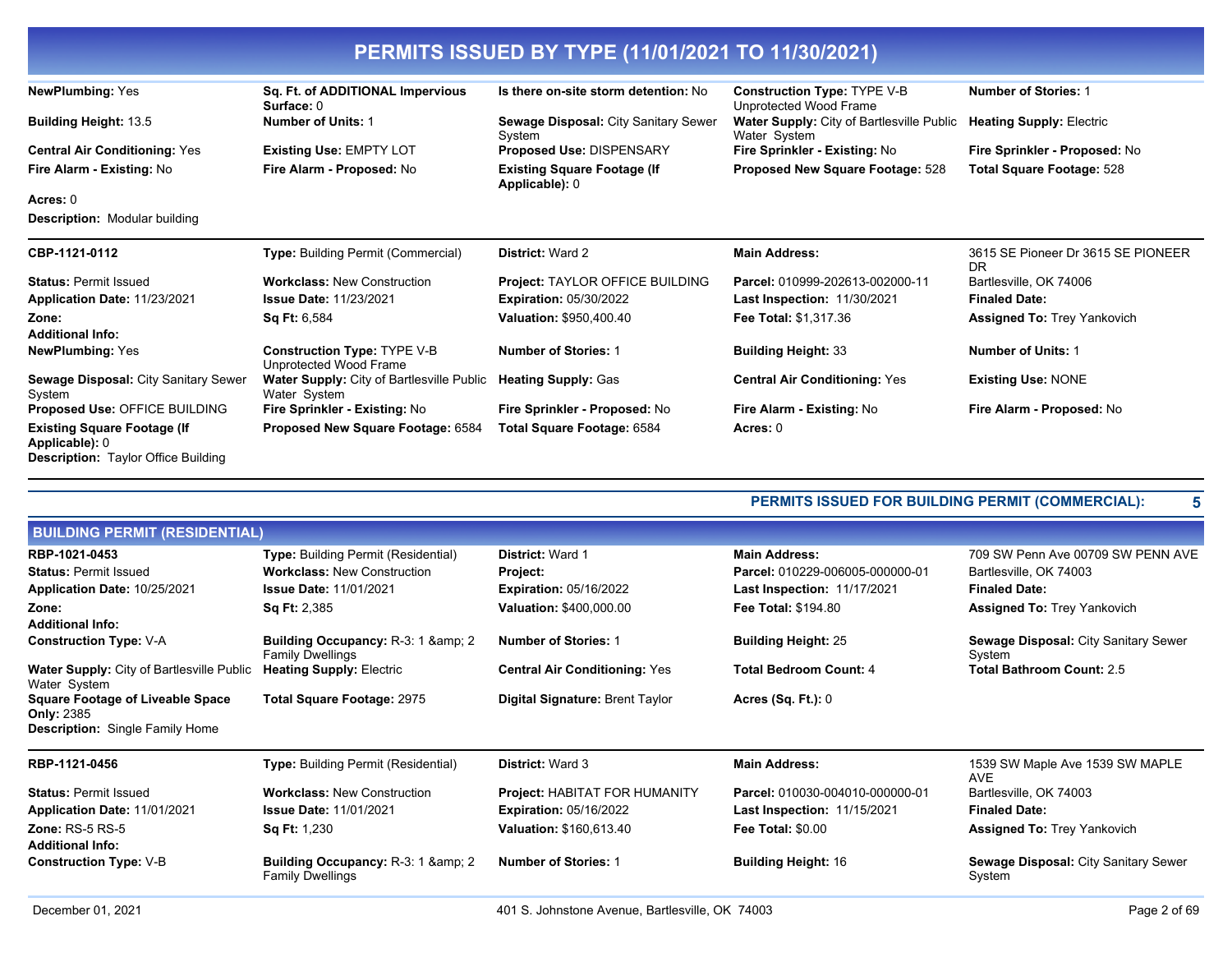| PERMITS ISSUED BY TYPE (11/01/2021 TO 11/30/2021)                                                       |                                                                               |                                                            |                                                                       |                                                                     |
|---------------------------------------------------------------------------------------------------------|-------------------------------------------------------------------------------|------------------------------------------------------------|-----------------------------------------------------------------------|---------------------------------------------------------------------|
| Water Supply: City of Bartlesville Public Heating Supply: Gas<br>Water System                           |                                                                               | <b>Central Air Conditioning: Yes</b>                       | <b>Total Bedroom Count: 3</b>                                         | <b>Total Bathroom Count: 2</b>                                      |
| <b>Square Footage of Liveable Space</b><br><b>Only: 1230</b>                                            | Total Square Footage: 1230                                                    | <b>NZOD Location Code: RaB04</b>                           | <b>Property Legal Description: LOT 10</b><br><b>BLK 4 BELLE MEADE</b> | Acres (Sq. Ft.): 6054.49                                            |
| Floodway:                                                                                               | <b>Zoning District: RS-5</b>                                                  |                                                            |                                                                       |                                                                     |
| Description: New Single Family Residential                                                              |                                                                               |                                                            |                                                                       |                                                                     |
| RBP-1121-0457                                                                                           | Type: Building Permit (Residential)                                           | <b>District: Ward 2</b>                                    | <b>Main Address:</b>                                                  | 2116 SE Turtle Creek Rd 2116 SE<br><b>TURTLE CREEK RD</b>           |
| <b>Status: Permit Issued</b>                                                                            | <b>Workclass: Addition</b>                                                    | Project:                                                   | Parcel: 010102-000004-000000-01                                       | Bartlesville, OK 74006                                              |
| Application Date: 11/01/2021                                                                            | <b>Issue Date: 11/01/2021</b>                                                 | <b>Expiration: 05/23/2022</b>                              | Last Inspection: 11/23/2021                                           | <b>Finaled Date:</b>                                                |
| Zone: X No Flood Restrictions (Zone X)<br><b>Additional Info:</b>                                       | <b>Sq Ft: 300</b>                                                             | Valuation: \$116,788.00                                    | <b>Fee Total: \$104.00</b>                                            | <b>Assigned To: Trey Yankovich</b>                                  |
| <b>Construction Type: V-B</b>                                                                           | Building Occupancy: R-3: 1 & 2<br><b>Family Dwellings</b>                     | <b>Number of Stories: 1</b>                                | <b>Building Height: 15</b>                                            | Sewage Disposal: City Sanitary Sewer<br>System                      |
| <b>Water Supply: City of Bartlesville Public</b><br>Water System                                        | <b>Heating Supply: Electric</b>                                               | <b>Central Air Conditioning: Yes</b>                       | <b>Total Bedroom Count: 1</b>                                         | <b>Total Bathroom Count: 1</b>                                      |
| <b>Square Footage of Liveable Space</b><br><b>Only: 300</b><br><b>Zoning District: RS-12</b>            | <b>Total Square Footage: 300</b>                                              | Property Legal Description: LOT 4<br>DEERFIELD II ADDITION | Acres (Sq. Ft.): 17249.5                                              | Floodway:                                                           |
|                                                                                                         |                                                                               |                                                            |                                                                       |                                                                     |
| RBP-1121-0458<br><b>Status: Permit Issued</b>                                                           | Type: Building Permit (Residential)<br><b>Workclass: Remodel</b>              | <b>District: Ward 2</b><br>Project:                        | <b>Main Address:</b><br>Parcel: 010308-002051-000000-01               | 3112 SE Oak Rd 3112 SE OAK RD<br>Bartlesville, OK 74006             |
| Application Date: 11/01/2021                                                                            | <b>Issue Date: 11/01/2021</b>                                                 | <b>Expiration: 05/02/2022</b>                              | <b>Last Inspection:</b>                                               | <b>Finaled Date:</b>                                                |
| Zone: X No Flood Restrictions (Zone X)                                                                  | <b>Sq Ft: 800</b>                                                             | Valuation: \$3,000.00                                      | <b>Fee Total: \$54.00</b>                                             | Assigned To: Trey Yankovich                                         |
| <b>Additional Info:</b>                                                                                 |                                                                               |                                                            |                                                                       |                                                                     |
| <b>Square Ft of Construction Area: 800</b>                                                              | Room Area(s) being remodeled:<br>Bathroom(s), Kitchen, Living Room            | <b>Number of Stories: 1</b>                                | <b>Heating Supply: Gas</b>                                            | <b>Central Air Conditioning: Yes</b>                                |
| Property Legal Description: LOT 51<br><b>BLK 2 OAK RIDGE HEIGHTS</b><br>Description: FIRE DAMAGE REPAIR | Acres (Sq. Ft.): 17246.4                                                      | Floodway:                                                  | <b>Zoning District: RS-10</b>                                         |                                                                     |
| RBP-1121-0459<br><b>Status: Permit Issued</b>                                                           | Type: Building Permit (Residential)<br><b>Workclass: Accessory (Carports,</b> | District: Ward 1<br>Project:                               | <b>Main Address:</b><br>Parcel: 010334-007016-000000-01               | 336 SE Elmhurst 336 SE ELMHURST<br>Bartlesville, OK 74006           |
| Application Date: 11/01/2021                                                                            | Tents/Awnings)<br><b>Issue Date: 11/01/2021</b>                               | <b>Expiration: 05/02/2022</b>                              | <b>Last Inspection:</b>                                               | <b>Finaled Date:</b>                                                |
| Zone: RS-7 RS-7                                                                                         | Sq Ft: 0                                                                      | Valuation: \$0.00                                          | Fee Total: \$24.00                                                    | Assigned To: Trey Yankovich                                         |
| <b>Additional Info:</b>                                                                                 |                                                                               |                                                            |                                                                       |                                                                     |
| Length $(ft)$ : 18                                                                                      | <b>Width (ft): 20</b>                                                         | <b>Area (sf): 360</b>                                      | <b>Percent of total lot: 21%</b>                                      | Property Legal Description: LOT 16<br><b>BLK 7 PENNINGTON HILLS</b> |
| Acres: 5496.85                                                                                          | Floodway:                                                                     | Zoning District: RS-7                                      |                                                                       |                                                                     |
| <b>Description: 18' X 20' PATIO COVER</b>                                                               |                                                                               |                                                            |                                                                       |                                                                     |
| RBP-1121-0460                                                                                           | Type: Building Permit (Residential)                                           | <b>District: Ward 2</b>                                    | <b>Main Address:</b>                                                  | 3306 SE Rushmore St 3306 SE<br>RUSHMORE ST                          |
| <b>Status: Permit Issued</b>                                                                            | <b>Workclass: New Construction</b>                                            | Project:                                                   | Parcel: 010325-004016-000000-01                                       | Bartlesville, OK 74006                                              |
| Application Date: 11/02/2021                                                                            | <b>Issue Date: 11/05/2021</b>                                                 | <b>Expiration: 05/04/2022</b>                              | <b>Last Inspection:</b>                                               | <b>Finaled Date:</b>                                                |
| <b>Zone:</b> X No Flood Restrictions (Zone X)<br><b>Additional Info:</b>                                | <b>Sq Ft: 2,416</b>                                                           | Valuation: \$315,481.28                                    | Fee Total: \$197.28                                                   | Assigned To: Trey Yankovich                                         |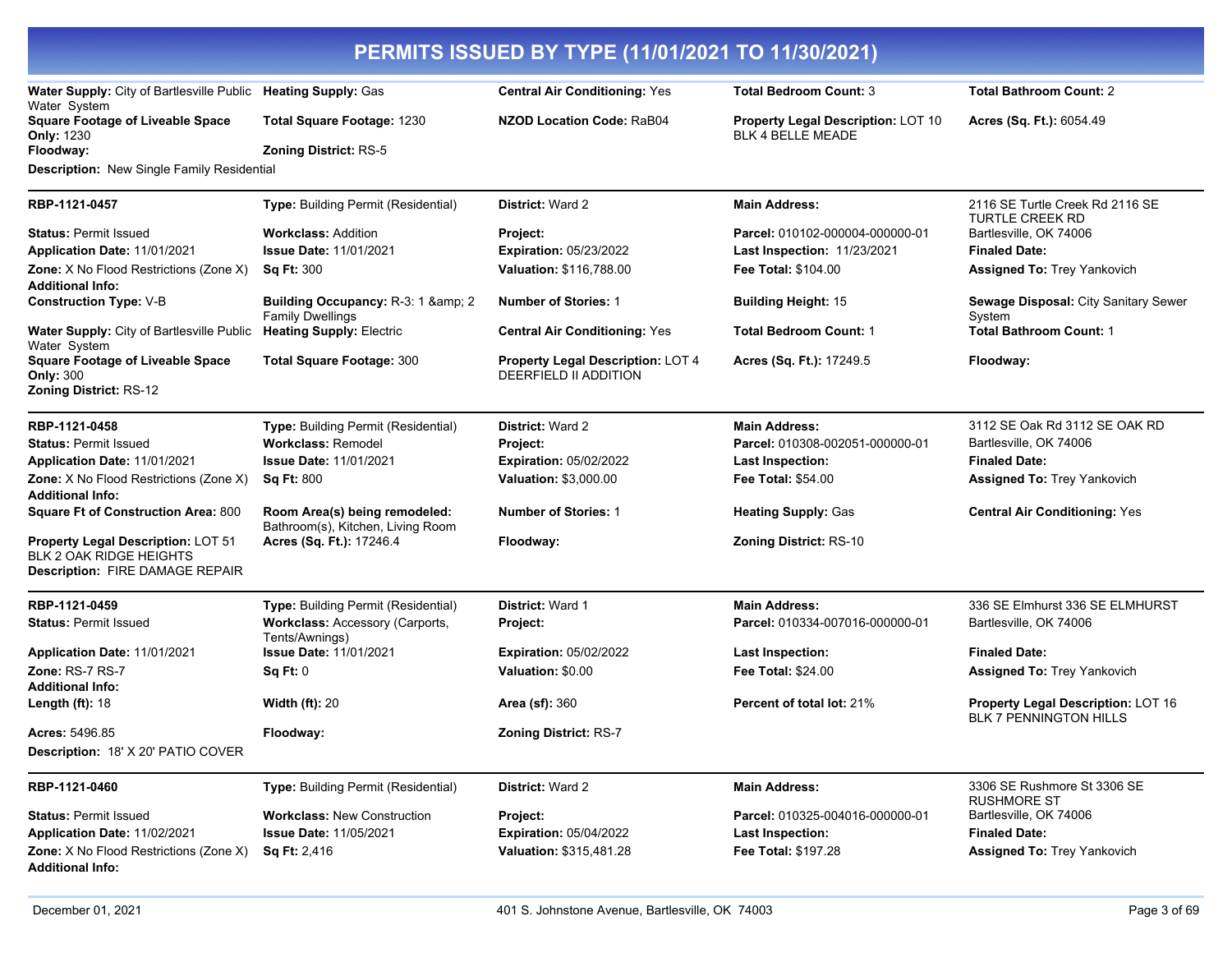| PERMITS ISSUED BY TYPE (11/01/2021 TO 11/30/2021)                                            |                                                                 |                                                                                         |                                                |                                                              |
|----------------------------------------------------------------------------------------------|-----------------------------------------------------------------|-----------------------------------------------------------------------------------------|------------------------------------------------|--------------------------------------------------------------|
| <b>Construction Type: V-B</b>                                                                | <b>Number of Stories: 1</b>                                     | <b>Building Height: 18</b>                                                              | Sewage Disposal: City Sanitary Sewer<br>System | Water Supply: City of Bartlesville Public<br>Water System    |
| <b>Heating Supply: Gas</b>                                                                   | <b>Central Air Conditioning: Yes</b>                            | <b>Total Bedroom Count: 4</b>                                                           | <b>Total Bathroom Count: 2</b>                 | <b>Square Footage of Liveable Space</b><br><b>Only: 1600</b> |
| <b>Total Square Footage: 2416</b>                                                            | Property Legal Description: LOT 16<br>BLK 4 PARK PLACE ADDITION | Acres (Sq. Ft.): 9096.37                                                                | Floodway:                                      | Zoning District: RS-7                                        |
| <b>Description:</b> New Single Family Residential                                            |                                                                 |                                                                                         |                                                |                                                              |
| RBP-1121-0461                                                                                | Type: Building Permit (Residential)                             | <b>District: Ward 2</b>                                                                 | <b>Main Address:</b>                           | 3302 SE Rushmore St 3302 SE<br><b>RUSHMORE ST</b>            |
| <b>Status: Permit Issued</b>                                                                 | <b>Workclass: New Construction</b>                              | Project:                                                                                | Parcel: 010325-004015-000000-01                | Bartlesville, OK 74006                                       |
| Application Date: 11/02/2021                                                                 | <b>Issue Date: 11/05/2021</b>                                   | <b>Expiration: 05/04/2022</b>                                                           | <b>Last Inspection:</b>                        | <b>Finaled Date:</b>                                         |
| <b>Zone:</b> X No Flood Restrictions (Zone X)                                                | <b>Sq Ft: 2,145</b>                                             | Valuation: \$280,094.10                                                                 | Fee Total: \$175.60                            | <b>Assigned To: Trey Yankovich</b>                           |
| <b>Additional Info:</b>                                                                      |                                                                 |                                                                                         |                                                |                                                              |
| <b>Construction Type: V-B</b>                                                                | Building Occupancy: R-3: 1 & amp; 2<br><b>Family Dwellings</b>  | <b>Number of Stories: 1</b>                                                             | <b>Building Height: 18</b>                     | Sewage Disposal: City Sanitary Sewer<br>System               |
| Water Supply: City of Bartlesville Public<br>Water System                                    | <b>Heating Supply: Gas</b>                                      | <b>Central Air Conditioning: Yes</b>                                                    | <b>Total Bedroom Count: 3</b>                  | <b>Total Bathroom Count: 2</b>                               |
| <b>Square Footage of Liveable Space</b><br><b>Only: 1438</b><br><b>Zoning District: RS-7</b> | <b>Total Square Footage: 2145</b>                               | <b>Property Legal Description: LOT 15</b><br>BLK 4 PARK PLACE ADDITION                  | Acres (Sq. Ft.): 8335.11                       | Floodway:                                                    |
| <b>Description:</b> New Single Family Residential                                            |                                                                 |                                                                                         |                                                |                                                              |
|                                                                                              |                                                                 |                                                                                         |                                                |                                                              |
| RBP-1121-0462                                                                                | Type: Building Permit (Residential)                             | <b>District: Ward 2</b>                                                                 | <b>Main Address:</b>                           | 3213 SE Rushmore St 3213 SE<br><b>RUSHMORE ST</b>            |
| <b>Status: Permit Issued</b>                                                                 | <b>Workclass: New Construction</b>                              | Project:                                                                                | Parcel: 010325-006004-000000-01                | Bartlesville, OK 74006                                       |
| Application Date: 11/02/2021                                                                 | <b>Issue Date: 11/05/2021</b>                                   | <b>Expiration: 05/04/2022</b>                                                           | <b>Last Inspection:</b>                        | <b>Finaled Date:</b>                                         |
| Zone: X No Flood Restrictions (Zone X)<br><b>Additional Info:</b>                            | Sq Ft: 2,390                                                    | Valuation: \$312,086.20                                                                 | Fee Total: \$195.20                            | <b>Assigned To: Trey Yankovich</b>                           |
| <b>Construction Type: V-B</b>                                                                | Building Occupancy: R-3: 1 & amp; 2<br><b>Family Dwellings</b>  | <b>Number of Stories: 1</b>                                                             | <b>Building Height: 18</b>                     | Sewage Disposal: City Sanitary Sewer<br>System               |
| Water Supply: City of Bartlesville Public Heating Supply: Gas<br>Water System                |                                                                 | <b>Central Air Conditioning: Yes</b>                                                    | <b>Total Bedroom Count: 4</b>                  | <b>Total Bathroom Count: 2</b>                               |
| <b>Square Footage of Liveable Space</b><br><b>Only: 1651</b>                                 | <b>Total Square Footage: 2390</b>                               | Property Legal Description: LOT 4 BLK Acres (Sq. Ft.): 8133.16<br>6 PARK PLACE ADDITION |                                                | Floodway:                                                    |
| <b>Zoning District: RS-7</b>                                                                 |                                                                 |                                                                                         |                                                |                                                              |
| <b>Description:</b> New Single Family Residential                                            |                                                                 |                                                                                         |                                                |                                                              |
| RBP-1121-0463                                                                                | <b>Type: Building Permit (Residential)</b>                      | District: Ward 2                                                                        | <b>Main Address:</b>                           | 3214 SE Rushmore St 3214 SE<br><b>RUSHMORE ST</b>            |
| <b>Status: Permit Issued</b>                                                                 | <b>Workclass: New Construction</b>                              | Project:                                                                                | Parcel: 010325-004014-000000-01                | Bartlesville, OK 74006                                       |
| Application Date: 11/02/2021                                                                 | <b>Issue Date: 11/05/2021</b>                                   | <b>Expiration: 05/04/2022</b>                                                           | <b>Last Inspection:</b>                        | <b>Finaled Date:</b>                                         |
| Zone: X No Flood Restrictions (Zone X)<br><b>Additional Info:</b>                            | <b>Sq Ft: 1,957</b>                                             | Valuation: \$255,545.06                                                                 | Fee Total: \$160.56                            | <b>Assigned To: Trey Yankovich</b>                           |
| <b>Construction Type: V-B</b>                                                                | Building Occupancy: R-3: 1 & amp; 2<br><b>Family Dwellings</b>  | <b>Number of Stories: 1</b>                                                             | <b>Building Height: 18</b>                     | Sewage Disposal: City Sanitary Sewer<br>System               |
| Water Supply: City of Bartlesville Public<br>Water System                                    | <b>Heating Supply: Gas</b>                                      | <b>Central Air Conditioning: Yes</b>                                                    | <b>Total Bedroom Count: 3</b>                  | <b>Total Bathroom Count: 2</b>                               |
| <b>Square Footage of Liveable Space</b><br><b>Only: 1286</b><br><b>Zoning District: RS-7</b> | <b>Total Square Footage: 1957</b>                               | <b>Property Legal Description: LOT 14</b><br>BLK 4 PARK PLACE ADDITION                  | Acres (Sq. Ft.): 7800.01                       | Floodway:                                                    |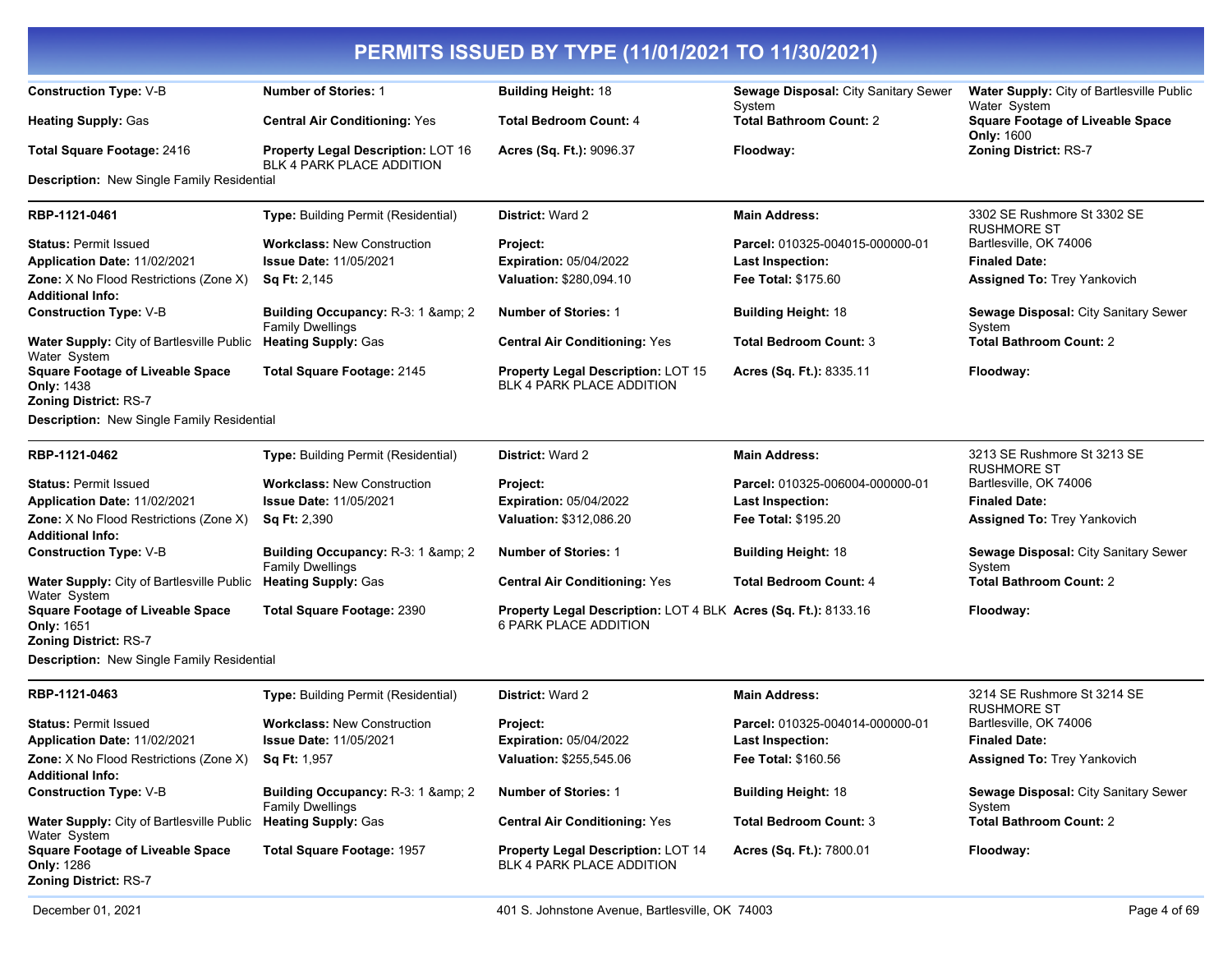#### **Description:** New Single Family Residential

| RBP-1121-0464                                                                         | <b>Type: Building Permit (Residential)</b>                     | <b>District: Ward 2</b>                                                                        | <b>Main Address:</b>            | 3209 SE Rushmore St 3209 SE<br><b>RUSHMORE ST</b>     |
|---------------------------------------------------------------------------------------|----------------------------------------------------------------|------------------------------------------------------------------------------------------------|---------------------------------|-------------------------------------------------------|
| <b>Status: Permit Issued</b>                                                          | <b>Workclass: New Construction</b>                             | Project:                                                                                       | Parcel: 010325-006003-000000-01 | Bartlesville, OK 74006                                |
| Application Date: 11/02/2021                                                          | <b>Issue Date: 11/05/2021</b>                                  | <b>Expiration: 05/04/2022</b>                                                                  | Last Inspection:                | <b>Finaled Date:</b>                                  |
| Zone: RS-7 RS-7                                                                       | Sq Ft: 2,501                                                   | Valuation: \$326,580.58                                                                        | Fee Total: \$204.08             | <b>Assigned To: Trey Yankovich</b>                    |
| <b>Additional Info:</b>                                                               |                                                                |                                                                                                |                                 |                                                       |
| <b>Construction Type: V-B</b>                                                         | Building Occupancy: R-3: 1 & amp; 2<br><b>Family Dwellings</b> | <b>Number of Stories: 1</b>                                                                    | <b>Building Height: 18</b>      | <b>Sewage Disposal: City Sanitary Sewer</b><br>System |
| <b>Water Supply:</b> City of Bartlesville Public<br>Water System                      | <b>Heating Supply: Gas</b>                                     | <b>Central Air Conditioning: Yes</b>                                                           | <b>Total Bedroom Count: 4</b>   | <b>Total Bathroom Count: 2</b>                        |
| <b>Square Footage of Liveable Space</b><br>Only: 1686<br><b>Zoning District: RS-7</b> | <b>Total Square Footage: 2501</b>                              | Property Legal Description: LOT 3 BLK Acres (Sq. Ft.): 8701.42<br><b>6 PARK PLACE ADDITION</b> |                                 | Floodway:                                             |
| RBP-1121-0465                                                                         | Type: Building Permit (Residential)                            | <b>District: Ward 2</b>                                                                        | <b>Main Address:</b>            | 1911 SE Mesa Ave 1911 SE MESA AVE                     |
| <b>Status: Permit Issued</b>                                                          | <b>Workclass: New Construction</b>                             | Project:                                                                                       | Parcel: 010325-005015-000000-01 | Bartlesville, OK 74006                                |
| Application Date: 11/02/2021                                                          | Issue Date: 11/05/2021                                         | <b>Expiration: 05/04/2022</b>                                                                  | Last Inspection:                | <b>Finaled Date:</b>                                  |
| Zone: RS-7 RS-7                                                                       | Sq Ft: 2,240                                                   | Valuation: \$292,499.20                                                                        | Fee Total: \$183.20             | Assigned To: Trey Yankovich                           |
| <b>Additional Info:</b>                                                               |                                                                |                                                                                                |                                 |                                                       |
| <b>Construction Type: V-B</b>                                                         | Building Occupancy: R-3: 1 & amp; 2<br><b>Family Dwellings</b> | <b>Number of Stories: 1</b>                                                                    | <b>Building Height: 18</b>      | <b>Sewage Disposal: City Sanitary Sewer</b><br>System |
| <b>Water Supply:</b> City of Bartlesville Public<br>Water System                      | <b>Heating Supply: Gas</b>                                     | <b>Central Air Conditioning: Yes</b>                                                           | <b>Total Bedroom Count: 4</b>   | <b>Total Bathroom Count: 2</b>                        |
| <b>Square Footage of Liveable Space</b><br>Only: 1517                                 | <b>Total Square Footage: 2240</b>                              | <b>Property Legal Description: LOT 15</b><br>BLK 5 PARK PLACE ADDITION                         | Acres (Sq. Ft.): 7800.38        | Floodway:                                             |
| <b>Zoning District: RS-7</b><br><b>Description:</b> New Single Family Residential     |                                                                |                                                                                                |                                 |                                                       |
| RBP-1121-0466                                                                         | <b>Type:</b> Building Permit (Residential)                     | District: Ward 2                                                                               | <b>Main Address:</b>            | 1915 SE Mesa Ave 1915 SE MESA AVE                     |
| <b>Status: Permit Issued</b>                                                          | <b>Workclass: New Construction</b>                             | Project:                                                                                       | Parcel: 010325-005014-000000-01 | Bartlesville, OK 74006                                |
| Application Date: 11/02/2021                                                          | <b>Issue Date: 11/05/2021</b>                                  | <b>Expiration: 05/04/2022</b>                                                                  | Last Inspection:                | <b>Finaled Date:</b>                                  |
| Zone: RS-7 RS-7                                                                       | Sq Ft: 2,165                                                   | Valuation: \$282,705.70                                                                        | Fee Total: \$177.20             | Assigned To: Trey Yankovich                           |
| <b>Additional Info:</b>                                                               |                                                                |                                                                                                |                                 |                                                       |
| <b>Construction Type: V-B</b>                                                         | Building Occupancy: R-3: 1 & amp; 2<br><b>Family Dwellings</b> | <b>Number of Stories: 1</b>                                                                    | <b>Building Height: 18</b>      | <b>Sewage Disposal: City Sanitary Sewer</b><br>System |
| <b>Water Supply:</b> City of Bartlesville Public<br>Water System                      | <b>Heating Supply: Gas</b>                                     | <b>Central Air Conditioning: Yes</b>                                                           | <b>Total Bedroom Count: 3</b>   | <b>Total Bathroom Count: 2</b>                        |
| <b>Square Footage of Liveable Space</b><br><b>Only: 1438</b>                          | Total Square Footage: 2165                                     | <b>Property Legal Description: LOT 14</b><br><b>BLK 5 PARK PLACE ADDITION</b>                  | Acres (Sq. Ft.): 7289.78        | Floodway:                                             |
| <b>Zoning District: RS-7</b>                                                          |                                                                |                                                                                                |                                 |                                                       |
| <b>Description:</b> New Single Family Residential                                     |                                                                |                                                                                                |                                 |                                                       |
| RBP-1121-0467                                                                         | <b>Type:</b> Building Permit (Residential)                     | <b>District: Ward 2</b>                                                                        | <b>Main Address:</b>            | 1926 SE Mesa Ave 1926 SE MESA AVE                     |
| <b>Status: Permit Issued</b>                                                          | <b>Workclass: New Construction</b>                             | Project:                                                                                       | Parcel: 010325-004026-000000-01 | Bartlesville, OK 74006                                |
| Application Date: 11/02/2021                                                          | <b>Issue Date: 11/05/2021</b>                                  | <b>Expiration: 05/04/2022</b>                                                                  | <b>Last Inspection:</b>         | <b>Finaled Date:</b>                                  |
| <b>Zone:</b> X No Flood Restrictions (Zone X)                                         | <b>Sq Ft: 2,712</b>                                            | Valuation: \$354,132.96                                                                        | Fee Total: \$220.96             | <b>Assigned To: Trey Yankovich</b>                    |

**Additional Info:**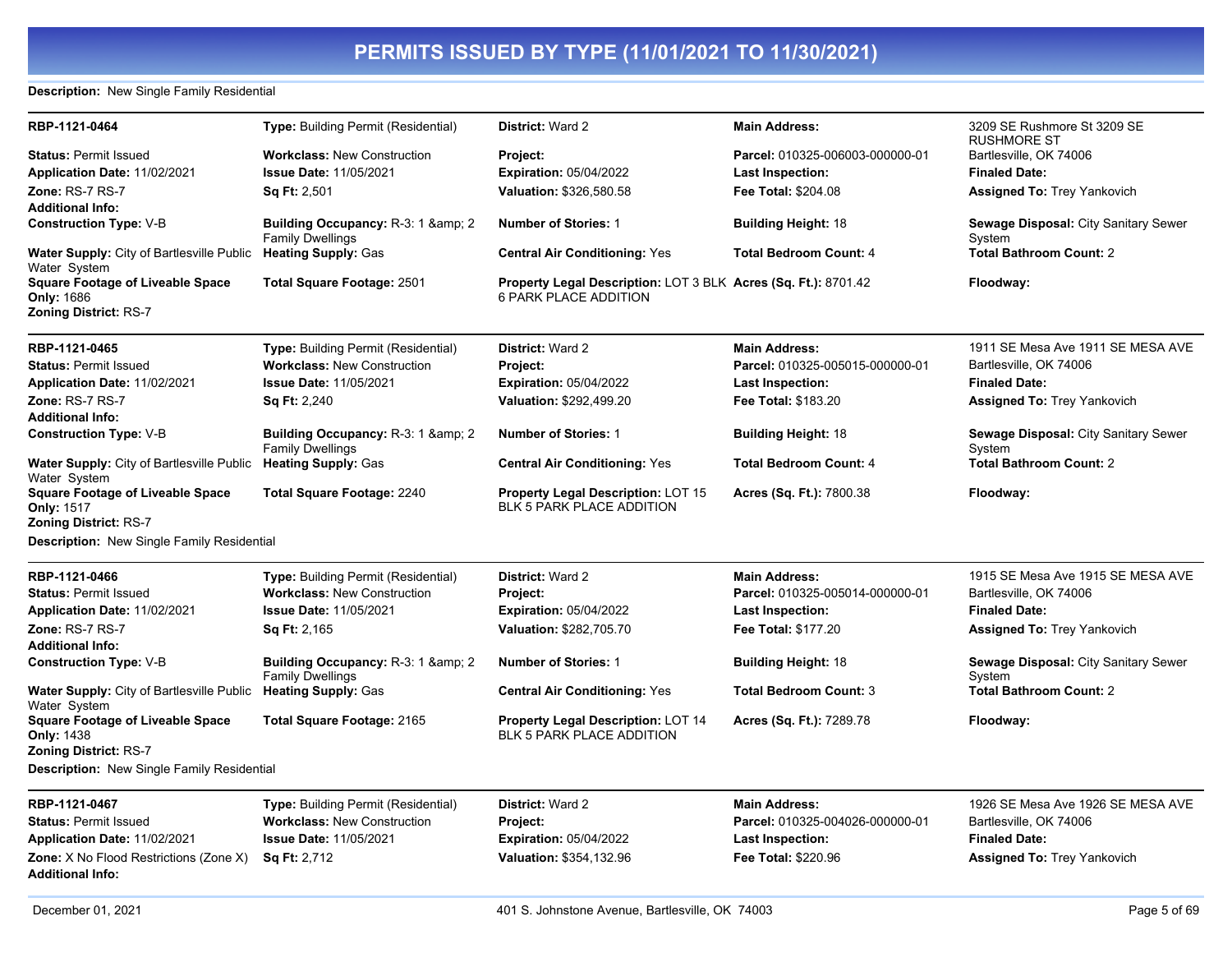| <b>Construction Type: V-B</b>                                                                | Building Occupancy: R-3: 1 & amp; 2                                    | <b>Number of Stories: 1</b>                                            | <b>Building Height: 18</b>                     | Sewage Disposal: City Sanitary Sewer                         |
|----------------------------------------------------------------------------------------------|------------------------------------------------------------------------|------------------------------------------------------------------------|------------------------------------------------|--------------------------------------------------------------|
|                                                                                              | <b>Family Dwellings</b>                                                |                                                                        |                                                | System                                                       |
| Water Supply: City of Bartlesville Public<br>Water System                                    | <b>Heating Supply: Gas</b>                                             | <b>Central Air Conditioning: Yes</b>                                   | <b>Total Bedroom Count: 4</b>                  | <b>Total Bathroom Count: 3</b>                               |
| <b>Square Footage of Liveable Space</b><br><b>Only: 1879</b><br><b>Zoning District: RS-7</b> | Total Square Footage: 2712                                             | Property Legal Description: LOT 26<br>BLK 4 PARK PLACE ADDITION        | Acres (Sq. Ft.): 7680.6                        | Floodway:                                                    |
| RBP-1121-0468                                                                                | Type: Building Permit (Residential)                                    | District: Ward 2                                                       | <b>Main Address:</b>                           | 1930 SE Mesa Ave 1930 SE MESA AVE                            |
| <b>Status: Permit Issued</b>                                                                 | <b>Workclass: New Construction</b>                                     | <b>Project:</b>                                                        | Parcel: 010325-004027-000000-01                | Bartlesville, OK 74006                                       |
| Application Date: 11/02/2021                                                                 | <b>Issue Date: 11/05/2021</b>                                          | <b>Expiration: 05/04/2022</b>                                          | <b>Last Inspection:</b>                        | <b>Finaled Date:</b>                                         |
| Zone: X No Flood Restrictions (Zone X)                                                       | <b>Sq Ft: 2,390</b>                                                    | Valuation: \$312,086.20                                                | Fee Total: \$195.20                            | <b>Assigned To: Trey Yankovich</b>                           |
| <b>Additional Info:</b>                                                                      |                                                                        |                                                                        |                                                |                                                              |
| <b>Construction Type: V-B</b>                                                                | Building Occupancy: R-3: 1 & amp; 2<br><b>Family Dwellings</b>         | <b>Number of Stories: 1</b>                                            | <b>Building Height: 18</b>                     | Sewage Disposal: City Sanitary Sewer<br>System               |
| <b>Water Supply:</b> City of Bartlesville Public<br>Water System                             | <b>Heating Supply: Gas</b>                                             | <b>Central Air Conditioning: Yes</b>                                   | <b>Total Bedroom Count: 4</b>                  | <b>Total Bathroom Count: 2</b>                               |
| <b>Square Footage of Liveable Space</b><br>Only: 1651<br><b>Zoning District: RS-10</b>       | <b>Total Square Footage: 2390</b>                                      | Property Legal Description: LOT 27<br><b>BLK 4 PARK PLACE ADDITION</b> | Acres (Sq. Ft.): 7879.5                        | Floodway:                                                    |
| <b>Description:</b> New Single Family Residential                                            |                                                                        |                                                                        |                                                |                                                              |
| RBP-1121-0469                                                                                | Type: Building Permit (Residential)                                    | <b>District: Ward 2</b>                                                | <b>Main Address:</b>                           | 2019 SE Green Leaf Ct 02019 SE<br><b>GREEN LEAF CT</b>       |
| <b>Status: Permit Issued</b>                                                                 | <b>Workclass: New Construction</b>                                     | Project:                                                               | Parcel: 010325-003028-000000-01                | Bartlesville, OK 74006                                       |
| Application Date: 11/02/2021                                                                 | <b>Issue Date: 11/05/2021</b>                                          | <b>Expiration: 05/04/2022</b>                                          | Last Inspection:                               | <b>Finaled Date:</b>                                         |
| Zone: X No Flood Restrictions (Zone X)<br><b>Additional Info:</b>                            | <b>Sq Ft: 1,957</b>                                                    | Valuation: \$255,545.06                                                | Fee Total: \$160.56                            | <b>Assigned To: Trey Yankovich</b>                           |
| <b>Construction Type: V-B</b>                                                                | <b>Number of Stories: 1</b>                                            | <b>Building Height: 18</b>                                             | Sewage Disposal: City Sanitary Sewer<br>Svstem | Water Supply: City of Bartlesville Public<br>Water System    |
| <b>Heating Supply: Gas</b>                                                                   | <b>Central Air Conditioning: Yes</b>                                   | <b>Total Bedroom Count: 3</b>                                          | <b>Total Bathroom Count: 2</b>                 | <b>Square Footage of Liveable Space</b><br><b>Only: 1286</b> |
| Total Square Footage: 1957                                                                   | <b>Property Legal Description: LOT 28</b><br>BLK 3 PARK PLACE ADDITION | Acres (Sq. Ft.): 9996.48                                               | Floodway:                                      | <b>Zoning District: RS-7</b>                                 |
| Description: New Single Family Residential                                                   |                                                                        |                                                                        |                                                |                                                              |
| RBP-1121-0470                                                                                | <b>Type: Building Permit (Residential)</b>                             | District: Ward 2                                                       | <b>Main Address:</b>                           | 2011 SE Green Leaf Ct 02011 SE<br><b>GREEN LEAF CT</b>       |
| <b>Status: Permit Issued</b>                                                                 | <b>Workclass: New Construction</b>                                     | Project:                                                               | Parcel: 010325-003026-000000-01                | Bartlesville, OK 74006                                       |
| Application Date: 11/02/2021                                                                 | <b>Issue Date: 11/05/2021</b>                                          | <b>Expiration: 05/04/2022</b>                                          | <b>Last Inspection:</b>                        | <b>Finaled Date:</b>                                         |
| Zone: X No Flood Restrictions (Zone X)<br><b>Additional Info:</b>                            | <b>Sq Ft: 2,390</b>                                                    | Valuation: \$312,086.20                                                | Fee Total: \$195.20                            | <b>Assigned To: Trey Yankovich</b>                           |
| <b>Construction Type: V-B</b>                                                                | Building Occupancy: R-3: 1 & amp; 2<br><b>Family Dwellings</b>         | <b>Number of Stories: 1</b>                                            | <b>Building Height: 18</b>                     | Sewage Disposal: City Sanitary Sewer<br>System               |
| <b>Water Supply: City of Bartlesville Public</b><br>Water System                             | <b>Heating Supply: Gas</b>                                             | <b>Central Air Conditioning: Yes</b>                                   | <b>Total Bedroom Count: 4</b>                  | <b>Total Bathroom Count: 2</b>                               |
| <b>Square Footage of Liveable Space</b><br><b>Only: 1651</b><br><b>Zoning District: RS-7</b> | Total Square Footage: 2390                                             | Property Legal Description: LOT 26<br>BLK 3 PARK PLACE ADDITION        | Acres (Sq. Ft.): 8039.08                       | Floodway:                                                    |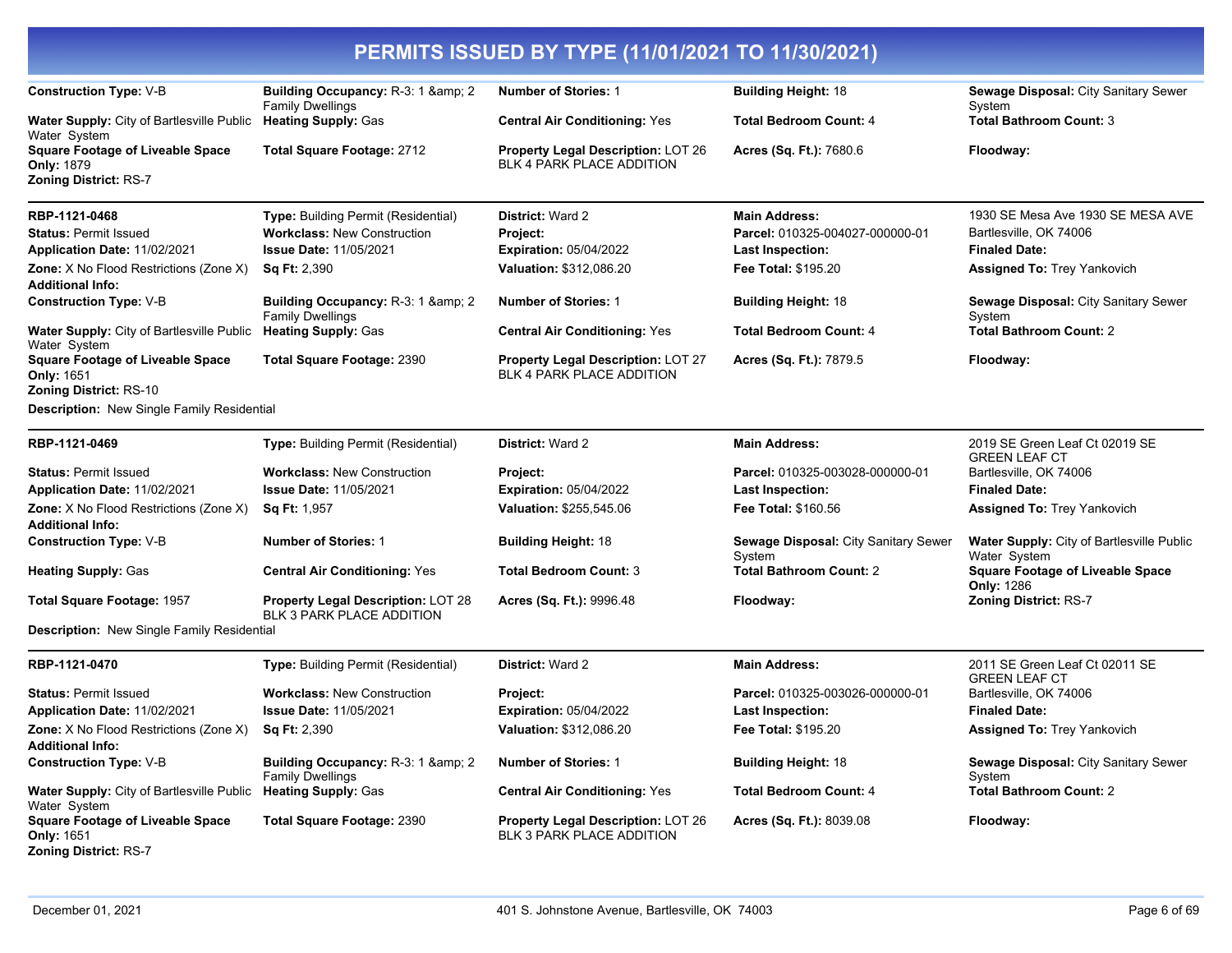#### **Description:** New Single Family Residential

| RBP-1121-0471                                                                         | <b>Type: Building Permit (Residential)</b>                                | <b>District: Ward 2</b>                                                | <b>Main Address:</b>            | 2015 SE Green Leaf Ct 02015 SE<br><b>GREEN LEAF CT</b> |
|---------------------------------------------------------------------------------------|---------------------------------------------------------------------------|------------------------------------------------------------------------|---------------------------------|--------------------------------------------------------|
| <b>Status: Permit Issued</b>                                                          | <b>Workclass: New Construction</b>                                        | Project:                                                               | Parcel: 010325-003027-000000-01 | Bartlesville, OK 74006                                 |
| Application Date: 11/02/2021                                                          | <b>Issue Date: 11/05/2021</b>                                             | <b>Expiration: 05/04/2022</b>                                          | <b>Last Inspection:</b>         | <b>Finaled Date:</b>                                   |
| <b>Zone: RS-7 RS-7</b>                                                                | Sq Ft: 2,145                                                              | Valuation: \$280,094.10                                                | <b>Fee Total: \$175.60</b>      | <b>Assigned To: Trey Yankovich</b>                     |
| Additional Info:                                                                      |                                                                           |                                                                        |                                 |                                                        |
| <b>Construction Type: V-B</b>                                                         | Building Occupancy: R-3: 1 & amp; 2<br><b>Family Dwellings</b>            | <b>Number of Stories: 1</b>                                            | <b>Building Height: 18</b>      | Sewage Disposal: City Sanitary Sewer<br>System         |
| Water Supply: City of Bartlesville Public<br>Water System                             | <b>Heating Supply: Gas</b>                                                | <b>Central Air Conditioning: Yes</b>                                   | <b>Total Bedroom Count: 3</b>   | <b>Total Bathroom Count: 2</b>                         |
| <b>Square Footage of Liveable Space</b>                                               | Total Square Footage: 2145                                                | <b>Property Legal Description: LOT 27</b>                              | Acres (Sq. Ft.): 7793.49        | Floodway:                                              |
| <b>Only:</b> 1438                                                                     |                                                                           | BLK 3 PARK PLACE ADDITION                                              |                                 |                                                        |
| <b>Zoning District: RS-7</b>                                                          |                                                                           |                                                                        |                                 |                                                        |
| Description: New Single Family Residential                                            |                                                                           |                                                                        |                                 |                                                        |
| RBP-1121-0472                                                                         | <b>Type: Building Permit (Residential)</b>                                | <b>District: Ward 2</b>                                                | <b>Main Address:</b>            | 2007 SE Green Leaf Ct 02007 SE<br><b>GREEN LEAF CT</b> |
| <b>Status: Permit Issued</b>                                                          | <b>Workclass: New Construction</b>                                        | Project:                                                               | Parcel: 010325-003025-000000-01 | Bartlesville, OK 74006                                 |
| Application Date: 11/02/2021                                                          | <b>Issue Date: 11/05/2021</b>                                             | <b>Expiration: 05/04/2022</b>                                          | <b>Last Inspection:</b>         | <b>Finaled Date:</b>                                   |
| Zone: X No Flood Restrictions (Zone X)                                                | <b>Sq Ft: 2,397</b>                                                       | Valuation: \$313,000.26                                                | <b>Fee Total: \$195.76</b>      | <b>Assigned To: Trey Yankovich</b>                     |
| Additional Info:                                                                      |                                                                           |                                                                        |                                 |                                                        |
| <b>Construction Type: V-B</b>                                                         | Building Occupancy: R-3: 1 & amp; 2<br><b>Family Dwellings</b>            | <b>Number of Stories: 1</b>                                            | <b>Building Height: 18</b>      | Sewage Disposal: City Sanitary Sewer<br>System         |
| Water Supply: City of Bartlesville Public<br>Water System                             | <b>Heating Supply: Gas</b>                                                | <b>Central Air Conditioning: Yes</b>                                   | <b>Total Bedroom Count: 4</b>   | <b>Total Bathroom Count: 2</b>                         |
| <b>Square Footage of Liveable Space</b>                                               | <b>Total Square Footage: 2397</b>                                         | Property Legal Description: LOT 25                                     | Acres (Sq. Ft.): 8039.08        | Floodway:                                              |
| Only: 1600<br><b>Zoning District: RS-7</b>                                            |                                                                           | BLK 3 PARK PLACE ADDITION                                              |                                 |                                                        |
| Description: New Single Family Residential                                            |                                                                           |                                                                        |                                 |                                                        |
|                                                                                       |                                                                           |                                                                        |                                 |                                                        |
| RBP-1121-0473                                                                         | Type: Building Permit (Residential)                                       | District: Ward 2                                                       | <b>Main Address:</b>            | 2003 SE Green Leaf Ct 2003 SE GREEN<br><b>LEAF CT</b>  |
| <b>Status: Permit Issued</b>                                                          | <b>Workclass: New Construction</b>                                        | Project:                                                               | Parcel: 010325-003024-000000-01 | Bartlesville, OK 74006                                 |
| Application Date: 11/02/2021                                                          | <b>Issue Date: 11/05/2021</b>                                             | <b>Expiration: 05/04/2022</b>                                          | <b>Last Inspection:</b>         | <b>Finaled Date:</b>                                   |
| <b>Zone:</b> X No Flood Restrictions (Zone X)                                         | <b>Sq Ft: 2,240</b>                                                       | Valuation: \$292,499.20                                                | Fee Total: \$183.20             | <b>Assigned To: Trey Yankovich</b>                     |
| Additional Info:                                                                      |                                                                           |                                                                        |                                 |                                                        |
| <b>Construction Type: V-B</b>                                                         | <b>Building Occupancy: R-3: 1 &amp; amp: 2</b><br><b>Family Dwellings</b> | <b>Number of Stories: 1</b>                                            | <b>Building Height: 18</b>      | Sewage Disposal: City Sanitary Sewer<br>System         |
| Water Supply: City of Bartlesville Public<br>Water System                             | <b>Heating Supply: Gas</b>                                                | <b>Central Air Conditioning: Yes</b>                                   | <b>Total Bedroom Count: 4</b>   | <b>Total Bathroom Count: 2</b>                         |
| <b>Square Footage of Liveable Space</b><br><b>Only: 1517</b><br>Zoning District: RS-7 | Total Square Footage: 2240                                                | Property Legal Description: LOT 24<br><b>BLK 3 PARK PLACE ADDITION</b> | Acres (Sq. Ft.): 8683.19        | Floodway:                                              |
| Description: New Single Family Residential                                            |                                                                           |                                                                        |                                 |                                                        |
|                                                                                       |                                                                           |                                                                        |                                 |                                                        |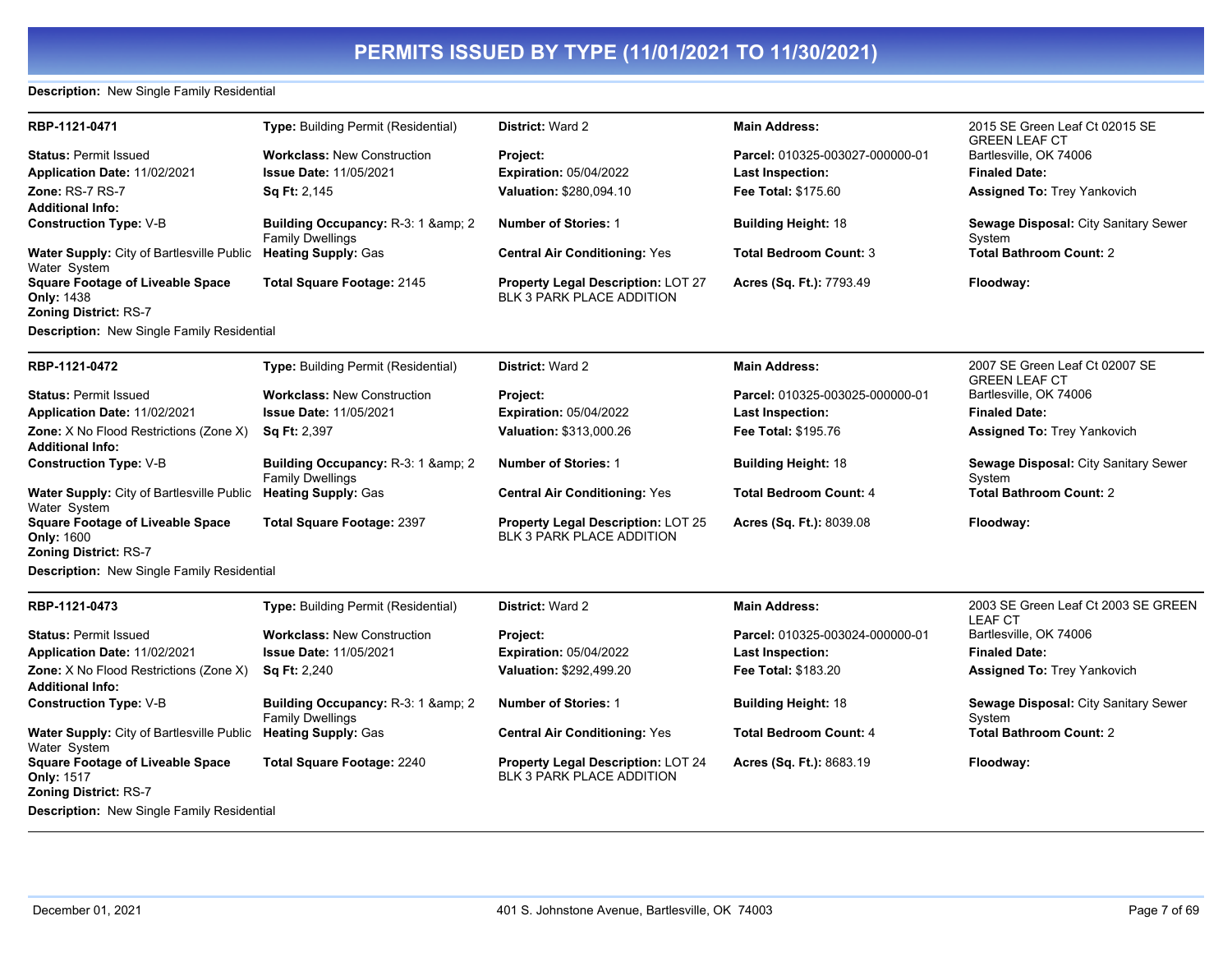| Type: Building Permit (Residential)<br>1923 SE Mesa Ave 1923 SE MESA AVE<br>RBP-1121-0474<br><b>District: Ward 2</b><br><b>Main Address:</b><br>Bartlesville, OK 74006<br><b>Workclass: New Construction</b><br>Parcel: 010325-005012-000000-01<br><b>Status: Permit Issued</b><br><b>Project:</b><br><b>Issue Date: 11/05/2021</b><br><b>Expiration: 05/04/2022</b><br><b>Finaled Date:</b><br>Application Date: 11/02/2021<br><b>Last Inspection:</b><br><b>Zone:</b> X No Flood Restrictions (Zone X)<br><b>Sq Ft: 2,397</b><br><b>Valuation: \$313,000.26</b><br><b>Fee Total: \$195.76</b><br><b>Assigned To: Trey Yankovich</b><br><b>Additional Info:</b><br><b>Construction Type: V-B</b><br>Building Occupancy: R-3: 1 & amp; 2<br><b>Number of Stories: 1</b><br>Sewage Disposal: City Sanitary Sewer<br><b>Building Height: 18</b><br><b>Family Dwellings</b><br>System<br>Water Supply: City of Bartlesville Public Heating Supply: Gas<br><b>Total Bathroom Count: 2</b><br><b>Central Air Conditioning: Yes</b><br><b>Total Bedroom Count: 4</b><br>Water System<br><b>Square Footage of Liveable Space</b><br><b>Total Square Footage: 2397</b><br><b>Property Legal Description: LOT 12</b><br>Acres (Sq. Ft.): 7800.38<br>Floodway:<br><b>BLK 5 PARK PLACE ADDITION</b><br><b>Only: 1600</b><br>Zoning District: RS-7<br>Description: New Single Family Residential<br>RBP-1121-0475<br>Type: Building Permit (Residential)<br>District: Ward 2<br><b>Main Address:</b><br>3414 SE Stonewall Dr 3414 SE<br>STONEWALL DR<br><b>Status: Permit Issued</b><br><b>Workclass: New Construction</b><br>Parcel: 010325-004031-000000-01<br>Bartlesville, OK 74006<br>Project:<br><b>Issue Date: 11/05/2021</b><br>Expiration: 05/04/2022<br><b>Finaled Date:</b><br>Application Date: 11/02/2021<br><b>Last Inspection:</b><br>Zone: RS-7 RS-7<br>Sq Ft: 2,501<br>Valuation: \$326,580.58<br>Fee Total: \$204.08<br><b>Assigned To: Trey Yankovich</b><br><b>Additional Info:</b><br><b>Construction Type: V-B</b><br>Building Occupancy: R-3: 1 & amp; 2<br><b>Number of Stories: 1</b><br>Sewage Disposal: City Sanitary Sewer<br><b>Building Height: 18</b><br><b>Family Dwellings</b><br>System<br><b>Total Bathroom Count: 2</b><br><b>Water Supply:</b> City of Bartlesville Public<br><b>Heating Supply: Gas</b><br><b>Central Air Conditioning: Yes</b><br><b>Total Bedroom Count: 4</b><br>Water System |                                         |                                   |                                    |                          |           |
|----------------------------------------------------------------------------------------------------------------------------------------------------------------------------------------------------------------------------------------------------------------------------------------------------------------------------------------------------------------------------------------------------------------------------------------------------------------------------------------------------------------------------------------------------------------------------------------------------------------------------------------------------------------------------------------------------------------------------------------------------------------------------------------------------------------------------------------------------------------------------------------------------------------------------------------------------------------------------------------------------------------------------------------------------------------------------------------------------------------------------------------------------------------------------------------------------------------------------------------------------------------------------------------------------------------------------------------------------------------------------------------------------------------------------------------------------------------------------------------------------------------------------------------------------------------------------------------------------------------------------------------------------------------------------------------------------------------------------------------------------------------------------------------------------------------------------------------------------------------------------------------------------------------------------------------------------------------------------------------------------------------------------------------------------------------------------------------------------------------------------------------------------------------------------------------------------------------------------------------------------------------------------------------------------------------------------------------------------------------------------------------------------------------------------|-----------------------------------------|-----------------------------------|------------------------------------|--------------------------|-----------|
|                                                                                                                                                                                                                                                                                                                                                                                                                                                                                                                                                                                                                                                                                                                                                                                                                                                                                                                                                                                                                                                                                                                                                                                                                                                                                                                                                                                                                                                                                                                                                                                                                                                                                                                                                                                                                                                                                                                                                                                                                                                                                                                                                                                                                                                                                                                                                                                                                            |                                         |                                   |                                    |                          |           |
|                                                                                                                                                                                                                                                                                                                                                                                                                                                                                                                                                                                                                                                                                                                                                                                                                                                                                                                                                                                                                                                                                                                                                                                                                                                                                                                                                                                                                                                                                                                                                                                                                                                                                                                                                                                                                                                                                                                                                                                                                                                                                                                                                                                                                                                                                                                                                                                                                            |                                         |                                   |                                    |                          |           |
|                                                                                                                                                                                                                                                                                                                                                                                                                                                                                                                                                                                                                                                                                                                                                                                                                                                                                                                                                                                                                                                                                                                                                                                                                                                                                                                                                                                                                                                                                                                                                                                                                                                                                                                                                                                                                                                                                                                                                                                                                                                                                                                                                                                                                                                                                                                                                                                                                            |                                         |                                   |                                    |                          |           |
|                                                                                                                                                                                                                                                                                                                                                                                                                                                                                                                                                                                                                                                                                                                                                                                                                                                                                                                                                                                                                                                                                                                                                                                                                                                                                                                                                                                                                                                                                                                                                                                                                                                                                                                                                                                                                                                                                                                                                                                                                                                                                                                                                                                                                                                                                                                                                                                                                            |                                         |                                   |                                    |                          |           |
|                                                                                                                                                                                                                                                                                                                                                                                                                                                                                                                                                                                                                                                                                                                                                                                                                                                                                                                                                                                                                                                                                                                                                                                                                                                                                                                                                                                                                                                                                                                                                                                                                                                                                                                                                                                                                                                                                                                                                                                                                                                                                                                                                                                                                                                                                                                                                                                                                            |                                         |                                   |                                    |                          |           |
|                                                                                                                                                                                                                                                                                                                                                                                                                                                                                                                                                                                                                                                                                                                                                                                                                                                                                                                                                                                                                                                                                                                                                                                                                                                                                                                                                                                                                                                                                                                                                                                                                                                                                                                                                                                                                                                                                                                                                                                                                                                                                                                                                                                                                                                                                                                                                                                                                            |                                         |                                   |                                    |                          |           |
|                                                                                                                                                                                                                                                                                                                                                                                                                                                                                                                                                                                                                                                                                                                                                                                                                                                                                                                                                                                                                                                                                                                                                                                                                                                                                                                                                                                                                                                                                                                                                                                                                                                                                                                                                                                                                                                                                                                                                                                                                                                                                                                                                                                                                                                                                                                                                                                                                            |                                         |                                   |                                    |                          |           |
|                                                                                                                                                                                                                                                                                                                                                                                                                                                                                                                                                                                                                                                                                                                                                                                                                                                                                                                                                                                                                                                                                                                                                                                                                                                                                                                                                                                                                                                                                                                                                                                                                                                                                                                                                                                                                                                                                                                                                                                                                                                                                                                                                                                                                                                                                                                                                                                                                            |                                         |                                   |                                    |                          |           |
|                                                                                                                                                                                                                                                                                                                                                                                                                                                                                                                                                                                                                                                                                                                                                                                                                                                                                                                                                                                                                                                                                                                                                                                                                                                                                                                                                                                                                                                                                                                                                                                                                                                                                                                                                                                                                                                                                                                                                                                                                                                                                                                                                                                                                                                                                                                                                                                                                            |                                         |                                   |                                    |                          |           |
|                                                                                                                                                                                                                                                                                                                                                                                                                                                                                                                                                                                                                                                                                                                                                                                                                                                                                                                                                                                                                                                                                                                                                                                                                                                                                                                                                                                                                                                                                                                                                                                                                                                                                                                                                                                                                                                                                                                                                                                                                                                                                                                                                                                                                                                                                                                                                                                                                            |                                         |                                   |                                    |                          |           |
|                                                                                                                                                                                                                                                                                                                                                                                                                                                                                                                                                                                                                                                                                                                                                                                                                                                                                                                                                                                                                                                                                                                                                                                                                                                                                                                                                                                                                                                                                                                                                                                                                                                                                                                                                                                                                                                                                                                                                                                                                                                                                                                                                                                                                                                                                                                                                                                                                            |                                         |                                   |                                    |                          |           |
|                                                                                                                                                                                                                                                                                                                                                                                                                                                                                                                                                                                                                                                                                                                                                                                                                                                                                                                                                                                                                                                                                                                                                                                                                                                                                                                                                                                                                                                                                                                                                                                                                                                                                                                                                                                                                                                                                                                                                                                                                                                                                                                                                                                                                                                                                                                                                                                                                            |                                         |                                   |                                    |                          |           |
|                                                                                                                                                                                                                                                                                                                                                                                                                                                                                                                                                                                                                                                                                                                                                                                                                                                                                                                                                                                                                                                                                                                                                                                                                                                                                                                                                                                                                                                                                                                                                                                                                                                                                                                                                                                                                                                                                                                                                                                                                                                                                                                                                                                                                                                                                                                                                                                                                            |                                         |                                   |                                    |                          |           |
|                                                                                                                                                                                                                                                                                                                                                                                                                                                                                                                                                                                                                                                                                                                                                                                                                                                                                                                                                                                                                                                                                                                                                                                                                                                                                                                                                                                                                                                                                                                                                                                                                                                                                                                                                                                                                                                                                                                                                                                                                                                                                                                                                                                                                                                                                                                                                                                                                            |                                         |                                   |                                    |                          |           |
|                                                                                                                                                                                                                                                                                                                                                                                                                                                                                                                                                                                                                                                                                                                                                                                                                                                                                                                                                                                                                                                                                                                                                                                                                                                                                                                                                                                                                                                                                                                                                                                                                                                                                                                                                                                                                                                                                                                                                                                                                                                                                                                                                                                                                                                                                                                                                                                                                            |                                         |                                   |                                    |                          |           |
|                                                                                                                                                                                                                                                                                                                                                                                                                                                                                                                                                                                                                                                                                                                                                                                                                                                                                                                                                                                                                                                                                                                                                                                                                                                                                                                                                                                                                                                                                                                                                                                                                                                                                                                                                                                                                                                                                                                                                                                                                                                                                                                                                                                                                                                                                                                                                                                                                            |                                         |                                   |                                    |                          |           |
|                                                                                                                                                                                                                                                                                                                                                                                                                                                                                                                                                                                                                                                                                                                                                                                                                                                                                                                                                                                                                                                                                                                                                                                                                                                                                                                                                                                                                                                                                                                                                                                                                                                                                                                                                                                                                                                                                                                                                                                                                                                                                                                                                                                                                                                                                                                                                                                                                            |                                         |                                   |                                    |                          |           |
|                                                                                                                                                                                                                                                                                                                                                                                                                                                                                                                                                                                                                                                                                                                                                                                                                                                                                                                                                                                                                                                                                                                                                                                                                                                                                                                                                                                                                                                                                                                                                                                                                                                                                                                                                                                                                                                                                                                                                                                                                                                                                                                                                                                                                                                                                                                                                                                                                            |                                         |                                   |                                    |                          |           |
|                                                                                                                                                                                                                                                                                                                                                                                                                                                                                                                                                                                                                                                                                                                                                                                                                                                                                                                                                                                                                                                                                                                                                                                                                                                                                                                                                                                                                                                                                                                                                                                                                                                                                                                                                                                                                                                                                                                                                                                                                                                                                                                                                                                                                                                                                                                                                                                                                            |                                         |                                   |                                    |                          |           |
|                                                                                                                                                                                                                                                                                                                                                                                                                                                                                                                                                                                                                                                                                                                                                                                                                                                                                                                                                                                                                                                                                                                                                                                                                                                                                                                                                                                                                                                                                                                                                                                                                                                                                                                                                                                                                                                                                                                                                                                                                                                                                                                                                                                                                                                                                                                                                                                                                            |                                         |                                   |                                    |                          |           |
|                                                                                                                                                                                                                                                                                                                                                                                                                                                                                                                                                                                                                                                                                                                                                                                                                                                                                                                                                                                                                                                                                                                                                                                                                                                                                                                                                                                                                                                                                                                                                                                                                                                                                                                                                                                                                                                                                                                                                                                                                                                                                                                                                                                                                                                                                                                                                                                                                            |                                         |                                   |                                    |                          |           |
| BLK 4 PARK PLACE ADDITION<br><b>Only: 1686</b>                                                                                                                                                                                                                                                                                                                                                                                                                                                                                                                                                                                                                                                                                                                                                                                                                                                                                                                                                                                                                                                                                                                                                                                                                                                                                                                                                                                                                                                                                                                                                                                                                                                                                                                                                                                                                                                                                                                                                                                                                                                                                                                                                                                                                                                                                                                                                                             | <b>Square Footage of Liveable Space</b> | <b>Total Square Footage: 2501</b> | Property Legal Description: LOT 31 | Acres (Sq. Ft.): 7817.66 | Floodway: |
| <b>Zoning District: RS-7</b>                                                                                                                                                                                                                                                                                                                                                                                                                                                                                                                                                                                                                                                                                                                                                                                                                                                                                                                                                                                                                                                                                                                                                                                                                                                                                                                                                                                                                                                                                                                                                                                                                                                                                                                                                                                                                                                                                                                                                                                                                                                                                                                                                                                                                                                                                                                                                                                               |                                         |                                   |                                    |                          |           |
| Description: New Single Family Residential                                                                                                                                                                                                                                                                                                                                                                                                                                                                                                                                                                                                                                                                                                                                                                                                                                                                                                                                                                                                                                                                                                                                                                                                                                                                                                                                                                                                                                                                                                                                                                                                                                                                                                                                                                                                                                                                                                                                                                                                                                                                                                                                                                                                                                                                                                                                                                                 |                                         |                                   |                                    |                          |           |
| RBP-1121-0476<br>Type: Building Permit (Residential)<br>1907 SE Mesa Ave 1907 SE MESA AVE<br><b>District: Ward 2</b><br><b>Main Address:</b>                                                                                                                                                                                                                                                                                                                                                                                                                                                                                                                                                                                                                                                                                                                                                                                                                                                                                                                                                                                                                                                                                                                                                                                                                                                                                                                                                                                                                                                                                                                                                                                                                                                                                                                                                                                                                                                                                                                                                                                                                                                                                                                                                                                                                                                                               |                                         |                                   |                                    |                          |           |
| Bartlesville, OK 74006<br><b>Status: Permit Issued</b><br><b>Workclass: New Construction</b><br>Project:<br>Parcel: 010325-005016-000000-01                                                                                                                                                                                                                                                                                                                                                                                                                                                                                                                                                                                                                                                                                                                                                                                                                                                                                                                                                                                                                                                                                                                                                                                                                                                                                                                                                                                                                                                                                                                                                                                                                                                                                                                                                                                                                                                                                                                                                                                                                                                                                                                                                                                                                                                                                |                                         |                                   |                                    |                          |           |
|                                                                                                                                                                                                                                                                                                                                                                                                                                                                                                                                                                                                                                                                                                                                                                                                                                                                                                                                                                                                                                                                                                                                                                                                                                                                                                                                                                                                                                                                                                                                                                                                                                                                                                                                                                                                                                                                                                                                                                                                                                                                                                                                                                                                                                                                                                                                                                                                                            |                                         |                                   |                                    |                          |           |
| <b>Expiration: 05/04/2022</b><br><b>Finaled Date:</b><br>Application Date: 11/02/2021<br><b>Issue Date: 11/05/2021</b><br>Last Inspection:                                                                                                                                                                                                                                                                                                                                                                                                                                                                                                                                                                                                                                                                                                                                                                                                                                                                                                                                                                                                                                                                                                                                                                                                                                                                                                                                                                                                                                                                                                                                                                                                                                                                                                                                                                                                                                                                                                                                                                                                                                                                                                                                                                                                                                                                                 |                                         |                                   |                                    |                          |           |
| Valuation: \$326,580.58<br><b>Zone:</b> X No Flood Restrictions (Zone X)<br><b>Sq Ft: 2,501</b><br>Fee Total: \$204.08<br><b>Assigned To: Trey Yankovich</b>                                                                                                                                                                                                                                                                                                                                                                                                                                                                                                                                                                                                                                                                                                                                                                                                                                                                                                                                                                                                                                                                                                                                                                                                                                                                                                                                                                                                                                                                                                                                                                                                                                                                                                                                                                                                                                                                                                                                                                                                                                                                                                                                                                                                                                                               |                                         |                                   |                                    |                          |           |
| <b>Additional Info:</b>                                                                                                                                                                                                                                                                                                                                                                                                                                                                                                                                                                                                                                                                                                                                                                                                                                                                                                                                                                                                                                                                                                                                                                                                                                                                                                                                                                                                                                                                                                                                                                                                                                                                                                                                                                                                                                                                                                                                                                                                                                                                                                                                                                                                                                                                                                                                                                                                    |                                         |                                   |                                    |                          |           |
| <b>Heating Supply: Gas</b><br><b>Central Air Conditioning: Yes</b><br><b>Total Bedroom Count: 4</b><br><b>Total Bathroom Count: 2</b><br><b>Square Footage of Liveable Space</b>                                                                                                                                                                                                                                                                                                                                                                                                                                                                                                                                                                                                                                                                                                                                                                                                                                                                                                                                                                                                                                                                                                                                                                                                                                                                                                                                                                                                                                                                                                                                                                                                                                                                                                                                                                                                                                                                                                                                                                                                                                                                                                                                                                                                                                           |                                         |                                   |                                    |                          |           |
| <b>Only: 1686</b>                                                                                                                                                                                                                                                                                                                                                                                                                                                                                                                                                                                                                                                                                                                                                                                                                                                                                                                                                                                                                                                                                                                                                                                                                                                                                                                                                                                                                                                                                                                                                                                                                                                                                                                                                                                                                                                                                                                                                                                                                                                                                                                                                                                                                                                                                                                                                                                                          |                                         |                                   |                                    |                          |           |
| Property Legal Description: LOT 16<br>Zoning District: RS-7<br>Total Square Footage: 2501<br>Acres (Sq. Ft.): 7795.22<br>Floodway:                                                                                                                                                                                                                                                                                                                                                                                                                                                                                                                                                                                                                                                                                                                                                                                                                                                                                                                                                                                                                                                                                                                                                                                                                                                                                                                                                                                                                                                                                                                                                                                                                                                                                                                                                                                                                                                                                                                                                                                                                                                                                                                                                                                                                                                                                         |                                         |                                   |                                    |                          |           |
| <b>BLK 5 PARK PLACE ADDITION</b><br><b>Construction Type: V-B</b><br>Building Occupancy: R-3: 1 & amp; 2<br><b>Number of Stories: 1</b><br><b>Building Height: 18</b><br>Sewage Disposal: City Sanitary Sewer                                                                                                                                                                                                                                                                                                                                                                                                                                                                                                                                                                                                                                                                                                                                                                                                                                                                                                                                                                                                                                                                                                                                                                                                                                                                                                                                                                                                                                                                                                                                                                                                                                                                                                                                                                                                                                                                                                                                                                                                                                                                                                                                                                                                              |                                         |                                   |                                    |                          |           |
| <b>Family Dwellings</b><br>System                                                                                                                                                                                                                                                                                                                                                                                                                                                                                                                                                                                                                                                                                                                                                                                                                                                                                                                                                                                                                                                                                                                                                                                                                                                                                                                                                                                                                                                                                                                                                                                                                                                                                                                                                                                                                                                                                                                                                                                                                                                                                                                                                                                                                                                                                                                                                                                          |                                         |                                   |                                    |                          |           |
| Water Supply: City of Bartlesville Public                                                                                                                                                                                                                                                                                                                                                                                                                                                                                                                                                                                                                                                                                                                                                                                                                                                                                                                                                                                                                                                                                                                                                                                                                                                                                                                                                                                                                                                                                                                                                                                                                                                                                                                                                                                                                                                                                                                                                                                                                                                                                                                                                                                                                                                                                                                                                                                  |                                         |                                   |                                    |                          |           |
| Water System                                                                                                                                                                                                                                                                                                                                                                                                                                                                                                                                                                                                                                                                                                                                                                                                                                                                                                                                                                                                                                                                                                                                                                                                                                                                                                                                                                                                                                                                                                                                                                                                                                                                                                                                                                                                                                                                                                                                                                                                                                                                                                                                                                                                                                                                                                                                                                                                               |                                         |                                   |                                    |                          |           |
| Description: New Single Family Residential                                                                                                                                                                                                                                                                                                                                                                                                                                                                                                                                                                                                                                                                                                                                                                                                                                                                                                                                                                                                                                                                                                                                                                                                                                                                                                                                                                                                                                                                                                                                                                                                                                                                                                                                                                                                                                                                                                                                                                                                                                                                                                                                                                                                                                                                                                                                                                                 |                                         |                                   |                                    |                          |           |
| RBP-1121-0477<br>Type: Building Permit (Residential)<br>District: Ward 2<br><b>Main Address:</b><br>1902 SE Mesa Ave 1902 SE MESA AVE                                                                                                                                                                                                                                                                                                                                                                                                                                                                                                                                                                                                                                                                                                                                                                                                                                                                                                                                                                                                                                                                                                                                                                                                                                                                                                                                                                                                                                                                                                                                                                                                                                                                                                                                                                                                                                                                                                                                                                                                                                                                                                                                                                                                                                                                                      |                                         |                                   |                                    |                          |           |
| Bartlesville, OK 74006<br><b>Status: Permit Issued</b><br><b>Workclass: New Construction</b><br>Parcel: 010325-004020-000000-01<br>Project:                                                                                                                                                                                                                                                                                                                                                                                                                                                                                                                                                                                                                                                                                                                                                                                                                                                                                                                                                                                                                                                                                                                                                                                                                                                                                                                                                                                                                                                                                                                                                                                                                                                                                                                                                                                                                                                                                                                                                                                                                                                                                                                                                                                                                                                                                |                                         |                                   |                                    |                          |           |
| Application Date: 11/02/2021<br><b>Issue Date: 11/05/2021</b><br><b>Finaled Date:</b><br><b>Expiration: 05/04/2022</b><br>Last Inspection:                                                                                                                                                                                                                                                                                                                                                                                                                                                                                                                                                                                                                                                                                                                                                                                                                                                                                                                                                                                                                                                                                                                                                                                                                                                                                                                                                                                                                                                                                                                                                                                                                                                                                                                                                                                                                                                                                                                                                                                                                                                                                                                                                                                                                                                                                 |                                         |                                   |                                    |                          |           |
| Zone: RS-7 RS-7<br>Valuation: \$311,825.04<br><b>Sq Ft: 2,388</b><br>Fee Total: \$195.04<br><b>Assigned To: Trey Yankovich</b>                                                                                                                                                                                                                                                                                                                                                                                                                                                                                                                                                                                                                                                                                                                                                                                                                                                                                                                                                                                                                                                                                                                                                                                                                                                                                                                                                                                                                                                                                                                                                                                                                                                                                                                                                                                                                                                                                                                                                                                                                                                                                                                                                                                                                                                                                             |                                         |                                   |                                    |                          |           |
| <b>Additional Info:</b>                                                                                                                                                                                                                                                                                                                                                                                                                                                                                                                                                                                                                                                                                                                                                                                                                                                                                                                                                                                                                                                                                                                                                                                                                                                                                                                                                                                                                                                                                                                                                                                                                                                                                                                                                                                                                                                                                                                                                                                                                                                                                                                                                                                                                                                                                                                                                                                                    |                                         |                                   |                                    |                          |           |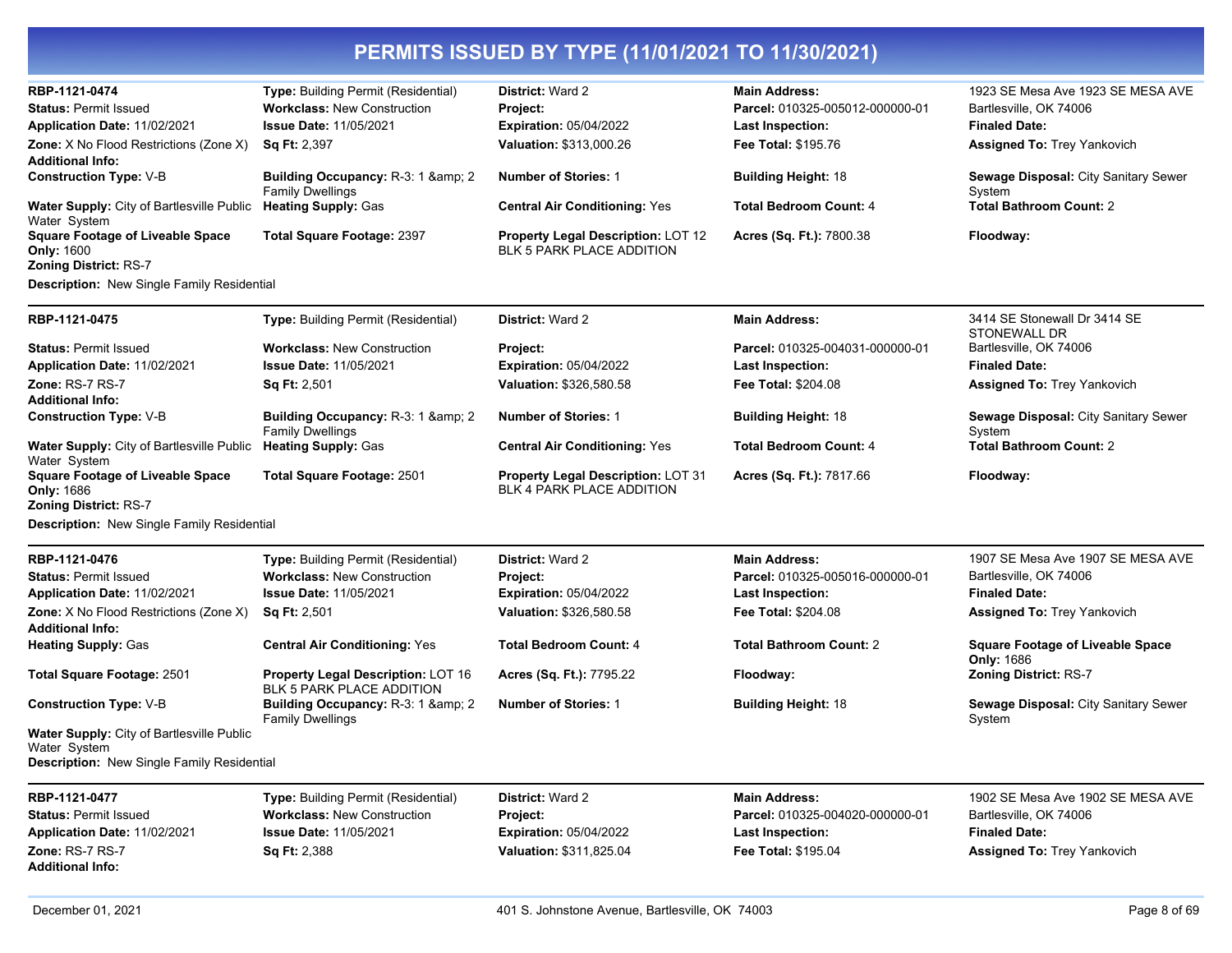| <b>Construction Type: V-B</b>                                                                | Building Occupancy: R-3: 1 & amp; 2<br><b>Family Dwellings</b>            | <b>Number of Stories: 1</b>                                                             | <b>Building Height: 18</b>      | Sewage Disposal: City Sanitary Sewer<br>System        |
|----------------------------------------------------------------------------------------------|---------------------------------------------------------------------------|-----------------------------------------------------------------------------------------|---------------------------------|-------------------------------------------------------|
| Water Supply: City of Bartlesville Public Heating Supply: Gas<br>Water System                |                                                                           | <b>Central Air Conditioning: Yes</b>                                                    | <b>Total Bedroom Count: 4</b>   | <b>Total Bathroom Count: 2</b>                        |
| <b>Square Footage of Liveable Space</b><br><b>Only: 1651</b><br><b>Zoning District: RS-7</b> | <b>Total Square Footage: 2388</b>                                         | Property Legal Description: LOT 20<br><b>BLK 4 PARK PLACE ADDITION</b>                  | Acres (Sq. Ft.): 9400.05        | Floodway:                                             |
| Description: New Single Family Residential                                                   |                                                                           |                                                                                         |                                 |                                                       |
| RBP-1121-0478                                                                                | <b>Type:</b> Building Permit (Residential)                                | <b>District: Ward 2</b>                                                                 | <b>Main Address:</b>            | 3310 SE Rushmore St 3310 SE<br><b>RUSHMORE ST</b>     |
| <b>Status: Permit Issued</b>                                                                 | <b>Workclass: New Construction</b>                                        | <b>Project:</b>                                                                         | Parcel: 010325-004017-000000-01 | Bartlesville, OK 74006                                |
| Application Date: 11/02/2021                                                                 | <b>Issue Date: 11/05/2021</b>                                             | <b>Expiration: 05/04/2022</b>                                                           | <b>Last Inspection:</b>         | <b>Finaled Date:</b>                                  |
| Zone: X No Flood Restrictions (Zone X)<br><b>Additional Info:</b>                            | <b>Sq Ft: 2,712</b>                                                       | Valuation: \$354,132.96                                                                 | Fee Total: \$220.96             | <b>Assigned To: Trey Yankovich</b>                    |
| <b>Construction Type: V-B</b>                                                                | <b>Building Occupancy: R-3: 1 &amp; amp; 2</b><br><b>Family Dwellings</b> | <b>Number of Stories: 1</b>                                                             | <b>Building Height: 18</b>      | Sewage Disposal: City Sanitary Sewer<br>System        |
| Water Supply: City of Bartlesville Public Heating Supply: Gas<br>Water System                |                                                                           | <b>Central Air Conditioning: Yes</b>                                                    | <b>Total Bedroom Count: 4</b>   | <b>Total Bathroom Count: 3</b>                        |
| <b>Square Footage of Liveable Space</b><br><b>Only: 1879</b><br>Zoning District: RS-7        | <b>Total Square Footage: 2712</b>                                         | Property Legal Description: LOT 17<br><b>BLK 4 PARK PLACE ADDITION</b>                  | Acres (Sq. Ft.): 9435.08        | Floodway:                                             |
| <b>Description:</b> New Single Family Residential                                            |                                                                           |                                                                                         |                                 |                                                       |
|                                                                                              |                                                                           |                                                                                         |                                 |                                                       |
| RBP-1121-0479                                                                                | Type: Building Permit (Residential)                                       | District: Ward 2                                                                        | <b>Main Address:</b>            | 3206 SE Roman Cir 3206 SE ROMAN<br><b>CIR</b>         |
| <b>Status: Permit Issued</b>                                                                 | <b>Workclass: New Construction</b>                                        | Project:                                                                                | Parcel: 010325-006008-000000-01 | Bartlesville, OK 74006                                |
| Application Date: 11/02/2021                                                                 | <b>Issue Date: 11/05/2021</b>                                             | <b>Expiration: 05/04/2022</b>                                                           | <b>Last Inspection:</b>         | <b>Finaled Date:</b>                                  |
| Zone: RS-7 RS-7                                                                              | Sq Ft: 2,390                                                              | Valuation: \$312,086.20                                                                 | <b>Fee Total: \$195.20</b>      | <b>Assigned To: Trey Yankovich</b>                    |
| <b>Additional Info:</b>                                                                      |                                                                           |                                                                                         |                                 |                                                       |
| <b>Construction Type: V-B</b>                                                                | <b>Building Occupancy: R-3: 1 &amp; amp; 2</b><br><b>Family Dwellings</b> | <b>Number of Stories: 1</b>                                                             | <b>Building Height: 18</b>      | <b>Sewage Disposal: City Sanitary Sewer</b><br>System |
| Water Supply: City of Bartlesville Public Heating Supply: Gas<br>Water System                |                                                                           | <b>Central Air Conditioning: Yes</b>                                                    | <b>Total Bedroom Count: 4</b>   | <b>Total Bathroom Count: 2</b>                        |
| <b>Square Footage of Liveable Space</b><br>Only: 1651<br><b>Zoning District: RS-7</b>        | <b>Total Square Footage: 2390</b>                                         | Property Legal Description: LOT 8 BLK Acres (Sq. Ft.): 7670.45<br>6 PARK PLACE ADDITION |                                 | Floodway:                                             |
| <b>Description:</b> New Single Family Residential                                            |                                                                           |                                                                                         |                                 |                                                       |
| RBP-1121-0480                                                                                |                                                                           | <b>District: Ward 2</b>                                                                 | <b>Main Address:</b>            | 3013 SE Blake Cir 3013 SE BLAKE CIR                   |
| <b>Status: Permit Issued</b>                                                                 | Type: Building Permit (Residential)<br><b>Workclass: New Construction</b> | Project:                                                                                | Parcel: 010325-001048-000000-01 | Bartlesville, OK 74006                                |
| Application Date: 11/02/2021                                                                 | <b>Issue Date: 11/05/2021</b>                                             | <b>Expiration: 05/04/2022</b>                                                           | <b>Last Inspection:</b>         | <b>Finaled Date:</b>                                  |
| <b>Zone:</b> X No Flood Restrictions (Zone X)                                                | <b>Sq Ft: 2,145</b>                                                       | Valuation: \$280,094.10                                                                 | <b>Fee Total: \$175.60</b>      | <b>Assigned To: Trey Yankovich</b>                    |
| <b>Additional Info:</b>                                                                      |                                                                           |                                                                                         |                                 |                                                       |
| <b>Construction Type: V-B</b>                                                                | <b>Building Occupancy: R-3: 1 &amp; amp; 2</b><br><b>Family Dwellings</b> | <b>Number of Stories: 1</b>                                                             | <b>Building Height: 18</b>      | <b>Sewage Disposal: City Sanitary Sewer</b><br>System |
| Water Supply: City of Bartlesville Public Heating Supply: Gas<br>Water System                |                                                                           | <b>Central Air Conditioning: Yes</b>                                                    | <b>Total Bedroom Count: 3</b>   | <b>Total Bathroom Count: 2</b>                        |
| <b>Square Footage of Liveable Space</b><br><b>Only: 1438</b>                                 | Total Square Footage: 2145                                                | <b>Property Legal Description: LOT 48</b><br>BLK 1 PARK PLACE ADDITION                  | Acres (Sq. Ft.): 7579.59        | Floodway:                                             |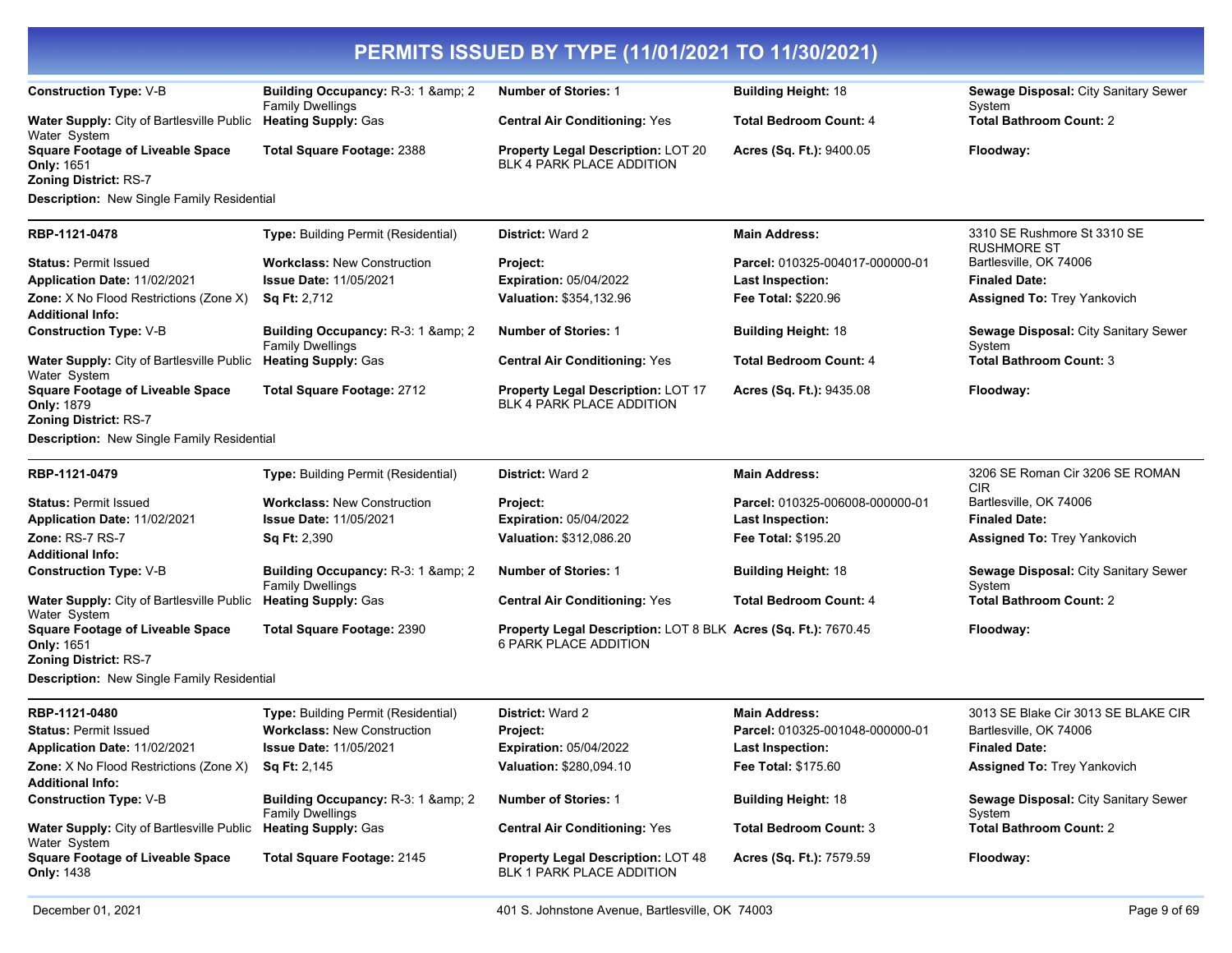#### **Zoning District:** RS-7

**Description:** New Single Family Residential

| RBP-1121-0481                                                                                | Type: Building Permit (Residential)                                 | <b>District: Ward 2</b>                                                                 | <b>Main Address:</b>                                       | 1919 SE Roman St 1919 SE ROMAN ST              |
|----------------------------------------------------------------------------------------------|---------------------------------------------------------------------|-----------------------------------------------------------------------------------------|------------------------------------------------------------|------------------------------------------------|
| <b>Status: Permit Issued</b><br>Application Date: 11/02/2021                                 | <b>Workclass: New Construction</b><br><b>Issue Date: 11/05/2021</b> | Project:<br><b>Expiration: 05/04/2022</b>                                               | Parcel: 010325-006015-000000-01<br><b>Last Inspection:</b> | Bartlesville, OK 74006<br><b>Finaled Date:</b> |
| <b>Zone: RS-7 RS-7</b>                                                                       | Sq Ft: 2,501                                                        | Valuation: \$326,580.58                                                                 | Fee Total: \$204.08                                        | <b>Assigned To: Trey Yankovich</b>             |
| Additional Info:                                                                             |                                                                     |                                                                                         |                                                            |                                                |
| <b>Construction Type: V-B</b>                                                                | Building Occupancy: R-3: 1 & amp: 2<br><b>Family Dwellings</b>      | <b>Number of Stories: 1</b>                                                             | <b>Building Height: 18</b>                                 | Sewage Disposal: City Sanitary Sewer<br>System |
| Water Supply: City of Bartlesville Public<br>Water System                                    | <b>Heating Supply: Gas</b>                                          | <b>Central Air Conditioning: Yes</b>                                                    | <b>Total Bedroom Count: 4</b>                              | <b>Total Bathroom Count: 2</b>                 |
| <b>Square Footage of Liveable Space</b><br><b>Only: 1686</b><br><b>Zoning District: RS-7</b> | <b>Total Square Footage: 2501</b>                                   | <b>Property Legal Description: LOT 15</b><br>BLK 6 PARK PLACE ADDITION                  | Acres (Sq. Ft.): 9062.54                                   | Floodway:                                      |
| <b>Description:</b> New Single Family Residential                                            |                                                                     |                                                                                         |                                                            |                                                |
| RBP-1121-0482                                                                                | Type: Building Permit (Residential)                                 | <b>District: Ward 2</b>                                                                 | <b>Main Address:</b>                                       | 3210 SE Roman Cir 3210 SE ROMAN<br><b>CIR</b>  |
| <b>Status: Permit Issued</b>                                                                 | <b>Workclass: New Construction</b>                                  | Project:                                                                                | Parcel: 010325-006007-000000-01                            | Bartlesville, OK 74006                         |
| Application Date: 11/02/2021                                                                 | <b>Issue Date: 11/05/2021</b>                                       | <b>Expiration: 05/04/2022</b>                                                           | <b>Last Inspection:</b>                                    | <b>Finaled Date:</b>                           |
| Zone: X No Flood Restrictions (Zone X)<br><b>Additional Info:</b>                            | <b>Sq Ft: 2,712</b>                                                 | Valuation: \$354,132.96                                                                 | <b>Fee Total: \$220.96</b>                                 | <b>Assigned To: Trey Yankovich</b>             |
| <b>Construction Type: V-B</b>                                                                | Building Occupancy: R-3: 1 & amp; 2<br><b>Family Dwellings</b>      | <b>Number of Stories: 1</b>                                                             | <b>Building Height: 18</b>                                 | Sewage Disposal: City Sanitary Sewer<br>System |
| Water Supply: City of Bartlesville Public<br>Water System                                    | <b>Heating Supply: Gas</b>                                          | <b>Central Air Conditioning: Yes</b>                                                    | <b>Total Bedroom Count: 4</b>                              | <b>Total Bathroom Count: 3</b>                 |
| <b>Square Footage of Liveable Space</b><br>Only: 1879<br><b>Zoning District: RS-7</b>        | Total Square Footage: 2712                                          | Property Legal Description: LOT 7 BLK Acres (Sq. Ft.): 8126.92<br>6 PARK PLACE ADDITION |                                                            | Floodway:                                      |
| Description: New Single Family Residential                                                   |                                                                     |                                                                                         |                                                            |                                                |
| RBP-1121-0483                                                                                | <b>Type: Building Permit (Residential)</b>                          | <b>District: Ward 2</b>                                                                 | <b>Main Address:</b>                                       | 1922 SE Mesa Ave 1922 SE MESA AVE              |
| <b>Status: Permit Issued</b>                                                                 | <b>Workclass: New Construction</b>                                  | Project:                                                                                | Parcel: 010325-004025-000000-01                            | Bartlesville, OK 74006                         |
| Application Date: 11/02/2021                                                                 | <b>Issue Date: 11/05/2021</b>                                       | <b>Expiration: 05/04/2022</b>                                                           | <b>Last Inspection:</b>                                    | <b>Finaled Date:</b>                           |
| Zone: RS-7 RS-7                                                                              | <b>Sq Ft: 1,957</b>                                                 | Valuation: \$255,545.06                                                                 | Fee Total: \$160.56                                        | <b>Assigned To: Trey Yankovich</b>             |
| Additional Info:                                                                             |                                                                     |                                                                                         |                                                            |                                                |
| <b>Construction Type: V-B</b>                                                                | Building Occupancy: R-3: 1 & amp; 2<br><b>Family Dwellings</b>      | <b>Number of Stories: 1</b>                                                             | <b>Building Height: 18</b>                                 | Sewage Disposal: City Sanitary Sewer<br>System |
| Water Supply: City of Bartlesville Public<br>Water System                                    | <b>Heating Supply: Gas</b>                                          | <b>Central Air Conditioning: Yes</b>                                                    | <b>Total Bedroom Count: 3</b>                              | <b>Total Bathroom Count: 2</b>                 |
| <b>Square Footage of Liveable Space</b><br>Only: 1286<br><b>Zoning District: RS-7</b>        | <b>Total Square Footage: 1957</b>                                   | <b>Property Legal Description: LOT 25</b><br><b>BLK 4 PARK PLACE ADDITION</b>           | Acres (Sq. Ft.): 7148.42                                   | Floodway:                                      |
| Description: New Single Family Residential                                                   |                                                                     |                                                                                         |                                                            |                                                |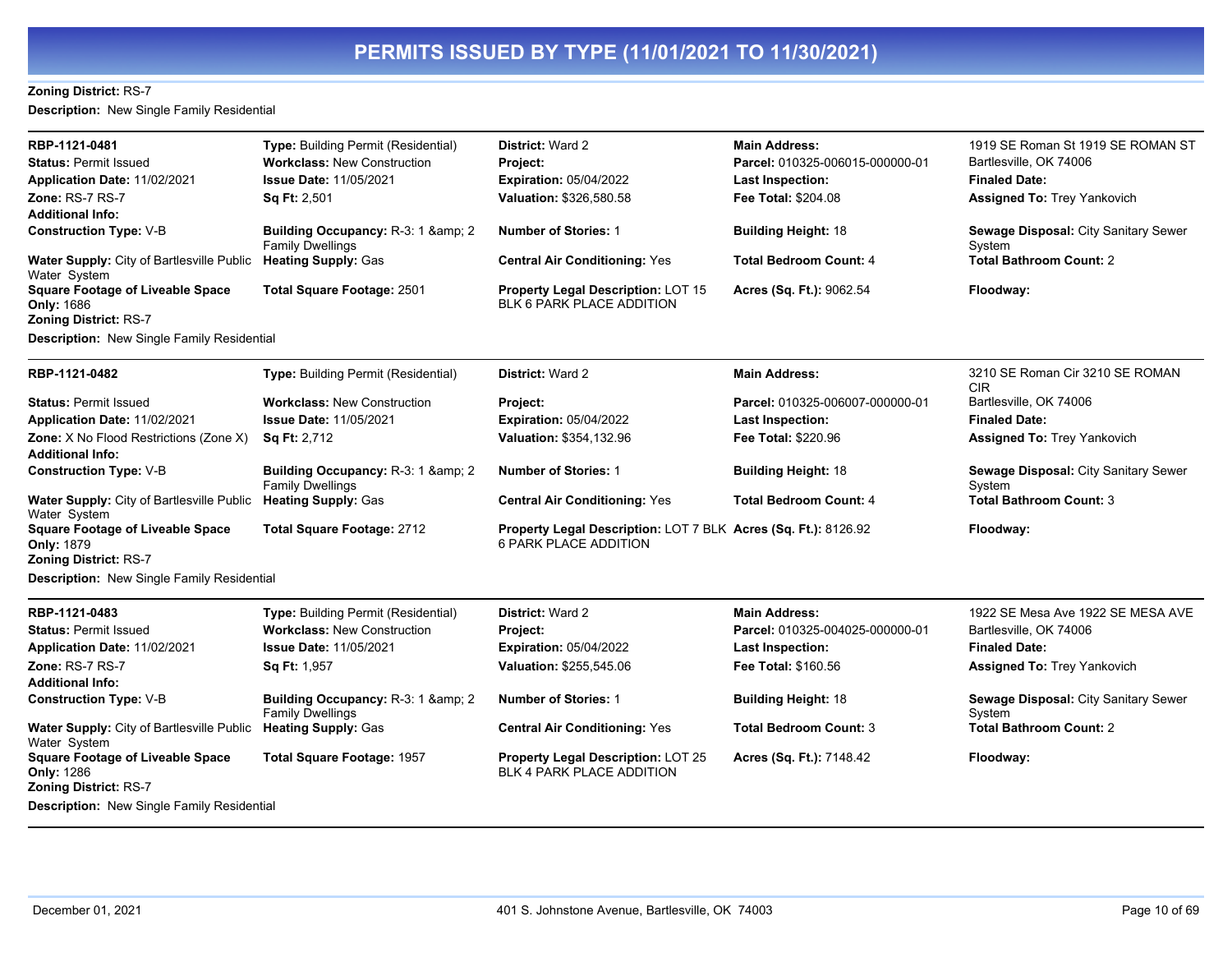| RBP-1121-0484                                                                         | Type: Building Permit (Residential)                                                 | <b>District: Ward 2</b>                                                       | <b>Main Address:</b>            | 3210 SE Rushmore St 3210 SE<br><b>RUSHMORE ST</b>                                                                                                                     |
|---------------------------------------------------------------------------------------|-------------------------------------------------------------------------------------|-------------------------------------------------------------------------------|---------------------------------|-----------------------------------------------------------------------------------------------------------------------------------------------------------------------|
| <b>Status: Permit Issued</b>                                                          | <b>Workclass: New Construction</b>                                                  | Project:                                                                      | Parcel: 010325-004013-000000-01 | Bartlesville, OK 74006                                                                                                                                                |
| Application Date: 11/02/2021                                                          | <b>Issue Date: 11/05/2021</b>                                                       | <b>Expiration: 05/04/2022</b>                                                 | <b>Last Inspection:</b>         | <b>Finaled Date:</b>                                                                                                                                                  |
| <b>Zone:</b> X No Flood Restrictions (Zone X)<br>Additional Info:                     | <b>Sq Ft: 1,813</b>                                                                 | Valuation: \$236,741.54                                                       | <b>Fee Total: \$149.04</b>      | <b>Assigned To: Trey Yankovich</b>                                                                                                                                    |
| <b>Construction Type: V-B</b>                                                         | Building Occupancy: R-3: 1 & amp; 2<br><b>Family Dwellings</b>                      | <b>Number of Stories: 1</b>                                                   | <b>Building Height: 18</b>      | Sewage Disposal: City Sanitary Sewer<br>System                                                                                                                        |
| Water Supply: City of Bartlesville Public<br>Water System                             | <b>Heating Supply: Gas</b>                                                          | <b>Central Air Conditioning: Yes</b>                                          | <b>Total Bedroom Count: 3</b>   | <b>Total Bathroom Count: 2</b>                                                                                                                                        |
| <b>Square Footage of Liveable Space</b><br>Only: 1144                                 | Total Square Footage: 1813                                                          | <b>Property Legal Description: LOT 13</b><br><b>BLK 4 PARK PLACE ADDITION</b> | Acres (Sq. Ft.): 7801.19        | Floodway:                                                                                                                                                             |
| Zoning District: RS-7<br>Description: New Single Family Residential                   |                                                                                     |                                                                               |                                 |                                                                                                                                                                       |
| RBP-1121-0485                                                                         | Type: Building Permit (Residential)                                                 | District: Ward 2                                                              | <b>Main Address:</b>            | 4722 SE Barlow PI 4722 SE BARLOW PL                                                                                                                                   |
| <b>Status: Permit Issued</b>                                                          | <b>Workclass: Addition</b>                                                          | Project:                                                                      | Parcel: 010399-003011-000000-01 | Bartlesville, OK 74006                                                                                                                                                |
| Application Date: 11/04/2021                                                          | <b>Issue Date: 11/04/2021</b>                                                       | Expiration: 05/03/2022                                                        | Last Inspection:                | <b>Finaled Date:</b>                                                                                                                                                  |
| Zone: RS-10 RS-10                                                                     | Sq Ft: 0                                                                            | Valuation: \$0.00                                                             | <b>Fee Total: \$24.00</b>       | <b>Assigned To: Trey Yankovich</b>                                                                                                                                    |
| <b>Additional Info:</b>                                                               |                                                                                     |                                                                               |                                 |                                                                                                                                                                       |
| <b>Construction Type: IV</b>                                                          | Building Occupancy: R-3: 1 & amp; 2<br><b>Family Dwellings</b>                      | Number of Stories: 0                                                          | <b>Building Height: 9</b>       | Sewage Disposal: City Sanitary Sewer<br>System                                                                                                                        |
| Water Supply: City of Bartlesville Public<br>Water System                             | <b>Heating Supply: N/A</b>                                                          | <b>Central Air Conditioning: No</b>                                           | Total Bedroom Count: 0          | <b>Total Bathroom Count: 0</b>                                                                                                                                        |
| <b>Square Footage of Liveable Space</b><br>Only: 252<br><b>Zoning District: RS-10</b> | <b>Total Square Footage: 252</b>                                                    | <b>Property Legal Description: LOT 11</b><br>BLK 3 ROLLING HILLS 3RD          | Acres (Sq. Ft.): 18394          | Floodway:                                                                                                                                                             |
|                                                                                       | Description: 21'X12' SINGLE SLOPE ROOF ADDITION ABOVE EXISTING CONCRETE BEHIND HOME |                                                                               |                                 |                                                                                                                                                                       |
| RBP-1121-0486                                                                         | <b>Type: Building Permit (Residential)</b>                                          | District: Ward 2                                                              | <b>Main Address:</b>            | 1830 SE Mckinley Rd 1830 SE                                                                                                                                           |
| <b>Status: Permit Issued</b>                                                          | <b>Workclass: Accessory (Carports,</b><br>Tents/Awnings)                            | Project:                                                                      | Parcel: 010499-000033-000000-02 | <b>MCKINLEY RD</b><br>Bartlesville, OK 74006                                                                                                                          |
| Application Date: 11/05/2021                                                          | <b>Issue Date: 11/05/2021</b>                                                       | <b>Expiration: 05/04/2022</b>                                                 | <b>Last Inspection:</b>         | <b>Finaled Date:</b>                                                                                                                                                  |
| Zone: C-5 C-5                                                                         | Sq Ft: 0                                                                            | Valuation: \$0.00                                                             | <b>Fee Total: \$24.00</b>       | <b>Assigned To: Trey Yankovich</b>                                                                                                                                    |
| Additional Info:                                                                      |                                                                                     |                                                                               |                                 |                                                                                                                                                                       |
| Length $(ft)$ : 20                                                                    | <b>Width (ft): 20</b>                                                               | Area (sf): 400                                                                | Percent of total lot: 5         | Property Legal Description: W 65.9<br>TRACT 33-.45 AC: ALL TRACT 34-2.81<br>AC: PART TRACT 35 BEING 15 STRIP<br>ADJ ON S-.17 AC 3.43 AC TOTAL<br><b>WASHINGTON HI</b> |
| Acres: 116565                                                                         | Floodway:                                                                           | <b>Zoning District: RS-10</b>                                                 |                                 |                                                                                                                                                                       |
| <b>Description:</b> Carport with Mobile home anchors on soil side of carport          |                                                                                     |                                                                               |                                 |                                                                                                                                                                       |
| RBP-1121-0487                                                                         | <b>Type: Building Permit (Residential)</b>                                          | <b>District: Ward 3</b>                                                       | <b>Main Address:</b>            | 1132 SW Maple Ave 1132 SW MAPLE                                                                                                                                       |
| <b>Status: Complete</b>                                                               | <b>Workclass: Demolition</b>                                                        | Project:                                                                      | Parcel: 010237-011009-000000-01 | AVE<br>Bartlesville, OK 74003                                                                                                                                         |
| Application Date: 11/10/2021                                                          | <b>Issue Date: 11/10/2021</b>                                                       | Expiration: 05/17/2022                                                        | Last Inspection: 11/18/2021     | Finaled Date: 11/18/2021                                                                                                                                              |
| Zone: X No Flood Restrictions (Zone X)<br><b>Additional Info:</b>                     | Sq Ft: 0                                                                            | Valuation: \$0.00                                                             | Fee Total: \$20.00              | <b>Assigned To: Trey Yankovich</b>                                                                                                                                    |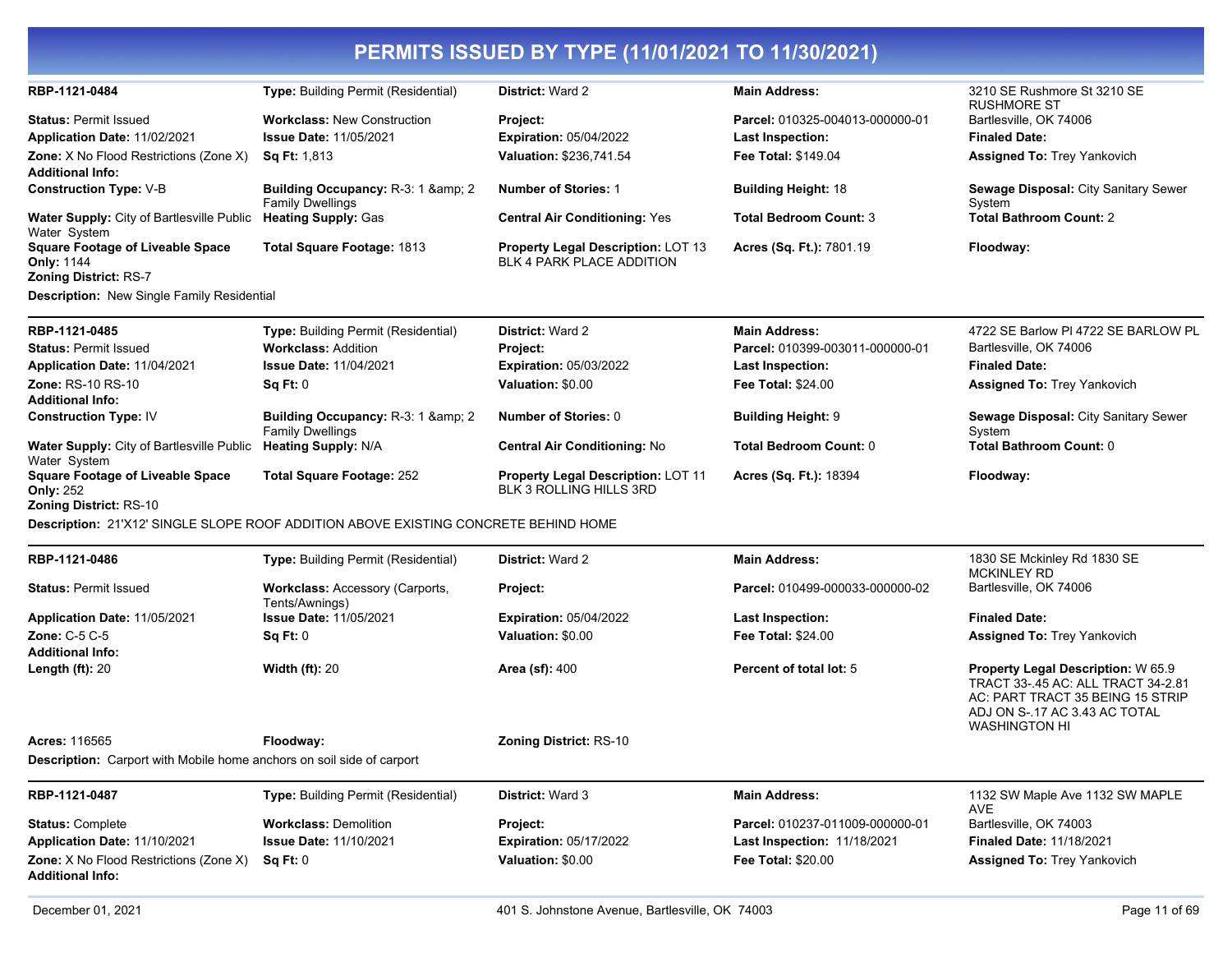| PERMITS ISSUED BY TYPE (11/01/2021 TO 11/30/2021)                                     |                                                                                                                        |                                                       |                                                                                                  |                                                     |
|---------------------------------------------------------------------------------------|------------------------------------------------------------------------------------------------------------------------|-------------------------------------------------------|--------------------------------------------------------------------------------------------------|-----------------------------------------------------|
| Foundation Type: Crawl Space                                                          | Type of Demolition: Entire Structure                                                                                   | <b>Type of Building: House</b>                        | <b>Number of Dwellings: 1</b>                                                                    | <b>Number of Stories: 1</b>                         |
| <b>Number of Buildings: 1</b>                                                         | <b>Zoning District: RS-5</b>                                                                                           | <b>NZOD Location Code: M0811</b>                      | <b>Property Legal Description: LOT 9 N 5 Acres (Sq. Ft.): 8271.33</b><br>LOT 10 BLK 11 MC CALEBS |                                                     |
| Floodway:                                                                             |                                                                                                                        |                                                       |                                                                                                  |                                                     |
| RBP-1121-0488                                                                         | Type: Building Permit (Residential)                                                                                    | District: Ward 4                                      | <b>Main Address:</b>                                                                             | 501 SE Wyandotte 501 SE WYANDOTTE                   |
| <b>Status: Permit Issued</b>                                                          | <b>Workclass: Remodel</b>                                                                                              | <b>Project:</b>                                       | Parcel: 010006-012001-000000-01                                                                  | Bartlesville, OK 74003                              |
| Application Date: 11/11/2021                                                          | <b>Issue Date: 11/11/2021</b>                                                                                          | <b>Expiration: 05/10/2022</b>                         | <b>Last Inspection:</b>                                                                          | <b>Finaled Date:</b>                                |
| Zone:                                                                                 | <b>Sq Ft: 1,248</b>                                                                                                    | Valuation: \$0.00                                     | <b>Fee Total: \$54.00</b>                                                                        | Assigned To: Trey Yankovich                         |
| <b>Additional Info:</b>                                                               |                                                                                                                        |                                                       |                                                                                                  |                                                     |
| <b>Square Ft of Construction Area: 1248</b>                                           | Room Area(s) being remodeled:<br>Bathroom(s), Bedroom(s), Closet(s),<br>Entry, Garage, Kitchen, Living Room            | <b>Number of Stories: 0</b>                           | <b>Heating Supply: Electric, Gas</b>                                                             | <b>Central Air Conditioning: No</b>                 |
| <b>Acres (Sq. Ft.): 0</b>                                                             |                                                                                                                        |                                                       |                                                                                                  |                                                     |
| Description: INTERIOR REMODEL & GARAGE REMODEL<br>EGRESS WINDOWS REQUIRED IN BEDROOMS |                                                                                                                        |                                                       |                                                                                                  |                                                     |
| RBP-1121-0489                                                                         | Type: Building Permit (Residential)                                                                                    | District: Ward 2                                      | <b>Main Address:</b>                                                                             | 2144 SE Jefferson Rd 2144 SE<br><b>JEFFERSON RD</b> |
| <b>Status: Permit Issued</b>                                                          | <b>Workclass: Remodel</b>                                                                                              | Project:                                              | Parcel: 010506-000008-000000-01                                                                  | Bartlesville, OK 74006                              |
| Application Date: 11/15/2021                                                          | <b>Issue Date: 11/15/2021</b>                                                                                          | <b>Expiration: 05/16/2022</b>                         | <b>Last Inspection:</b>                                                                          | <b>Finaled Date:</b>                                |
| Zone:                                                                                 | <b>Sq Ft: 70</b>                                                                                                       | Valuation: \$2,500.00                                 | <b>Fee Total: \$54.00</b>                                                                        | <b>Assigned To: Trey Yankovich</b>                  |
| <b>Additional Info:</b>                                                               |                                                                                                                        |                                                       |                                                                                                  |                                                     |
| <b>Square Ft of Construction Area: 70</b>                                             | Room Area(s) being remodeled: Game Number of Stories: 1<br>Room                                                        |                                                       | <b>Heating Supply: Gas</b>                                                                       | <b>Central Air Conditioning: Yes</b>                |
| <b>Acres (Sq. Ft.): 0</b>                                                             |                                                                                                                        |                                                       |                                                                                                  |                                                     |
| <b>Description:</b> Adding walls in existing garage for activity room                 |                                                                                                                        |                                                       |                                                                                                  |                                                     |
| RBP-1121-0490                                                                         | <b>Type: Building Permit (Residential)</b>                                                                             | <b>District: Ward 2</b>                               | <b>Main Address:</b>                                                                             | 3712 SE Harvey 3712 SE HARVEY                       |
| <b>Status: Complete</b>                                                               | <b>Workclass: Demolition</b>                                                                                           | Project:                                              | Parcel: 010226-004015-000000-01                                                                  | Bartlesville, OK 74006                              |
| Application Date: 11/16/2021                                                          | <b>Issue Date: 11/16/2021</b>                                                                                          | <b>Expiration: 05/23/2022</b>                         | <b>Last Inspection: 11/23/2021</b>                                                               | Finaled Date: 11/24/2021                            |
| Zone:                                                                                 | Sq Ft: 0                                                                                                               | Valuation: \$0.00                                     | <b>Fee Total: \$20.00</b>                                                                        | <b>Assigned To: Trey Yankovich</b>                  |
| <b>Additional Info:</b>                                                               |                                                                                                                        |                                                       |                                                                                                  |                                                     |
| <b>Foundation Type: Pad</b>                                                           | <b>Type of Demolition: Multiple Structures</b>                                                                         | Type of Building: Accessory<br>Building/Garage, House | <b>Number of Dwellings: 1</b>                                                                    | <b>Number of Stories: 1</b>                         |
| <b>Number of Buildings: 2</b>                                                         | <b>Acres (Sq. Ft.): 0</b>                                                                                              |                                                       |                                                                                                  |                                                     |
| RBP-1121-0491                                                                         | Type: Building Permit (Residential)                                                                                    | <b>District: Ward 2</b>                               | <b>Main Address:</b>                                                                             | 1515 SE Vista Dr 1515 SE VISTA DR                   |
| <b>Status: Permit Issued</b>                                                          | Workclass: Accessory >200 Sq Ft No<br>Plumbing (Residential)                                                           | <b>Project:</b>                                       | Parcel: 010308-003013-000000-01                                                                  | Bartlesville, OK 74006                              |
| Application Date: 11/16/2021                                                          | <b>Issue Date: 11/16/2021</b>                                                                                          | <b>Expiration: 05/16/2022</b>                         | <b>Last Inspection:</b>                                                                          | <b>Finaled Date:</b>                                |
| Zone:                                                                                 | <b>Sq Ft: 288</b>                                                                                                      | Valuation: \$10,000.00                                | <b>Fee Total: \$24.00</b>                                                                        | <b>Assigned To: Trey Yankovich</b>                  |
| <b>Additional Info:</b>                                                               |                                                                                                                        |                                                       |                                                                                                  |                                                     |
| Length $(ft)$ : 24<br>Acres: 0                                                        | <b>Width (ft): 12</b>                                                                                                  | <b>Area (sf): 288</b>                                 | Percent of rear yard: 5                                                                          | Percent of total lot: 5                             |
|                                                                                       | Description: STORAGE SHED SHOULD BE ON BACK HALF OF LOT, 5' FROM PROPERTY LINE AND 10 OR MORE FROM ANY OTHER STRUCTURE |                                                       |                                                                                                  |                                                     |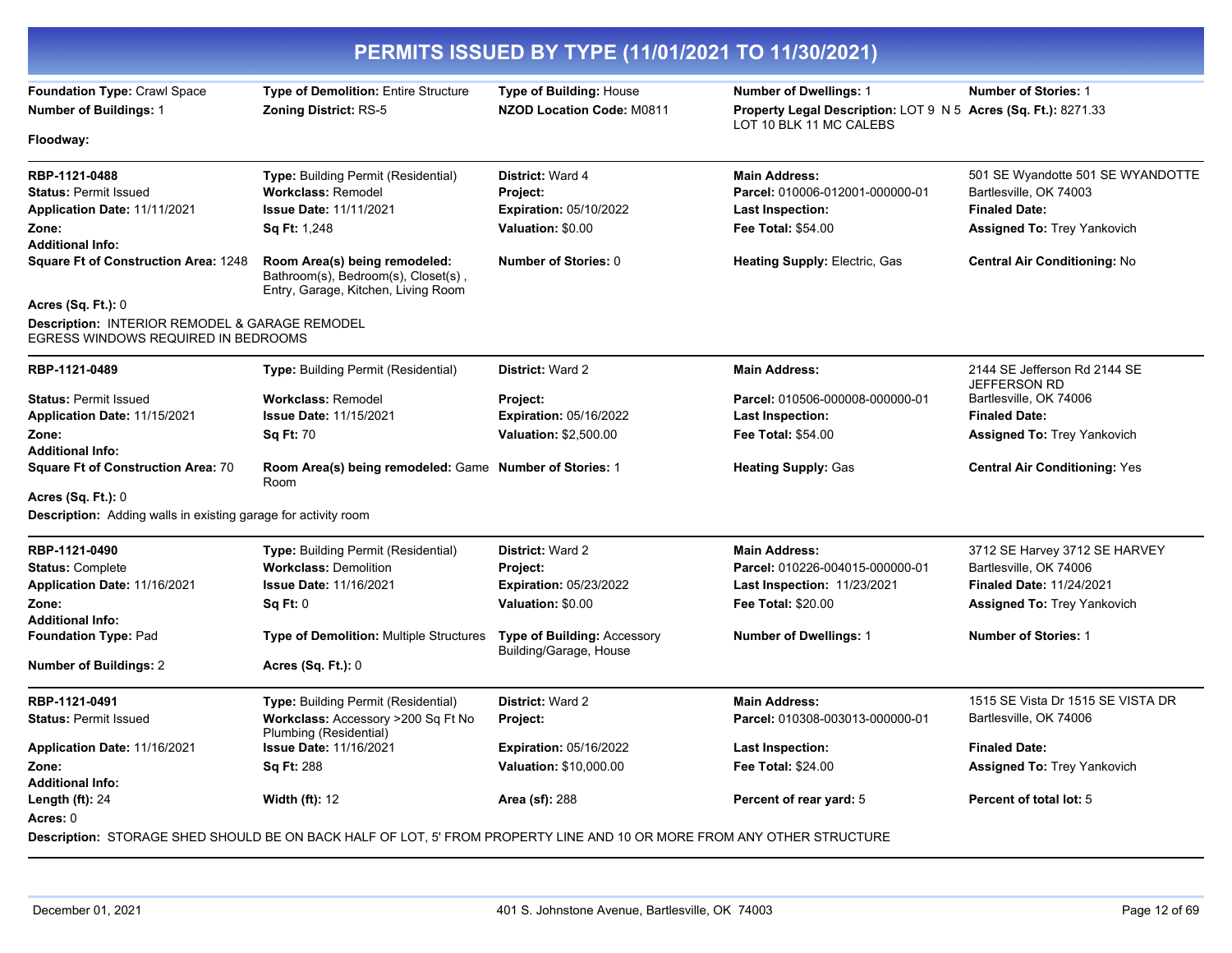| RBP-1121-0492                                                                                                      | Type: Building Permit (Residential)                                                 | District: Ward 3                                              | <b>Main Address:</b>                                                              | 1120 SE Garden Dr 1120 SE GARDEN                                                            |
|--------------------------------------------------------------------------------------------------------------------|-------------------------------------------------------------------------------------|---------------------------------------------------------------|-----------------------------------------------------------------------------------|---------------------------------------------------------------------------------------------|
| <b>Status: Permit Issued</b><br>Application Date: 11/17/2021<br>Zone:<br><b>Additional Info:</b>                   | <b>Workclass: New Construction</b><br><b>Issue Date: 11/17/2021</b><br>Sq Ft: 1,200 | Project:<br>Expiration: 05/16/2022<br>Valuation: \$156,696.00 | Parcel: 010126-001001-000000-02<br>Last Inspection:<br><b>Fee Total: \$104.00</b> | DR.<br>Bartlesville, OK 74003<br><b>Finaled Date:</b><br><b>Assigned To: Trey Yankovich</b> |
| <b>Construction Type: V-B</b>                                                                                      | Building Occupancy: R-3: 1 & 2                                                      | <b>Number of Stories: 1</b>                                   | <b>Building Height: 16</b>                                                        | Sewage Disposal: City Sanitary Sewer                                                        |
| Water Supply: City of Bartlesville Public<br>Water System                                                          | <b>Family Dwellings</b><br><b>Heating Supply: Gas</b>                               | <b>Central Air Conditioning: Yes</b>                          | <b>Total Bedroom Count: 2</b>                                                     | System<br><b>Total Bathroom Count: 2</b>                                                    |
| <b>Square Footage of Liveable Space</b><br><b>Only: 1200</b><br>Description: NEW SFR                               | <b>Total Square Footage: 1200</b>                                                   | <b>Acres (Sq. Ft.): 0</b>                                     |                                                                                   |                                                                                             |
| RBP-1121-0493                                                                                                      | <b>Type:</b> Building Permit (Residential)                                          | <b>District: Ward 3</b>                                       | <b>Main Address:</b>                                                              | 103 SE Chickasaw Ave 103 SE<br><b>CHICKASAW AVE</b>                                         |
| <b>Status: Permit Issued</b>                                                                                       | <b>Workclass: Porch/Deck</b>                                                        | <b>Project:</b>                                               | Parcel: 010053-008002-000000-01                                                   | Bartlesville, OK 74003                                                                      |
| Application Date: 11/17/2021                                                                                       | <b>Issue Date: 11/17/2021</b>                                                       | <b>Expiration: 05/16/2022</b>                                 | <b>Last Inspection:</b>                                                           | <b>Finaled Date:</b>                                                                        |
| Zone:                                                                                                              | Sq Ft: 184                                                                          | Valuation: \$1,500.00                                         | Fee Total: \$24.00                                                                | <b>Assigned To: Trey Yankovich</b>                                                          |
| <b>Additional Info:</b><br>Cost of Construction: 1500<br>Acres (Sq. Ft.): 0<br>Description: Front Porch Build back | <b>Number of Stories: 1</b>                                                         | Porch Height: 15                                              | Porch/Deck Total Square Feet: 184                                                 | Roof Covered Porch/Deck?: Yes                                                               |
| RBP-1121-0494                                                                                                      | <b>Type:</b> Building Permit (Residential)                                          | <b>District: Ward 4</b>                                       | <b>Main Address:</b>                                                              | 428 NW Highland Dr 428 NW HIGHLAND<br>DR.                                                   |
| <b>Status: Permit Issued</b>                                                                                       | <b>Workclass: Accessory (Carports,</b><br>Tents/Awnings)                            | Project:                                                      | Parcel: 010303-024013-000000-01                                                   | Bartlesville, OK 74003                                                                      |
| Application Date: 11/18/2021                                                                                       | <b>Issue Date: 11/18/2021</b>                                                       | <b>Expiration: 05/17/2022</b>                                 | <b>Last Inspection:</b>                                                           | <b>Finaled Date:</b>                                                                        |
| Zone:<br>Additional Info:                                                                                          | <b>Sq Ft: 398</b>                                                                   | Valuation: \$5,000.00                                         | <b>Fee Total: \$24.00</b>                                                         | <b>Assigned To: Trey Yankovich</b>                                                          |
| <b>Length (ft): 19.94</b>                                                                                          | <b>Width (ft): 19.94</b>                                                            | Area (sf): 397.604                                            | Percent of total lot: 2                                                           | Acres: 0                                                                                    |
| <b>Description:</b> Cover over patio New footings to support posts                                                 |                                                                                     |                                                               |                                                                                   |                                                                                             |
| RBP-1121-0495                                                                                                      | Type: Building Permit (Residential)                                                 | District: Ward 2                                              | <b>Main Address:</b>                                                              | 1721 SE Crescent Dr 1721 SE<br><b>CRESCENT DR</b>                                           |
| <b>Status: Permit Issued</b>                                                                                       | <b>Workclass: Remodel</b>                                                           | Project:                                                      | Parcel: 010012-002005-000000-01                                                   | Bartlesville, OK 74006                                                                      |
| Application Date: 11/18/2021                                                                                       | <b>Issue Date: 11/18/2021</b>                                                       | <b>Expiration: 05/17/2022</b>                                 | <b>Last Inspection:</b>                                                           | <b>Finaled Date:</b>                                                                        |
| Zone:<br><b>Additional Info:</b>                                                                                   | <b>Sq Ft: 80</b>                                                                    | Valuation: \$0.00                                             | <b>Fee Total: \$54.00</b>                                                         | Assigned To: Trey Yankovich                                                                 |
| <b>Square Ft of Construction Area: 80</b>                                                                          | Room Area(s) being remodeled:<br>Bathroom(s)                                        | Number of Stories: 0                                          | <b>Heating Supply: Gas</b>                                                        | <b>Central Air Conditioning: Yes</b>                                                        |
| Acres (Sq. Ft.): 0                                                                                                 |                                                                                     |                                                               |                                                                                   |                                                                                             |
| Description: BATHROOM REMODEL                                                                                      |                                                                                     |                                                               |                                                                                   |                                                                                             |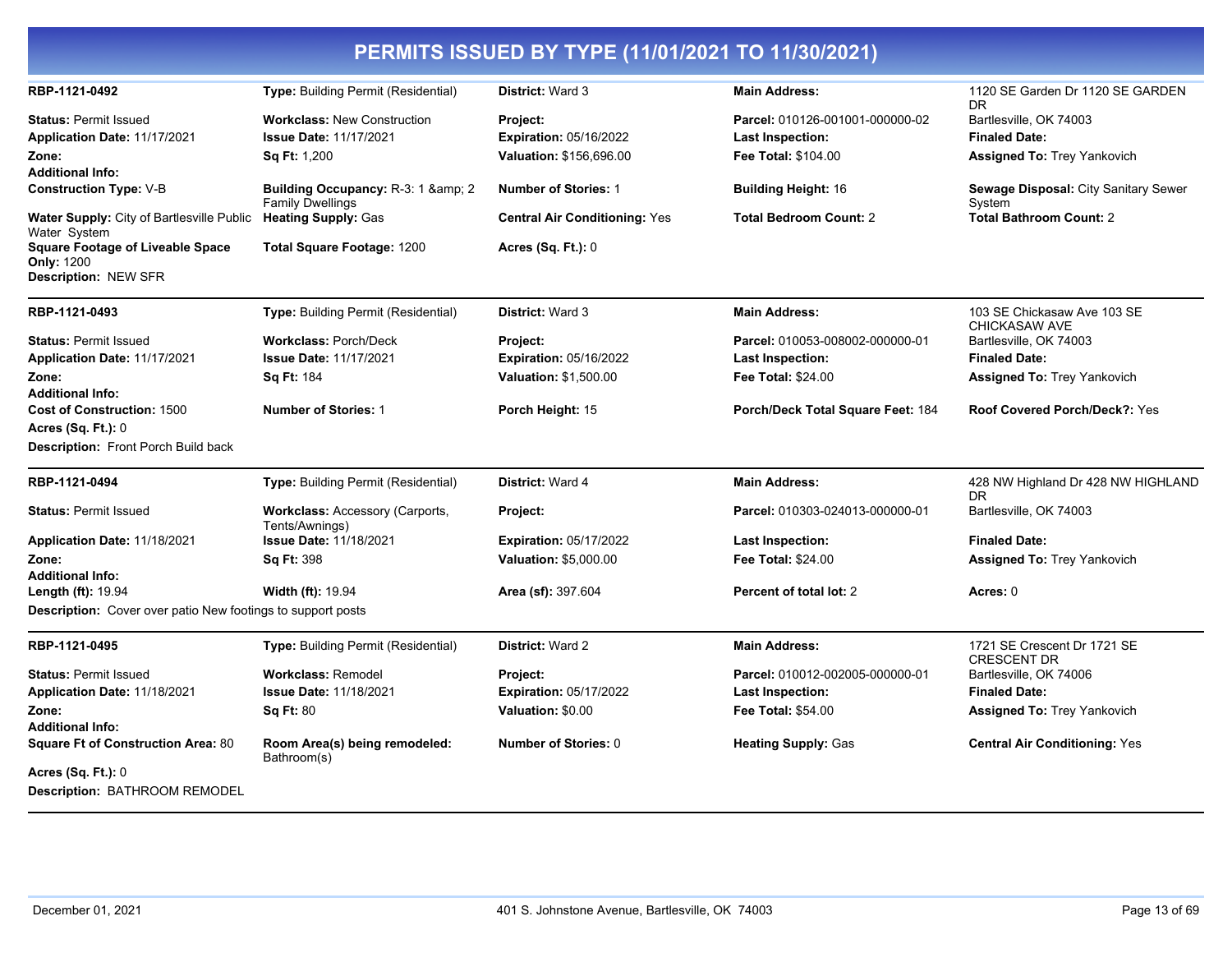| RBP-1121-0496                                                                                  | Type: Building Permit (Residential)                            | District: Ward 2                     | <b>Main Address:</b>            | 1995 SE Jefferson Rd 1995 SE<br><b>JEFFERSON RD</b>   |
|------------------------------------------------------------------------------------------------|----------------------------------------------------------------|--------------------------------------|---------------------------------|-------------------------------------------------------|
| <b>Status: Fees Due</b>                                                                        | <b>Workclass: New Construction</b>                             | Project:                             | Parcel: 010325-003038-000000-01 | Bartlesville, OK 74006                                |
| Application Date: 11/29/2021                                                                   | <b>Issue Date: 11/29/2021</b>                                  | <b>Expiration: 05/30/2022</b>        | <b>Last Inspection:</b>         | <b>Finaled Date:</b>                                  |
| Zone:                                                                                          | <b>Sq Ft: 2,240</b>                                            | Valuation: \$292,499.20              | <b>Fee Total: \$183.20</b>      | <b>Assigned To: Trey Yankovich</b>                    |
| <b>Additional Info:</b>                                                                        |                                                                |                                      |                                 |                                                       |
| <b>Construction Type: V-B</b>                                                                  | Building Occupancy: R-3: 1 & amp; 2<br><b>Family Dwellings</b> | <b>Number of Stories: 1</b>          | <b>Building Height: 18</b>      | <b>Sewage Disposal: City Sanitary Sewer</b><br>System |
| <b>Water Supply: City of Bartlesville Public</b><br>Water System                               | <b>Heating Supply: Gas</b>                                     | <b>Central Air Conditioning: Yes</b> | <b>Total Bedroom Count: 4</b>   | <b>Total Bathroom Count: 2</b>                        |
| <b>Square Footage of Liveable Space</b><br><b>Only: 1517</b>                                   | Total Square Footage: 2240                                     | <b>Acres (Sq. Ft.): 0</b>            |                                 |                                                       |
| Description: New Single Family                                                                 |                                                                |                                      |                                 |                                                       |
| RBP-1121-0497                                                                                  | <b>Type:</b> Building Permit (Residential)                     | District: Ward 2                     | <b>Main Address:</b>            | 1996 SE Jefferson Rd 1996 SE<br>JEFFERSON RD          |
| <b>Status: Fees Due</b>                                                                        | <b>Workclass: New Construction</b>                             | Project:                             | Parcel: 010325-003037-000000-01 | Bartlesville, OK 74006                                |
| Application Date: 11/29/2021                                                                   | <b>Issue Date: 11/29/2021</b>                                  | <b>Expiration: 05/30/2022</b>        | <b>Last Inspection:</b>         | <b>Finaled Date:</b>                                  |
| Zone:                                                                                          | <b>Sq Ft: 2,145</b>                                            | Valuation: \$280,094.10              | Fee Total: \$175.60             | Assigned To: Trey Yankovich                           |
| <b>Additional Info:</b>                                                                        |                                                                |                                      |                                 |                                                       |
| <b>Construction Type: V-B</b>                                                                  | Building Occupancy: R-3: 1 & amp; 2<br><b>Family Dwellings</b> | <b>Number of Stories: 1</b>          | <b>Building Height: 18</b>      | <b>Sewage Disposal: City Sanitary Sewer</b><br>System |
| Water Supply: City of Bartlesville Public<br>Water System                                      | <b>Heating Supply: Gas</b>                                     | <b>Central Air Conditioning: Yes</b> | <b>Total Bedroom Count: 3</b>   | <b>Total Bathroom Count: 2</b>                        |
| <b>Square Footage of Liveable Space</b><br>Only: 1438<br><b>Description:</b> New Single Family | Total Square Footage: 2145                                     | Acres (Sq. Ft.): 0                   |                                 |                                                       |
| RBP-1121-0498                                                                                  | <b>Type:</b> Building Permit (Residential)                     | <b>District: Ward 2</b>              | <b>Main Address:</b>            | 2010 SE Cypress Cir 2010 SE CYPRESS                   |
| <b>Status: Fees Due</b>                                                                        | <b>Workclass: New Construction</b>                             | Project:                             | Parcel: 010325-003012-000000-01 | <b>CIR</b><br>Bartlesville, OK 74006                  |
| Application Date: 11/29/2021                                                                   | <b>Issue Date: 11/29/2021</b>                                  | <b>Expiration: 05/30/2022</b>        | <b>Last Inspection:</b>         | <b>Finaled Date:</b>                                  |
| Zone:                                                                                          |                                                                |                                      |                                 |                                                       |
| <b>Additional Info:</b>                                                                        | Sq Ft: 1,989                                                   | Valuation: \$259,723.62              | <b>Fee Total: \$163.12</b>      | <b>Assigned To: Trey Yankovich</b>                    |
| <b>Construction Type: V-B</b>                                                                  | Building Occupancy: R-3: 1 & amp; 2<br><b>Family Dwellings</b> | <b>Number of Stories: 1</b>          | <b>Building Height: 18</b>      | <b>Sewage Disposal: City Sanitary Sewer</b><br>System |
| Water Supply: City of Bartlesville Public<br>Water System                                      | <b>Heating Supply: Gas</b>                                     | <b>Central Air Conditioning: Yes</b> | <b>Total Bedroom Count: 3</b>   | <b>Total Bathroom Count: 2</b>                        |
| <b>Square Footage of Liveable Space</b><br>Only: 1286<br><b>Description:</b> New Single Family | Total Square Footage: 1989                                     | <b>Acres (Sq. Ft.): 0</b>            |                                 |                                                       |
| RBP-1121-0499                                                                                  | <b>Type:</b> Building Permit (Residential)                     | District: Ward 2                     | <b>Main Address:</b>            | 2010 SE Harriman Cir 2010 SE                          |
|                                                                                                |                                                                |                                      |                                 | <b>HARRIMAN CIR</b>                                   |
| <b>Status: Fees Due</b>                                                                        | <b>Workclass: New Construction</b>                             | Project:                             | Parcel: 010325-003021-000000-01 | Bartlesville, OK 74006                                |
| Application Date: 11/29/2021                                                                   | <b>Issue Date: 11/29/2021</b>                                  | Expiration: 05/30/2022               | <b>Last Inspection:</b>         | <b>Finaled Date:</b>                                  |
| Zone:<br><b>Additional Info:</b>                                                               | Sq Ft: 0                                                       | Valuation: \$0.00                    | <b>Fee Total: \$104.00</b>      | <b>Assigned To: Trey Yankovich</b>                    |
| <b>Construction Type: V-B</b>                                                                  | Building Occupancy: R-3: 1 & amp; 2<br><b>Family Dwellings</b> | <b>Number of Stories: 1</b>          | <b>Building Height: 18</b>      | <b>Sewage Disposal: City Sanitary Sewer</b><br>System |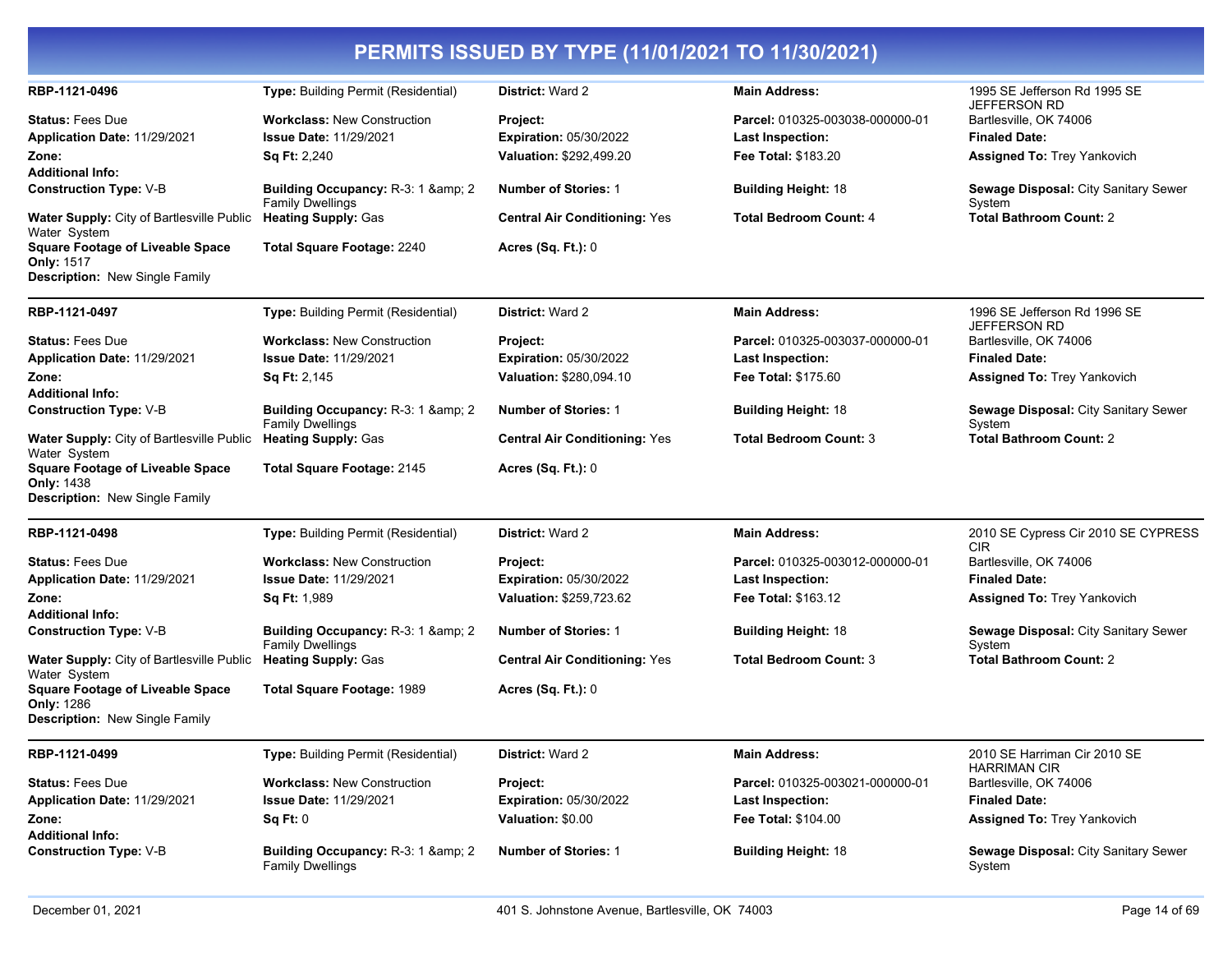| PERMITS ISSUED BY TYPE (11/01/2021 TO 11/30/2021)                                                     |                                                                           |                                      |                                 |                                                      |
|-------------------------------------------------------------------------------------------------------|---------------------------------------------------------------------------|--------------------------------------|---------------------------------|------------------------------------------------------|
| Water Supply: City of Bartlesville Public                                                             | <b>Heating Supply: Gas</b>                                                | <b>Central Air Conditioning: Yes</b> | <b>Total Bedroom Count: 3</b>   | <b>Total Bathroom Count: 2</b>                       |
| Water System<br><b>Square Footage of Liveable Space</b><br><b>Only: 1144</b>                          | Total Square Footage: 1813                                                | Acres $(Sq. Ft.): 0$                 |                                 |                                                      |
| RBP-1121-0500                                                                                         | <b>Type:</b> Building Permit (Residential)                                | <b>District: Ward 2</b>              | <b>Main Address:</b>            | 2011 SE Harriman Cir 02011 SE<br><b>HARRIMAN CIR</b> |
| <b>Status: Fees Due</b>                                                                               | <b>Workclass: New Construction</b>                                        | Project:                             | Parcel: 010325-003017-000000-01 | Bartlesville, OK 74003                               |
| Application Date: 11/29/2021                                                                          | <b>Issue Date: 11/29/2021</b>                                             | Expiration: 05/30/2022               | Last Inspection:                | <b>Finaled Date:</b>                                 |
| Zone:<br><b>Additional Info:</b>                                                                      | Sq Ft: 1,957                                                              | Valuation: \$255,545.06              | Fee Total: \$160.56             | <b>Assigned To: Trey Yankovich</b>                   |
| <b>Construction Type: V-B</b>                                                                         | Building Occupancy: R-3: 1 & 2<br><b>Family Dwellings</b>                 | <b>Number of Stories: 1</b>          | <b>Building Height: 18</b>      | Sewage Disposal: City Sanitary Sewer<br>System       |
| Water Supply: City of Bartlesville Public<br>Water System                                             | <b>Heating Supply: Gas</b>                                                | <b>Central Air Conditioning: Yes</b> | <b>Total Bedroom Count: 3</b>   | <b>Total Bathroom Count: 2</b>                       |
| <b>Square Footage of Liveable Space</b><br><b>Only: 1286</b>                                          | <b>Total Square Footage: 1957</b>                                         | <b>Acres (Sq. Ft.): 0</b>            |                                 |                                                      |
| RBP-1121-0501                                                                                         | Type: Building Permit (Residential)                                       | <b>District: Ward 2</b>              | <b>Main Address:</b>            | 2014 SE Harriman Cir 2014 SE<br><b>HARRIMAN CIR</b>  |
| <b>Status: Fees Due</b>                                                                               | <b>Workclass: New Construction</b>                                        | Project:                             | Parcel: 010325-003020-000000-01 | Bartlesville, OK 74006                               |
| <b>Application Date: 11/29/2021</b>                                                                   | <b>Issue Date: 11/29/2021</b>                                             | Expiration: 05/30/2022               | Last Inspection:                | <b>Finaled Date:</b>                                 |
| Zone:                                                                                                 | <b>Sq Ft: 2,240</b>                                                       | Valuation: \$292,499.20              | <b>Fee Total: \$183.20</b>      | <b>Assigned To: Trey Yankovich</b>                   |
| Additional Info:                                                                                      |                                                                           |                                      |                                 |                                                      |
| <b>Construction Type: V-B</b>                                                                         | <b>Building Occupancy: R-3: 1 &amp; amp; 2</b><br><b>Family Dwellings</b> | <b>Number of Stories: 1</b>          | <b>Building Height: 18</b>      | Sewage Disposal: City Sanitary Sewer<br>System       |
| Water Supply: City of Bartlesville Public<br>Water System                                             | <b>Heating Supply: Gas</b>                                                | <b>Central Air Conditioning: Yes</b> | <b>Total Bedroom Count: 4</b>   | <b>Total Bathroom Count: 2</b>                       |
| <b>Square Footage of Liveable Space</b><br>Only: 1517                                                 | <b>Total Square Footage: 2240</b>                                         | Acres $(Sq. Ft.): 0$                 |                                 |                                                      |
| <b>Description:</b> New Single Family                                                                 |                                                                           |                                      |                                 |                                                      |
| RBP-1121-0502                                                                                         | Type: Building Permit (Residential)                                       | <b>District: Ward 2</b>              | <b>Main Address:</b>            | 2019 SE Cypress Cir 2019 SE CYPRESS<br><b>CIR</b>    |
| <b>Status: Fees Due</b>                                                                               | <b>Workclass: New Construction</b>                                        | Project:                             | Parcel: 010325-003010-000000-01 | Bartlesville, OK 74006                               |
| Application Date: 11/29/2021                                                                          | <b>Issue Date: 11/29/2021</b>                                             | <b>Expiration: 05/30/2022</b>        | Last Inspection:                | <b>Finaled Date:</b>                                 |
| Zone:<br>Additional Info:                                                                             | Sq Ft: 2,145                                                              | Valuation: \$280,094.10              | Fee Total: \$175.60             | <b>Assigned To: Trey Yankovich</b>                   |
| <b>Construction Type: V-B</b>                                                                         | Building Occupancy: R-3: 1 & 2<br><b>Family Dwellings</b>                 | <b>Number of Stories: 1</b>          | <b>Building Height: 18</b>      | Sewage Disposal: City Sanitary Sewer<br>System       |
| Water Supply: City of Bartlesville Public<br>Water System                                             | <b>Heating Supply: Gas</b>                                                | <b>Central Air Conditioning: Yes</b> | <b>Total Bedroom Count: 3</b>   | <b>Total Bathroom Count: 2</b>                       |
| <b>Square Footage of Liveable Space</b><br><b>Only: 1438</b><br><b>Description:</b> New Single Family | Total Square Footage: 2145                                                | <b>Acres (Sq. Ft.): 0</b>            |                                 |                                                      |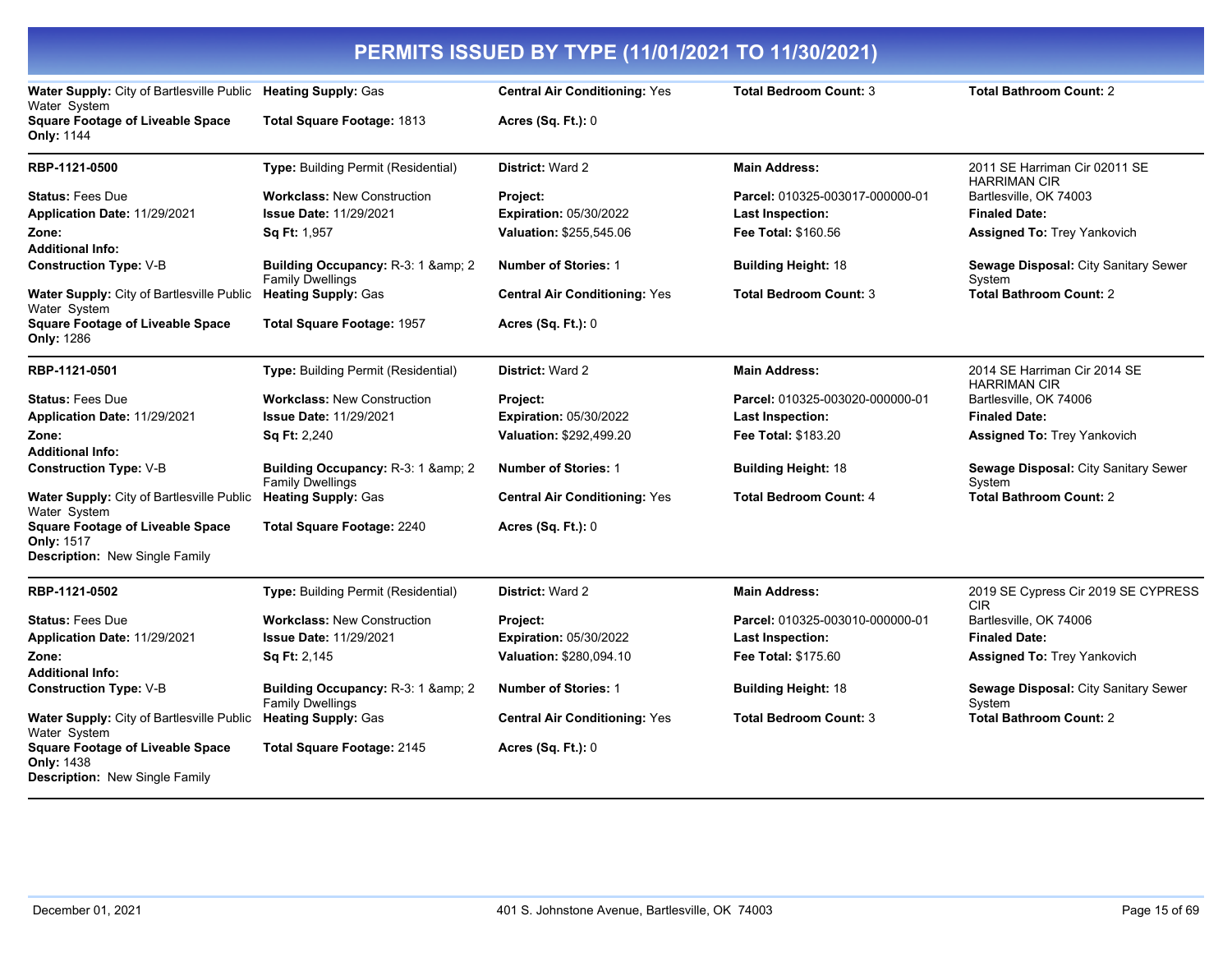| RBP-1121-0503                                                                                         | <b>Type:</b> Building Permit (Residential)                                | <b>District: Ward 2</b>                   | <b>Main Address:</b>                                       | 2019 SE Harriman Cir 2019 SE<br><b>HARRIMAN CIR</b>              |
|-------------------------------------------------------------------------------------------------------|---------------------------------------------------------------------------|-------------------------------------------|------------------------------------------------------------|------------------------------------------------------------------|
| <b>Status: Fees Due</b><br><b>Application Date: 11/29/2021</b>                                        | <b>Workclass: New Construction</b><br><b>Issue Date: 11/29/2021</b>       | Project:<br><b>Expiration: 05/30/2022</b> | Parcel: 010325-003019-000000-01<br><b>Last Inspection:</b> | Bartlesville, OK 74006<br><b>Finaled Date:</b>                   |
| Zone:                                                                                                 | <b>Sq Ft: 2,145</b>                                                       | Valuation: \$280,094.10                   | Fee Total: \$175.60                                        | <b>Assigned To: Trey Yankovich</b>                               |
| <b>Additional Info:</b>                                                                               |                                                                           |                                           |                                                            |                                                                  |
| <b>Construction Type: V-B</b>                                                                         | <b>Building Occupancy: R-3: 1 &amp; amp; 2</b><br><b>Family Dwellings</b> | <b>Number of Stories: 1</b>               | <b>Building Height: 18</b>                                 | Sewage Disposal: City Sanitary Sewer<br>System                   |
| <b>Water Supply:</b> City of Bartlesville Public<br>Water System                                      | <b>Heating Supply: Gas</b>                                                | <b>Central Air Conditioning: Yes</b>      | <b>Total Bedroom Count: 3</b>                              | <b>Total Bathroom Count: 2</b>                                   |
| <b>Square Footage of Liveable Space</b><br><b>Only: 1438</b><br>Description: New Single Family        | Total Square Footage: 2145                                                | Acres $(Sq. Ft.): 0$                      |                                                            |                                                                  |
| RBP-1121-0504                                                                                         | <b>Type: Building Permit (Residential)</b>                                | <b>District: Ward 2</b>                   | <b>Main Address:</b>                                       | 3102 SE Debbie Ln 3102 SE DEBBIE LN                              |
| <b>Status: Fees Due</b>                                                                               | <b>Workclass: New Construction</b>                                        | Project:                                  | Parcel: 010325-003049-000000-01                            | Bartlesville, OK 74006                                           |
| Application Date: 11/29/2021                                                                          | <b>Issue Date: 11/29/2021</b>                                             | <b>Expiration: 05/30/2022</b>             | Last Inspection:                                           | <b>Finaled Date:</b>                                             |
| Zone:<br><b>Additional Info:</b>                                                                      | <b>Sq Ft: 2,397</b>                                                       | Valuation: \$313,000.26                   | <b>Fee Total: \$195.76</b>                                 | <b>Assigned To: Trey Yankovich</b>                               |
| <b>Construction Type: V-B</b>                                                                         | <b>Number of Stories: 1</b>                                               | <b>Building Height: 18</b>                | Sewage Disposal: City Sanitary Sewer<br>System             | <b>Water Supply: City of Bartlesville Public</b><br>Water System |
| <b>Heating Supply: Gas</b>                                                                            | <b>Central Air Conditioning: Yes</b>                                      | <b>Total Bedroom Count: 4</b>             | <b>Total Bathroom Count: 2</b>                             | <b>Square Footage of Liveable Space</b><br><b>Only: 1600</b>     |
| Total Square Footage: 2397                                                                            | <b>Acres (Sq. Ft.): 0</b>                                                 |                                           |                                                            |                                                                  |
| <b>Description: New Single Family</b>                                                                 |                                                                           |                                           |                                                            |                                                                  |
| RBP-1121-0505                                                                                         | <b>Type:</b> Building Permit (Residential)                                | <b>District: Ward 2</b>                   | <b>Main Address:</b>                                       | 3109 SE Stonewall Dr 3109 SE<br>STONEWALL DR                     |
| <b>Status: Fees Due</b>                                                                               | <b>Workclass: New Construction</b>                                        | Project:                                  | Parcel: 010325-003003-000000-01                            | Bartlesville, OK 74006                                           |
| Application Date: 11/29/2021                                                                          | <b>Issue Date: 11/29/2021</b>                                             | <b>Expiration: 05/30/2022</b>             | <b>Last Inspection:</b>                                    | <b>Finaled Date:</b>                                             |
| Zone:                                                                                                 | <b>Sq Ft: 2,145</b>                                                       | Valuation: \$280,094.10                   | <b>Fee Total: \$175.60</b>                                 | <b>Assigned To: Trey Yankovich</b>                               |
| <b>Additional Info:</b>                                                                               |                                                                           |                                           |                                                            |                                                                  |
| <b>Construction Type: V-B</b>                                                                         | Building Occupancy: R-3: 1 & amp; 2<br><b>Family Dwellings</b>            | <b>Number of Stories: 1</b>               | <b>Building Height: 18</b>                                 | Sewage Disposal: City Sanitary Sewer<br>System                   |
| <b>Water Supply: City of Bartlesville Public</b><br>Water System                                      | <b>Heating Supply: Gas</b>                                                | <b>Central Air Conditioning: Yes</b>      | <b>Total Bedroom Count: 3</b>                              | <b>Total Bathroom Count: 2</b>                                   |
| <b>Square Footage of Liveable Space</b><br><b>Only: 1438</b><br><b>Description: New Single Family</b> | Total Square Footage: 2145                                                | <b>Acres (Sq. Ft.): 0</b>                 |                                                            |                                                                  |
| RBP-1121-0506                                                                                         | <b>Type: Building Permit (Residential)</b>                                | District: Ward 2                          | <b>Main Address:</b>                                       | 3110 SE Debbie Ln 3110 SE DEBBIE LN                              |
| <b>Status: Fees Due</b>                                                                               | <b>Workclass: New Construction</b>                                        | Project:                                  | Parcel: 010325-003047-000000-01                            | Bartlesville, OK 74006                                           |
| Application Date: 11/29/2021                                                                          | <b>Issue Date: 11/29/2021</b>                                             | <b>Expiration: 05/30/2022</b>             | <b>Last Inspection:</b>                                    | <b>Finaled Date:</b>                                             |
| Zone:<br><b>Additional Info:</b>                                                                      | <b>Sq Ft: 2,390</b>                                                       | Valuation: \$312,086.20                   | Fee Total: \$195.20                                        | <b>Assigned To: Trey Yankovich</b>                               |
| <b>Construction Type: V-B</b>                                                                         | Building Occupancy: R-3: 1 & amp; 2<br><b>Family Dwellings</b>            | <b>Number of Stories: 1</b>               | <b>Building Height: 18</b>                                 | <b>Sewage Disposal: City Sanitary Sewer</b><br>System            |
| Water Supply: City of Bartlesville Public Heating Supply: Gas<br>Water System                         |                                                                           | <b>Central Air Conditioning: Yes</b>      | <b>Total Bedroom Count: 4</b>                              | <b>Total Bathroom Count: 2</b>                                   |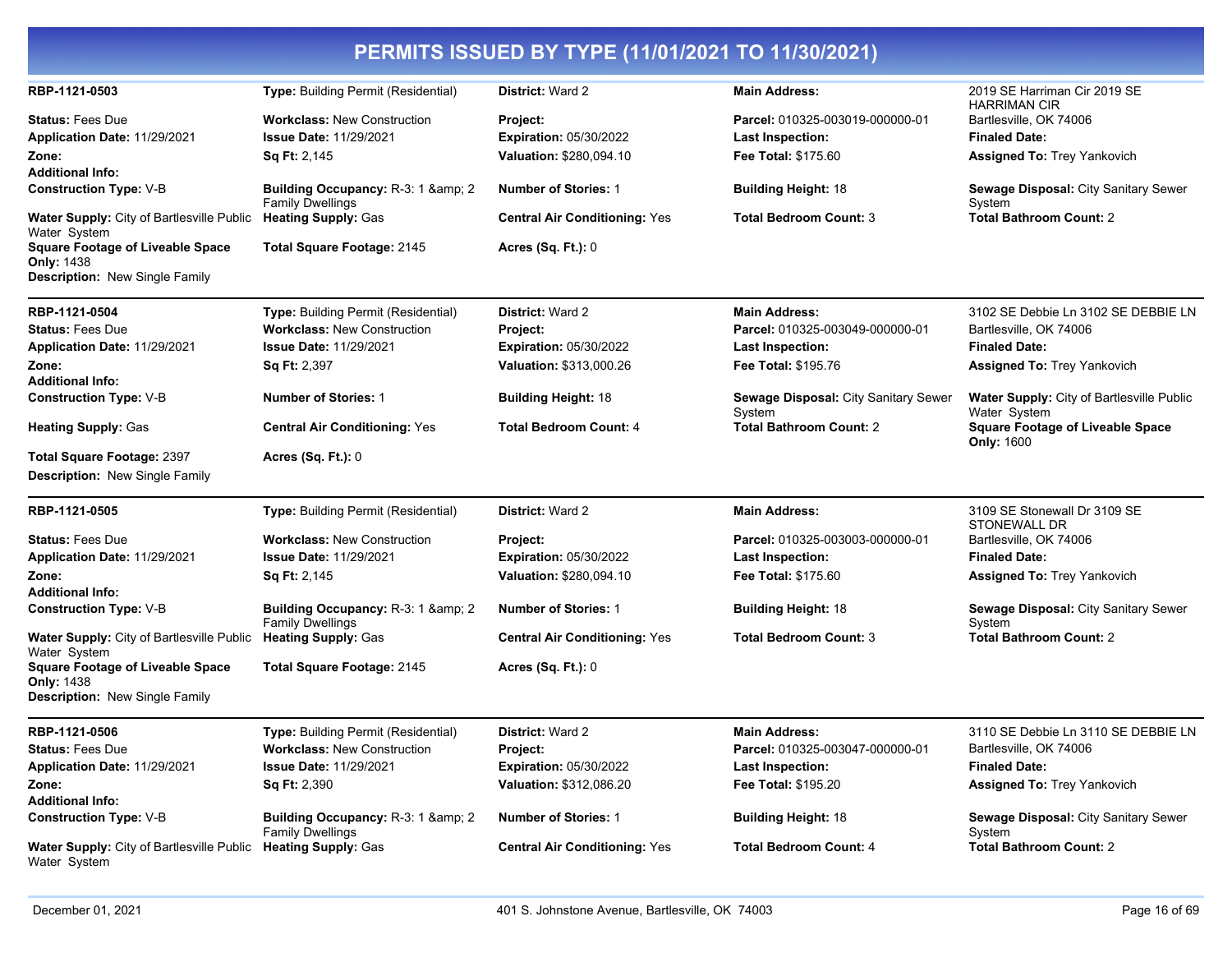|                                                                                         | PERMITS ISSUED BY TYPE (11/01/2021 TO 11/30/2021)              |                                      |                                 |                                                     |  |
|-----------------------------------------------------------------------------------------|----------------------------------------------------------------|--------------------------------------|---------------------------------|-----------------------------------------------------|--|
| <b>Square Footage of Liveable Space</b><br>Only: 1651<br>Description: New Single Family | <b>Total Square Footage: 2390</b>                              | Acres (Sq. Ft.): 0                   |                                 |                                                     |  |
| RBP-1121-0507                                                                           | Type: Building Permit (Residential)                            | District: Ward 2                     | <b>Main Address:</b>            | 3118 SE Debbie Ln 3118 SE DEBBIE LN                 |  |
| <b>Status: Fees Due</b>                                                                 | <b>Workclass: New Construction</b>                             | Project:                             | Parcel: 010325-003045-000000-01 | Bartlesville, OK 74006                              |  |
| Application Date: 11/29/2021                                                            | <b>Issue Date: 11/29/2021</b>                                  | Expiration: 05/30/2022               | Last Inspection:                | <b>Finaled Date:</b>                                |  |
| Zone:<br><b>Additional Info:</b>                                                        | Sq Ft: 2,501                                                   | Valuation: \$326,580.58              | Fee Total: \$204.08             | <b>Assigned To: Trey Yankovich</b>                  |  |
| <b>Construction Type: V-B</b>                                                           | Building Occupancy: R-3: 1 & amp: 2<br><b>Family Dwellings</b> | <b>Number of Stories: 1</b>          | <b>Building Height: 18</b>      | Sewage Disposal: City Sanitary Sewer<br>System      |  |
| Water Supply: City of Bartlesville Public<br>Water System                               | <b>Heating Supply: Gas</b>                                     | <b>Central Air Conditioning: Yes</b> | <b>Total Bedroom Count: 4</b>   | <b>Total Bathroom Count: 2</b>                      |  |
| <b>Square Footage of Liveable Space</b><br>Only: 1686<br>Description: New Single Family | <b>Total Square Footage: 2501</b>                              | <b>Acres (Sq. Ft.): 0</b>            |                                 |                                                     |  |
| RBP-1121-0508                                                                           | Type: Building Permit (Residential)                            | District: Ward 2                     | <b>Main Address:</b>            | 3302 SE Stonewall Dr 3302 SE<br>STONEWALL DR        |  |
| <b>Status: Fees Due</b>                                                                 | <b>Workclass: New Construction</b>                             | Project:                             | Parcel: 010325-005008-000000-01 | Bartlesville, OK 74006                              |  |
| Application Date: 11/29/2021                                                            | <b>Issue Date: 11/29/2021</b>                                  | <b>Expiration: 05/30/2022</b>        | <b>Last Inspection:</b>         | <b>Finaled Date:</b>                                |  |
| Zone:                                                                                   | Sq Ft: 2,397                                                   | Valuation: \$313,000.26              | Fee Total: \$195.76             | <b>Assigned To: Trey Yankovich</b>                  |  |
| <b>Additional Info:</b>                                                                 |                                                                |                                      |                                 |                                                     |  |
| <b>Construction Type:</b> V-B                                                           | Building Occupancy: R-3: 1 & amp; 2<br><b>Family Dwellings</b> | <b>Number of Stories: 1</b>          | <b>Building Height: 18</b>      | Sewage Disposal: City Sanitary Sewer<br>System      |  |
| Water Supply: City of Bartlesville Public<br>Water System                               | <b>Heating Supply: Gas</b>                                     | <b>Central Air Conditioning: Yes</b> | <b>Total Bedroom Count: 4</b>   | <b>Total Bathroom Count: 2</b>                      |  |
| <b>Square Footage of Liveable Space</b><br><b>Only: 1600</b>                            | <b>Total Square Footage: 2397</b>                              | <b>Acres (Sq. Ft.): 0</b>            |                                 |                                                     |  |
| Description: New Single Family                                                          |                                                                |                                      |                                 |                                                     |  |
| RBP-1121-0509                                                                           | Type: Building Permit (Residential)                            | District: Ward 2                     | <b>Main Address:</b>            | 3522 SE Stonewall Dr 3522 SE<br><b>STONEWALL DR</b> |  |
| <b>Status: Fees Due</b>                                                                 | <b>Workclass: New Construction</b>                             | Project:                             | Parcel: 010325-004037-000000-01 | Bartlesville, OK 74006                              |  |
| Application Date: 11/29/2021                                                            | <b>Issue Date: 11/29/2021</b>                                  | <b>Expiration: 05/30/2022</b>        | Last Inspection:                | <b>Finaled Date:</b>                                |  |
| Zone:<br><b>Additional Info:</b>                                                        | <b>Sq Ft: 1,813</b>                                            | Valuation: \$236,741.54              | <b>Fee Total: \$149.04</b>      | <b>Assigned To: Trey Yankovich</b>                  |  |
| <b>Construction Type: V-B</b>                                                           | Building Occupancy: R-3: 1 & 2<br><b>Family Dwellings</b>      | <b>Number of Stories: 1</b>          | <b>Building Height: 18</b>      | Sewage Disposal: City Sanitary Sewer<br>System      |  |
| Water Supply: City of Bartlesville Public<br>Water System                               | <b>Heating Supply: Gas</b>                                     | <b>Central Air Conditioning: Yes</b> | <b>Total Bedroom Count: 3</b>   | <b>Total Bathroom Count: 2</b>                      |  |
| <b>Square Footage of Liveable Space</b><br>Only: 1144<br>Description: New Single Family | Total Square Footage: 1813                                     | <b>Acres (Sq. Ft.): 0</b>            |                                 |                                                     |  |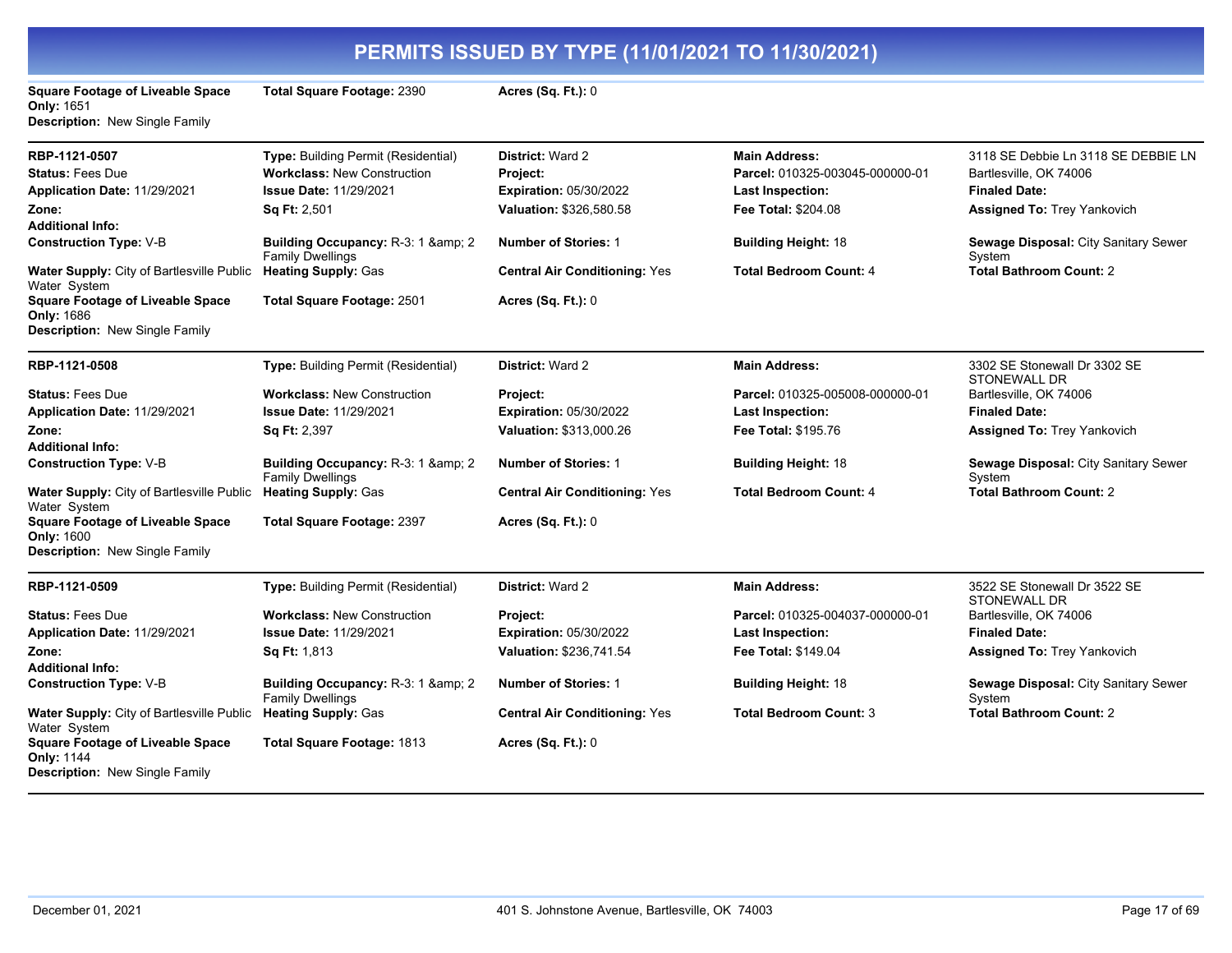| RBP-1121-0510                                           | <b>Type: Building Permit (Residential)</b> | <b>District: Ward 1</b>        | <b>Main Address:</b>                | 1709 SE Harned Dr 1709 SE HARNED   |
|---------------------------------------------------------|--------------------------------------------|--------------------------------|-------------------------------------|------------------------------------|
|                                                         |                                            |                                |                                     | DR.                                |
| <b>Status: Permit Issued</b>                            | <b>Workclass: Storm Shelter</b>            | <b>Project:</b>                | Parcel: 010397-002002-000000-01     | Bartlesville, OK 74006             |
| Application Date: 11/30/2021                            | <b>Issue Date: 11/30/2021</b>              | <b>Expiration: 05/30/2022</b>  | <b>Last Inspection: 11/30/2021</b>  | <b>Finaled Date:</b>               |
| Zone:                                                   | <b>Sa Ft: 35</b>                           | <b>Valuation: \$4,500.00</b>   | <b>Fee Total: \$24.00</b>           | <b>Assigned To: Trey Yankovich</b> |
| <b>Additional Info:</b>                                 |                                            |                                |                                     |                                    |
| <b>ShelterExtIngroundCheck: No</b>                      | <b>ShelterExtRoom: Yes</b>                 | <b>ShelterIntSlabCheck: No</b> | <b>ShelterRoomInteriorCheck: No</b> |                                    |
| <b>Description: SAFE ROOM ADDITION ON BACK OF HOUSE</b> |                                            |                                |                                     |                                    |
|                                                         |                                            |                                |                                     |                                    |

#### **PERMITS ISSUED FOR BUILDING PERMIT (RESIDENTIAL): 56**

| <b>BUILDING TRADE PERMIT (COMMERCIAL)</b>                                                                                 |                                                      |                                                          |                                    |                                                 |
|---------------------------------------------------------------------------------------------------------------------------|------------------------------------------------------|----------------------------------------------------------|------------------------------------|-------------------------------------------------|
| CTP-1121-0566                                                                                                             | <b>Type: Building Trade Permit</b><br>(Commercial)   | <b>District: Ward 4</b>                                  | <b>Main Address:</b>               | 420 S Johnstone Ave 00420 S<br>JOHNSTONE AVE    |
| <b>Status: Permit Issued</b>                                                                                              | <b>Workclass: Electrical for New</b><br>Construction | <b>Project: WASHINGTON COUNTY</b><br><b>COURTHOUSE</b>   | Parcel: 010001-038005-000000-01    | Bartlesville, OK 74003                          |
| Application Date: 11/01/2021                                                                                              | <b>Issue Date: 11/01/2021</b>                        | <b>Expiration: 05/23/2022</b>                            | Last Inspection: 11/22/2021        | <b>Finaled Date:</b>                            |
| <b>Zone: TIF 1 District TIF 1 District</b><br><b>Additional Info:</b>                                                     | Sq Ft: 2,350                                         | Valuation: \$440,648.50                                  | <b>Fee Total: \$0.00</b>           | <b>Assigned To: Trey Yankovich</b>              |
| <b>Description:</b> Washington County Courthouse Building                                                                 |                                                      |                                                          |                                    |                                                 |
| CTP-1121-0568                                                                                                             | Type: Building Trade Permit<br>(Commercial)          | <b>District: Ward 5</b>                                  | <b>Main Address:</b>               | 5108 E Tuxedo Blvd 5108 E TUXEDO<br><b>BLVD</b> |
| <b>Status: Fees Due</b>                                                                                                   | <b>Workclass: Electrical for New</b><br>Construction | Project: DELAWARE TRIBE FOOD<br>PANTRY AND COOK SHACK    | Parcel: 010225-001001-000000-01    | Bartlesville, OK 74006                          |
| Application Date: 11/01/2021                                                                                              | <b>Issue Date: 11/01/2021</b>                        | <b>Expiration: 05/17/2022</b>                            | <b>Last Inspection: 11/18/2021</b> | <b>Finaled Date:</b>                            |
| <b>Zone:</b> X No Flood Restrictions (Zone X)<br><b>Additional Info:</b>                                                  | <b>Sq Ft: 3,000</b>                                  | Valuation: \$0.00                                        | <b>Fee Total: \$64.00</b>          | <b>Assigned To: Trey Yankovich</b>              |
| <b>Total Square Footage of New</b><br><b>Construction: 3000</b>                                                           |                                                      |                                                          |                                    |                                                 |
| CTP-1121-0569                                                                                                             | <b>Type: Building Trade Permit</b><br>(Commercial)   | <b>District: Ward 5</b>                                  | <b>Main Address:</b>               | 5108 E Tuxedo Blvd 5108 E TUXEDO<br><b>BLVD</b> |
| <b>Status: Permit Issued</b>                                                                                              | <b>Workclass: Plumbing for New</b><br>Construction   | Project: DELAWARE TRIBE FOOD<br>PANTRY AND COOK SHACK    | Parcel: 010225-001001-000000-01    | Bartlesville, OK 74006                          |
| Application Date: 11/03/2021                                                                                              | <b>Issue Date: 11/03/2021</b>                        | <b>Expiration: 05/16/2022</b>                            | <b>Last Inspection: 11/17/2021</b> | <b>Finaled Date:</b>                            |
| Zone: RS-7/PUD RS-7/PUD<br><b>Additional Info:</b>                                                                        | <b>Sq Ft: 3,000</b>                                  | Valuation: \$0.00                                        | <b>Fee Total: \$64.00</b>          | <b>Assigned To: Trey Yankovich</b>              |
| <b>Total Square Footage of New</b><br>Construction: 3000<br><b>Description:</b> Delaware Tribe food pantry and cook shack | <b>UtilityOrderRelated: Yes</b>                      | Is this permit accompanied by a<br>building permit?: Yes |                                    |                                                 |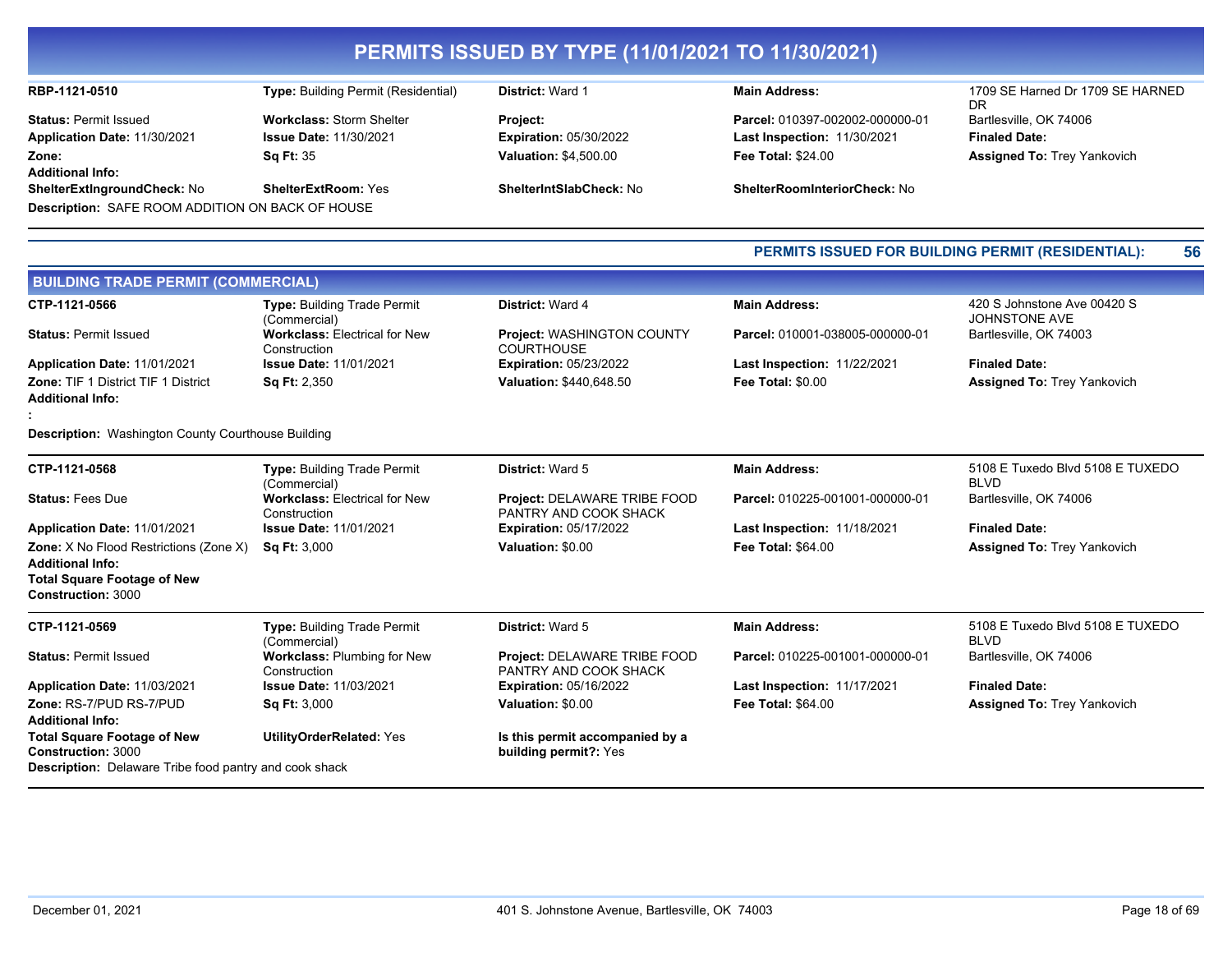| PERMITS ISSUED BY TYPE (11/01/2021 TO 11/30/2021)                                                                   |                                                                  |                                                          |                                                                                                                                                                      |                                                                   |
|---------------------------------------------------------------------------------------------------------------------|------------------------------------------------------------------|----------------------------------------------------------|----------------------------------------------------------------------------------------------------------------------------------------------------------------------|-------------------------------------------------------------------|
| CTP-1121-0570                                                                                                       | <b>Type: Building Trade Permit</b><br>(Commercial)               | District: Ward 4                                         | <b>Main Address:</b>                                                                                                                                                 | 515 SW Frank Phillips Blvd 00515 SW<br><b>FRANK PHILLIPS BLVD</b> |
| <b>Status: Fees Paid</b>                                                                                            | Workclass: Plumbing for New<br>Construction                      | Project: CREAMERY BUILDING - ON<br>THE ROCK              | Parcel: 010001-025007-000000-02                                                                                                                                      | Bartlesville, OK 74003                                            |
| Application Date: 11/03/2021                                                                                        | <b>Issue Date: 11/03/2021</b>                                    | <b>Expiration: 05/09/2022</b>                            | Last Inspection: 11/10/2021                                                                                                                                          | <b>Finaled Date:</b>                                              |
| <b>Zone: TIF 1 District TIF 1 District</b>                                                                          | Sq Ft: 10,736                                                    | Valuation: \$995,000.00                                  | <b>Fee Total: \$190.80</b>                                                                                                                                           | <b>Assigned To: Trey Yankovich</b>                                |
| <b>Additional Info:</b>                                                                                             |                                                                  |                                                          |                                                                                                                                                                      |                                                                   |
| UtilityOrderRelated: No                                                                                             | Is this permit accompanied by a<br>building permit?: Yes         |                                                          |                                                                                                                                                                      |                                                                   |
| CTP-1121-0571                                                                                                       | Type: Building Trade Permit<br>(Commercial)                      | <b>District: Ward 4</b>                                  | <b>Main Address:</b>                                                                                                                                                 | 901 SE 3Rd Apt, APT 1 901 SE 3RD APT                              |
| <b>Status: Fees Due</b>                                                                                             | <b>Workclass: Plumbing</b><br>New/Repair/Replace (Contractors)   | Project:                                                 | Parcel: 010006-001000-000000-01                                                                                                                                      | Bartlesville, OK 74003                                            |
| Application Date: 11/03/2021                                                                                        | <b>Issue Date: 11/03/2021</b>                                    | <b>Expiration: 05/04/2022</b>                            | <b>Last Inspection: 11/05/2021</b>                                                                                                                                   | <b>Finaled Date:</b>                                              |
| <b>Zone:</b> X No Flood Restrictions (Zone X)                                                                       | Sq Ft: 0                                                         | Valuation: \$0.00                                        | <b>Fee Total: \$24.00</b>                                                                                                                                            | <b>Assigned To: Trey Yankovich</b>                                |
| <b>Additional Info:</b><br>Acres (Sq. Ft.): 42810.2                                                                 | Floodway:                                                        | Zoning District: RM-1.5                                  | Property Legal Description: LOTS 1-6,<br><b>BLK 1 ARMSTRONG 1ST</b>                                                                                                  | Digital Signature: NL                                             |
| <b>BackflowCheck: No</b>                                                                                            | <b>GasLineCheck: Yes</b>                                         | GreaseQuanity: 0                                         | GreaseCheck: No                                                                                                                                                      | ReconfigureCheck: No                                              |
| SewerCheck: No                                                                                                      | SewerRepairCheck: No                                             | <b>BoilerQuantity: 0</b>                                 | BoilerCheck: No                                                                                                                                                      | WaterLineCheck: No                                                |
| Description: Repair gas leak                                                                                        |                                                                  |                                                          |                                                                                                                                                                      |                                                                   |
| CTP-1121-0572                                                                                                       | Type: Building Trade Permit<br>(Commercial)                      | District: Ward 5                                         | <b>Main Address:</b>                                                                                                                                                 | 1321 SE International Dr 1321<br><b>INTERNATIONAL DR</b>          |
| <b>Status: Fees Paid</b>                                                                                            | Workclass: Plumbing for New<br>Construction                      | Project:                                                 | Parcel: 010019-000020-000000-01                                                                                                                                      | Bartlesville, OK 74006                                            |
| Application Date: 11/05/2021                                                                                        | <b>Issue Date: 11/05/2021</b>                                    | <b>Expiration: 05/04/2022</b>                            | Last Inspection: 11/05/2021                                                                                                                                          | <b>Finaled Date:</b>                                              |
| Zone: IP IP                                                                                                         | Sq Ft: 7,500                                                     | Valuation: \$225,000.00                                  | Fee Total: \$129.00                                                                                                                                                  | <b>Assigned To: Trey Yankovich</b>                                |
| <b>Additional Info:</b><br><b>Total Square Footage of New</b><br><b>Construction: 7500</b><br>Description: ROUGH IN | UtilityOrderRelated: No                                          | Is this permit accompanied by a<br>building permit?: Yes |                                                                                                                                                                      |                                                                   |
| CTP-1121-0573                                                                                                       | Type: Building Trade Permit<br>(Commercial)                      | <b>District: Ward 1</b>                                  | <b>Main Address:</b>                                                                                                                                                 | 3925 E Frank Phillips Blvd 03925 E<br><b>FRANK PHILLIPS BLVD</b>  |
| <b>Status: Complete</b>                                                                                             | <b>Workclass: Mechanical</b><br>New/Repair/Replace (Contractors) | Project:                                                 | Parcel: 010999-092613-004000-39                                                                                                                                      | Bartlesville, OK 74006                                            |
| Application Date: 11/08/2021                                                                                        | <b>Issue Date: 11/08/2021</b>                                    | <b>Expiration: 05/09/2022</b>                            | Last Inspection: 11/08/2021                                                                                                                                          | <b>Finaled Date: 11/10/2021</b>                                   |
| Zone: C-3 C-3<br><b>Additional Info:</b>                                                                            | <b>Sq Ft: 2,000</b>                                              | Valuation: \$0.00                                        | <b>Fee Total: \$44.00</b>                                                                                                                                            | <b>Assigned To: Trey Yankovich</b>                                |
| Acres (Sq. Ft.): 37137.3                                                                                            | Zoning District: C-3                                             | Floodway:                                                | <b>Property Legal Description: PART</b><br>SECT 9-26-13 TR 4-3 BEG 445 W OF<br>NW COR OF LOT 1 BLK 15<br>PENNINGTON HILLS 2ND ADDN; W<br>100; S 251.3 TO S LINE OF S | Digital Signature: Wayne a Thrash                                 |
| Type1HoodQty: 2                                                                                                     | <b>CommercialHoodCheck: Yes</b>                                  | Fireplace / Stove: No                                    | GasLineCheck: No                                                                                                                                                     | CoilOnlyCheck: No                                                 |
| CoilQuantity: 0                                                                                                     | DuctsVentsCheck: No                                              | DuctsVentsQuantity: 0                                    | HeatPumpFurnaceCheck: No                                                                                                                                             | HeatPumpFurnaceQuantity: 0                                        |
| MiniSplitCheck: No                                                                                                  | MiniSplitQuantity: 0                                             | NewSplitSystemCheck: No                                  | NewSplitSystemQuantity: 0                                                                                                                                            | PackageUnitCheck: No                                              |
| PackageUnitQuantity: 0                                                                                              | <b>RTUCheck: No</b>                                              | <b>RTUQuantity: 0</b>                                    | SplitSystemChangeOutCheck: No                                                                                                                                        | RefrigerationOrCompressorCheck: No                                |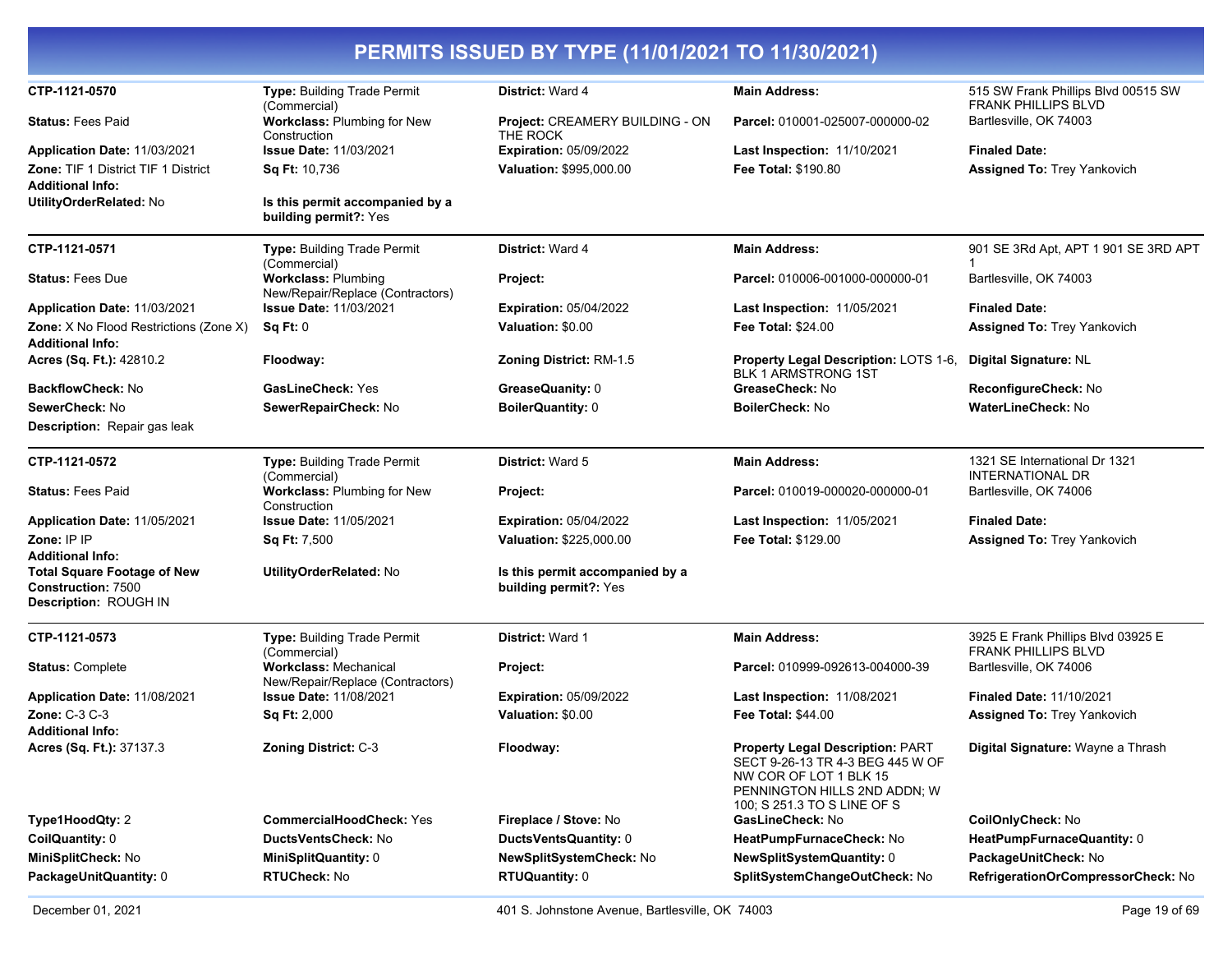#### **RefrigerationOrCompressorQuantity:** 0 **WaterHeaterOrBoiler:** No **WaterHeaterOrBoilerCheck:** 0

**Description:** Install kitchen hood

| CTP-1121-0574                                                                                                                       | <b>Type: Building Trade Permit</b><br>(Commercial)          | District: Ward 4                                         | <b>Main Address:</b>               | 205 N Cherokee Ave 205 N CHEROKEE<br><b>AVE</b>           |
|-------------------------------------------------------------------------------------------------------------------------------------|-------------------------------------------------------------|----------------------------------------------------------|------------------------------------|-----------------------------------------------------------|
| <b>Status: Permit Issued</b>                                                                                                        | <b>Workclass: Electrical for New</b><br>Construction        | Project:                                                 | Parcel: 010999-122612-001000-02    | Bartlesville, OK 74003                                    |
| Application Date: 11/09/2021                                                                                                        | Issue Date: 11/09/2021                                      | <b>Expiration: 05/09/2022</b>                            | Last Inspection:                   | <b>Finaled Date:</b>                                      |
| <b>Zone: Downtown Downtown</b><br>Redevelopment District - Design Review<br>Additional Info:                                        | <b>Sq Ft: 576</b>                                           | Valuation: \$1,232,010.00                                | Fee Total: \$0.00                  | <b>Assigned To: Trey Yankovich</b>                        |
| <b>Total Square Footage of New</b><br><b>Construction: 576</b><br>Description: Caney River Raw Water Intake Improvements-ELECTRICAL |                                                             |                                                          |                                    |                                                           |
|                                                                                                                                     |                                                             |                                                          |                                    |                                                           |
| CTP-1121-0575                                                                                                                       | Type: Building Trade Permit<br>(Commercial)                 | District: Ward 4                                         | <b>Main Address:</b>               | 501 SE Washington Blvd 00501 SE<br><b>WASHINGTON BLVD</b> |
| <b>Status: Permit Issued</b>                                                                                                        | Workclass: Plumbing for New<br>Construction                 | Project: KMART - REDEVELOPMENT                           | Parcel: 010071-000T01-000000-01    | Bartlesville, OK 74006                                    |
| Application Date: 11/09/2021                                                                                                        | <b>Issue Date: 11/09/2021</b>                               | <b>Expiration: 05/23/2022</b>                            | <b>Last Inspection: 11/24/2021</b> | <b>Finaled Date:</b>                                      |
| <b>Zone: C-5 C-5</b><br>Additional Info:                                                                                            | <b>Sq Ft: 10,904</b>                                        | Valuation: \$0.00                                        | Fee Total: \$199.20                | <b>Assigned To: Trey Yankovich</b>                        |
| <b>Total Square Footage of New</b><br><b>Construction: 10904</b><br>Description: NEW PLUMBING SVC FOR SHOE SHOW                     | UtilityOrderRelated: No                                     | Is this permit accompanied by a<br>building permit?: Yes |                                    |                                                           |
| CTP-1121-0576                                                                                                                       | <b>Type: Building Trade Permit</b>                          | <b>District: Ward 1</b>                                  | <b>Main Address:</b>               | 510 SE Washington Blvd 510 SE                             |
| <b>Status: Fees Paid</b>                                                                                                            | (Commercial)<br>Workclass: Plumbing for New<br>Construction | Project: SCOOTERS                                        | Parcel: 010999-092613-003000-01    | <b>WASHINGTON BLVD</b><br>Bartlesville, OK 74003          |
| Application Date: 11/09/2021                                                                                                        | <b>Issue Date: 11/09/2021</b>                               | <b>Expiration: 05/09/2022</b>                            | <b>Last Inspection: 11/10/2021</b> | <b>Finaled Date:</b>                                      |
| Zone:<br><b>Additional Info:</b>                                                                                                    | Sq Ft: 638                                                  | Valuation: \$0.00                                        | Fee Total: \$24.00                 | <b>Assigned To: Trey Yankovich</b>                        |
| <b>Total Square Footage of New</b><br><b>Construction:</b> 638<br>Description: PLUMBING FOR SCOOTERS COFFEE                         | <b>UtilityOrderRelated: Yes</b>                             | Is this permit accompanied by a<br>building permit?: Yes |                                    |                                                           |
|                                                                                                                                     |                                                             |                                                          |                                    |                                                           |
| CTP-1121-0577                                                                                                                       | <b>Type: Building Trade Permit</b><br>(Commercial)          | <b>District: Ward 2</b>                                  | <b>Main Address:</b>               | 2321 SE Nowata PI, B 2321 SE<br><b>NOWATA PL</b>          |
| <b>Status: Fees Paid</b>                                                                                                            | <b>Workclass: Mechanical for New</b><br>Construction        | Project: CHINOWTH AND COHEN                              | Parcel: 010620-000003-J00000-01    | Bartlesville, OK 74006                                    |
| Application Date: 11/12/2021                                                                                                        | <b>Issue Date: 11/12/2021</b>                               | <b>Expiration: 05/11/2022</b>                            | <b>Last Inspection:</b>            | <b>Finaled Date:</b>                                      |
| Zone: AE 100-Year Flood Hazard Area -<br>Restrictions Apply<br><b>Additional Info:</b><br><b>Total Square Footage of New</b>        | <b>Sq Ft: 2,287</b>                                         | Valuation: \$200,000.00                                  | <b>Fee Total: \$49.74</b>          | <b>Assigned To: Trey Yankovich</b>                        |
| <b>Construction: 2287</b>                                                                                                           |                                                             |                                                          |                                    |                                                           |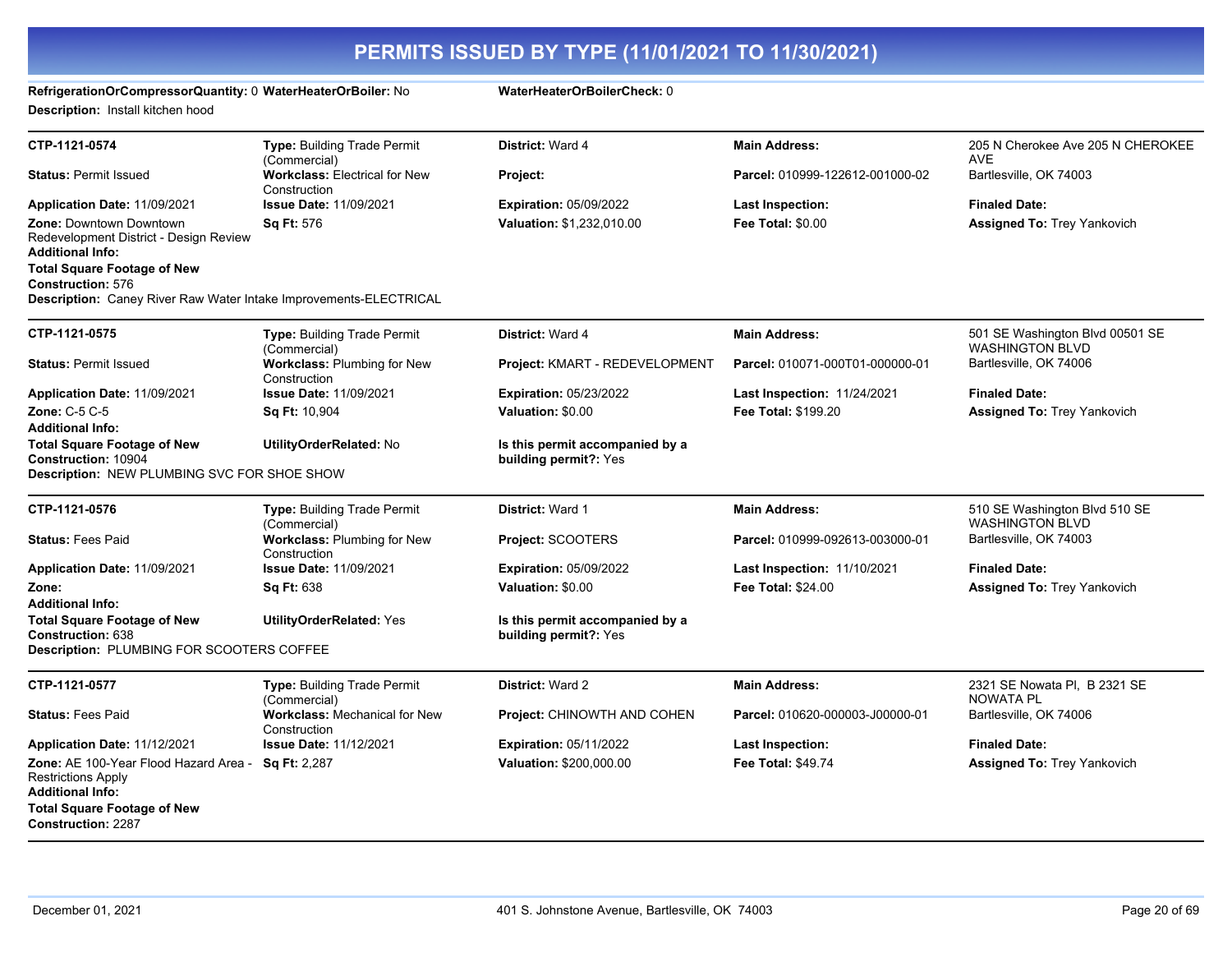| CTP-1121-0578                                                       | Type: Building Trade Permit                                      | <b>District: Ward 4</b>                                  | <b>Main Address:</b>               | 3618 E Tuxedo Blvd 03618 E TUXEDO                                                  |
|---------------------------------------------------------------------|------------------------------------------------------------------|----------------------------------------------------------|------------------------------------|------------------------------------------------------------------------------------|
|                                                                     | (Commercial)                                                     |                                                          |                                    | <b>BLVD</b>                                                                        |
| <b>Status: Fees Due</b>                                             | Workclass: Roofing Repair/Replacement Project:<br>(Contractor)   |                                                          | Parcel: 010493-007011-000000-01    | Bartlesville, OK 74006                                                             |
| Application Date: 11/12/2021                                        | <b>Issue Date: 11/12/2021</b>                                    | <b>Expiration: 05/11/2022</b>                            | <b>Last Inspection:</b>            | <b>Finaled Date:</b>                                                               |
| Zone:                                                               | <b>Sq Ft: 0</b>                                                  | Valuation: \$0.00                                        | <b>Fee Total: \$24.00</b>          | <b>Assigned To: Trey Yankovich</b>                                                 |
| <b>Additional Info:</b>                                             |                                                                  |                                                          |                                    |                                                                                    |
| CompositeCheck: No                                                  | MetalCheck: No                                                   | <b>OtherCheck: Yes</b>                                   |                                    | Material Type: TPO ROLLOUT RUBBER Number of SEPARATE structures to be<br>Roofed: 1 |
| <b>Description: TPO ROLLOUT RUBBER ROOFING</b>                      |                                                                  |                                                          |                                    |                                                                                    |
| CTP-1121-0579                                                       | <b>Type: Building Trade Permit</b><br>(Commercial)               | <b>District: Ward 3</b>                                  | <b>Main Address:</b>               | 700 SW Penn Ave 00700 SW PENN AVE                                                  |
| <b>Status: Permit Issued</b>                                        | Workclass: Plumbing for New<br>Construction                      | Project:                                                 | Parcel: 010229-007010-000000-01    | Bartlesville, OK 74003                                                             |
| Application Date: 11/15/2021                                        | <b>Issue Date: 11/15/2021</b>                                    | <b>Expiration: 05/16/2022</b>                            | <b>Last Inspection: 11/15/2021</b> | <b>Finaled Date:</b>                                                               |
| Zone: C-5/PUD C-5/PUD                                               | Sq Ft: 13,354                                                    | Valuation: \$2,370,000.00                                | Fee Total: \$321.70                | <b>Assigned To: Trey Yankovich</b>                                                 |
| <b>Additional Info:</b>                                             |                                                                  |                                                          |                                    |                                                                                    |
| <b>Total Square Footage of New</b><br>Construction: 13354           | UtilityOrderRelated: No                                          | Is this permit accompanied by a<br>building permit?: Yes |                                    |                                                                                    |
| CTP-1121-0580                                                       | Type: Building Trade Permit<br>(Commercial)                      | <b>District: Ward 4</b>                                  | <b>Main Address:</b>               | 3615 SE Kentucky St 03615 SE<br>KENTUCKY ST                                        |
| <b>Status: Fees Paid</b>                                            | <b>Workclass: Mechanical</b><br>New/Repair/Replace (Contractors) | Project:                                                 | Parcel: 010155-005025-000000-02    | Bartlesville, OK 74006                                                             |
| Application Date: 11/16/2021                                        | <b>Issue Date: 11/16/2021</b>                                    | <b>Expiration: 05/16/2022</b>                            | <b>Last Inspection:</b>            | <b>Finaled Date:</b>                                                               |
| Zone:                                                               | Sq Ft: 0                                                         | Valuation: \$0.00                                        | <b>Fee Total: \$24.00</b>          | <b>Assigned To: Trey Yankovich</b>                                                 |
| <b>Additional Info:</b>                                             |                                                                  |                                                          |                                    |                                                                                    |
| <b>CommercialHoodCheck: No</b>                                      | Fireplace / Stove: No                                            | GasLineCheck: No                                         | CoilOnlyCheck: No                  | DuctsVentsCheck: No                                                                |
| HeatPumpFurnaceCheck: No                                            | MiniSplitCheck: No                                               | NewSplitSystemCheck: No                                  | PackageUnitCheck: No               | <b>RTUCheck: No</b>                                                                |
| SplitSystemChangeOutCheck: No                                       | RefrigerationOrCompressorCheck: No WaterHeaterOrBoiler: Yes      |                                                          | <b>WaterHeaterOrBoilerCheck: 1</b> |                                                                                    |
| <b>Description: BOILER</b>                                          |                                                                  |                                                          |                                    |                                                                                    |
| CTP-1121-0581                                                       | Type: Building Trade Permit<br>(Commercial)                      | <b>District: Ward 4</b>                                  | <b>Main Address:</b>               | 209 NE Quapaw 209 NE QUAPAW                                                        |
| <b>Status: Permit Issued</b>                                        | <b>Workclass: Plumbing for New</b><br>Construction               | Project:                                                 | Parcel: 010999-072613-004000-24    | Bartlesville, OK 74003                                                             |
| Application Date: 11/16/2021                                        | <b>Issue Date: 11/16/2021</b>                                    | <b>Expiration: 05/16/2022</b>                            | <b>Last Inspection:</b>            | <b>Finaled Date:</b>                                                               |
| <b>Zone: C-5 C-5</b>                                                | <b>Sq Ft: 6,700</b>                                              | <b>Valuation: \$50,000.00</b>                            | Fee Total: \$121.00                | <b>Assigned To: Trey Yankovich</b>                                                 |
| <b>Additional Info:</b>                                             |                                                                  |                                                          |                                    |                                                                                    |
| UtilityOrderRelated: No                                             | Is this permit accompanied by a<br>building permit?: Yes         |                                                          |                                    |                                                                                    |
| <b>Description: INTERIOR/EXTERIOR REMODEL Approved w/conditions</b> |                                                                  |                                                          |                                    |                                                                                    |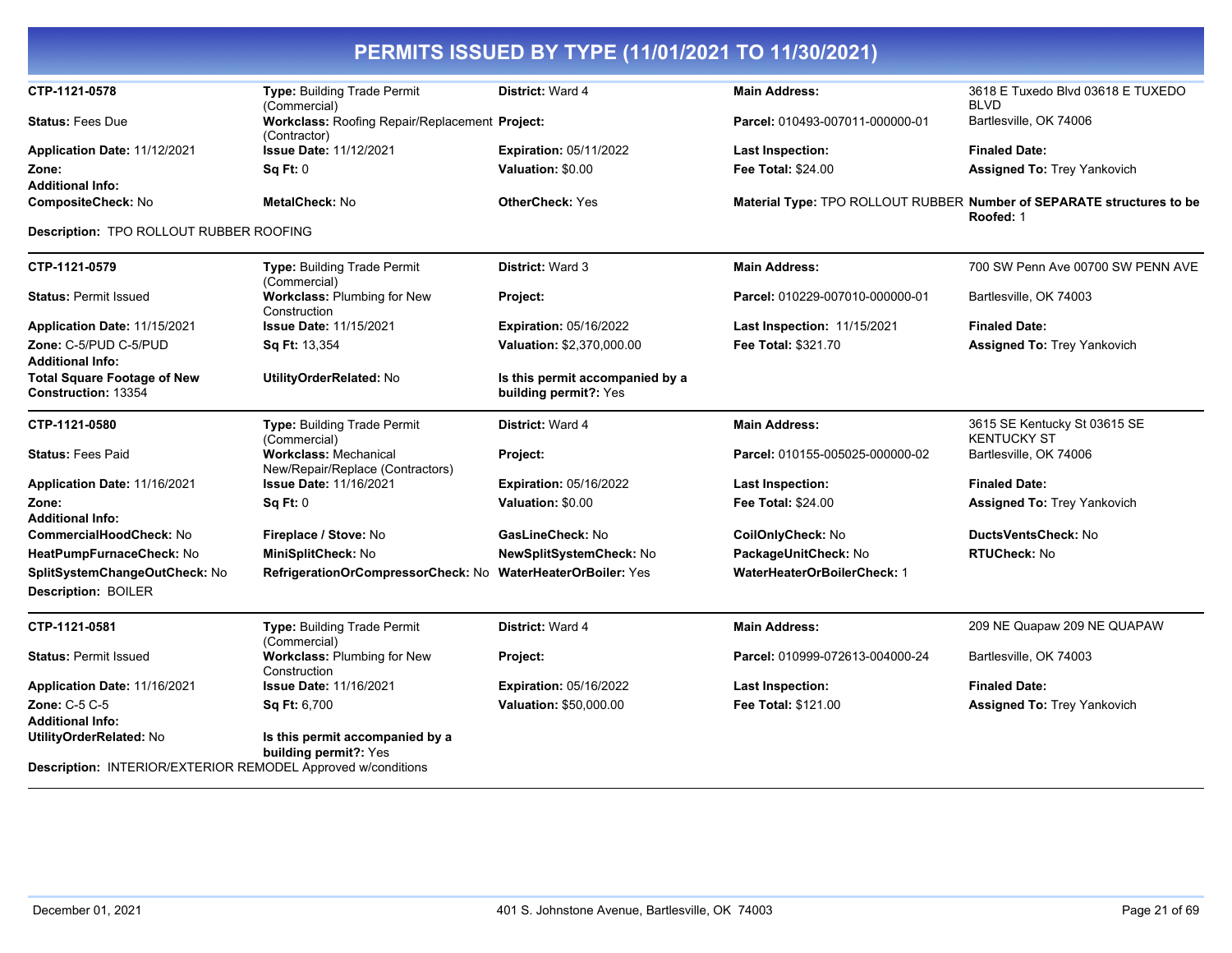|                                                           |                                                                                   | PERMITS ISSUED BY TYPE (11/01/2021 TO 11/30/2021)        |                                                            |                                                         |
|-----------------------------------------------------------|-----------------------------------------------------------------------------------|----------------------------------------------------------|------------------------------------------------------------|---------------------------------------------------------|
| CTP-1121-0582                                             | Type: Building Trade Permit<br>(Commercial)                                       | District: Ward 1                                         | <b>Main Address:</b>                                       | 510 SE Washington Blvd 510 SE<br><b>WASHINGTON BLVD</b> |
| <b>Status: Fees Due</b>                                   | <b>Workclass: Plumbing for New</b><br>Construction                                | <b>Project: SCOOTERS</b>                                 | Parcel: 010999-092613-003000-01                            | Bartlesville, OK                                        |
| Application Date: 11/18/2021                              | <b>Issue Date: 11/18/2021</b>                                                     | <b>Expiration: 05/17/2022</b>                            | <b>Last Inspection:</b>                                    | <b>Finaled Date:</b>                                    |
| Zone:                                                     | <b>Sq Ft: 638</b>                                                                 | Valuation: \$0.00                                        | Fee Total: \$24.00                                         | <b>Assigned To: Trey Yankovich</b>                      |
| <b>Additional Info:</b>                                   |                                                                                   |                                                          |                                                            |                                                         |
| <b>Total Square Footage of New</b><br>Construction: 638   | <b>UtilityOrderRelated: Yes</b>                                                   | Is this permit accompanied by a<br>building permit?: Yes |                                                            |                                                         |
| Description: RUN SEWER AND WATER FOR NEW SCOOTER'S COFFEE |                                                                                   |                                                          |                                                            |                                                         |
| CTP-1121-0583                                             | <b>Type: Building Trade Permit</b><br>(Commercial)                                | District: Ward 1                                         | <b>Main Address:</b>                                       | 324 S Johnstone Ave                                     |
| <b>Status: Fees Due</b>                                   | <b>Workclass: Electrical</b><br>New/Repair/Replace (Contractors)                  | Project:                                                 | Parcel: 010001-029006-000000-02                            | Bartlesville, OK 74003                                  |
| Application Date: 11/19/2021                              | <b>Issue Date: 11/19/2021</b>                                                     | <b>Expiration: 05/18/2022</b>                            | Last Inspection: 11/19/2021                                | <b>Finaled Date: 11/20/2021</b>                         |
| Zone:                                                     | Sq Ft: 0                                                                          | Valuation: \$0.00                                        | <b>Fee Total: \$24.00</b>                                  | <b>Assigned To: Trey Yankovich</b>                      |
| <b>Additional Info:</b>                                   |                                                                                   |                                                          |                                                            |                                                         |
| Digital Signature: jw                                     | NewMeterCheck: No                                                                 | ServiceRiserReplace: No                                  | ReplacementMeterCheck: No                                  | <b>New BreakerQuantity: 0</b>                           |
| NewBreakerCheck: No<br>Generator Quantity: 0              | ReplacementBreakerCheck: No<br>PoolCheck: No                                      | TransferSwitchInstallation: No<br>SolarPanelCheckBox: No | <b>NewExtensionCheck: Yes</b><br>TemporaryServiceCheck: No | GeneratorCheck: No                                      |
| <b>Description: add 3 circuits</b>                        |                                                                                   |                                                          |                                                            |                                                         |
|                                                           |                                                                                   |                                                          |                                                            |                                                         |
| CTP-1121-0584                                             | <b>Type: Building Trade Permit</b><br>(Commercial)                                | District: Ward 3                                         | <b>Main Address:</b>                                       | 1700 SE Hillcrest Rd 1700 SE<br><b>HILLCREST RD</b>     |
| <b>Status: Fees Due</b>                                   | <b>Workclass: Mechanical</b><br>New/Repair/Replace (Contractors)                  | Project:                                                 | Parcel: 010999-132612-002000-56                            | Bartlesville, OK 74003                                  |
| Application Date: 11/22/2021                              | <b>Issue Date: 11/22/2021</b>                                                     | <b>Expiration: 05/23/2022</b>                            | Last Inspection:                                           | <b>Finaled Date:</b>                                    |
| Zone:                                                     | Sa Ft: 0                                                                          | Valuation: \$0.00                                        | Fee Total: \$44.00                                         | <b>Assigned To: Trey Yankovich</b>                      |
| <b>Additional Info:</b>                                   |                                                                                   |                                                          |                                                            | DuctsVentsCheck: No                                     |
| <b>CommercialHoodCheck: No</b>                            | Fireplace / Stove: No                                                             | GasLineCheck: No                                         | CoilOnlyCheck: No                                          | <b>RTUCheck: No</b>                                     |
| HeatPumpFurnaceCheck: No<br>SplitSystemChangeOutCheck: No | MiniSplitCheck: No<br>RefrigerationOrCompressorCheck: No WaterHeaterOrBoiler: Yes | NewSplitSystemCheck: No                                  | PackageUnitCheck: No<br><b>WaterHeaterOrBoilerCheck: 2</b> |                                                         |
| <b>Description: 2 BOILER INSTALLS</b>                     |                                                                                   |                                                          |                                                            |                                                         |
| CTP-1121-0586                                             | Type: Building Trade Permit                                                       | District: Ward 1                                         | <b>Main Address:</b>                                       | 210 NE Katherine Ave                                    |
| <b>Status: Fees Due</b>                                   | (Commercial)<br><b>Workclass: Electrical</b><br>New/Repair/Replace (Contractors)  | Project:                                                 | Parcel: 010493-004016-000000-01                            | Bartlesville, OK 74006                                  |
| Application Date: 11/22/2021                              | <b>Issue Date: 11/22/2021</b>                                                     | <b>Expiration: 05/23/2022</b>                            | <b>Last Inspection: 11/22/2021</b>                         | <b>Finaled Date: 11/23/2021</b>                         |
| Zone:                                                     | Sq Ft: 0                                                                          | Valuation: \$0.00                                        | Fee Total: \$44.00                                         | <b>Assigned To: Trey Yankovich</b>                      |
| <b>Additional Info:</b>                                   |                                                                                   |                                                          |                                                            |                                                         |
| Digital Signature: Betsie Holtz                           | <b>NewMeterCheck: No</b>                                                          | ServiceRiserReplace: No                                  | ReplacementMeterCheck: No                                  | <b>New BreakerQuantity: 2</b>                           |
| <b>NewBreakerCheck: Yes</b>                               | ReplacementBreakerCheck: No                                                       | TransferSwitchInstallation: No                           | <b>NewExtensionCheck: No</b>                               | GeneratorCheck: No                                      |
| Generator Quantity: 0                                     | PoolCheck: No                                                                     | SolarPanelCheckBox: No                                   | TemporaryServiceCheck: No                                  |                                                         |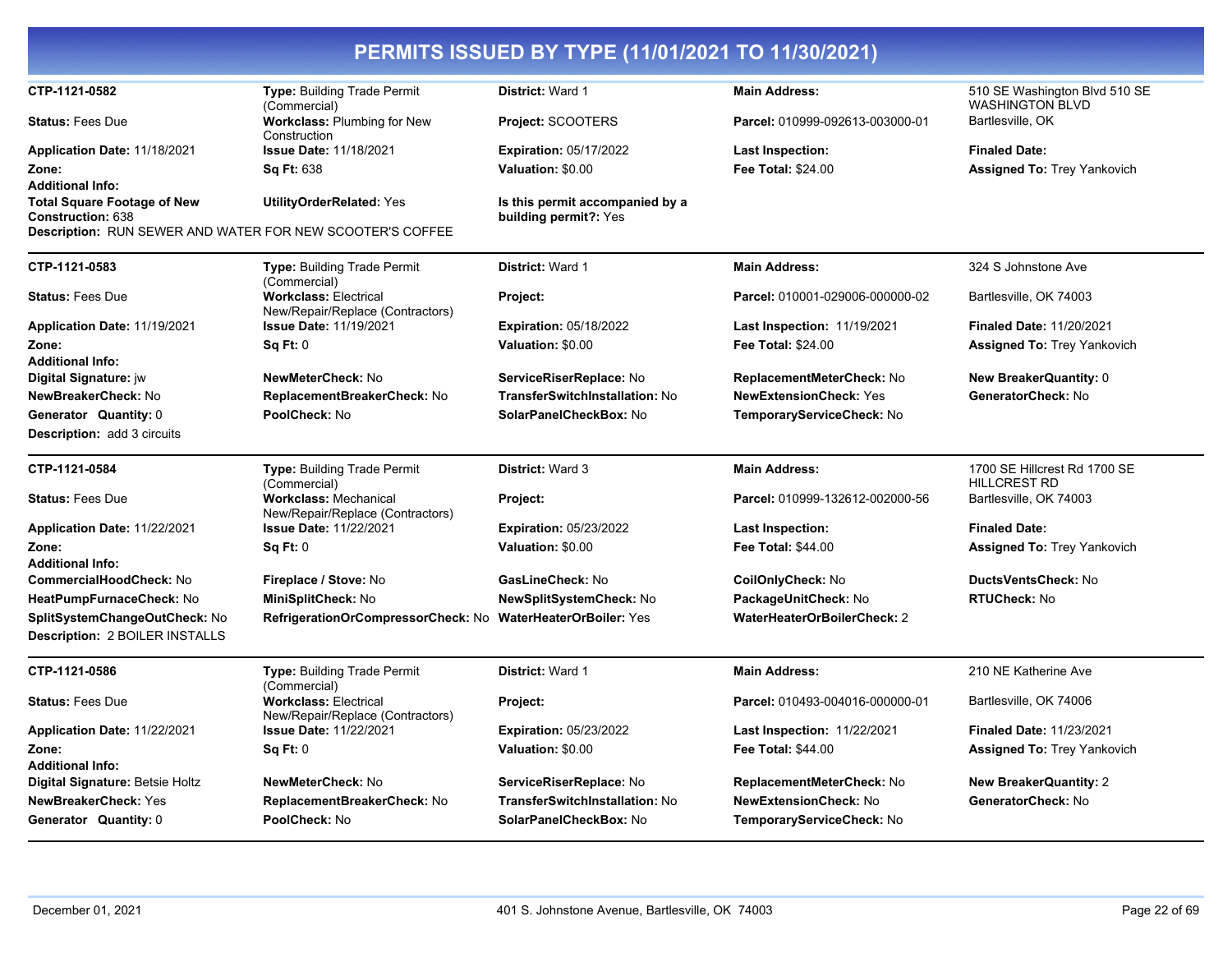| Type: Building Trade Permit<br>(Commercial)          | <b>District: Ward 5</b>        | <b>Main Address:</b>               | 3601 NE Indiana St 03601 NE INDIANA<br>ST        |
|------------------------------------------------------|--------------------------------|------------------------------------|--------------------------------------------------|
| <b>Workclass: Electrical for New</b><br>Construction | <b>Project:</b>                | Parcel: 010107-013000-000000-01    | Bartlesville, OK 74006                           |
| <b>Issue Date: 11/29/2021</b>                        | <b>Expiration: 05/30/2022</b>  | Last Inspection:                   | <b>Finaled Date:</b>                             |
| <b>Sq Ft: 2,750</b>                                  | Valuation: \$0.00              | <b>Fee Total: \$59.00</b>          | <b>Assigned To: Trey Yankovich</b>               |
|                                                      |                                |                                    |                                                  |
|                                                      |                                |                                    |                                                  |
| <b>Type: Building Trade Permit</b>                   | <b>District: Ward 2</b>        | <b>Main Address:</b>               | 2321 SE Adams Blvd 02321 SE ADAMS<br><b>BLVD</b> |
| <b>Workclass: Electrical for New</b><br>Construction | <b>Project: BLING BOUTIQUE</b> | Parcel: 010806-001004-000000-00    | Bartlesville, OK 74006                           |
| <b>Issue Date: 11/29/2021</b>                        | <b>Expiration: 05/30/2022</b>  | <b>Last Inspection: 11/29/2021</b> | <b>Finaled Date:</b>                             |
| <b>Sq Ft:</b> 1,400                                  | <b>Valuation: \$198,100.00</b> | <b>Fee Total: \$32.00</b>          | <b>Assigned To: Trey Yankovich</b>               |
|                                                      | (Commercial)                   |                                    |                                                  |

|                                                                         |                                                                  |                               | PERMITS ISSUED FOR BUILDING TRADE PERMIT (COMMERCIAL):              | 21                                                      |
|-------------------------------------------------------------------------|------------------------------------------------------------------|-------------------------------|---------------------------------------------------------------------|---------------------------------------------------------|
| <b>BUILDING TRADE PERMIT (RESIDENTIAL)</b>                              |                                                                  |                               |                                                                     |                                                         |
| RTP-1121-2490                                                           | Type: Building Trade Permit (Residential)                        | <b>District: Ward 1</b>       | <b>Main Address:</b>                                                | 5110 SE Hazel Rd 5110 SE HAZEL RD                       |
| <b>Status: Fees Due</b>                                                 | <b>Workclass: Plumbing</b><br>New/Repair/Replace (Contractors)   | Project:                      | Parcel: 010320-003014-000000-01                                     | Bartlesville, OK 74006                                  |
| Application Date: 11/01/2021                                            | <b>Issue Date: 11/01/2021</b>                                    | <b>Expiration: 05/02/2022</b> | <b>Last Inspection: 11/01/2021</b>                                  | <b>Finaled Date:</b>                                    |
| Zone: RS-7 RS-7<br><b>Additional Info:</b>                              | Sq Ft: 0                                                         | Valuation: \$0.00             | <b>Fee Total: \$24.00</b>                                           | <b>Assigned To: Trey Yankovich</b>                      |
| Acres (Sq. Ft.): 7663.08                                                | Floodway:                                                        | <b>Zoning District: RS-7</b>  | <b>Property Legal Description: LOT 14</b><br><b>BLK 3 PARKHURST</b> | <b>BackflowCheck: No</b>                                |
| GasLineCheck: No                                                        | GreaseCheck: No                                                  | ReconfigureCheck: No          | SewerCheck: No                                                      | SewerRepairCheck: Yes                                   |
| <b>BoilerCheck: No</b>                                                  | WaterLineCheck: No                                               |                               |                                                                     |                                                         |
| RTP-1121-2492                                                           | Type: Building Trade Permit (Residential) District: Ward 4       |                               | <b>Main Address:</b>                                                | 116 NW Forrest Park Rd 116 NW<br><b>FORREST PARK RD</b> |
| <b>Status: Complete</b>                                                 | <b>Workclass: Electrical</b><br>New/Repair/Replace (Contractors) | Project:                      | Parcel: 010306-054022-000000-01                                     | Bartlesville, OK 74003                                  |
| Application Date: 11/01/2021                                            | <b>Issue Date: 11/01/2021</b>                                    | <b>Expiration: 05/02/2022</b> | <b>Last Inspection: 11/01/2021</b>                                  | <b>Finaled Date: 11/02/2021</b>                         |
| Zone: RS-7 RS-7                                                         | Sq Ft: 0                                                         | Valuation: \$0.00             | <b>Fee Total: \$24.00</b>                                           | <b>Assigned To: Trey Yankovich</b>                      |
| <b>Additional Info:</b>                                                 |                                                                  |                               |                                                                     |                                                         |
| <b>Property Legal Description: LOT 22</b><br>BLK 54 OAK PARK VILLAGE S5 | Digital Signature: Betsie Holtz                                  | <b>NewMeterCheck: Yes</b>     | ServiceRiserReplace: No                                             | ReplacementMeterCheck: No                               |
| <b>New BreakerQuantity: 0</b>                                           | NewBreakerCheck: No                                              | ReplacementBreakerCheck: No   | TransferSwitchInstallation: No                                      | <b>NewExtensionCheck: No</b>                            |
| GeneratorCheck: No                                                      | Generator Quantity: 0                                            | PoolCheck: No                 | SolarPanelCheckBox: No                                              | Acres (Sq. Ft.): 8645.98                                |
| <b>Zoning District: RS-7</b>                                            | Floodway:                                                        | TemporaryServiceCheck: No     |                                                                     |                                                         |
|                                                                         |                                                                  |                               |                                                                     |                                                         |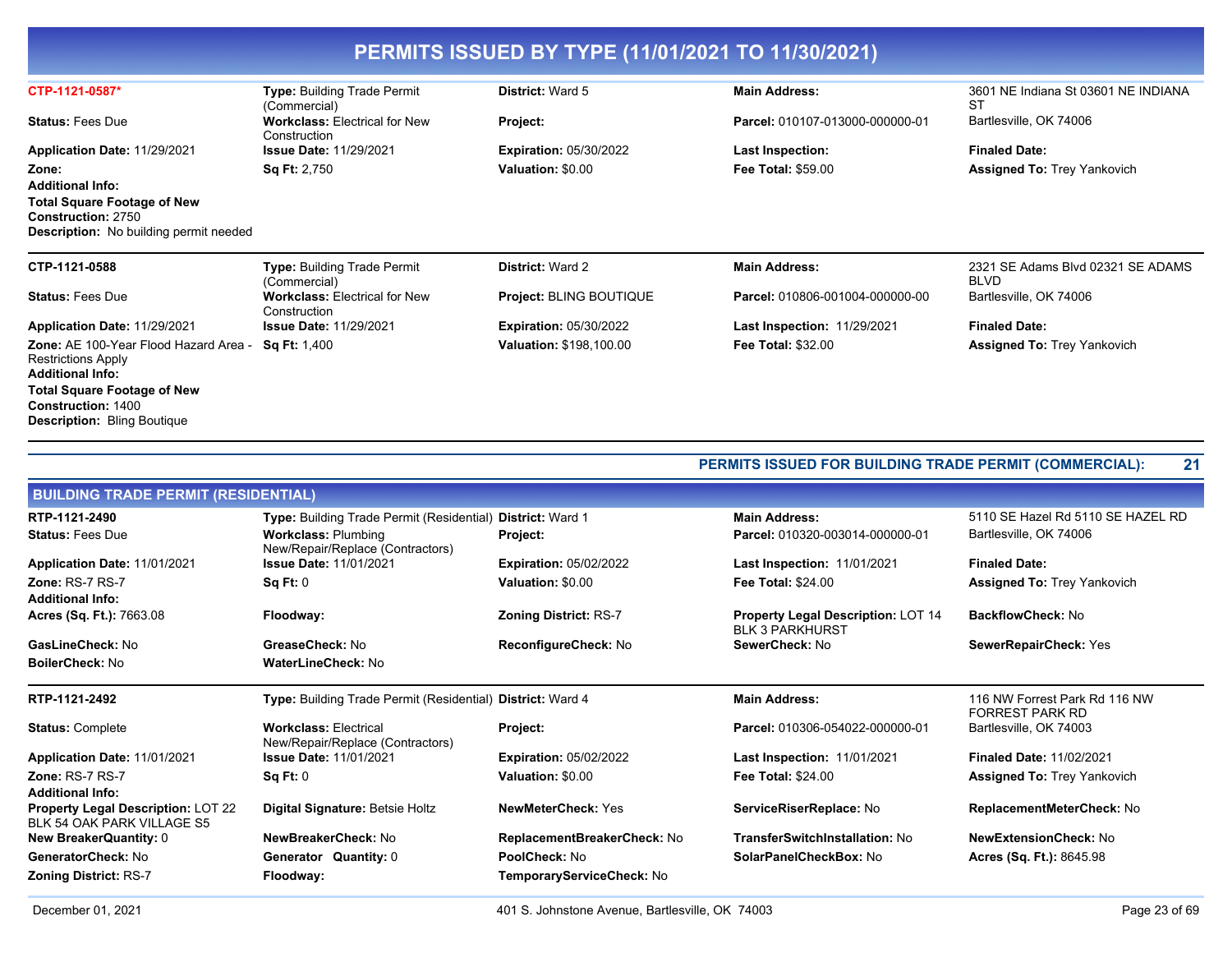**Description:** Rebuild service and panel change out

| RTP-1121-2495                                                                                       | Type: Building Trade Permit (Residential) District: Ward 4       |                               | <b>Main Address:</b>                                                                   | 717 SE Shawnee Ave 717 SE SHAWNEE<br>AV                                                  |
|-----------------------------------------------------------------------------------------------------|------------------------------------------------------------------|-------------------------------|----------------------------------------------------------------------------------------|------------------------------------------------------------------------------------------|
| <b>Status: Complete</b>                                                                             | <b>Workclass: Mechanical</b><br>New/Repair/Replace (Contractors) | Project:                      | Parcel: 010197-001006-000000-01                                                        | Bartlesville, OK 74003                                                                   |
| Application Date: 11/01/2021                                                                        | <b>Issue Date: 11/01/2021</b>                                    | <b>Expiration: 05/02/2022</b> | <b>Last Inspection: 11/02/2021</b>                                                     | <b>Finaled Date: 11/06/2021</b>                                                          |
| <b>Zone: Downtown Downtown</b><br>Redevelopment District - Design Review<br><b>Additional Info:</b> | Sq Ft: 1,852                                                     | Valuation: \$0.00             | <b>Fee Total: \$24.00</b>                                                              | <b>Assigned To: Trey Yankovich</b>                                                       |
| Acres (Sq. Ft.): 9292.24                                                                            | <b>Zoning District: RM-.75</b>                                   | Floodway:                     | Property Legal Description: LOT 6 BLK CommercialHoodCheck: No<br>1 JOHNSTONE HGTS ADDN |                                                                                          |
| Fireplace / Stove: No                                                                               | GasLineCheck: No                                                 | CoilOnlyCheck: No             | <b>DuctsVentsCheck: No</b>                                                             | HeatPumpFurnaceCheck: No                                                                 |
| MiniSplitCheck: No                                                                                  | NewSplitSystemCheck: No                                          | PackageUnitCheck: Yes         | PackageUnitQuantity: 1                                                                 | <b>RTUCheck: No</b>                                                                      |
| SplitSystemChangeOutCheck: No                                                                       | RefrigerationOrCompressorCheck: No WaterHeaterOrBoiler: No       |                               |                                                                                        |                                                                                          |
| Description: PACKAGE UNIT CHANGEOUT                                                                 |                                                                  |                               |                                                                                        |                                                                                          |
| RTP-1121-2496                                                                                       | Type: Building Trade Permit (Residential) District: Ward 3       |                               | <b>Main Address:</b>                                                                   | 919 SE Cherokee Ave 00919 SE<br><b>CHEROKEE AVE</b>                                      |
| <b>Status: Complete</b>                                                                             | <b>Workclass: Plumbing</b><br>New/Repair/Replace (Contractors)   | Project:                      | Parcel: 010197-009004-000000-01                                                        | Bartlesville, OK 74003                                                                   |
| Application Date: 11/02/2021                                                                        | <b>Issue Date: 11/02/2021</b>                                    | <b>Expiration: 05/02/2022</b> | Last Inspection: 11/02/2021                                                            | Finaled Date: 11/09/2021                                                                 |
| <b>Zone: Downtown Downtown</b><br>Redevelopment District - Design Review<br><b>Additional Info:</b> | <b>Sq Ft: 1</b>                                                  | Valuation: \$0.00             | <b>Fee Total: \$24.00</b>                                                              | <b>Assigned To: Trey Yankovich</b>                                                       |
| Acres (Sq. Ft.): 10383.2                                                                            | Floodway:                                                        | <b>Zoning District: RS-5</b>  | <b>NZOD Location Code:</b>                                                             | Property Legal Description: S 25 LOT 4<br>ALL LOT 5. BLK 9 JOHNSTONE HGTS<br><b>ADDN</b> |
| Digital Signature: Jdm                                                                              | <b>BackflowCheck: No</b>                                         | GasLineCheck: No              | GreaseQuanity: 0                                                                       | GreaseCheck: No                                                                          |
| ReconfigureCheck: No                                                                                | SewerCheck: No                                                   | SewerRepairCheck: No          | <b>BoilerQuantity: 0</b>                                                               | <b>BoilerCheck: No</b>                                                                   |
| <b>WaterLineCheck: Yes</b>                                                                          |                                                                  |                               |                                                                                        |                                                                                          |
| <b>Description:</b> Water service replacement                                                       |                                                                  |                               |                                                                                        |                                                                                          |
| RTP-1121-2497                                                                                       | Type: Building Trade Permit (Residential) District: Ward 3       |                               | <b>Main Address:</b>                                                                   | 919 SW Elm 919 SW ELM                                                                    |
| <b>Status: Permit Issued</b>                                                                        | Workclass: Roofing Repair/Replacement Project:<br>(Homeowner)    |                               | Parcel: 010129-016005-000000-01                                                        | Bartlesville, OK 74003                                                                   |
| Application Date: 11/02/2021                                                                        | <b>Issue Date: 11/02/2021</b>                                    | <b>Expiration: 05/02/2022</b> | Last Inspection:                                                                       | <b>Finaled Date:</b>                                                                     |
| Zone: $RS-5RS-5$<br><b>Additional Info:</b>                                                         | Sq Ft: 0                                                         | Valuation: \$0.00             | <b>Fee Total: \$44.00</b>                                                              | <b>Assigned To: Trey Yankovich</b>                                                       |
| Acres (sq. Ft.): 5814.21                                                                            | Floodway:                                                        | <b>Zoning District: RS-5</b>  | <b>NZOD Location Code: G0416</b>                                                       | <b>Property Legal Description: LOT 5 BLK</b><br><b>16 GILKEYS ADDN</b>                   |
| <b>CompositeCheck: Yes</b>                                                                          | <b>MetalCheck: No</b>                                            | <b>OtherCheck: No</b>         | <b>Number of SEPARATE structures to be</b><br>Roofed: 2                                |                                                                                          |
| Description: REROOF HOUSE AND SHED - 918 S. ELM                                                     |                                                                  |                               |                                                                                        |                                                                                          |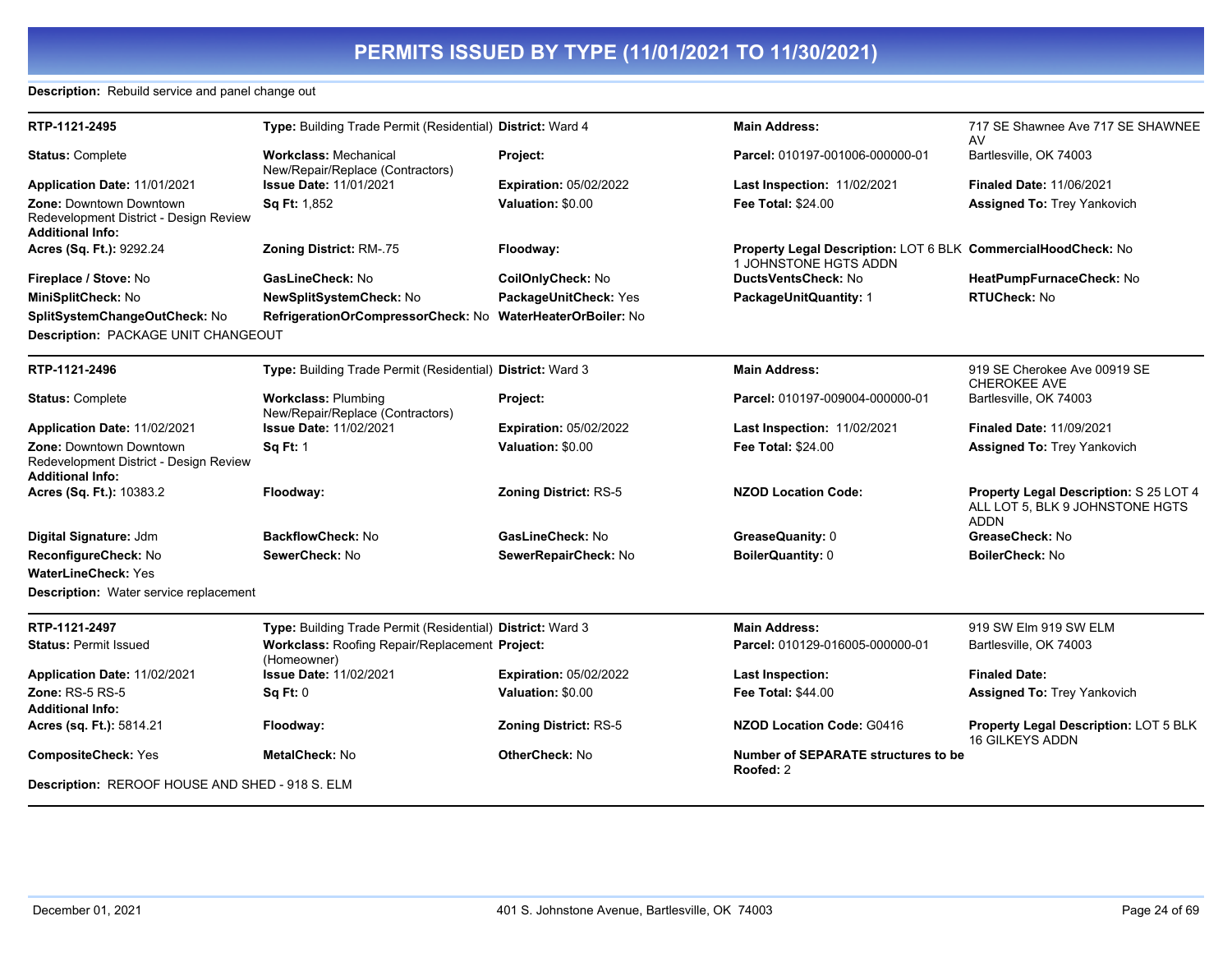|                                                                                                                        |                                                                  | PERMITS ISSUED BY TYPE (11/01/2021 TO 11/30/2021)        |                                                          |                                                            |
|------------------------------------------------------------------------------------------------------------------------|------------------------------------------------------------------|----------------------------------------------------------|----------------------------------------------------------|------------------------------------------------------------|
| RTP-1121-2498                                                                                                          | Type: Building Trade Permit (Residential) District: Ward 2       |                                                          | <b>Main Address:</b>                                     | 1825 SE Jefferson Rd 1825 SE<br>JEFFERSON RD               |
| <b>Status: Permit Issued</b>                                                                                           | <b>Workclass: Plumbing for New</b><br>Construction               | Project:                                                 | Parcel: 010325-004005-000000-01                          | Bartlesville, OK 74003                                     |
| Application Date: 11/03/2021<br>Zone: X No Flood Restrictions (Zone X)<br>Additional Info:                             | <b>Issue Date: 11/03/2021</b><br><b>Sq Ft: 2,041</b>             | <b>Expiration: 05/03/2022</b><br>Valuation: \$266,513.78 | Last Inspection: 11/04/2021<br><b>Fee Total: \$44.82</b> | <b>Finaled Date:</b><br><b>Assigned To: Trey Yankovich</b> |
| <b>UtilityOrderRelated: Yes</b>                                                                                        | Is this permit accompanied by a<br>building permit?: Yes         |                                                          |                                                          |                                                            |
| RTP-1121-2499                                                                                                          | Type: Building Trade Permit (Residential) District: Ward 2       |                                                          | <b>Main Address:</b>                                     | 1829 SE Jefferson Rd 1829 SE<br>JEFFERSON RD               |
| <b>Status: Permit Issued</b>                                                                                           | Workclass: Plumbing for New<br>Construction                      | <b>Project:</b>                                          | Parcel: 010325-004006-000000-01                          | Bartlesville, OK 74003                                     |
| Application Date: 11/03/2021                                                                                           | <b>Issue Date: 11/03/2021</b>                                    | <b>Expiration: 05/09/2022</b>                            | <b>Last Inspection: 11/08/2021</b>                       | <b>Finaled Date:</b>                                       |
| Zone: X No Flood Restrictions (Zone X)<br><b>Additional Info:</b>                                                      | <b>Sq Ft: 2,190</b>                                              | Valuation: \$285,970.20                                  | <b>Fee Total: \$47.80</b>                                | <b>Assigned To: Trey Yankovich</b>                         |
| <b>UtilityOrderRelated: Yes</b>                                                                                        | Is this permit accompanied by a<br>building permit?: Yes         |                                                          |                                                          |                                                            |
| RTP-1121-2500                                                                                                          | Type: Building Trade Permit (Residential) District: Ward 2       |                                                          | <b>Main Address:</b>                                     | 1833 SE Jefferson Rd 1833 SE<br>JEFFERSON RD               |
| <b>Status: Permit Issued</b>                                                                                           | <b>Workclass: Plumbing for New</b><br>Construction               | <b>Project:</b>                                          | Parcel: 010325-004007-000000-01                          | Bartlesville, OK 74003                                     |
| Application Date: 11/03/2021                                                                                           | <b>Issue Date: 11/03/2021</b>                                    | <b>Expiration: 05/03/2022</b>                            | Last Inspection: 11/04/2021                              | <b>Finaled Date:</b>                                       |
| <b>Zone:</b> X No Flood Restrictions (Zone X)<br>Additional Info:                                                      | <b>Sq Ft: 2,449</b>                                              | Valuation: \$319.790.42                                  | <b>Fee Total: \$52.98</b>                                | <b>Assigned To: Trey Yankovich</b>                         |
| <b>UtilityOrderRelated: Yes</b>                                                                                        | Is this permit accompanied by a<br>building permit?: Yes         |                                                          |                                                          |                                                            |
| RTP-1121-2501                                                                                                          | Type: Building Trade Permit (Residential) District: Ward 4       |                                                          | <b>Main Address:</b>                                     | 529 SE Choctaw Ave 529 SE CHOCTAW<br>AVE                   |
| <b>Status: Permit Issued</b>                                                                                           | <b>Workclass: Mechanical for New</b><br>Construction             | Project:                                                 | Parcel: 010006-010008-000000-01                          | Bartlesville, OK 74003                                     |
| Application Date: 11/04/2021                                                                                           | <b>Issue Date: 11/04/2021</b>                                    | <b>Expiration: 05/04/2022</b>                            | Last Inspection: 11/05/2021                              | <b>Finaled Date:</b>                                       |
| <b>Zone: 0.2 PCT ANNUAL CHANCE</b><br>FLOOD HAZARD 500-Year Flood Hazard<br>Area - No Restrictions<br>Additional Info: | Sq Ft: 1,305                                                     | Valuation: \$170,406.90                                  | <b>Fee Total: \$30.10</b>                                | <b>Assigned To: Trey Yankovich</b>                         |
| <b>Description: New SFR</b>                                                                                            |                                                                  |                                                          |                                                          |                                                            |
| RTP-1121-2503                                                                                                          | Type: Building Trade Permit (Residential) District: Ward 2       |                                                          | <b>Main Address:</b>                                     | 1919 SE Limestone Ct 1919 SE<br><b>LIMESTONE CT</b>        |
| <b>Status: Complete</b>                                                                                                | <b>Workclass: Mechanical</b><br>New/Repair/Replace (Contractors) | Project:                                                 | Parcel: 010404-009009-000000-01                          | Bartlesville, OK 74006                                     |
| Application Date: 11/04/2021                                                                                           | <b>Issue Date: 11/04/2021</b>                                    | <b>Expiration: 05/04/2022</b>                            | Last Inspection: 11/05/2021                              | <b>Finaled Date: 11/23/2021</b>                            |
| Zone: RS-10/PUD RS-10/PUD<br>Additional Info:                                                                          | Sq Ft: 0                                                         | Valuation: \$0.00                                        | <b>Fee Total: \$24.00</b>                                | <b>Assigned To: Trey Yankovich</b>                         |
| Acres (Sq. Ft.): 11927.5                                                                                               | <b>Zoning District: RS-7</b>                                     | Floodway:                                                |                                                          |                                                            |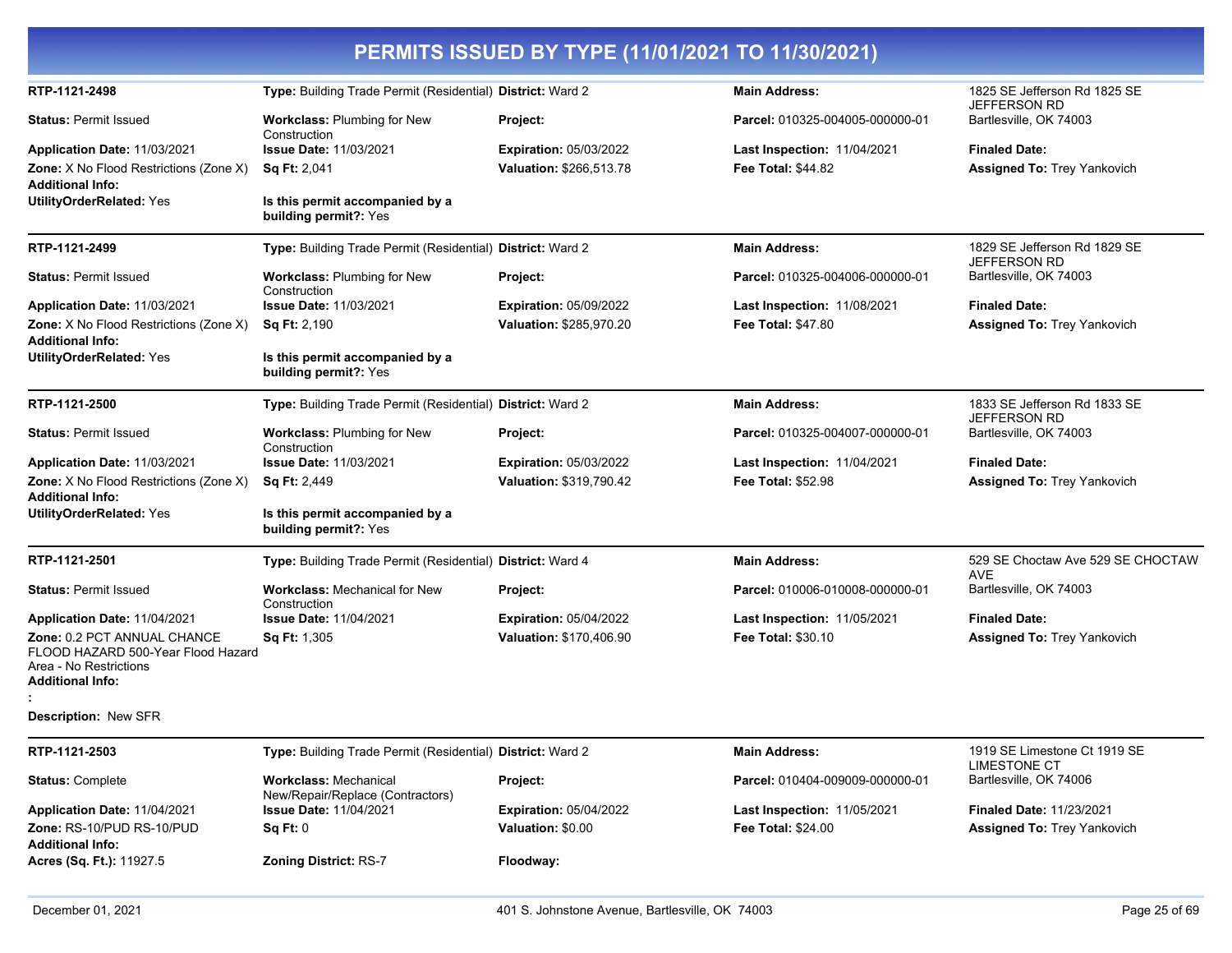| Property Legal Description: LOT 9 TR CommercialHoodCheck: No<br>A BEG AT SE COR LOT 9: ALONG E<br>LINE 34 DEG 31 MIN 22 SEC E 34.73: S |                                                                  | Fireplace / Stove: No                                   | GasLineCheck: No                                                                     | CoilOnlyCheck: No                                    |
|----------------------------------------------------------------------------------------------------------------------------------------|------------------------------------------------------------------|---------------------------------------------------------|--------------------------------------------------------------------------------------|------------------------------------------------------|
| 22 DEG 09 MIN 11 SEC W 36.86 TO<br>LIMES                                                                                               |                                                                  |                                                         |                                                                                      |                                                      |
| DuctsVentsCheck: No                                                                                                                    | HeatPumpFurnaceCheck: No                                         | MiniSplitCheck: No                                      | NewSplitSystemCheck: No                                                              | PackageUnitCheck: No                                 |
| <b>RTUCheck: No</b>                                                                                                                    | SplitSystemChangeOutCheck: Yes                                   | SplitSystemChangeOutQuantity: 1                         | RefrigerationOrCompressorCheck: No                                                   | <b>WaterHeaterOrBoiler: No</b>                       |
| Description: COMPLETE SYSTEM                                                                                                           |                                                                  |                                                         |                                                                                      |                                                      |
| RTP-1121-2504                                                                                                                          | Type: Building Trade Permit (Residential) District: Ward 2       |                                                         | <b>Main Address:</b>                                                                 | 1709 SE Jefferson PI 1709 SE<br>JEFFERSON PL         |
| <b>Status: Fees Paid</b>                                                                                                               | <b>Workclass: Mechanical</b><br>New/Repair/Replace (Contractors) | Project:                                                | Parcel: 010113-000001-000000-01                                                      | Bartlesville, OK 74006                               |
| Application Date: 11/04/2021                                                                                                           | <b>Issue Date: 11/04/2021</b>                                    | <b>Expiration: 05/03/2022</b>                           | Last Inspection:                                                                     | <b>Finaled Date:</b>                                 |
| <b>Zone:</b> X No Flood Restrictions (Zone X)<br><b>Additional Info:</b>                                                               | Sq Ft: 0                                                         | Valuation: \$0.00                                       | <b>Fee Total: \$44.00</b>                                                            | <b>Assigned To: Trey Yankovich</b>                   |
| <b>Acres (Sq. Ft.): 16971</b>                                                                                                          | <b>Zoning District: RS-10</b>                                    | Floodway:                                               | <b>Property Legal Description: LOT 1</b><br><b>FAR-VIEW ADDN</b>                     | <b>CommercialHoodCheck: No</b>                       |
| Fireplace / Stove: No                                                                                                                  | GasLineCheck: No                                                 | CoilOnlyCheck: No                                       | <b>DuctsVentsCheck: No</b>                                                           | HeatPumpFurnaceCheck: No                             |
| <b>MiniSplitCheck: Yes</b>                                                                                                             | <b>MiniSplitQuantity: 2</b>                                      | <b>NewSplitSystemCheck: No</b>                          | PackageUnitCheck: No                                                                 | RTUCheck: No                                         |
| SplitSystemChangeOutCheck: No                                                                                                          | RefrigerationOrCompressorCheck: No WaterHeaterOrBoiler: No       |                                                         |                                                                                      |                                                      |
| Description: 1 OUTDOOR MINI SPLIT AND 1 INDOOR                                                                                         |                                                                  |                                                         |                                                                                      |                                                      |
| RTP-1121-2505                                                                                                                          | Type: Building Trade Permit (Residential) District: Ward 4       |                                                         | <b>Main Address:</b>                                                                 | 336 SE Morningside Ave 336 SE<br>MORNINGSIDE AVE     |
| <b>Status: Fees Due</b>                                                                                                                | Workclass: Roofing Repair/Replacement Project:<br>(Contractor)   |                                                         | Parcel: 010179-005006-000000-01                                                      | Bartlesville, OK 74006                               |
| Application Date: 11/04/2021                                                                                                           | <b>Issue Date: 11/04/2021</b>                                    | <b>Expiration: 05/03/2022</b>                           | <b>Last Inspection:</b>                                                              | <b>Finaled Date:</b>                                 |
| Zone: X No Flood Restrictions (Zone X)<br><b>Additional Info:</b>                                                                      | Sq Ft: 0                                                         | Valuation: \$0.00                                       | <b>Fee Total: \$24.00</b>                                                            | <b>Assigned To: Trey Yankovich</b>                   |
| <b>Acres (sq. Ft.): 11173.1</b>                                                                                                        | Floodway:                                                        | <b>Zoning District: RS-10</b>                           | <b>Property Legal Description: LOT 6 BLK CompositeCheck: Yes</b><br>5 HUBER HGTS 2ND |                                                      |
| <b>MetalCheck: No</b>                                                                                                                  | <b>OtherCheck: No</b>                                            | <b>Number of SEPARATE structures to be</b><br>Roofed: 1 |                                                                                      |                                                      |
| Description: NEW SHINGLE ROOF                                                                                                          |                                                                  |                                                         |                                                                                      |                                                      |
| RTP-1121-2506                                                                                                                          | Type: Building Trade Permit (Residential) District: Ward 2       |                                                         | <b>Main Address:</b>                                                                 | 1812 SE Rolling Hills Ct 1812 SE<br>ROLLING HILLS CT |
| <b>Status: Fees Paid</b>                                                                                                               | <b>Workclass: Plumbing</b><br>New/Repair/Replace (Contractors)   | Project:                                                | Parcel: 010403-007009-000000-01                                                      | Bartlesville, OK 74006                               |
| <b>Application Date: 11/05/2021</b>                                                                                                    | <b>Issue Date: 11/05/2021</b>                                    | <b>Expiration: 05/04/2022</b>                           | Last Inspection:                                                                     | <b>Finaled Date:</b>                                 |
| Zone: RS-10 RS-10                                                                                                                      | Sq Ft: 0                                                         | Valuation: \$0.00                                       | <b>Fee Total: \$24.00</b>                                                            | Assigned To: Trey Yankovich                          |
| Additional Info:                                                                                                                       |                                                                  |                                                         |                                                                                      |                                                      |
| <b>Acres (Sq. Ft.):</b> 13465.8                                                                                                        | Floodway:                                                        | <b>Zoning District: RS-10</b>                           | Property Legal Description: LOT 9 BLK BackflowCheck: No<br>7 ROLLING HILLS 7TH       |                                                      |
| GasLineCheck: No                                                                                                                       | GreaseCheck: No                                                  | ReconfigureCheck: No                                    | SewerCheck: No                                                                       | SewerRepairCheck: No                                 |
| <b>BoilerQuantity: 1</b>                                                                                                               | <b>BoilerCheck: Yes</b>                                          | <b>WaterLineCheck: No</b>                               |                                                                                      |                                                      |
| Description: REPLACE WATER HEATER                                                                                                      |                                                                  |                                                         |                                                                                      |                                                      |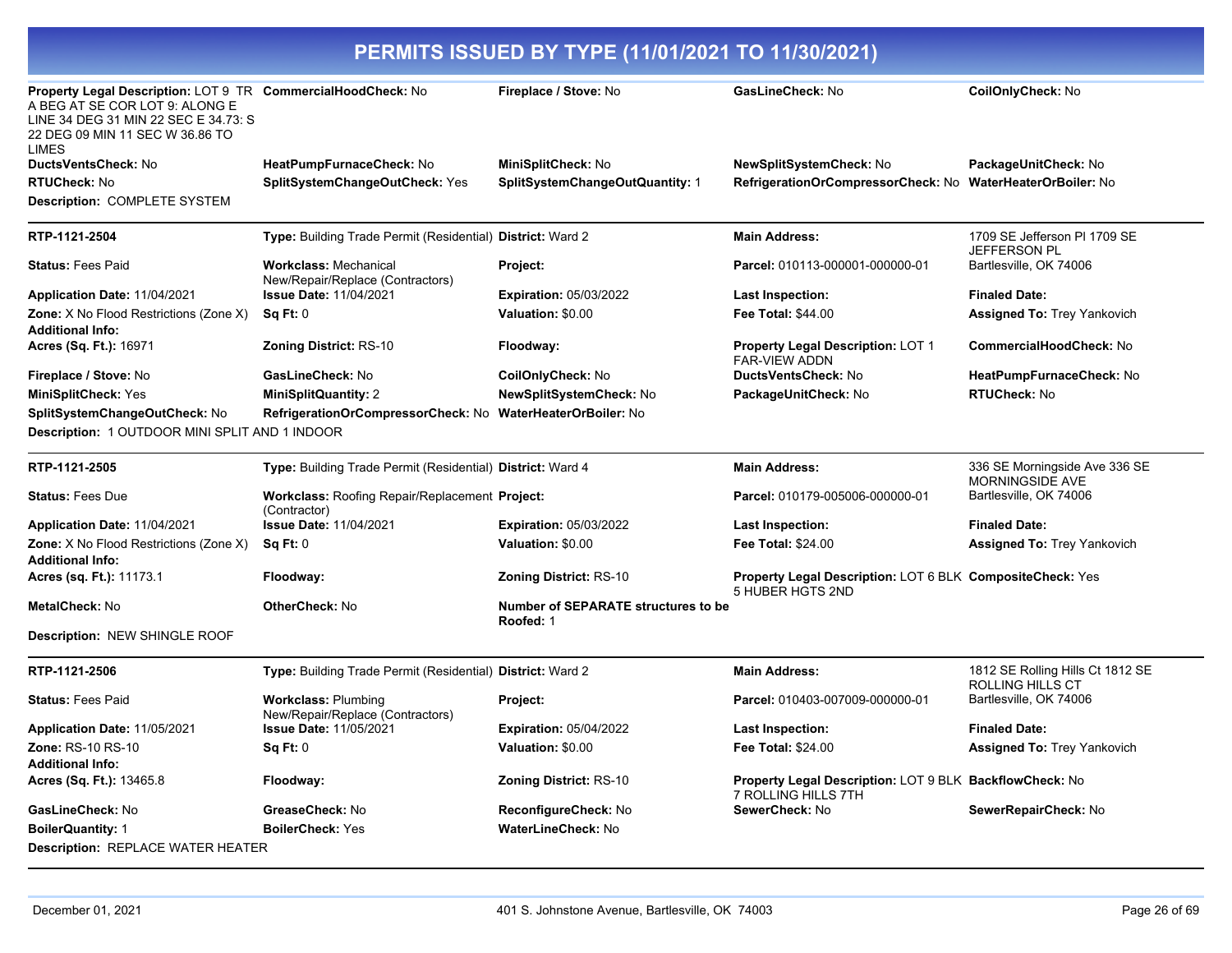|                                                                 |                                                                  | PERMITS ISSUED BY TYPE (11/01/2021 TO 11/30/2021)        |                                                                                                                                                                                          |                                                     |
|-----------------------------------------------------------------|------------------------------------------------------------------|----------------------------------------------------------|------------------------------------------------------------------------------------------------------------------------------------------------------------------------------------------|-----------------------------------------------------|
| RTP-1121-2507                                                   | Type: Building Trade Permit (Residential) District: Ward 2       |                                                          | <b>Main Address:</b>                                                                                                                                                                     | 1345 SE Evergreen Dr 1345 SE<br><b>EVERGREEN DR</b> |
| <b>Status: Permit Issued</b>                                    | <b>Workclass: Mechanical</b><br>New/Repair/Replace (Contractors) | Project:                                                 | Parcel: 010549-037004-000000-01                                                                                                                                                          | Bartlesville, OK 74006                              |
| <b>Application Date: 11/05/2021</b>                             | <b>Issue Date: 11/05/2021</b>                                    | <b>Expiration: 05/04/2022</b>                            | <b>Last Inspection:</b>                                                                                                                                                                  | <b>Finaled Date:</b>                                |
| Zone: RS-10 RS-10                                               | Sq Ft: 0                                                         | Valuation: \$0.00                                        | Fee Total: \$24.00                                                                                                                                                                       | <b>Assigned To: Trey Yankovich</b>                  |
| <b>Additional Info:</b>                                         |                                                                  |                                                          |                                                                                                                                                                                          |                                                     |
| Acres (Sq. Ft.): 14054.5                                        | <b>Zoning District: RS-10</b>                                    | Floodway:                                                | Property Legal Description: LOT 4 BLK CommercialHoodCheck: No<br>37 WOODLAND PARK 19TH                                                                                                   |                                                     |
| Fireplace / Stove: No                                           | GasLineCheck: No                                                 | CoilOnlyCheck: No                                        | DuctsVentsCheck: No                                                                                                                                                                      | HeatPumpFurnaceCheck: Yes                           |
| HeatPumpFurnaceQuantity: 1                                      | <b>MiniSplitCheck: No</b>                                        | <b>NewSplitSystemCheck: No</b>                           | PackageUnitCheck: No                                                                                                                                                                     | <b>RTUCheck: No</b>                                 |
| SplitSystemChangeOutCheck: No<br>Description: REPLACE FURNACE   | RefrigerationOrCompressorCheck: No WaterHeaterOrBoiler: No       |                                                          |                                                                                                                                                                                          |                                                     |
| RTP-1121-2508                                                   | Type: Building Trade Permit (Residential) District: Ward 3       |                                                          | <b>Main Address:</b>                                                                                                                                                                     | 1429 SE Valley Rd 1429 SE VALLEY RD                 |
| <b>Status: Permit Issued</b>                                    | Workclass: Plumbing for New<br>Construction                      | Project:                                                 | Parcel: 010062-004022-000000-01                                                                                                                                                          | Bartlesville, OK 74003                              |
| Application Date: 11/05/2021                                    | <b>Issue Date: 11/05/2021</b>                                    | <b>Expiration: 05/04/2022</b>                            | Last Inspection: 11/05/2021                                                                                                                                                              | <b>Finaled Date:</b>                                |
| Zone: X No Flood Restrictions (Zone X)<br>Additional Info:      | <b>Sq Ft: 4,523</b>                                              | Valuation: \$200,000.00                                  | Fee Total: \$94.46                                                                                                                                                                       | <b>Assigned To: Trey Yankovich</b>                  |
| <b>Total Square Footage of New</b><br><b>Construction: 4523</b> | UtilityOrderRelated: No                                          | Is this permit accompanied by a<br>building permit?: Yes |                                                                                                                                                                                          |                                                     |
| RTP-1121-2509                                                   | Type: Building Trade Permit (Residential) District: Ward 2       |                                                          | <b>Main Address:</b>                                                                                                                                                                     | 1919 SE Limestone Ct 1919 SE<br><b>LIMESTONE CT</b> |
| <b>Status: Complete</b>                                         | <b>Workclass: Plumbing</b><br>New/Repair/Replace (Contractors)   | Project:                                                 | Parcel: 010404-009009-000000-01                                                                                                                                                          | Bartlesville, OK 74006                              |
| <b>Application Date: 11/05/2021</b>                             | <b>Issue Date: 11/05/2021</b>                                    | <b>Expiration: 05/04/2022</b>                            | <b>Last Inspection: 11/05/2021</b>                                                                                                                                                       | <b>Finaled Date: 11/09/2021</b>                     |
| Zone: X No Flood Restrictions (Zone X)<br>Additional Info:      | <b>Sq Ft: 1</b>                                                  | Valuation: \$0.00                                        | <b>Fee Total: \$24.00</b>                                                                                                                                                                | <b>Assigned To: Trey Yankovich</b>                  |
| Acres (Sq. Ft.): 11927.5                                        | Floodway:                                                        | <b>Zoning District: RS-7</b>                             | Property Legal Description: LOT 9 TR Digital Signature: jdm<br>A BEG AT SE COR LOT 9: ALONG E<br>LINE 34 DEG 31 MIN 22 SEC E 34.73: S<br>22 DEG 09 MIN 11 SEC W 36.86 TO<br><b>LIMES</b> |                                                     |
| <b>BackflowCheck: No</b>                                        | GasLineCheck: No                                                 | GreaseQuanity: 0                                         | GreaseCheck: No                                                                                                                                                                          | ReconfigureCheck: No                                |
| SewerCheck: No                                                  | SewerRepairCheck: No                                             | <b>BoilerQuantity: 1</b>                                 | <b>BoilerCheck: Yes</b>                                                                                                                                                                  | WaterLineCheck: No                                  |
| <b>Description:</b> water heater                                |                                                                  |                                                          |                                                                                                                                                                                          |                                                     |
| RTP-1121-2510                                                   | Type: Building Trade Permit (Residential) District: Ward 2       |                                                          | <b>Main Address:</b>                                                                                                                                                                     | 4100 SE Morgan Ave 4100 SE MORGAN<br>AV             |
| <b>Status:</b> Permit Issued                                    | <b>Workclass: Mechanical</b><br>New/Repair/Replace (Contractors) | Project:                                                 | Parcel: 010343-004004-000000-01                                                                                                                                                          | Bartlesville, OK 74006                              |
| Application Date: 11/05/2021                                    | <b>Issue Date: 11/05/2021</b>                                    | <b>Expiration: 05/04/2022</b>                            | <b>Last Inspection:</b>                                                                                                                                                                  | <b>Finaled Date:</b>                                |
| Zone: X No Flood Restrictions (Zone X)<br>Additional Info:      | Sq Ft: 0                                                         | Valuation: \$0.00                                        | Fee Total: \$24.00                                                                                                                                                                       | <b>Assigned To: Trey Yankovich</b>                  |
| Acres (Sq. Ft.): 10160.9                                        | <b>Zoning District: RS-10</b>                                    | Floodway:                                                | Property Legal Description: LOT 4 BLK CommercialHoodCheck: No<br>4 PHIL ACRES 2ND                                                                                                        |                                                     |
| Fireplace / Stove: No                                           | GasLineCheck: No                                                 | CoilOnlyCheck: No                                        | DuctsVentsCheck: No                                                                                                                                                                      | HeatPumpFurnaceCheck: Yes                           |
| HeatPumpFurnaceQuantity: 1                                      | MiniSplitCheck: No                                               | NewSplitSystemCheck: No                                  | PackageUnitCheck: No                                                                                                                                                                     | RTUCheck: No                                        |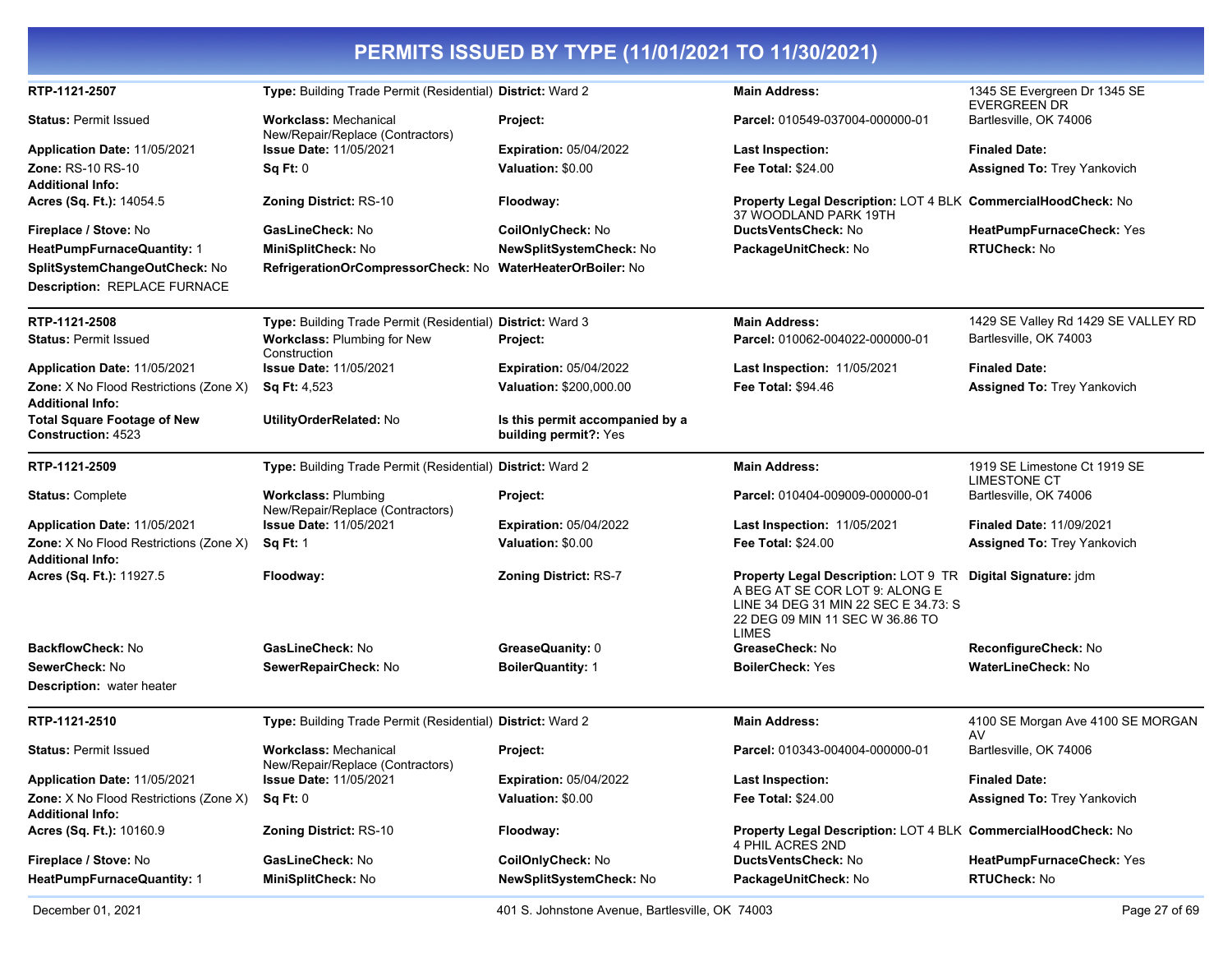| SplitSystemChangeOutCheck: No<br>Description: REPLACE FURNACE                                                          | RefrigerationOrCompressorCheck: No WaterHeaterOrBoiler: No       |                               |                                    |                                                                                                                                                   |
|------------------------------------------------------------------------------------------------------------------------|------------------------------------------------------------------|-------------------------------|------------------------------------|---------------------------------------------------------------------------------------------------------------------------------------------------|
| RTP-1121-2512                                                                                                          | Type: Building Trade Permit (Residential) District: Ward 3       |                               | <b>Main Address:</b>               | 1330 SW Jennings 1330 SW JENNINGS                                                                                                                 |
| <b>Status: Fees Due</b>                                                                                                | <b>Workclass: Electrical</b><br>New/Repair/Replace (Contractors) | Project:                      | Parcel: 010240-017015-000000-01    | Bartlesville, OK 74003                                                                                                                            |
| Application Date: 11/05/2021                                                                                           | <b>Issue Date: 11/05/2021</b>                                    | <b>Expiration: 05/04/2022</b> | <b>Last Inspection: 11/05/2021</b> | <b>Finaled Date:</b>                                                                                                                              |
| Zone: $RS-5RS-5$<br><b>Additional Info:</b>                                                                            | Sq Ft: 0                                                         | Valuation: \$0.00             | <b>Fee Total: \$24.00</b>          | <b>Assigned To: Trey Yankovich</b>                                                                                                                |
| Acres (Sq. Ft.): 7701.51                                                                                               | <b>Zoning District: RS-5</b>                                     | Floodway:                     | NZOD Location Code: Md1517         | Property Legal Description: LOT 15<br>BLK 17 MC DANIELS 2ND                                                                                       |
| <b>NewMeterCheck: Yes</b>                                                                                              | ServiceRiserReplace: No                                          | ReplacementMeterCheck: No     | NewBreakerCheck: No                | ReplacementBreakerCheck: No                                                                                                                       |
| <b>TransferSwitchInstallation: No</b>                                                                                  | <b>NewExtensionCheck: No</b>                                     | GeneratorCheck: No            | PoolCheck: No                      | SolarPanelCheckBox: No                                                                                                                            |
| TemporaryServiceCheck: No                                                                                              |                                                                  |                               |                                    |                                                                                                                                                   |
| Description: meter loop                                                                                                |                                                                  |                               |                                    |                                                                                                                                                   |
| RTP-1121-2514                                                                                                          | Type: Building Trade Permit (Residential) District: Ward 4       |                               | <b>Main Address:</b>               | 700 Herrick St 700 NW HERRICK ST                                                                                                                  |
| <b>Status: Permit Issued</b>                                                                                           | <b>Workclass: Electrical</b><br>New/Repair/Replace (Contractors) | Project:                      | Parcel: 010999-012612-003000-02    | Bartlesville, OK 74003                                                                                                                            |
| Application Date: 11/05/2021                                                                                           | <b>Issue Date: 11/05/2021</b>                                    | <b>Expiration: 05/23/2022</b> | <b>Last Inspection: 11/30/2021</b> | <b>Finaled Date:</b>                                                                                                                              |
| Zone: RS-5 RS-5<br><b>Additional Info:</b>                                                                             | Sq Ft: 0                                                         | Valuation: \$0.00             | Fee Total: \$24.00                 | <b>Assigned To: Trey Yankovich</b>                                                                                                                |
| Acres (Sq. Ft.): 14910.5                                                                                               | <b>Zoning District: RS-5</b>                                     | Floodway: 100yr flood         | <b>NZOD Location Code:</b>         | <b>Property Legal Description: PART</b><br>SECT 1-26-12 BEG 15 N OF SE COR OF<br>NE SW SW; N 134; W 115; S 134; E 115<br>TO BEG: BVILLE PART SECT |
| NewMeterCheck: No                                                                                                      | ServiceRiserReplace: No                                          | ReplacementMeterCheck: No     | <b>New BreakerQuantity: 1</b>      | NewBreakerCheck: Yes                                                                                                                              |
| ReplacementBreakerCheck: No                                                                                            | TransferSwitchInstallation: No                                   | <b>NewExtensionCheck: No</b>  | GeneratorCheck: No                 | PoolCheck: No                                                                                                                                     |
| SolarPanelCheckBox: No                                                                                                 | TemporaryServiceCheck: No                                        |                               |                                    |                                                                                                                                                   |
| Description: Breaker panel install                                                                                     |                                                                  |                               |                                    |                                                                                                                                                   |
| RTP-1121-2515                                                                                                          | Type: Building Trade Permit (Residential) District: Ward 4       |                               | <b>Main Address:</b>               | 529 SE Choctaw Ave 529 SE CHOCTAW<br><b>AVE</b>                                                                                                   |
| <b>Status: Fees Due</b>                                                                                                | <b>Workclass: Electrical for New</b><br>Construction             | Project:                      | Parcel: 010006-010008-000000-01    | Bartlesville, OK 74003                                                                                                                            |
| Application Date: 11/05/2021                                                                                           | <b>Issue Date: 11/05/2021</b>                                    | <b>Expiration: 05/09/2022</b> | Last Inspection: 11/08/2021        | <b>Finaled Date:</b>                                                                                                                              |
| Zone: 0.2 PCT ANNUAL CHANCE<br>FLOOD HAZARD 500-Year Flood Hazard<br>Area - No Restrictions<br><b>Additional Info:</b> | Sq Ft: 1,305                                                     | Valuation: \$170,406.90       | Fee Total: \$56.20                 | <b>Assigned To: Trey Yankovich</b>                                                                                                                |
| <b>Total Square Footage of New</b><br>Construction: 1305<br><b>Description: New SFR</b>                                |                                                                  |                               |                                    |                                                                                                                                                   |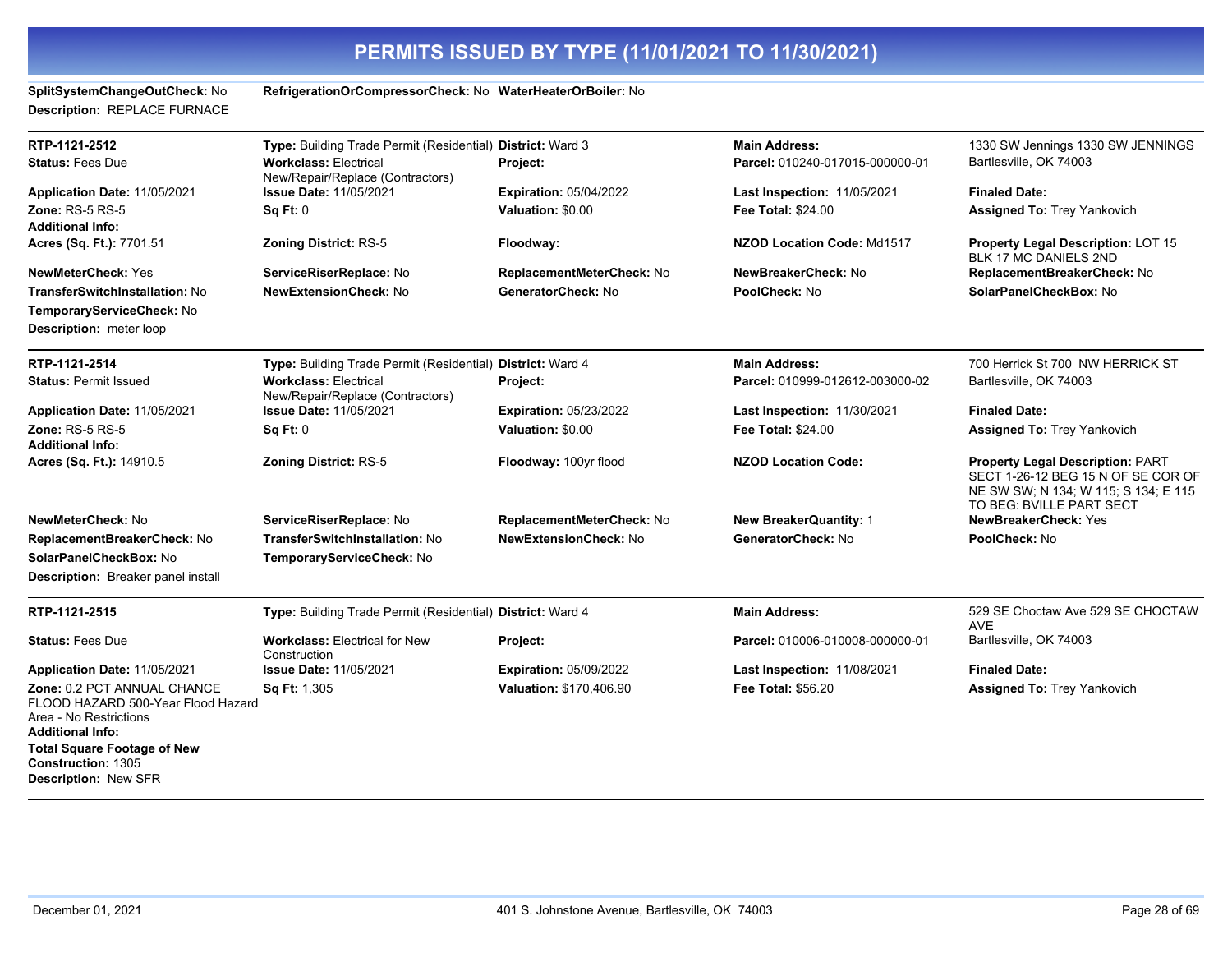| RTP-1121-2516                                                            | Type: Building Trade Permit (Residential) District: Ward 5       |                               | <b>Main Address:</b>                                                                          | 3905 NE Nebraska 3905 NE NEBRASKA                 |
|--------------------------------------------------------------------------|------------------------------------------------------------------|-------------------------------|-----------------------------------------------------------------------------------------------|---------------------------------------------------|
| <b>Status: Fees Paid</b>                                                 | <b>Workclass: Mechanical</b><br>New/Repair/Replace (Contractors) | Project:                      | Parcel: 010298-001007-000000-01                                                               | Bartlesville, OK 74006                            |
| Application Date: 11/05/2021                                             | Issue Date: 11/05/2021                                           | <b>Expiration: 05/04/2022</b> | Last Inspection:                                                                              | <b>Finaled Date:</b>                              |
| Zone: RS-7 RS-7<br><b>Additional Info:</b>                               | Sq Ft: 0                                                         | Valuation: \$0.00             | Fee Total: \$24.00                                                                            | Assigned To: Trey Yankovich                       |
| Acres (Sq. Ft.): 9752.73                                                 | <b>Zoning District: RS-7</b>                                     | Floodway:                     | Property Legal Description: LOT 7 BLK CommercialHoodCheck: No<br>1 NEBRASKA HEIGHTS           |                                                   |
| Fireplace / Stove: No                                                    | GasLineCheck: No                                                 | CoilOnlyCheck: No             | DuctsVentsCheck: No                                                                           | HeatPumpFurnaceCheck: Yes                         |
| <b>HeatPumpFurnaceQuantity: 1</b>                                        | MiniSplitCheck: No                                               | NewSplitSystemCheck: No       | PackageUnitCheck: No                                                                          | <b>RTUCheck: No</b>                               |
| SplitSystemChangeOutCheck: No<br><b>Description: FURNACE INSTALL</b>     | RefrigerationOrCompressorCheck: No WaterHeaterOrBoiler: No       |                               |                                                                                               |                                                   |
| RTP-1121-2517                                                            | Type: Building Trade Permit (Residential) District: Ward 5       |                               | <b>Main Address:</b>                                                                          | 1426 SE Crescent Dr 1426 SE<br><b>CRESCENT DR</b> |
| <b>Status: Fees Paid</b>                                                 | <b>Workclass: Plumbing</b><br>New/Repair/Replace (Contractors)   | Project:                      | Parcel: 010322-003006-000000-01                                                               | Bartlesville, OK 74006                            |
| Application Date: 11/05/2021                                             | <b>Issue Date: 11/05/2021</b>                                    | <b>Expiration: 05/04/2022</b> | <b>Last Inspection:</b>                                                                       | <b>Finaled Date:</b>                              |
| Zone: RS-12 RS-12<br><b>Additional Info:</b>                             | <b>Sq Ft: 1</b>                                                  | Valuation: \$0.00             | Fee Total: \$24.00                                                                            | <b>Assigned To: Trey Yankovich</b>                |
| Acres (Sq. Ft.): 14744.4                                                 | Floodway:                                                        | <b>Zoning District: RS-12</b> | Property Legal Description: LOT 6 BLK Digital Signature: jdm<br><b>3 PARKLAND MANOR AMEND</b> |                                                   |
| <b>BackflowCheck: No</b>                                                 | GasLineCheck: No                                                 | GreaseQuanity: 0              | GreaseCheck: No                                                                               | ReconfigureCheck: No                              |
| SewerCheck: No                                                           | SewerRepairCheck: No                                             | <b>BoilerQuantity: 1</b>      | <b>BoilerCheck: Yes</b>                                                                       | WaterLineCheck: No                                |
| <b>Description:</b> water heater                                         |                                                                  |                               |                                                                                               |                                                   |
| RTP-1121-2518                                                            | Type: Building Trade Permit (Residential) District: Ward 3       |                               | <b>Main Address:</b>                                                                          | 1901 SE Dewey 1901 SE DEWEY                       |
| <b>Status: Fees Due</b>                                                  | <b>Workclass: Plumbing</b><br>New/Repair/Replace (Contractors)   | Project:                      | Parcel: 010469-002006-000000-02                                                               | Bartlesville, OK 74003                            |
| Application Date: 11/08/2021                                             | <b>Issue Date: 11/08/2021</b>                                    | <b>Expiration: 05/09/2022</b> | <b>Last Inspection: 11/08/2021</b>                                                            | <b>Finaled Date:</b>                              |
| <b>Zone:</b> X No Flood Restrictions (Zone X)<br><b>Additional Info:</b> | <b>Sq Ft: 1</b>                                                  | Valuation: \$0.00             | Fee Total: \$24.00                                                                            | <b>Assigned To: Trey Yankovich</b>                |
| Acres (Sq. Ft.): 21485.7                                                 | Floodway:                                                        | <b>Zoning District: RS-5</b>  | <b>Property Legal Description: E 1/2 LOT</b><br>6 BLK 2 SUBURBAN ADDN                         | Digital Signature: jdm                            |
| <b>BackflowCheck: No</b>                                                 | <b>GasLineCheck: Yes</b>                                         | GreaseQuanity: 0              | GreaseCheck: No                                                                               | ReconfigureCheck: No                              |
| SewerCheck: No                                                           | SewerRepairCheck: No                                             | BoilerQuantity: 0             | BoilerCheck: No                                                                               | <b>WaterLineCheck: No</b>                         |
| <b>Description:</b> gas line replacement                                 |                                                                  |                               |                                                                                               |                                                   |
| RTP-1121-2519                                                            | Type: Building Trade Permit (Residential) District: Ward 5       |                               | <b>Main Address:</b>                                                                          | 211 NE Beecher Ln Ln 211 NE<br><b>BEECHER LN</b>  |
| <b>Status: Permit Issued</b>                                             | <b>Workclass: Mechanical for New</b><br>Construction             | Project:                      | Parcel: 010702-000003-000000-01                                                               | Bartlesville, OK 74006                            |
| Application Date: 11/08/2021                                             | <b>Issue Date: 11/08/2021</b>                                    | <b>Expiration: 05/17/2022</b> | Last Inspection: 11/18/2021                                                                   | <b>Finaled Date:</b>                              |
| <b>Zone:</b> X No Flood Restrictions (Zone X)<br><b>Additional Info:</b> | <b>Sq Ft: 1</b>                                                  | Valuation: \$0.00             | <b>Fee Total: \$24.00</b>                                                                     | <b>Assigned To: Trey Yankovich</b>                |
| <b>Description:</b> HVAC 5 ton split system                              |                                                                  |                               |                                                                                               |                                                   |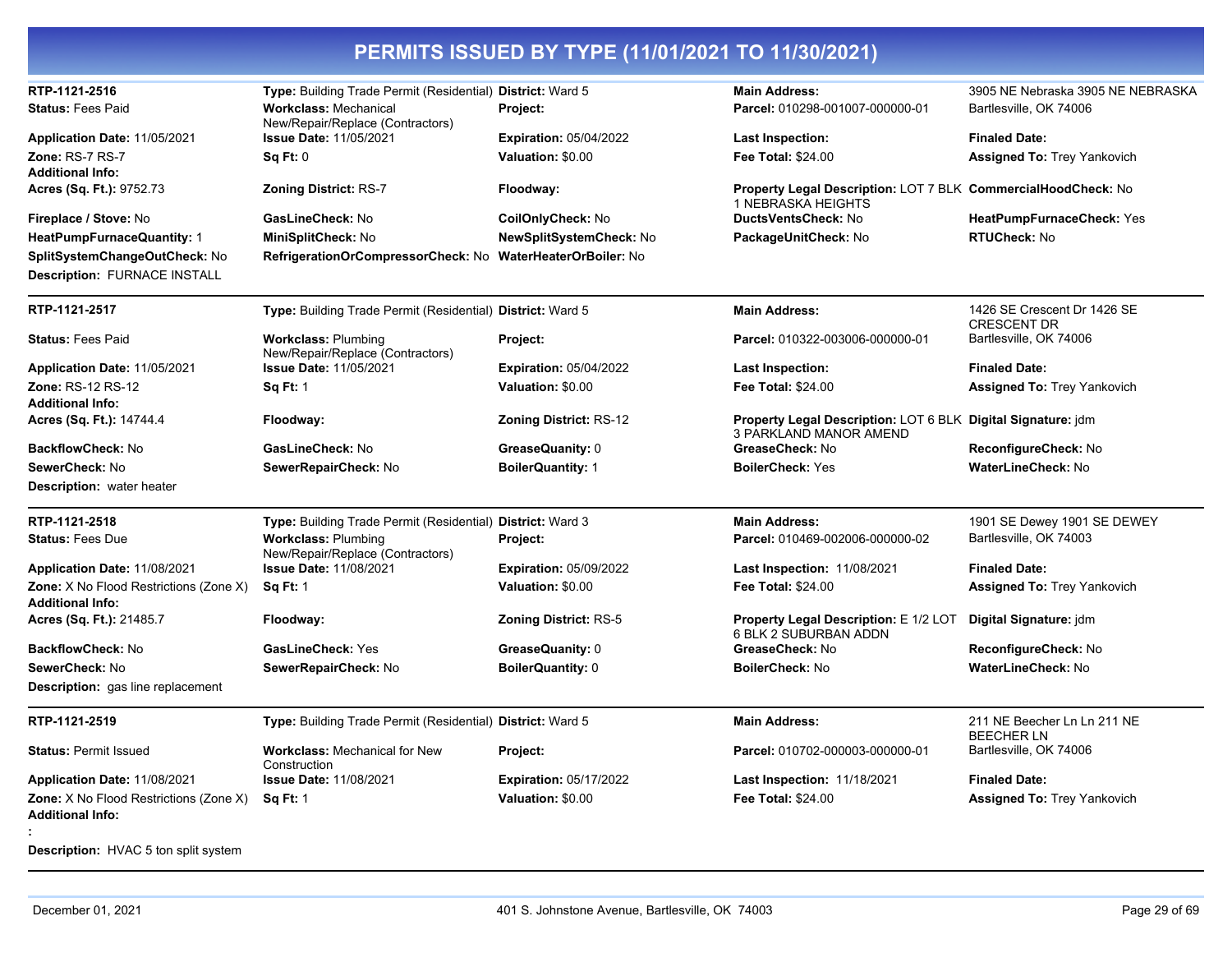| RTP-1121-2520<br><b>Status: Permit Issued</b>                            | Type: Building Trade Permit (Residential) District: Ward 3<br><b>Workclass: Electrical</b><br>New/Repair/Replace (Homeowner) | Project:                                        | <b>Main Address:</b><br>Parcel: 010133-009014-000000-01                      | 1424 SW Keeler 1424 SW KEELER<br>Bartlesville, OK 74003                  |
|--------------------------------------------------------------------------|------------------------------------------------------------------------------------------------------------------------------|-------------------------------------------------|------------------------------------------------------------------------------|--------------------------------------------------------------------------|
| Application Date: 11/08/2021                                             | <b>Issue Date: 11/08/2021</b>                                                                                                | <b>Expiration: 05/09/2022</b>                   | <b>Last Inspection:</b>                                                      | <b>Finaled Date:</b>                                                     |
| <b>Zone: RS-5 RS-5</b>                                                   | Sq Ft: 1,100                                                                                                                 | Valuation: \$0.00                               | <b>Fee Total: \$24.00</b>                                                    | <b>Assigned To: Trey Yankovich</b>                                       |
| <b>Additional Info:</b><br>Acres (Sq. Ft.): 6870.37                      | <b>Zoning District: RS-5</b>                                                                                                 | Floodway:                                       | <b>NZOD Location Code: Gv1409</b>                                            | <b>Property Legal Description: LOT 14</b><br><b>BLK 9 GRANDVIEW ADDN</b> |
| NewMeterCheck: No                                                        | ServiceRiserReplace: No                                                                                                      | ReplacementMeterCheck: No                       | NewBreakerCheck: No                                                          | ReplacementBreakerCheck: No                                              |
| <b>TransferSwitchInstallation: No</b><br>TemporaryServiceCheck: No       | <b>NewExtensionCheck: Yes</b>                                                                                                | GeneratorCheck: No                              | PoolCheck: No                                                                | SolarPanelCheckBox: No                                                   |
| RTP-1121-2522                                                            | Type: Building Trade Permit (Residential) District: Ward 2                                                                   |                                                 | <b>Main Address:</b>                                                         | 1841 S Madsion Blvd 01841 S MADSION<br>BLVD                              |
| <b>Status: Complete</b>                                                  | <b>Workclass: Mechanical</b><br>New/Repair/Replace (Contractors)                                                             | Project:                                        | Parcel: 010401-00A000-000000-04                                              | Bartlesville, OK 74006                                                   |
| Application Date: 11/08/2021                                             | <b>Issue Date: 11/08/2021</b>                                                                                                | <b>Expiration: 05/09/2022</b>                   | Last Inspection: 11/09/2021                                                  | <b>Finaled Date: 11/23/2021</b>                                          |
| Zone: RS-10 RS-10<br><b>Additional Info:</b>                             | Sq Ft: 0                                                                                                                     | Valuation: \$0.00                               | <b>Fee Total: \$24.00</b>                                                    | <b>Assigned To: Trey Yankovich</b>                                       |
| Acres (Sq. Ft.): 4930.96                                                 | <b>Zoning District: RS-10</b>                                                                                                | Floodway:                                       | Property Legal Description: S 41.1 OF<br>E 114 OF TR A ROLLING HILLS 5TH     | CommercialHoodCheck: No                                                  |
| Fireplace / Stove: No                                                    | GasLineCheck: No                                                                                                             | CoilOnlyCheck: No                               | DuctsVentsCheck: No                                                          | HeatPumpFurnaceCheck: No                                                 |
| MiniSplitCheck: No                                                       | NewSplitSystemCheck: No                                                                                                      | PackageUnitCheck: No                            | RTUCheck: No                                                                 | SplitSystemChangeOutCheck: Yes                                           |
| SplitSystemChangeOutQuantity: 1<br>Description: COMPLETE SYSTEM          | RefrigerationOrCompressorCheck: No                                                                                           | <b>WaterHeaterOrBoiler: No</b>                  |                                                                              |                                                                          |
| RTP-1121-2523                                                            | Type: Building Trade Permit (Residential) District: Ward 1                                                                   |                                                 | <b>Main Address:</b>                                                         | 134 SE Myers Ave 134 SE MYERS AVE                                        |
| <b>Status: Fees Due</b>                                                  | <b>Workclass: Mechanical</b><br>New/Repair/Replace (Contractors)                                                             | Project:                                        | Parcel: 010222-002007-000000-01                                              | Bartlesville, OK 74006                                                   |
| Application Date: 11/08/2021                                             | <b>Issue Date: 11/08/2021</b>                                                                                                | <b>Expiration: 05/09/2022</b>                   | <b>Last Inspection:</b>                                                      | <b>Finaled Date:</b>                                                     |
| Zone: RS-7 RS-7<br><b>Additional Info:</b>                               | Sq Ft: 0                                                                                                                     | Valuation: \$0.00                               | <b>Fee Total: \$24.00</b>                                                    | <b>Assigned To: Trey Yankovich</b>                                       |
| Acres (Sq. Ft.): 11240.1                                                 | <b>Zoning District: RS-7</b>                                                                                                 | Floodway:                                       | Property Legal Description: LOT 7 BLK CommercialHoodCheck: No<br>2 LAWN VIEW |                                                                          |
| Fireplace / Stove: No                                                    | GasLineCheck: No                                                                                                             | CoilOnlyCheck: No                               | <b>DuctsVentsCheck: No</b>                                                   | HeatPumpFurnaceCheck: No                                                 |
| MiniSplitCheck: No                                                       | <b>NewSplitSystemCheck: No</b>                                                                                               | PackageUnitCheck: Yes                           | PackageUnitQuantity: 1                                                       | <b>RTUCheck: No</b>                                                      |
| SplitSystemChangeOutCheck: No                                            | RefrigerationOrCompressorCheck: No WaterHeaterOrBoiler: No                                                                   |                                                 |                                                                              |                                                                          |
| <b>Description: PACKAGE UNIT CHANGEOUT</b>                               |                                                                                                                              |                                                 |                                                                              |                                                                          |
| RTP-1121-2524                                                            | Type: Building Trade Permit (Residential) District: Ward 5                                                                   |                                                 | <b>Main Address:</b>                                                         | 800 SE Crestland Dr 800 SE<br><b>CRESTLAND DR</b>                        |
| <b>Status: Fees Due</b>                                                  | <b>Workclass: Mechanical</b><br>New/Repair/Replace (Contractors)                                                             | Project:                                        | Parcel: 010249-020019-000000-01                                              | Bartlesville, OK 74006                                                   |
| Application Date: 11/09/2021                                             | <b>Issue Date: 11/09/2021</b>                                                                                                | <b>Expiration: 05/10/2022</b>                   | <b>Last Inspection: 11/11/2021</b>                                           | <b>Finaled Date:</b>                                                     |
| <b>Zone:</b> X No Flood Restrictions (Zone X)<br><b>Additional Info:</b> | Sq Ft: 0                                                                                                                     | Valuation: \$0.00                               | Fee Total: \$44.00                                                           | <b>Assigned To: Trey Yankovich</b>                                       |
| Acres (Sq. Ft.): 10432.9                                                 | <b>Zoning District: RS-7</b>                                                                                                 | Floodway:                                       | <b>Property Legal Description: LOT 19</b><br>BLK 20 MADISON HEIGHTS 6TH      | CommercialHoodCheck: No                                                  |
| Fireplace / Stove: No                                                    | GasLineCheck: No                                                                                                             | CoilOnlyCheck: No                               | DuctsVentsCheck: No                                                          | HeatPumpFurnaceCheck: No                                                 |
| December 01, 2021                                                        |                                                                                                                              | 401 S. Johnstone Avenue, Bartlesville, OK 74003 |                                                                              | Page 30 of 69                                                            |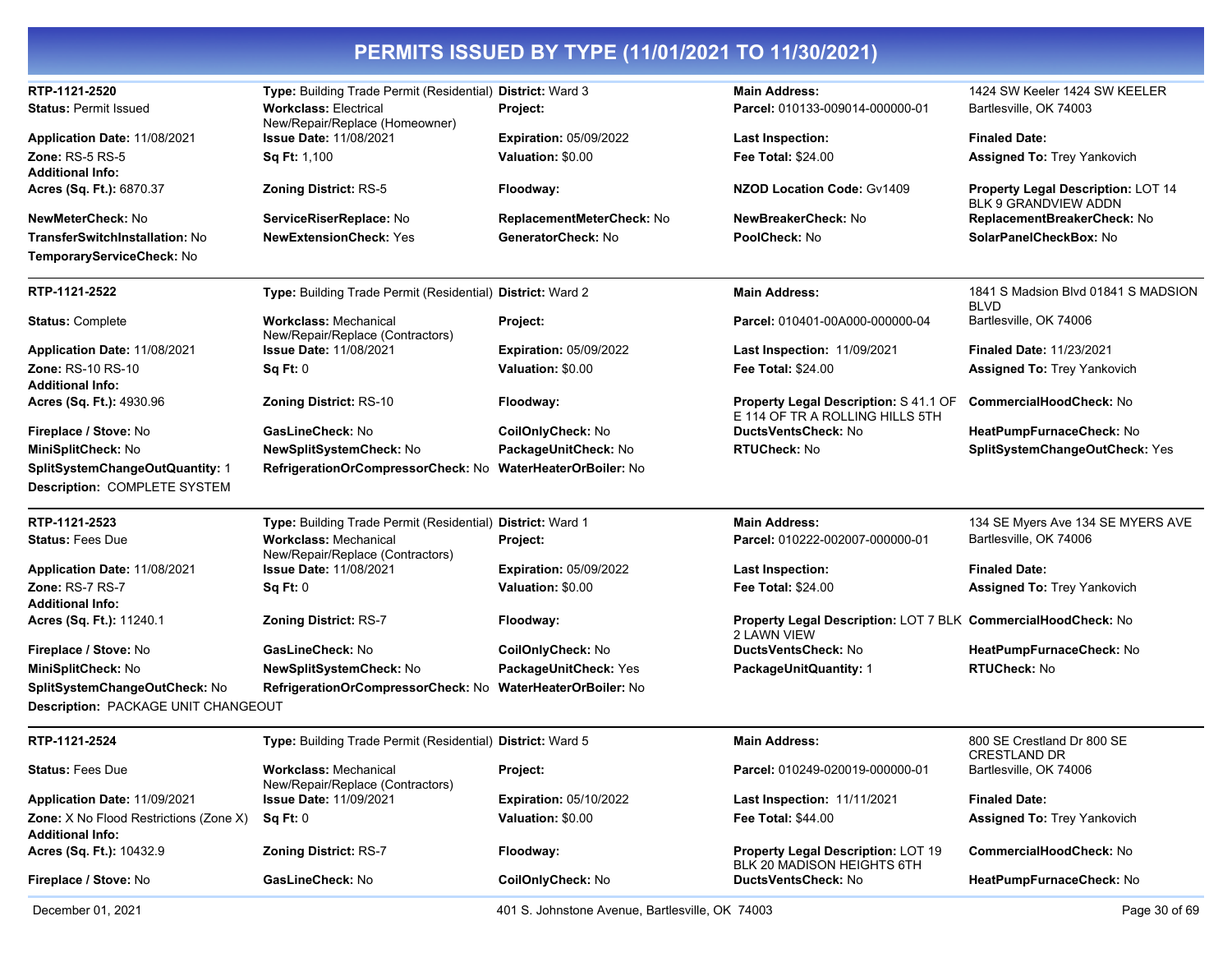| PERMITS ISSUED BY TYPE (11/01/2021 TO 11/30/2021)                                                                                   |                                                                                                    |                                                          |                                                         |                                                        |
|-------------------------------------------------------------------------------------------------------------------------------------|----------------------------------------------------------------------------------------------------|----------------------------------------------------------|---------------------------------------------------------|--------------------------------------------------------|
| MiniSplitCheck: No<br>SplitSystemChangeOutQuantity: 2<br>Description: CHANGING A/C UNITS, ONE UPSTAIRS, ONE DOWNSTAIRS              | NewSplitSystemCheck: No<br>RefrigerationOrCompressorCheck: No WaterHeaterOrBoiler: No              | PackageUnitCheck: No                                     | <b>RTUCheck: No</b>                                     | SplitSystemChangeOutCheck: Yes                         |
| RTP-1121-2525<br><b>Status: Fees Paid</b>                                                                                           | Type: Building Trade Permit (Residential) District: Ward 3<br><b>Workclass: Electrical for New</b> | Project:                                                 | <b>Main Address:</b><br>Parcel: 010133-012004-000000-01 | 1420 SE Osage 1420 SE OSAGE<br>Bartlesville, OK 74003  |
| Application Date: 11/09/2021                                                                                                        | Construction<br><b>Issue Date: 11/09/2021</b>                                                      | <b>Expiration: 05/09/2022</b>                            | <b>Last Inspection: 11/09/2021</b>                      | <b>Finaled Date:</b>                                   |
| Zone: X No Flood Restrictions (Zone X)<br><b>Additional Info:</b><br><b>Total Square Footage of New</b><br><b>Construction: 140</b> | <b>Sq Ft: 140</b>                                                                                  | Valuation: \$0.00                                        | Fee Total: \$24.00                                      | <b>Assigned To: Trey Yankovich</b>                     |
| RTP-1121-2526                                                                                                                       | Type: Building Trade Permit (Residential) District: Ward 3                                         |                                                          | <b>Main Address:</b>                                    | 1413 SW Penn 1413 SW PENN                              |
| <b>Status: Complete</b>                                                                                                             | <b>Workclass: Electrical</b><br>New/Repair/Replace (Contractors)                                   | Project:                                                 | Parcel: 010479-002004-000000-01                         | Bartlesville, OK 74003                                 |
| Application Date: 11/09/2021                                                                                                        | <b>Issue Date: 11/09/2021</b>                                                                      | <b>Expiration: 05/10/2022</b>                            | Last Inspection: 11/11/2021                             | <b>Finaled Date: 11/12/2021</b>                        |
| <b>Zone:</b> X No Flood Restrictions (Zone X)<br><b>Additional Info:</b>                                                            | Sq Ft: 0                                                                                           | Valuation: \$0.00                                        | <b>Fee Total: \$24.00</b>                               | <b>Assigned To: Trey Yankovich</b>                     |
| Acres (Sq. Ft.): 8161.16                                                                                                            | <b>Zoning District: RS-5</b>                                                                       | Floodway:                                                | <b>NZOD Location Code: W0402</b>                        | Property Legal Description: LOT 4 BLK<br>2 WEST SUNSET |
| NewMeterCheck: No                                                                                                                   | ServiceRiserReplace: No                                                                            | ReplacementMeterCheck: Yes                               | NewBreakerCheck: No                                     | ReplacementBreakerCheck: No                            |
| TransferSwitchInstallation: No                                                                                                      | <b>NewExtensionCheck: No</b>                                                                       | GeneratorCheck: No                                       | PoolCheck: No                                           | SolarPanelCheckBox: No                                 |
| TemporaryServiceCheck: No<br><b>Description: METER LOOP</b>                                                                         |                                                                                                    |                                                          |                                                         |                                                        |
| RTP-1121-2527                                                                                                                       | Type: Building Trade Permit (Residential) District: Ward 2                                         |                                                          | <b>Main Address:</b>                                    | 3005 SE Talbot Cir 3005 SE TALBOT CIR                  |
| <b>Status: Fees Paid</b>                                                                                                            | <b>Workclass: Mechanical for New</b><br>Construction                                               | Project:                                                 | Parcel: 010325-001033-000000-01                         | Bartlesville, OK 74006                                 |
| Application Date: 11/09/2021                                                                                                        | <b>Issue Date: 11/09/2021</b>                                                                      | <b>Expiration: 05/18/2022</b>                            | <b>Last Inspection: 11/19/2021</b>                      | <b>Finaled Date:</b>                                   |
| Zone: RS-7 RS-7<br><b>Additional Info:</b><br><b>Total Square Footage of New</b><br><b>Construction: 2449</b>                       | <b>Sq Ft: 2,449</b>                                                                                | Valuation: \$0.00                                        | <b>Fee Total: \$52.98</b>                               | <b>Assigned To: Trey Yankovich</b>                     |
| RTP-1121-2528                                                                                                                       | Type: Building Trade Permit (Residential) District: Ward 4                                         |                                                          | <b>Main Address:</b>                                    | 812 W 6Th St 812 W 6TH ST                              |
| <b>Status: Permit Issued</b>                                                                                                        | <b>Workclass: Plumbing for New</b><br>Construction                                                 | Project:                                                 | Parcel: 010228-004003-000000-01                         | Bartlesville, OK 74003                                 |
| Application Date: 11/09/2021                                                                                                        | <b>Issue Date: 11/09/2021</b>                                                                      | <b>Expiration: 05/09/2022</b>                            | <b>Last Inspection: 11/09/2021</b>                      | <b>Finaled Date:</b>                                   |
| Zone: X No Flood Restrictions (Zone X)<br><b>Additional Info:</b>                                                                   | <b>Sq Ft: 740</b>                                                                                  | Valuation: \$96,629.20                                   | <b>Fee Total: \$0.00</b>                                | <b>Assigned To: Trey Yankovich</b>                     |
| <b>Total Square Footage of New</b><br><b>Construction: 740</b><br><b>Description: NEW RESIDENTIAL CONSTRUCTION</b>                  | <b>UtilityOrderRelated: Yes</b>                                                                    | Is this permit accompanied by a<br>building permit?: Yes |                                                         |                                                        |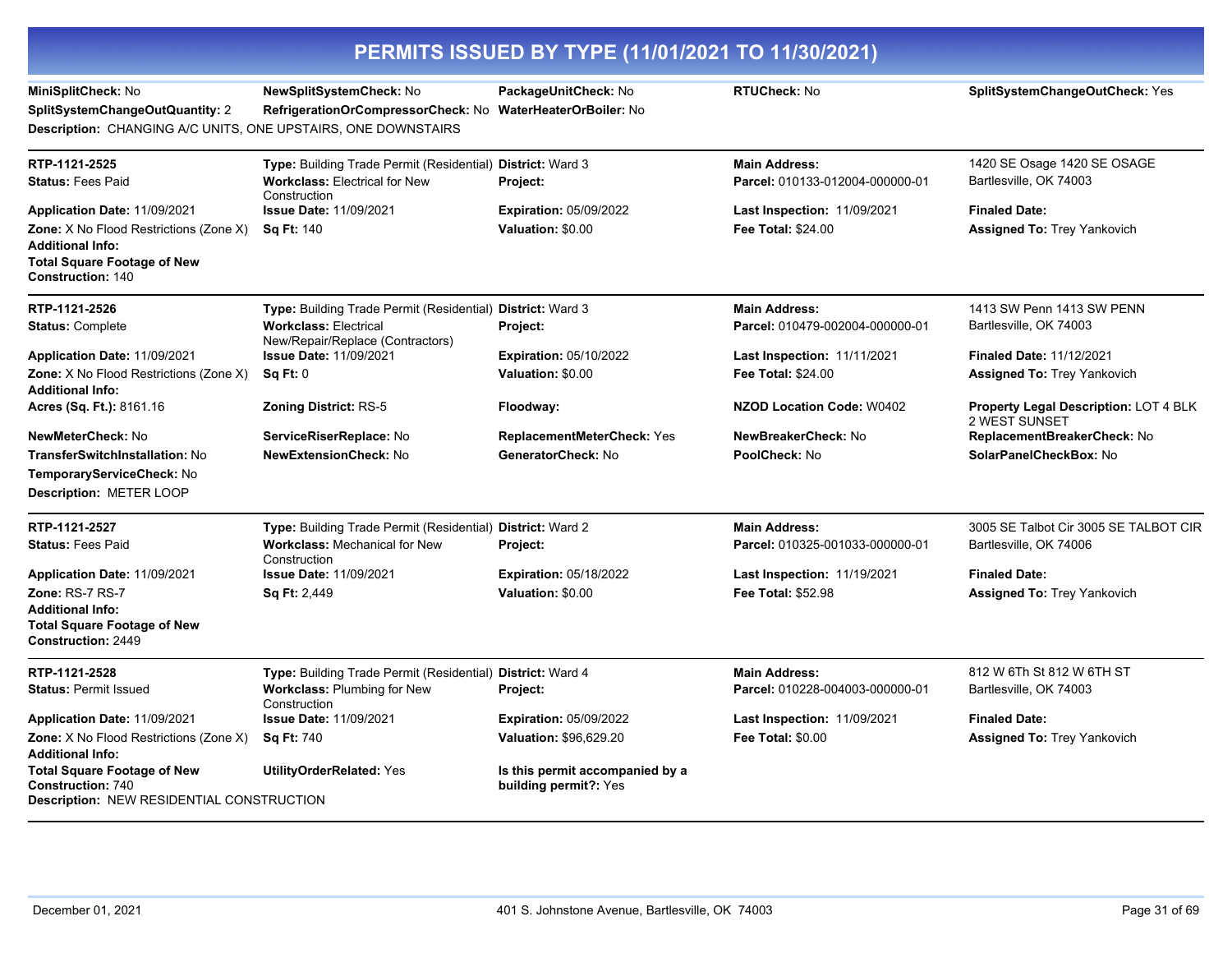|                                                                                                                                                                                         |                                                                                                                           | PERMITS ISSUED BY TYPE (11/01/2021 TO 11/30/2021)        |                                                         |                                                                 |
|-----------------------------------------------------------------------------------------------------------------------------------------------------------------------------------------|---------------------------------------------------------------------------------------------------------------------------|----------------------------------------------------------|---------------------------------------------------------|-----------------------------------------------------------------|
| RTP-1121-2529<br><b>Status: Permit Issued</b>                                                                                                                                           | Type: Building Trade Permit (Residential) District: Ward 4<br><b>Workclass: Mechanical for New</b><br>Construction        | Project:                                                 | <b>Main Address:</b><br>Parcel: 010228-004003-000000-01 | 812 W 6Th St 812 W 6TH ST<br>Bartlesville, OK 74003             |
| Application Date: 11/09/2021                                                                                                                                                            | <b>Issue Date: 11/09/2021</b>                                                                                             | <b>Expiration: 05/09/2022</b>                            | <b>Last Inspection:</b>                                 | <b>Finaled Date:</b>                                            |
| <b>Zone:</b> X No Flood Restrictions (Zone X)<br><b>Additional Info:</b><br><b>Total Square Footage of New</b><br><b>Construction: 740</b><br>Description: NEW RESIDENTIAL CONSTRUCTION | <b>Sq Ft: 740</b>                                                                                                         | Valuation: \$96.629.20                                   | <b>Fee Total: \$0.00</b>                                | <b>Assigned To: Trey Yankovich</b>                              |
| RTP-1121-2530                                                                                                                                                                           | Type: Building Trade Permit (Residential) District: Ward 4                                                                |                                                          | <b>Main Address:</b>                                    | 816 W 6Th St 816 W 6TH ST                                       |
| <b>Status: Permit Issued</b>                                                                                                                                                            | <b>Workclass: Mechanical for New</b><br>Construction                                                                      | Project:                                                 | Parcel: 010228-004003-000000-01                         | Bartlesville, OK 74003                                          |
| Application Date: 11/09/2021                                                                                                                                                            | <b>Issue Date: 11/09/2021</b>                                                                                             | <b>Expiration: 05/09/2022</b>                            | <b>Last Inspection:</b>                                 | <b>Finaled Date:</b>                                            |
| Zone: RM-3/PUD RM-3/PUD<br><b>Additional Info:</b><br><b>Total Square Footage of New</b><br><b>Construction: 740</b><br>Description: NEW RESIDENTIAL CONSTRUCTION                       | Sq Ft: 740                                                                                                                | <b>Valuation: \$96,629.20</b>                            | <b>Fee Total: \$0.00</b>                                | <b>Assigned To: Trey Yankovich</b>                              |
| RTP-1121-2531                                                                                                                                                                           | Type: Building Trade Permit (Residential) District: Ward 4                                                                |                                                          | <b>Main Address:</b>                                    | 816 W 6Th St 816 W 6TH ST                                       |
| <b>Status: Permit Issued</b>                                                                                                                                                            | Workclass: Plumbing for New<br>Construction                                                                               | Project:                                                 | Parcel: 010228-004003-000000-01                         | Bartlesville, OK 74003                                          |
| Application Date: 11/09/2021                                                                                                                                                            | <b>Issue Date: 11/09/2021</b>                                                                                             | <b>Expiration: 05/09/2022</b>                            | Last Inspection: 11/09/2021                             | <b>Finaled Date:</b>                                            |
| Zone: RM-3/PUD RM-3/PUD<br><b>Additional Info:</b>                                                                                                                                      | Sq Ft: 740                                                                                                                | Valuation: \$96,629.20                                   | <b>Fee Total: \$0.00</b>                                | <b>Assigned To: Trey Yankovich</b>                              |
| <b>Total Square Footage of New</b><br><b>Construction: 740</b><br><b>Description: NEW RESIDENTIAL CONSTRUCTION</b>                                                                      | UtilityOrderRelated: No                                                                                                   | Is this permit accompanied by a<br>building permit?: Yes |                                                         |                                                                 |
| RTP-1121-2532                                                                                                                                                                           | Type: Building Trade Permit (Residential) District: Ward 4                                                                |                                                          | <b>Main Address:</b>                                    | 822 W 6Th St 822 W 6TH ST                                       |
| <b>Status: Permit Issued</b>                                                                                                                                                            | <b>Workclass: Mechanical for New</b><br>Construction                                                                      | Project:                                                 | Parcel: 010228-004003-000000-01                         | Bartlesville, OK 74003                                          |
| Application Date: 11/09/2021                                                                                                                                                            | <b>Issue Date: 11/09/2021</b>                                                                                             | <b>Expiration: 05/09/2022</b>                            | <b>Last Inspection:</b>                                 | <b>Finaled Date:</b>                                            |
| Zone: RM-3/PUD RM-3/PUD<br><b>Additional Info:</b><br><b>Total Square Footage of New</b><br><b>Construction: 1224</b><br>Description: NEW RESIDENTIAL CONSTRUCTION                      | <b>Sq Ft: 1,224</b>                                                                                                       | Valuation: \$159,829.92                                  | <b>Fee Total: \$0.00</b>                                | <b>Assigned To: Trey Yankovich</b>                              |
|                                                                                                                                                                                         |                                                                                                                           |                                                          |                                                         |                                                                 |
| RTP-1121-2533<br><b>Status: Fees Paid</b>                                                                                                                                               | <b>Type:</b> Building Trade Permit (Residential) District: Ward 2<br><b>Workclass: Mechanical for New</b><br>Construction | Project:                                                 | <b>Main Address:</b><br>Parcel: 010325-001034-000000-01 | 3009 SE Talbot Cir 3009 SE TALBOT CIR<br>Bartlesville, OK 74006 |
| Application Date: 11/09/2021                                                                                                                                                            | <b>Issue Date: 11/09/2021</b>                                                                                             | <b>Expiration: 05/17/2022</b>                            | Last Inspection: 11/18/2021                             | <b>Finaled Date:</b>                                            |
| Zone: RS-7 RS-7<br><b>Additional Info:</b><br><b>Total Square Footage of New</b><br><b>Construction: 2096</b>                                                                           | Sq Ft: 2,096                                                                                                              | Valuation: \$0.00                                        | <b>Fee Total: \$45.92</b>                               | <b>Assigned To: Trey Yankovich</b>                              |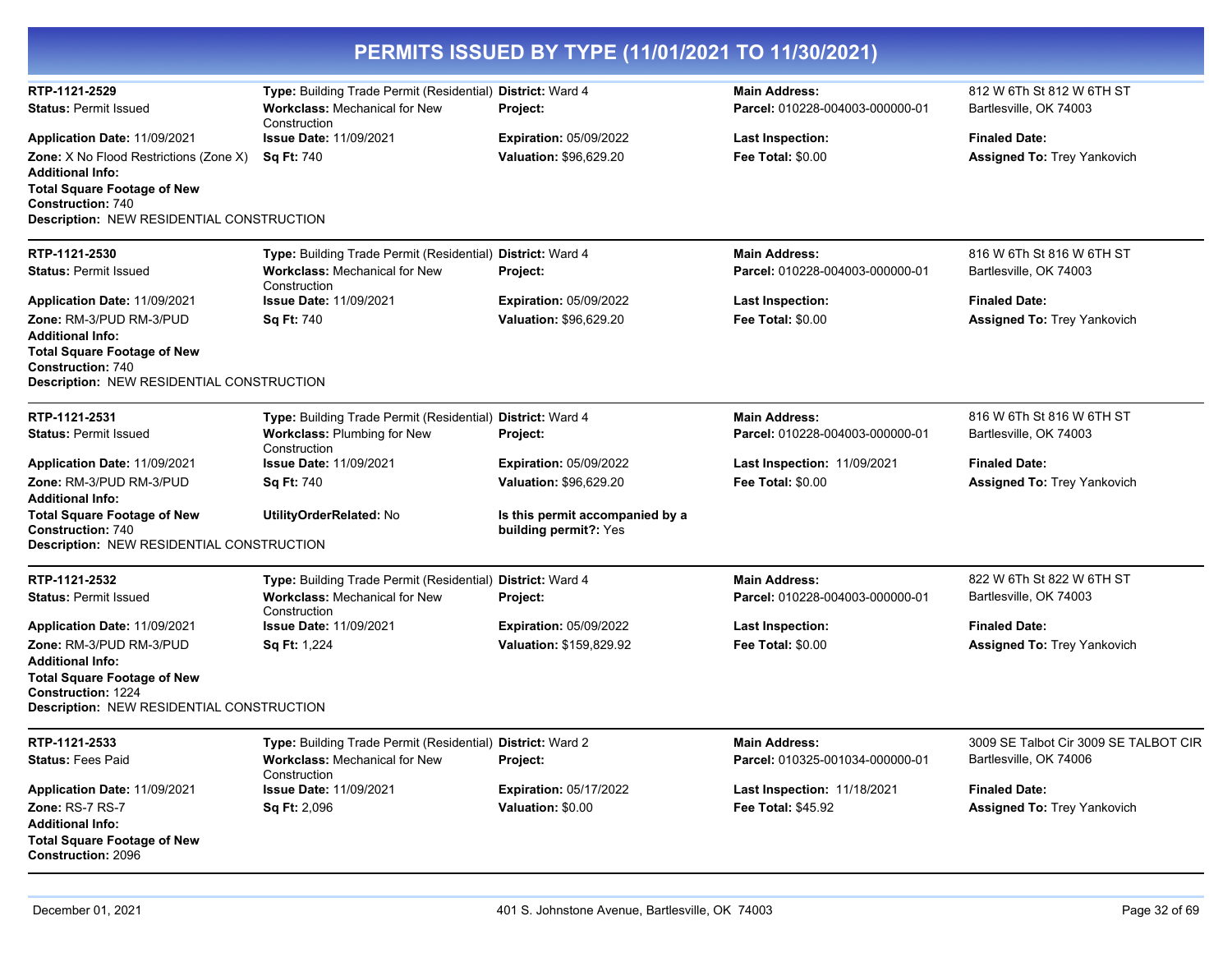| PERMITS ISSUED BY TYPE (11/01/2021 TO 11/30/2021)                                                                                                                                        |                                                                                                                    |                                                          |                                                         |                                                     |
|------------------------------------------------------------------------------------------------------------------------------------------------------------------------------------------|--------------------------------------------------------------------------------------------------------------------|----------------------------------------------------------|---------------------------------------------------------|-----------------------------------------------------|
| RTP-1121-2534                                                                                                                                                                            | Type: Building Trade Permit (Residential) District: Ward 4                                                         |                                                          | <b>Main Address:</b>                                    | 822 W 6Th St 822 W 6TH ST                           |
| <b>Status: Permit Issued</b>                                                                                                                                                             | <b>Workclass: Plumbing for New</b><br>Construction                                                                 | Project:                                                 | Parcel: 010228-004003-000000-01                         | Bartlesville, OK 74003                              |
| Application Date: 11/09/2021                                                                                                                                                             | <b>Issue Date: 11/09/2021</b>                                                                                      | <b>Expiration: 05/09/2022</b>                            | Last Inspection: 11/09/2021                             | <b>Finaled Date:</b>                                |
| Zone: RM-3/PUD RM-3/PUD                                                                                                                                                                  | <b>Sq Ft: 1,224</b>                                                                                                | Valuation: \$159,829.92                                  | <b>Fee Total: \$0.00</b>                                | <b>Assigned To: Trey Yankovich</b>                  |
| <b>Additional Info:</b><br><b>Total Square Footage of New</b><br><b>Construction: 1224</b><br><b>Description: NEW RESIDENTIAL CONSTRUCTION</b>                                           | UtilityOrderRelated: No                                                                                            | Is this permit accompanied by a<br>building permit?: Yes |                                                         |                                                     |
|                                                                                                                                                                                          |                                                                                                                    |                                                          |                                                         |                                                     |
| RTP-1121-2535<br><b>Status: Permit Issued</b>                                                                                                                                            | Type: Building Trade Permit (Residential) District: Ward 4<br><b>Workclass: Mechanical for New</b><br>Construction | <b>Project:</b>                                          | <b>Main Address:</b><br>Parcel: 010228-004003-000000-01 | 824 W 6Th St 824 W 6TH ST<br>Bartlesville, OK 74003 |
| Application Date: 11/09/2021                                                                                                                                                             | <b>Issue Date: 11/09/2021</b>                                                                                      | <b>Expiration: 05/09/2022</b>                            | Last Inspection:                                        | <b>Finaled Date:</b>                                |
| Zone: X No Flood Restrictions (Zone X)<br><b>Additional Info:</b><br><b>Total Square Footage of New</b><br><b>Construction: 1224</b><br><b>Description: NEW RESIDENTIAL CONSTRUCTION</b> | <b>Sq Ft: 1,224</b>                                                                                                | Valuation: \$159,829.92                                  | <b>Fee Total: \$0.00</b>                                | <b>Assigned To: Trey Yankovich</b>                  |
| RTP-1121-2536                                                                                                                                                                            | Type: Building Trade Permit (Residential) District: Ward 2                                                         |                                                          | <b>Main Address:</b>                                    | 3013 SE Talbot Cir 3013 SE TALBOT CIR               |
| <b>Status: Fees Paid</b>                                                                                                                                                                 | <b>Workclass: Mechanical for New</b><br>Construction                                                               | Project:                                                 | Parcel: 010325-001035-000000-01                         | Bartlesville, OK 74006                              |
| Application Date: 11/09/2021                                                                                                                                                             | <b>Issue Date: 11/09/2021</b>                                                                                      | <b>Expiration: 05/18/2022</b>                            | <b>Last Inspection: 11/19/2021</b>                      | <b>Finaled Date:</b>                                |
| Zone: RS-7 RS-7<br><b>Additional Info:</b><br><b>Total Square Footage of New</b><br>Construction: 1913                                                                                   | Sq Ft: 1,913                                                                                                       | Valuation: \$0.00                                        | Fee Total: \$42.26                                      | <b>Assigned To: Trey Yankovich</b>                  |
| RTP-1121-2537                                                                                                                                                                            | Type: Building Trade Permit (Residential) District: Ward 2                                                         |                                                          | <b>Main Address:</b>                                    | 3017 SE Talbot Cir 3017 SE TALBOT CIR               |
| <b>Status: Fees Paid</b>                                                                                                                                                                 | <b>Workclass: Mechanical for New</b><br>Construction                                                               | Project:                                                 | Parcel: 010325-001036-000000-01                         | Bartlesville, OK 74006                              |
| Application Date: 11/09/2021                                                                                                                                                             | <b>Issue Date: 11/09/2021</b>                                                                                      | <b>Expiration: 05/09/2022</b>                            | Last Inspection:                                        | <b>Finaled Date:</b>                                |
| <b>Zone:</b> X No Flood Restrictions (Zone X)<br><b>Additional Info:</b><br><b>Total Square Footage of New</b><br>Construction: 2339                                                     | <b>Sq Ft: 2,339</b>                                                                                                | Valuation: \$0.00                                        | <b>Fee Total: \$50.78</b>                               | <b>Assigned To: Trey Yankovich</b>                  |
| RTP-1121-2538                                                                                                                                                                            | Type: Building Trade Permit (Residential) District: Ward 4                                                         |                                                          | <b>Main Address:</b>                                    | 824 W 6Th St 824 W 6TH ST                           |
| <b>Status: Permit Issued</b>                                                                                                                                                             | <b>Workclass: Plumbing for New</b><br>Construction                                                                 | Project:                                                 | Parcel: 010228-004003-000000-01                         | Bartlesville, OK 74003                              |
| Application Date: 11/09/2021                                                                                                                                                             | <b>Issue Date: 11/09/2021</b>                                                                                      | <b>Expiration: 05/09/2022</b>                            | <b>Last Inspection: 11/09/2021</b>                      | <b>Finaled Date:</b>                                |
| <b>Zone:</b> X No Flood Restrictions (Zone X)<br><b>Additional Info:</b>                                                                                                                 | <b>Sq Ft: 1,224</b>                                                                                                | Valuation: \$159,829.92                                  | <b>Fee Total: \$0.00</b>                                | <b>Assigned To: Trey Yankovich</b>                  |
| <b>Total Square Footage of New</b><br>Construction: 1224<br><b>Description: NEW RESIDENTIAL CONSTRUCTION</b>                                                                             | UtilityOrderRelated: No                                                                                            | Is this permit accompanied by a<br>building permit?: Yes |                                                         |                                                     |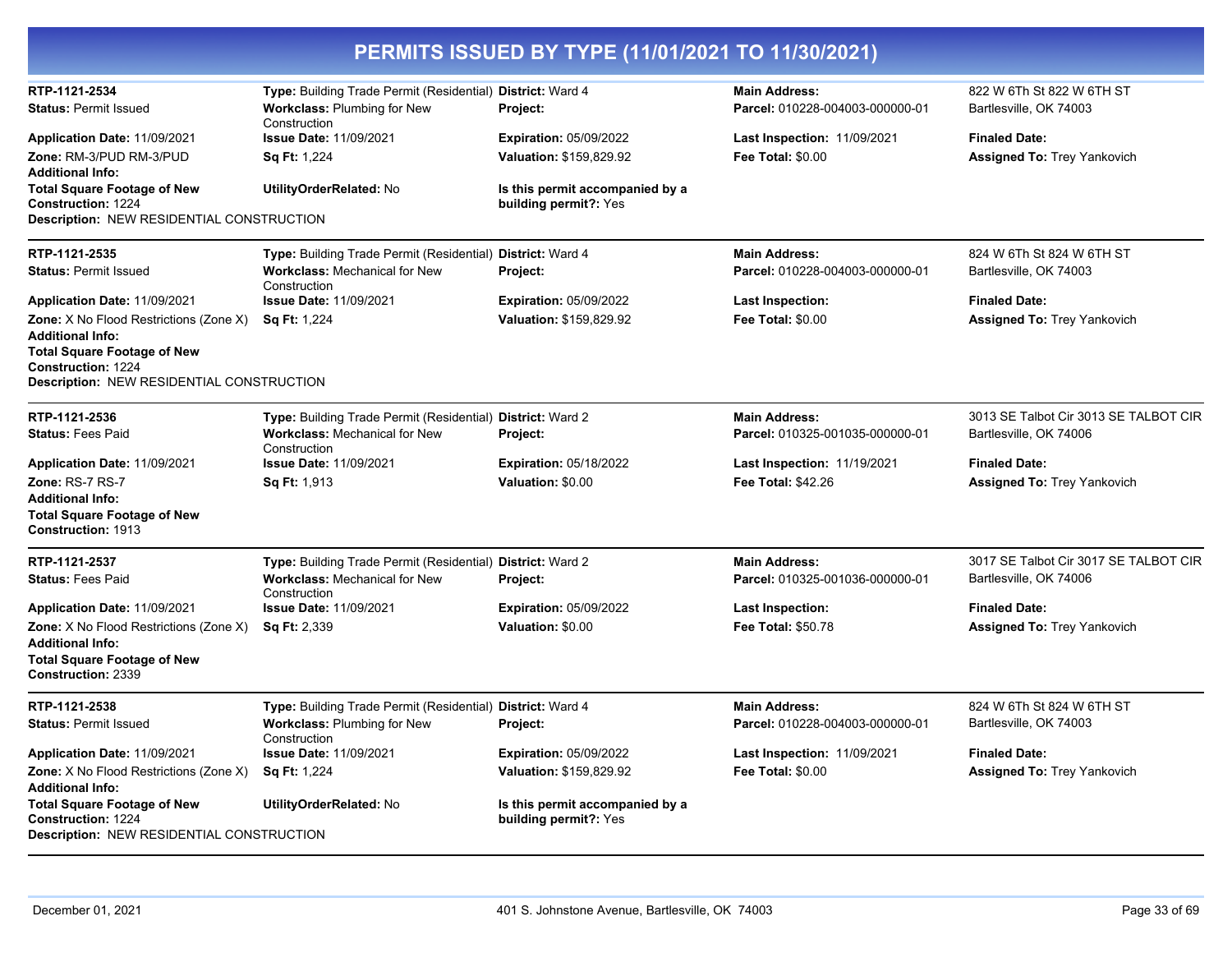| PERMITS ISSUED BY TYPE (11/01/2021 TO 11/30/2021)                                                                                                                 |                                                                                                                    |                                                          |                                                         |                                                     |  |
|-------------------------------------------------------------------------------------------------------------------------------------------------------------------|--------------------------------------------------------------------------------------------------------------------|----------------------------------------------------------|---------------------------------------------------------|-----------------------------------------------------|--|
| RTP-1121-2539<br><b>Status: Permit Issued</b>                                                                                                                     | Type: Building Trade Permit (Residential) District: Ward 4<br><b>Workclass: Mechanical for New</b><br>Construction | Project:                                                 | <b>Main Address:</b><br>Parcel: 010228-004003-000000-01 | 826 W 6Th St 826 W 6TH ST<br>Bartlesville, OK 74003 |  |
| Application Date: 11/09/2021                                                                                                                                      | <b>Issue Date: 11/09/2021</b>                                                                                      | <b>Expiration: 05/09/2022</b>                            | <b>Last Inspection:</b>                                 | <b>Finaled Date:</b>                                |  |
| Zone: RM-3/PUD RM-3/PUD<br><b>Additional Info:</b><br><b>Total Square Footage of New</b><br><b>Construction: 740</b><br>Description: NEW RESIDENTIAL CONSTRUCTION | Sq Ft: 740                                                                                                         | <b>Valuation: \$96,629.20</b>                            | <b>Fee Total: \$0.00</b>                                | <b>Assigned To: Trey Yankovich</b>                  |  |
| RTP-1121-2540                                                                                                                                                     | Type: Building Trade Permit (Residential) District: Ward 4                                                         |                                                          | <b>Main Address:</b>                                    | 826 W 6Th St 826 W 6TH ST                           |  |
| <b>Status: Permit Issued</b>                                                                                                                                      | Workclass: Plumbing for New<br>Construction                                                                        | Project:                                                 | Parcel: 010228-004003-000000-01                         | Bartlesville, OK 74003                              |  |
| Application Date: 11/09/2021                                                                                                                                      | <b>Issue Date: 11/09/2021</b>                                                                                      | <b>Expiration: 05/09/2022</b>                            | Last Inspection: 11/09/2021                             | <b>Finaled Date:</b>                                |  |
| Zone: RM-3/PUD RM-3/PUD                                                                                                                                           | <b>Sq Ft: 740</b>                                                                                                  | Valuation: \$96,629.20                                   | <b>Fee Total: \$0.00</b>                                | <b>Assigned To: Trey Yankovich</b>                  |  |
| <b>Additional Info:</b><br><b>Total Square Footage of New</b><br><b>Construction: 740</b>                                                                         | UtilityOrderRelated: No                                                                                            | Is this permit accompanied by a<br>building permit?: Yes |                                                         |                                                     |  |
| <b>Description: NEW RESIDENTIAL CONSTRUCTION</b>                                                                                                                  |                                                                                                                    |                                                          |                                                         |                                                     |  |
| RTP-1121-2541                                                                                                                                                     | Type: Building Trade Permit (Residential)                                                                          | District: Ward 4                                         | <b>Main Address:</b>                                    | 828 W 6Th St 828 W 6TH ST                           |  |
| <b>Status: Permit Issued</b>                                                                                                                                      | <b>Workclass: Mechanical for New</b><br>Construction                                                               | Project:                                                 | Parcel: 010228-004003-000000-01                         | Bartlesville, OK 74003                              |  |
| Application Date: 11/09/2021                                                                                                                                      | <b>Issue Date: 11/09/2021</b>                                                                                      | <b>Expiration: 05/09/2022</b>                            | <b>Last Inspection:</b>                                 | <b>Finaled Date:</b>                                |  |
| <b>Zone:</b> X No Flood Restrictions (Zone X)<br><b>Additional Info:</b>                                                                                          | <b>Sq Ft: 740</b>                                                                                                  | <b>Valuation: \$96,629.20</b>                            | <b>Fee Total: \$0.00</b>                                | <b>Assigned To: Trey Yankovich</b>                  |  |
| <b>Total Square Footage of New</b><br><b>Construction: 740</b><br><b>Description: NEW RESIDENTIAL CONSTRUCTION</b>                                                |                                                                                                                    |                                                          |                                                         |                                                     |  |
| RTP-1121-2542                                                                                                                                                     | Type: Building Trade Permit (Residential) District: Ward 4                                                         |                                                          | <b>Main Address:</b>                                    | 828 W 6Th St 828 W 6TH ST                           |  |
| <b>Status: Permit Issued</b>                                                                                                                                      | <b>Workclass: Plumbing for New</b><br>Construction                                                                 | Project:                                                 | Parcel: 010228-004003-000000-01                         | Bartlesville, OK 74003                              |  |
| Application Date: 11/09/2021                                                                                                                                      | <b>Issue Date: 11/09/2021</b>                                                                                      | <b>Expiration: 05/09/2022</b>                            | Last Inspection: 11/09/2021                             | <b>Finaled Date:</b>                                |  |
| Zone: X No Flood Restrictions (Zone X)<br><b>Additional Info:</b>                                                                                                 | <b>Sq Ft: 740</b>                                                                                                  | Valuation: \$96,629.20                                   | <b>Fee Total: \$0.00</b>                                | <b>Assigned To: Trey Yankovich</b>                  |  |
| <b>Total Square Footage of New</b><br><b>Construction: 740</b><br>Description: NEW RESIDENTIAL CONSTRUCTION                                                       | UtilityOrderRelated: No                                                                                            | Is this permit accompanied by a<br>building permit?: Yes |                                                         |                                                     |  |
| RTP-1121-2546                                                                                                                                                     | Type: Building Trade Permit (Residential) District: Ward 1                                                         |                                                          | <b>Main Address:</b>                                    | 1404 SW Maple 1404 SW MAPLE                         |  |
| <b>Status: Complete</b>                                                                                                                                           | <b>Workclass: Electrical</b><br>New/Repair/Replace (Contractors)                                                   | Project:                                                 | Parcel: 010030-001002-000000-01                         | Bartlesville, OK 74003                              |  |
| Application Date: 11/10/2021                                                                                                                                      | <b>Issue Date: 11/10/2021</b>                                                                                      | <b>Expiration: 05/10/2022</b>                            | Last Inspection: 11/11/2021                             | <b>Finaled Date: 11/11/2021</b>                     |  |
| Zone:<br><b>Additional Info:</b>                                                                                                                                  | Sq Ft: 0                                                                                                           | Valuation: \$0.00                                        | Fee Total: \$44.00                                      | <b>Assigned To: Trey Yankovich</b>                  |  |
| Digital Signature: Jon Shriver                                                                                                                                    | <b>NewMeterCheck: Yes</b>                                                                                          | ServiceRiserReplace: Yes                                 | ReplacementMeterCheck: No                               | <b>New BreakerQuantity: 0</b>                       |  |
| NewBreakerCheck: No                                                                                                                                               | ReplacementBreakerCheck: No                                                                                        | TransferSwitchInstallation: No                           | <b>NewExtensionCheck: No</b>                            | GeneratorCheck: No                                  |  |
| Generator Quantity: 0                                                                                                                                             | PoolCheck: No                                                                                                      | SolarPanelCheckBox: No                                   | TemporaryServiceCheck: No                               |                                                     |  |

 $\overline{\phantom{0}}$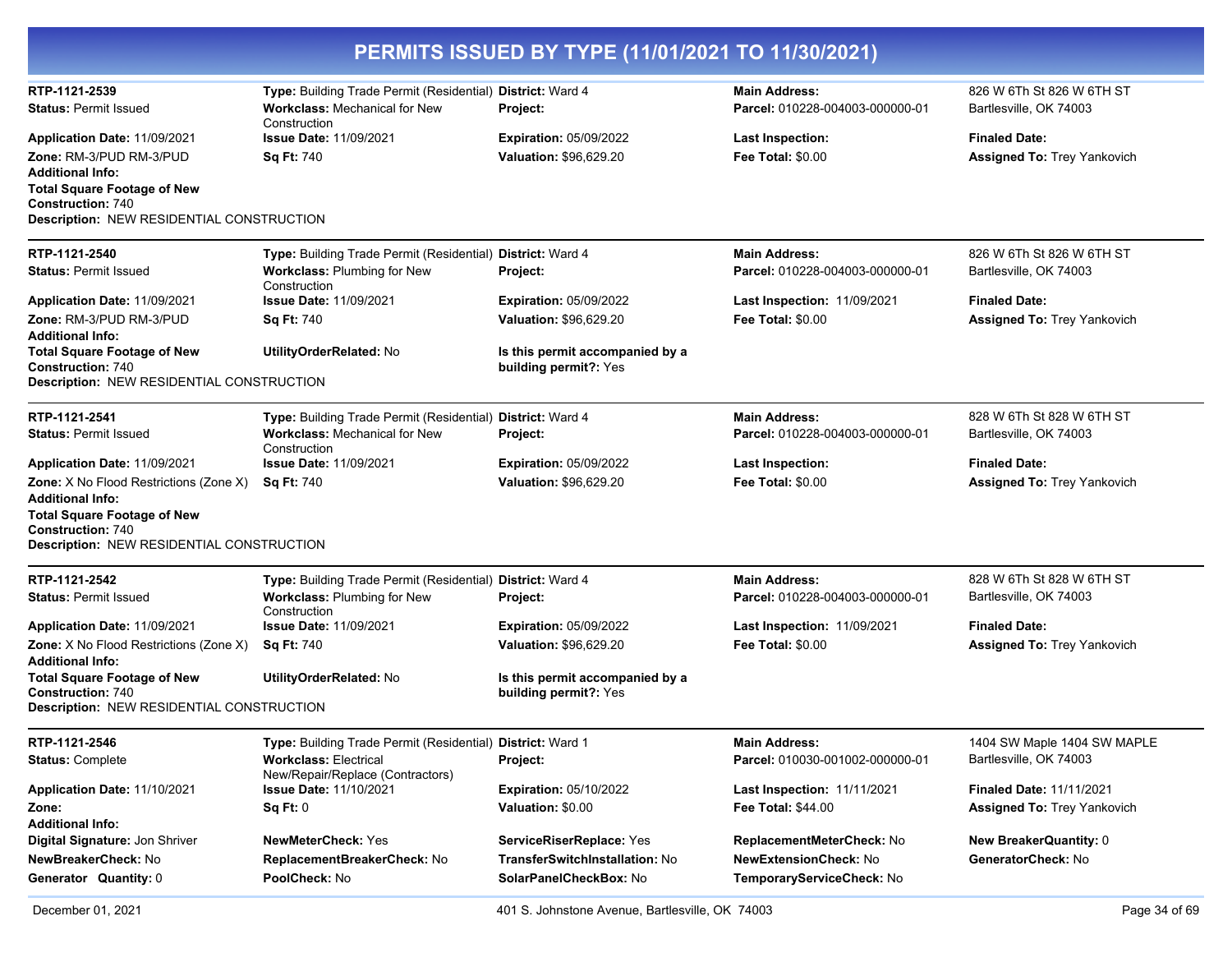| RTP-1121-2547<br><b>Status: Permit Issued</b>                                                                                          | Type: Building Trade Permit (Residential) District: Ward 1<br><b>Workclass: Electrical for New</b> | <b>Project:</b>               | <b>Main Address:</b><br>Parcel: 010229-006005-000000-01 | 709 SW Penn Ave 00709 SW PENN AVE<br>Bartlesville, OK 74003 |
|----------------------------------------------------------------------------------------------------------------------------------------|----------------------------------------------------------------------------------------------------|-------------------------------|---------------------------------------------------------|-------------------------------------------------------------|
| Application Date: 11/11/2021                                                                                                           | Construction<br><b>Issue Date: 11/11/2021</b>                                                      | <b>Expiration: 05/23/2022</b> | Last Inspection: 11/22/2021                             | <b>Finaled Date:</b>                                        |
| Zone:<br><b>Additional Info:</b><br><b>Total Square Footage of New</b><br>Construction: 2385<br><b>Description:</b> Single Family Home | <b>Sq Ft: 2,385</b>                                                                                | Valuation: \$400,000.00       | Fee Total: \$51.70                                      | <b>Assigned To: Trey Yankovich</b>                          |
| RTP-1121-2548                                                                                                                          | Type: Building Trade Permit (Residential) District: Ward 1                                         |                               | <b>Main Address:</b>                                    | 1507 SE Hampden Rd 1507 SE                                  |
| <b>Status: Fees Due</b>                                                                                                                | <b>Workclass: Plumbing</b><br>New/Repair/Replace (Contractors)                                     | Project:                      | Parcel: 010209-003001-000000-01                         | <b>HAMPDEN RD</b><br>Bartlesville, OK 74006                 |
| Application Date: 11/11/2021                                                                                                           | <b>Issue Date: 11/11/2021</b>                                                                      | <b>Expiration: 05/10/2022</b> | <b>Last Inspection: 11/11/2021</b>                      | <b>Finaled Date:</b>                                        |
| Zone:<br><b>Additional Info:</b>                                                                                                       | <b>Sq Ft: 1</b>                                                                                    | Valuation: \$0.00             | <b>Fee Total: \$24.00</b>                               | <b>Assigned To: Trey Yankovich</b>                          |
| Digital Signature: JDM                                                                                                                 | <b>BackflowCheck: No</b>                                                                           | GasLineCheck: No              | GreaseQuanity: 0                                        | GreaseCheck: No                                             |
| ReconfigureCheck: No                                                                                                                   | SewerCheck: No                                                                                     | SewerRepairCheck: No          | <b>BoilerQuantity: 1</b>                                | <b>BoilerCheck: Yes</b>                                     |
| <b>WaterLineCheck: No</b><br><b>Description: Water heater</b>                                                                          |                                                                                                    |                               |                                                         |                                                             |
| RTP-1121-2549                                                                                                                          | Type: Building Trade Permit (Residential) District: Ward 1                                         |                               | <b>Main Address:</b>                                    | 1400 Brookside Pky 01400 BROOKSIDE<br><b>PKY</b>            |
| <b>Status: Fees Due</b>                                                                                                                | <b>Workclass: Plumbing</b><br>New/Repair/Replace (Contractors)                                     | Project:                      | Parcel: 010541-024004-000000-01                         | Bartlesville, OK 74006                                      |
| Application Date: 11/11/2021                                                                                                           | <b>Issue Date: 11/11/2021</b>                                                                      | <b>Expiration: 05/11/2022</b> | <b>Last Inspection: 11/12/2021</b>                      | <b>Finaled Date:</b>                                        |
| Zone:<br><b>Additional Info:</b>                                                                                                       | <b>Sq Ft: 2,500</b>                                                                                | Valuation: \$0.00             | <b>Fee Total: \$24.00</b>                               | <b>Assigned To: Trey Yankovich</b>                          |
| Digital Signature: Mike Bouvier                                                                                                        | <b>BackflowCheck: No</b>                                                                           | GasLineCheck: No              | GreaseQuanity: 0                                        | GreaseCheck: No                                             |
| ReconfigureCheck: No                                                                                                                   | SewerCheck: No                                                                                     | SewerRepairCheck: Yes         | BoilerQuantity: 0                                       | BoilerCheck: No                                             |
| <b>WaterLineCheck: No</b>                                                                                                              |                                                                                                    |                               |                                                         |                                                             |
| <b>Description:</b> Repair sewer line                                                                                                  |                                                                                                    |                               |                                                         |                                                             |
| RTP-1121-2550                                                                                                                          | Type: Building Trade Permit (Residential) District: Ward 1                                         |                               | <b>Main Address:</b>                                    | 2515 SE Regency Rd 2515 SE<br><b>REGENCY RD</b>             |
| <b>Status: Fees Due</b>                                                                                                                | <b>Workclass: Plumbing</b><br>New/Repair/Replace (Contractors)                                     | Project:                      | Parcel: 010079-000019-000000-01                         | Bartlesville, OK 74006                                      |
| Application Date: 11/11/2021                                                                                                           | <b>Issue Date: 11/11/2021</b>                                                                      | <b>Expiration: 05/10/2022</b> | <b>Last Inspection:</b>                                 | <b>Finaled Date:</b>                                        |
| Zone:<br><b>Additional Info:</b>                                                                                                       | Sq Ft: 0                                                                                           | Valuation: \$0.00             | Fee Total: \$24.00                                      | <b>Assigned To: Trey Yankovich</b>                          |
| Digital Signature: NL                                                                                                                  | BackflowCheck: No                                                                                  | GasLineCheck: No              | GreaseQuanity: 0                                        | GreaseCheck: No                                             |
| ReconfigureCheck: No                                                                                                                   | SewerCheck: No                                                                                     | SewerRepairCheck: No          | <b>BoilerQuantity: 1</b>                                | <b>BoilerCheck: Yes</b>                                     |
| <b>WaterLineCheck: No</b>                                                                                                              |                                                                                                    |                               |                                                         |                                                             |
| <b>Description:</b> Replace water heater                                                                                               |                                                                                                    |                               |                                                         |                                                             |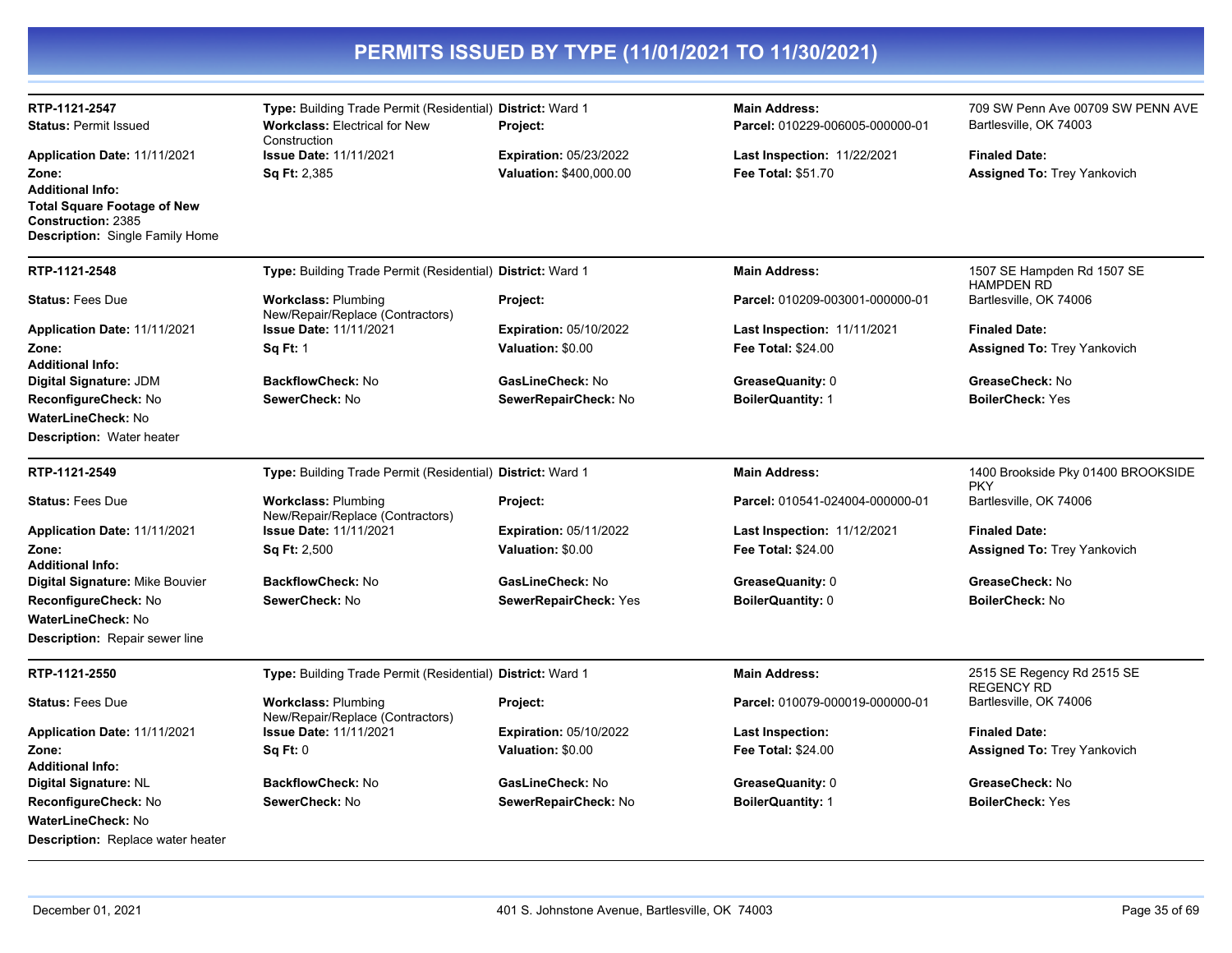| PERMITS ISSUED BY TYPE (11/01/2021 TO 11/30/2021)                                                                                    |                                                                  |                                    |                                    |                                                   |
|--------------------------------------------------------------------------------------------------------------------------------------|------------------------------------------------------------------|------------------------------------|------------------------------------|---------------------------------------------------|
| RTP-1121-2551                                                                                                                        | Type: Building Trade Permit (Residential) District: Ward 1       |                                    | <b>Main Address:</b>               | 1132 SW Maple Ave 1132 SW MAPLE<br><b>AVE</b>     |
| <b>Status: Fees Due</b>                                                                                                              | <b>Workclass: Plumbing</b><br>New/Repair/Replace (Contractors)   | Project:                           | Parcel: 010237-011009-000000-01    | Bartlesville, OK 74003                            |
| Application Date: 11/11/2021                                                                                                         | <b>Issue Date: 11/11/2021</b>                                    | <b>Expiration: 05/10/2022</b>      | <b>Last Inspection: 11/11/2021</b> | <b>Finaled Date:</b>                              |
| Zone:                                                                                                                                | <b>Sq Ft: 0</b>                                                  | Valuation: \$0.00                  | <b>Fee Total: \$24.00</b>          | <b>Assigned To: Trey Yankovich</b>                |
| <b>Additional Info:</b>                                                                                                              |                                                                  |                                    |                                    |                                                   |
| Digital Signature: NL                                                                                                                | <b>BackflowCheck: No</b><br><b>SewerCheck: Yes</b>               | GasLineCheck: No                   | GreaseQuanity: 0                   | GreaseCheck: No<br><b>BoilerCheck: No</b>         |
| ReconfigureCheck: No<br>WaterLineCheck: No                                                                                           |                                                                  | SewerRepairCheck: No               | <b>BoilerQuantity: 0</b>           |                                                   |
| Description: Cap sewer line                                                                                                          |                                                                  |                                    |                                    |                                                   |
| RTP-1121-2552                                                                                                                        | Type: Building Trade Permit (Residential) District: Ward 1       |                                    | <b>Main Address:</b>               | 1612 SE Macklyn Ln 1612 SE MACKLYN                |
| <b>Status: Complete</b>                                                                                                              | <b>Workclass: Mechanical</b><br>New/Repair/Replace (Contractors) | Project:                           | Parcel: 010382-029003-000000-01    | LN<br>Bartlesville, OK 74006                      |
| Application Date: 11/12/2021                                                                                                         | <b>Issue Date: 11/12/2021</b>                                    | <b>Expiration: 05/11/2022</b>      | <b>Last Inspection: 11/12/2021</b> | <b>Finaled Date: 11/13/2021</b>                   |
| Zone:                                                                                                                                | <b>Sq Ft: 0</b>                                                  | Valuation: \$0.00                  | <b>Fee Total: \$24.00</b>          | <b>Assigned To: Trey Yankovich</b>                |
| Additional Info:                                                                                                                     |                                                                  |                                    |                                    |                                                   |
| CommercialHoodCheck: No                                                                                                              | Fireplace / Stove: No                                            | GasLineCheck: No                   | CoilOnlyCheck: No                  | DuctsVentsCheck: No                               |
| HeatPumpFurnaceCheck: Yes                                                                                                            | HeatPumpFurnaceQuantity: 1                                       | MiniSplitCheck: No                 | NewSplitSystemCheck: No            | PackageUnitCheck: No                              |
| <b>RTUCheck: No</b>                                                                                                                  | SplitSystemChangeOutCheck: No                                    | RefrigerationOrCompressorCheck: No | <b>WaterHeaterOrBoiler: No</b>     |                                                   |
| <b>Description: FURNACE</b>                                                                                                          |                                                                  |                                    |                                    |                                                   |
| RTP-1121-2553                                                                                                                        | Type: Building Trade Permit (Residential) District: Ward 2       |                                    | <b>Main Address:</b>               | 3010 SE Talbot Cir 3010 SE TALBOT CIR             |
| <b>Status: Fees Paid</b>                                                                                                             | <b>Workclass: Electrical for New</b><br>Construction             | Project:                           | Parcel: 010325-001030-000000-01    | Bartlesville, OK 74003                            |
| Application Date: 11/12/2021                                                                                                         | <b>Issue Date: 11/12/2021</b>                                    | <b>Expiration: 05/11/2022</b>      | <b>Last Inspection: 11/30/2021</b> | <b>Finaled Date:</b>                              |
| Zone: RS-7 RS-7                                                                                                                      | <b>Sq Ft: 1,773</b>                                              | Valuation: \$231,518.34            | <b>Fee Total: \$39.46</b>          | <b>Assigned To: Trey Yankovich</b>                |
| Additional Info:                                                                                                                     |                                                                  |                                    |                                    |                                                   |
| <b>Total Square Footage of New</b><br>Construction: 1773                                                                             |                                                                  |                                    |                                    |                                                   |
| RTP-1121-2554                                                                                                                        | Type: Building Trade Permit (Residential) District: Ward 2       |                                    | <b>Main Address:</b>               | 3118 SE Talimena Ct 3118 SE<br><b>TALIMENA CT</b> |
| <b>Status:</b> Fees Paid                                                                                                             | <b>Workclass: Electrical for New</b><br>Construction             | Project:                           | Parcel: 010325-001010-000000-01    | Bartlesville, OK 74003                            |
| Application Date: 11/12/2021                                                                                                         | <b>Issue Date: 11/12/2021</b>                                    | <b>Expiration: 05/11/2022</b>      | <b>Last Inspection: 11/12/2021</b> | <b>Finaled Date:</b>                              |
| <b>Zone:</b> X No Flood Restrictions (Zone X)<br>Additional Info:<br><b>Total Square Footage of New</b><br><b>Construction: 2190</b> | Sq Ft: 2,190                                                     | Valuation: \$285,970.20            | <b>Fee Total: \$47.80</b>          | <b>Assigned To: Trey Yankovich</b>                |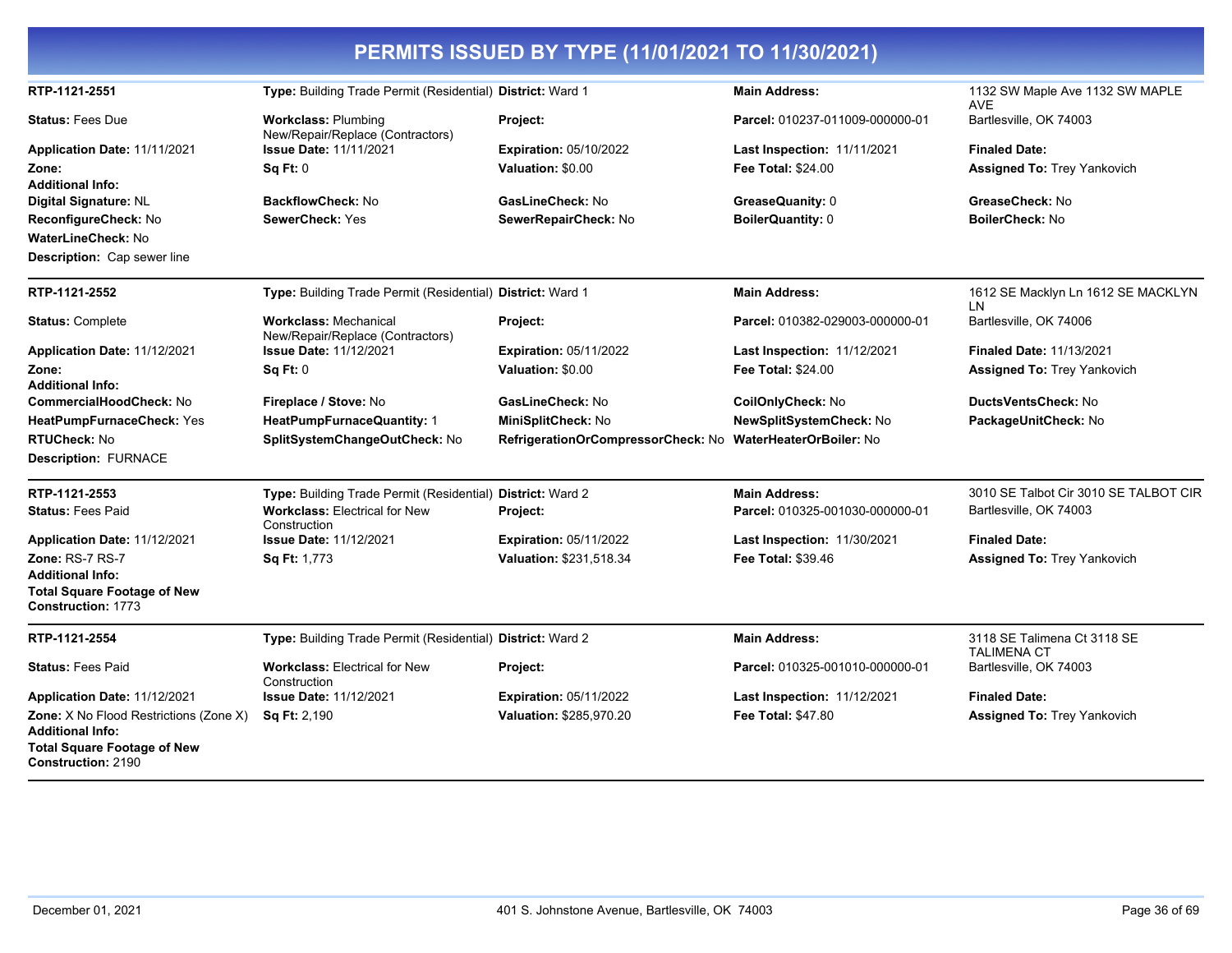| PERMITS ISSUED BY TYPE (11/01/2021 TO 11/30/2021)                                                                                             |                                                            |                                                          |                                                          |                                                            |  |
|-----------------------------------------------------------------------------------------------------------------------------------------------|------------------------------------------------------------|----------------------------------------------------------|----------------------------------------------------------|------------------------------------------------------------|--|
| RTP-1121-2555                                                                                                                                 | Type: Building Trade Permit (Residential) District: Ward 2 |                                                          | <b>Main Address:</b>                                     | 3217 SE Lincoln Rd 3217 SE LINCOLN<br><b>RD</b>            |  |
| <b>Status: Fees Paid</b>                                                                                                                      | <b>Workclass: Electrical for New</b><br>Construction       | Project:                                                 | Parcel: 010325-004004-000000-01                          | Bartlesville, OK 74003                                     |  |
| Application Date: 11/12/2021<br>Zone: RS-7 RS-7<br><b>Additional Info:</b><br><b>Total Square Footage of New</b><br><b>Construction: 2397</b> | <b>Issue Date: 11/12/2021</b><br><b>Sq Ft: 2,397</b>       | <b>Expiration: 05/11/2022</b><br>Valuation: \$313,000.26 | Last Inspection: 11/12/2021<br><b>Fee Total: \$51.95</b> | <b>Finaled Date:</b><br><b>Assigned To: Trey Yankovich</b> |  |
| RTP-1121-2556                                                                                                                                 | Type: Building Trade Permit (Residential) District: Ward 2 |                                                          | <b>Main Address:</b>                                     | 1825 SE Jefferson Rd 1825 SE<br><b>JEFFERSON RD</b>        |  |
| <b>Status: Fees Paid</b>                                                                                                                      | <b>Workclass: Electrical for New</b><br>Construction       | Project:                                                 | Parcel: 010325-004005-000000-01                          | Bartlesville, OK 74003                                     |  |
| Application Date: 11/12/2021                                                                                                                  | <b>Issue Date: 11/12/2021</b>                              | <b>Expiration: 05/11/2022</b>                            | <b>Last Inspection: 11/12/2021</b>                       | <b>Finaled Date:</b>                                       |  |
| <b>Zone:</b> X No Flood Restrictions (Zone X)<br><b>Additional Info:</b><br><b>Total Square Footage of New</b><br><b>Construction: 2041</b>   | <b>Sq Ft: 2,041</b>                                        | Valuation: \$266,513.78                                  | <b>Fee Total: \$44.82</b>                                | <b>Assigned To: Trey Yankovich</b>                         |  |
| RTP-1121-2557                                                                                                                                 | Type: Building Trade Permit (Residential) District: Ward 2 |                                                          | <b>Main Address:</b>                                     | 1833 SE Jefferson Rd 1833 SE<br><b>JEFFERSON RD</b>        |  |
| <b>Status: Fees Paid</b>                                                                                                                      | <b>Workclass: Electrical for New</b><br>Construction       | <b>Project:</b>                                          | Parcel: 010325-004007-000000-01                          | Bartlesville, OK 74003                                     |  |
| Application Date: 11/12/2021                                                                                                                  | <b>Issue Date: 11/12/2021</b>                              | <b>Expiration: 05/11/2022</b>                            | <b>Last Inspection:</b>                                  | <b>Finaled Date:</b>                                       |  |
| <b>Zone:</b> X No Flood Restrictions (Zone X)<br><b>Additional Info:</b><br><b>Total Square Footage of New</b><br><b>Construction: 2449</b>   | <b>Sq Ft: 2,449</b>                                        | Valuation: \$319,790.42                                  | <b>Fee Total: \$52.98</b>                                | Assigned To: Trey Yankovich                                |  |
| RTP-1121-2558                                                                                                                                 | Type: Building Trade Permit (Residential) District: Ward 2 |                                                          | <b>Main Address:</b>                                     | 1826 SE Jefferson PI 1826 SE<br><b>JEFFERSON PL</b>        |  |
| <b>Status: Fees Paid</b>                                                                                                                      | <b>Workclass: Electrical for New</b><br>Construction       | Project:                                                 | Parcel: 010325-004008-000000-01                          | Bartlesville, OK 74003                                     |  |
| Application Date: 11/12/2021                                                                                                                  | <b>Issue Date: 11/12/2021</b>                              | <b>Expiration: 05/11/2022</b>                            | <b>Last Inspection: 11/12/2021</b>                       | <b>Finaled Date:</b>                                       |  |
| Zone: RS-7 RS-7<br><b>Additional Info:</b><br><b>Total Square Footage of New</b><br><b>Construction: 2096</b><br>Description: New SFR         | <b>Sq Ft: 2,096</b>                                        | Valuation: \$273,695.68                                  | <b>Fee Total: \$45.92</b>                                | <b>Assigned To: Trey Yankovich</b>                         |  |
| RTP-1121-2559                                                                                                                                 | Type: Building Trade Permit (Residential) District: Ward 2 |                                                          | <b>Main Address:</b>                                     | 3018 SE Talbot Cir 3018 SE TALBOT CIR                      |  |
| <b>Status: Fees Paid</b>                                                                                                                      | <b>Workclass: Electrical for New</b><br>Construction       | Project:                                                 | Parcel: 010325-001028-000000-01                          | Bartlesville, OK 74003                                     |  |
| Application Date: 11/12/2021                                                                                                                  | <b>Issue Date: 11/12/2021</b>                              | <b>Expiration: 05/11/2022</b>                            | Last Inspection: 11/12/2021                              | <b>Finaled Date:</b>                                       |  |
| <b>Zone:</b> X No Flood Restrictions (Zone X)<br><b>Additional Info:</b><br><b>Total Square Footage of New</b><br><b>Construction: 2366</b>   | <b>Sq Ft: 2,366</b>                                        | Valuation: \$308,952.28                                  | <b>Fee Total: \$51.32</b>                                | <b>Assigned To: Trey Yankovich</b>                         |  |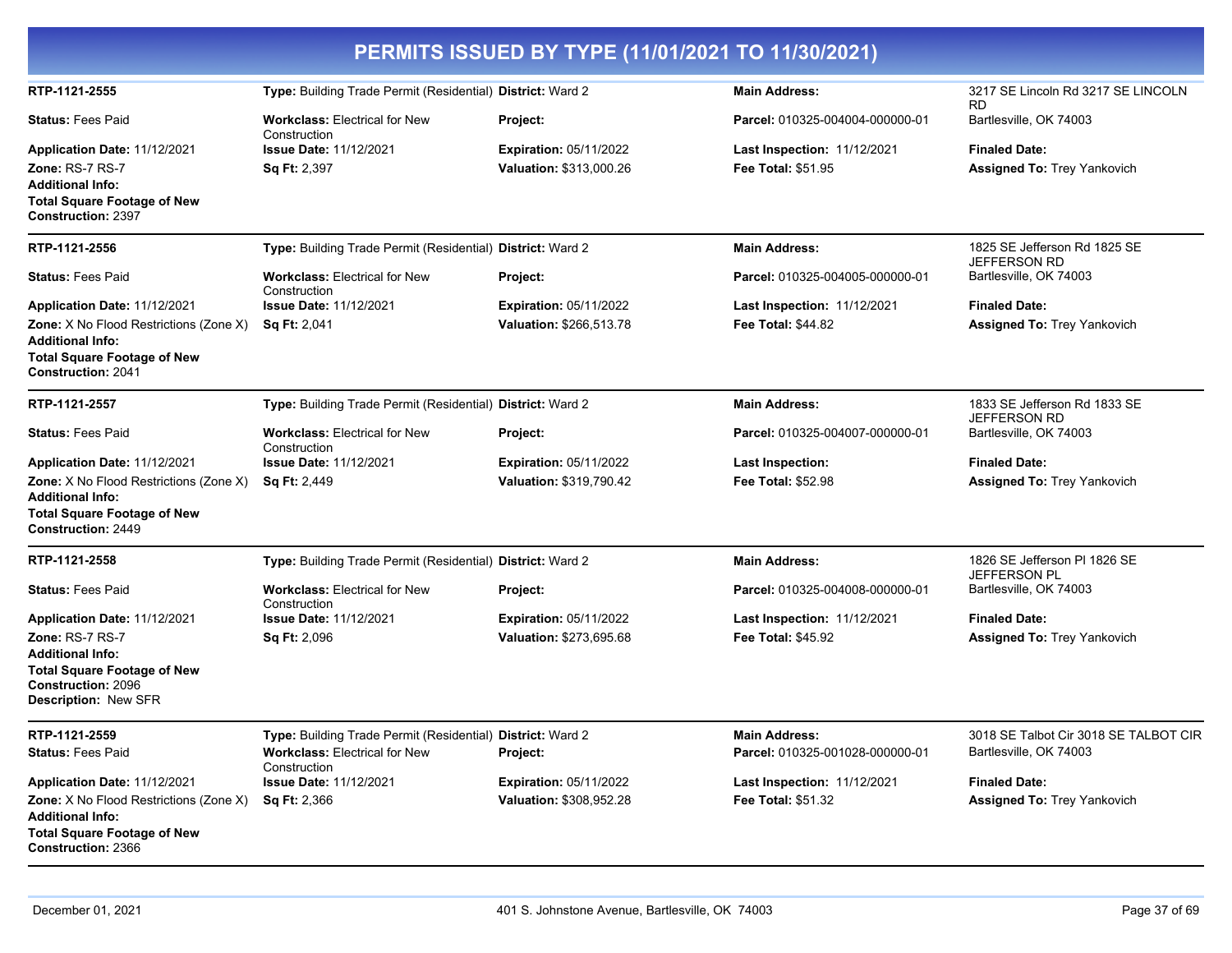| RTP-1121-2560                                            | Type: Building Trade Permit (Residential) District: Ward 1                           |                                                          | <b>Main Address:</b>                                            | 2632 SE Claremont Dr                                                  |
|----------------------------------------------------------|--------------------------------------------------------------------------------------|----------------------------------------------------------|-----------------------------------------------------------------|-----------------------------------------------------------------------|
| <b>Status: Fees Due</b>                                  | <b>Workclass: Plumbing</b>                                                           | <b>Project:</b>                                          | Parcel: 010572-001010-000000-01                                 | Bartlesville, OK 74006                                                |
| Application Date: 11/12/2021<br>Zone:                    | New/Repair/Replace (Contractors)<br><b>Issue Date: 11/12/2021</b><br><b>Sq Ft: 1</b> | <b>Expiration: 05/11/2022</b><br>Valuation: \$0.00       | <b>Last Inspection: 11/12/2021</b><br><b>Fee Total: \$24.00</b> | <b>Finaled Date: 11/13/2021</b><br><b>Assigned To: Trey Yankovich</b> |
| <b>Additional Info:</b><br>Digital Signature: JDM        | <b>BackflowCheck: No</b>                                                             | GasLineCheck: No                                         | GreaseQuanity: 0                                                | GreaseCheck: No                                                       |
| ReconfigureCheck: No                                     | SewerCheck: No                                                                       | SewerRepairCheck: No                                     | <b>BoilerQuantity: 1</b>                                        | <b>BoilerCheck: Yes</b>                                               |
| <b>WaterLineCheck: No</b>                                |                                                                                      |                                                          |                                                                 |                                                                       |
| <b>Description: Water heater</b>                         |                                                                                      |                                                          |                                                                 |                                                                       |
| RTP-1121-2561                                            | Type: Building Trade Permit (Residential) District: Ward 1                           |                                                          | <b>Main Address:</b>                                            | 709 SW Penn Ave 00709 SW PENN AVE                                     |
| <b>Status: Fees Paid</b>                                 | <b>Workclass: Plumbing for New</b><br>Construction                                   | Project:                                                 | Parcel: 010229-006005-000000-01                                 | Bartlesville, OK 74003                                                |
| Application Date: 11/12/2021                             | <b>Issue Date: 11/12/2021</b>                                                        | <b>Expiration: 05/11/2022</b>                            | <b>Last Inspection: 11/12/2021</b>                              | <b>Finaled Date:</b>                                                  |
| Zone:                                                    | <b>Sq Ft: 2,385</b>                                                                  | Valuation: \$0.00                                        | <b>Fee Total: \$51.70</b>                                       | <b>Assigned To: Trey Yankovich</b>                                    |
| <b>Additional Info:</b>                                  |                                                                                      |                                                          |                                                                 |                                                                       |
| <b>Total Square Footage of New</b><br>Construction: 2385 | <b>UtilityOrderRelated: Yes</b>                                                      | Is this permit accompanied by a<br>building permit?: Yes |                                                                 |                                                                       |
| RTP-1121-2562                                            | Type: Building Trade Permit (Residential) District: Ward 1                           |                                                          | <b>Main Address:</b>                                            | 4718 SE Dartmouth Dr                                                  |
| <b>Status: Complete</b>                                  | Workclass: Roofing Repair/Replacement Project:<br>(Contractor)                       |                                                          | Parcel: 010337-025009-000000-01                                 | Bartlesville, OK 74006                                                |
| Application Date: 11/15/2021                             | <b>Issue Date: 11/15/2021</b>                                                        | <b>Expiration: 05/16/2022</b>                            | <b>Last Inspection: 11/15/2021</b>                              | <b>Finaled Date: 11/15/2021</b>                                       |
| Zone:                                                    | Sq Ft: 0                                                                             | Valuation: \$0.00                                        | <b>Fee Total: \$24.00</b>                                       | <b>Assigned To: Trey Yankovich</b>                                    |
| <b>Additional Info:</b>                                  |                                                                                      |                                                          |                                                                 |                                                                       |
| <b>CompositeCheck: Yes</b>                               | <b>MetalCheck: No</b>                                                                | <b>OtherCheck: No</b>                                    | Number of SEPARATE structures to be<br>Roofed: 1                |                                                                       |
| Description: NEW SHINGLE ROOF                            |                                                                                      |                                                          |                                                                 |                                                                       |
| RTP-1121-2563                                            | Type: Building Trade Permit (Residential) District: Ward 1                           |                                                          | <b>Main Address:</b>                                            | 4708 Baylor Dr 4708 BAYLOR DR                                         |
| <b>Status: Fees Due</b>                                  | <b>Workclass: Plumbing</b><br>New/Repair/Replace (Contractors)                       | Project:                                                 | Parcel: 010337-027003-000000-01                                 | Bartlesville, OK 74006                                                |
| Application Date: 11/15/2021                             | Issue Date: 11/15/2021                                                               | <b>Expiration: 05/16/2022</b>                            | <b>Last Inspection: 11/15/2021</b>                              | <b>Finaled Date:</b>                                                  |
| Zone:                                                    | Sq Ft: 0                                                                             | Valuation: \$0.00                                        | <b>Fee Total: \$24.00</b>                                       | <b>Assigned To: Trey Yankovich</b>                                    |
| <b>Additional Info:</b>                                  |                                                                                      |                                                          |                                                                 |                                                                       |
| BackflowCheck: No                                        | <b>GasLineCheck: Yes</b>                                                             | GreaseCheck: No                                          | ReconfigureCheck: No                                            | SewerCheck: No                                                        |
| SewerRepairCheck: No                                     | <b>BoilerCheck: No</b>                                                               | <b>WaterLineCheck: No</b>                                |                                                                 |                                                                       |
| <b>Description: GAS LINE</b>                             |                                                                                      |                                                          |                                                                 |                                                                       |
| RTP-1121-2564                                            | Type: Building Trade Permit (Residential) District: Ward 2                           |                                                          | <b>Main Address:</b>                                            | 2144 SE Jefferson Rd 2144 SE<br>JEFFERSON RD                          |
| <b>Status: Permit Issued</b>                             | <b>Workclass: Electrical for New</b><br>Construction                                 | Project:                                                 | Parcel: 010506-000008-000000-01                                 | Bartlesville, OK 74006                                                |
| Application Date: 11/15/2021                             | <b>Issue Date: 11/15/2021</b>                                                        | <b>Expiration: 05/16/2022</b>                            | Last Inspection:                                                | <b>Finaled Date:</b>                                                  |
| Zone:<br><b>Additional Info:</b>                         | <b>Sq Ft: 70</b>                                                                     | Valuation: \$2,500.00                                    | <b>Fee Total: \$24.00</b>                                       | <b>Assigned To: Trey Yankovich</b>                                    |
|                                                          |                                                                                      |                                                          |                                                                 |                                                                       |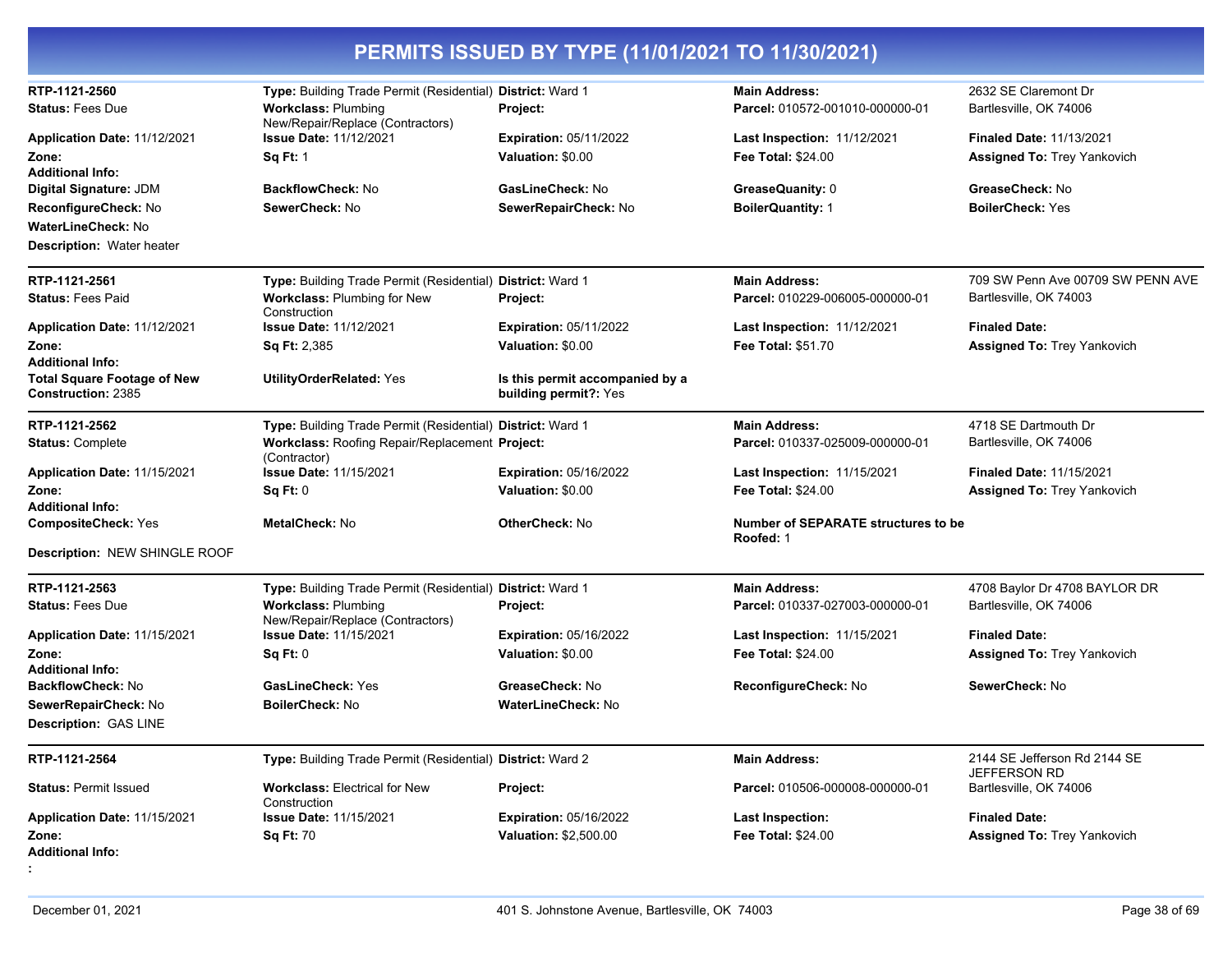#### **Description:** Adding walls in existing garage for activity room

| RTP-1121-2566                                                           | Type: Building Trade Permit (Residential) District: Ward 1     |                               | <b>Main Address:</b>                                    | 209 SE Wilshire Ave 209 SE WILSHIRE<br><b>AVE</b>       |
|-------------------------------------------------------------------------|----------------------------------------------------------------|-------------------------------|---------------------------------------------------------|---------------------------------------------------------|
| <b>Status: Fees Due</b>                                                 | <b>Workclass: Electrical for New</b><br>Construction           | Project:                      | Parcel: 010222-004002-000000-01                         | Bartlesville, OK 74006                                  |
| Application Date: 11/16/2021                                            | <b>Issue Date: 11/16/2021</b>                                  | <b>Expiration: 05/30/2022</b> | <b>Last Inspection: 11/30/2021</b>                      | <b>Finaled Date:</b>                                    |
| <b>Zone:</b> X No Flood Restrictions (Zone X)                           | <b>Sq Ft: 250</b>                                              | Valuation: \$0.00             | Fee Total: \$24.00                                      | <b>Assigned To: Trey Yankovich</b>                      |
| <b>Additional Info:</b>                                                 |                                                                |                               |                                                         |                                                         |
| <b>Total Square Footage of New</b>                                      |                                                                |                               |                                                         |                                                         |
| <b>Construction: 250</b>                                                |                                                                |                               |                                                         |                                                         |
| <b>Description:</b> panel upgrade and re wire of house to bring to code |                                                                |                               |                                                         |                                                         |
| RTP-1121-2567                                                           | Type: Building Trade Permit (Residential) District: Ward 2     |                               | <b>Main Address:</b>                                    | 2540 SE Chapel Hill Rd 2540 SE<br><b>CHAPEL HILL RD</b> |
| <b>Status: Fees Due</b>                                                 | Workclass: Roofing Repair/Replacement Project:<br>(Contractor) |                               | Parcel: 010082-002020-000000-01                         | Bartlesville, OK 74006                                  |
| Application Date: 11/16/2021                                            | <b>Issue Date: 11/16/2021</b>                                  | <b>Expiration: 05/16/2022</b> | Last Inspection:                                        | <b>Finaled Date:</b>                                    |
| Zone:                                                                   | Sq Ft: 0                                                       | Valuation: \$0.00             | Fee Total: \$24.00                                      | <b>Assigned To: Trey Yankovich</b>                      |
| <b>Additional Info:</b>                                                 |                                                                |                               |                                                         |                                                         |
| <b>CompositeCheck: No</b>                                               | <b>MetalCheck: No</b>                                          | <b>OtherCheck: No</b>         | <b>Number of SEPARATE structures to be</b><br>Roofed: 1 |                                                         |
| RTP-1121-2568                                                           | Type: Building Trade Permit (Residential) District: Ward 1     |                               | <b>Main Address:</b>                                    | 936 SE Yale Dr 936 SE YALE DR                           |
| <b>Status: Fees Due</b>                                                 | <b>Workclass: Mechanical for New</b><br>Construction           | Project:                      | Parcel: 010337-024014-000000-01                         | Bartlesville, OK 74006                                  |
| Application Date: 11/16/2021                                            | <b>Issue Date: 11/16/2021</b>                                  | <b>Expiration: 05/23/2022</b> | <b>Last Inspection: 11/23/2021</b>                      | <b>Finaled Date:</b>                                    |
| <b>Zone:</b> X No Flood Restrictions (Zone X)                           | <b>Sq Ft: 1,071</b>                                            | <b>Valuation: \$75.789.00</b> | <b>Fee Total: \$25.42</b>                               | Assigned To: Trey Yankovich                             |
| <b>Additional Info:</b>                                                 |                                                                |                               |                                                         |                                                         |
|                                                                         |                                                                |                               |                                                         |                                                         |
| <b>Description:</b> Fire damage restoration                             |                                                                |                               |                                                         |                                                         |
| RTP-1121-2569                                                           | Type: Building Trade Permit (Residential) District: Ward 2     |                               | <b>Main Address:</b>                                    | 2332 SE Jefferson Rd 2332 SE                            |
| <b>Status: Permit Issued</b>                                            | <b>Workclass: Plumbing for New</b>                             | Project:                      | Parcel: 010037-001023-000000-01                         | <b>JEFFERSON RD</b><br>Bartlesville, OK 74006           |
|                                                                         | Construction                                                   |                               |                                                         |                                                         |
| Application Date: 11/16/2021                                            | <b>Issue Date: 11/16/2021</b>                                  | <b>Expiration: 05/17/2022</b> | Last Inspection: 11/18/2021                             | <b>Finaled Date:</b>                                    |
| <b>Zone:</b> X No Flood Restrictions (Zone X)                           | <b>Sq Ft: 3,631</b>                                            | Valuation: \$450,000.00       | <b>Fee Total: \$76.62</b>                               | <b>Assigned To: Trey Yankovich</b>                      |
| <b>Additional Info:</b>                                                 |                                                                |                               |                                                         |                                                         |
| UtilityOrderRelated: Yes                                                | Is this permit accompanied by a                                |                               |                                                         |                                                         |
|                                                                         | building permit?: Yes                                          |                               |                                                         |                                                         |
| <b>Description: NEW SINGLE FAMILY</b>                                   |                                                                |                               |                                                         |                                                         |
| RTP-1121-2570                                                           | Type: Building Trade Permit (Residential) District: Ward 2     |                               | <b>Main Address:</b>                                    | 2332 SE Jefferson Rd 2332 SE<br>JEFFERSON RD            |
| <b>Status: Permit Issued</b>                                            | <b>Workclass: Electrical for New</b><br>Construction           | Project:                      | Parcel: 010037-001023-000000-01                         | Bartlesville, OK 74006                                  |
| Application Date: 11/16/2021                                            | <b>Issue Date: 11/16/2021</b>                                  | <b>Expiration: 05/16/2022</b> | <b>Last Inspection: 11/17/2021</b>                      | <b>Finaled Date:</b>                                    |
| <b>Zone:</b> X No Flood Restrictions (Zone X)                           | Sq Ft: 3,631                                                   | Valuation: \$450,000.00       | Fee Total: \$76.62                                      | <b>Assigned To: Trey Yankovich</b>                      |
| <b>Additional Info:</b>                                                 |                                                                |                               |                                                         |                                                         |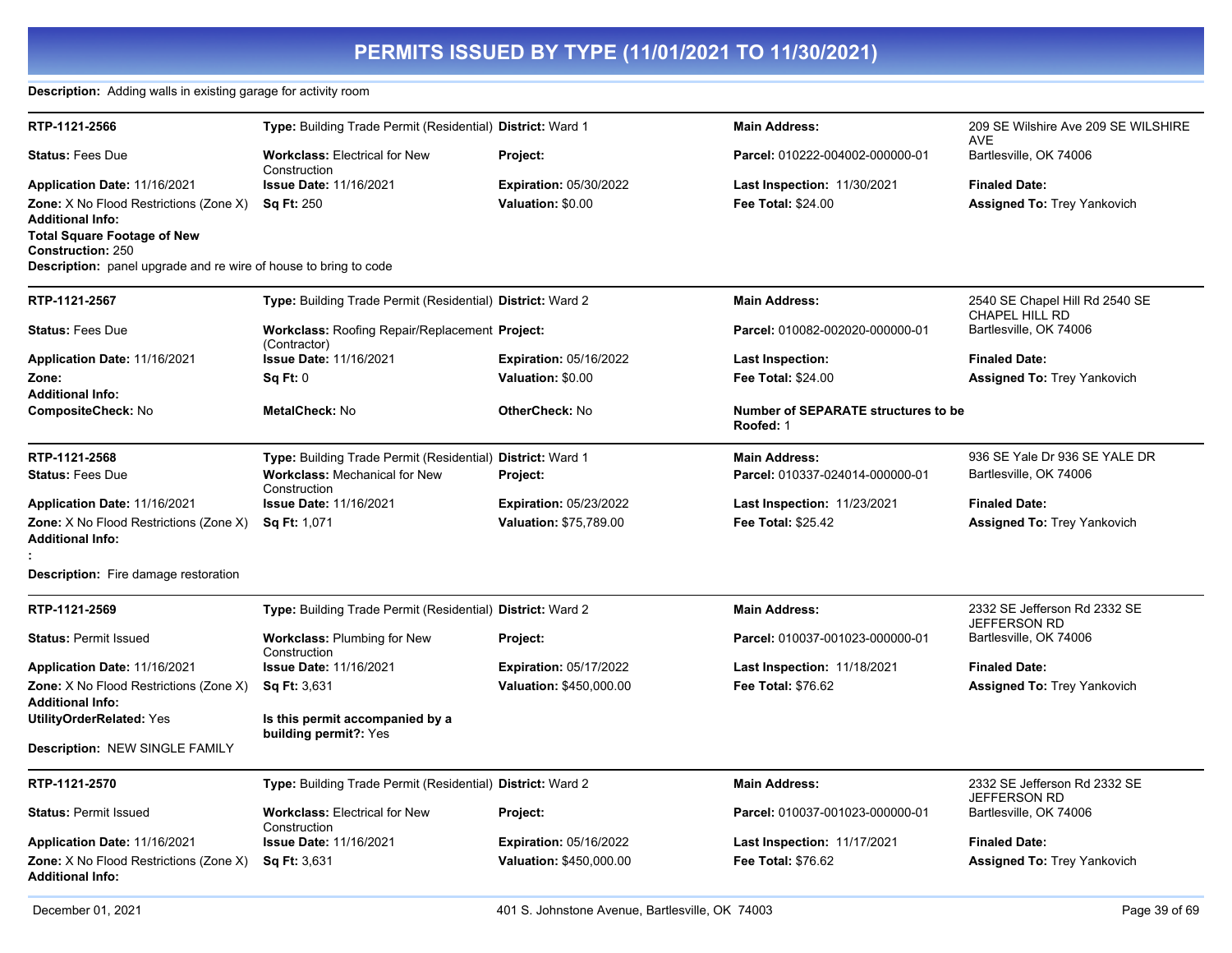| RTP-1121-2571                                                                            | Type: Building Trade Permit (Residential) District: Ward 2       |                               | <b>Main Address:</b>               | 3002 SE Talimena Ct 3002 SE<br><b>TALIMENA CT</b>   |
|------------------------------------------------------------------------------------------|------------------------------------------------------------------|-------------------------------|------------------------------------|-----------------------------------------------------|
| <b>Status: Fees Paid</b>                                                                 | <b>Workclass: Electrical for New</b><br>Construction             | Project:                      | Parcel: 010325-001018-000000-01    | Bartlesville, OK 74003                              |
| Application Date: 11/16/2021                                                             | <b>Issue Date: 11/16/2021</b>                                    | <b>Expiration: 05/16/2022</b> | <b>Last Inspection: 11/16/2021</b> | <b>Finaled Date:</b>                                |
| <b>Zone: RS-7 RS-7</b><br><b>Additional Info:</b>                                        | <b>Sq Ft: 2,339</b>                                              | Valuation: \$305,426.62       | <b>Fee Total: \$50.78</b>          | <b>Assigned To: Trey Yankovich</b>                  |
| RTP-1121-2572                                                                            | Type: Building Trade Permit (Residential) District: Ward 3       |                               | <b>Main Address:</b>               | 407 NW Larchmont Dr 00407 NW<br><b>LARCHMONT DR</b> |
| <b>Status: Fees Due</b>                                                                  | <b>Workclass: Plumbing</b><br>New/Repair/Replace (Contractors)   | Project:                      | Parcel: 010303-029010-000000-01    | Bartlesville, OK 74003                              |
| <b>Application Date: 11/16/2021</b>                                                      | <b>Issue Date: 11/16/2021</b>                                    | <b>Expiration: 05/16/2022</b> | <b>Last Inspection:</b>            | <b>Finaled Date:</b>                                |
| Zone:<br><b>Additional Info:</b>                                                         | <b>Sq Ft: 0</b>                                                  | Valuation: \$0.00             | <b>Fee Total: \$24.00</b>          | <b>Assigned To: Trey Yankovich</b>                  |
| <b>BackflowCheck: No</b>                                                                 | GasLineCheck: No                                                 | GreaseCheck: No               | ReconfigureCheck: No               | SewerCheck: No                                      |
| SewerRepairCheck: No                                                                     | <b>BoilerQuantity: 1</b>                                         | <b>BoilerCheck: Yes</b>       | WaterLineCheck: No                 |                                                     |
| RTP-1121-2573                                                                            | Type: Building Trade Permit (Residential) District: Ward 1       |                               | <b>Main Address:</b>               | 1815 SE Madison Blvd 1815 SE<br><b>MADISON BLVD</b> |
| <b>Status: Fees Due</b>                                                                  | <b>Workclass: Plumbing</b><br>New/Repair/Replace (Contractors)   | Project:                      | Parcel: 010999-212613-001000-17    | Bartlesville, OK 74006                              |
| Application Date: 11/17/2021                                                             | <b>Issue Date: 11/17/2021</b>                                    | <b>Expiration: 05/16/2022</b> | <b>Last Inspection:</b>            | <b>Finaled Date:</b>                                |
| Zone:                                                                                    | <b>Sq Ft: 1</b>                                                  | Valuation: \$0.00             | <b>Fee Total: \$24.00</b>          | <b>Assigned To: Trey Yankovich</b>                  |
| <b>Additional Info:</b>                                                                  |                                                                  |                               |                                    |                                                     |
| Digital Signature: JDM                                                                   | <b>BackflowCheck: No</b>                                         | GasLineCheck: No              | GreaseQuanity: 0                   | GreaseCheck: No                                     |
| ReconfigureCheck: No                                                                     | SewerCheck: No                                                   | SewerRepairCheck: No          | <b>BoilerQuantity: 1</b>           | <b>BoilerCheck: Yes</b>                             |
| WaterLineCheck: No<br><b>Description: Water Heater</b>                                   |                                                                  |                               |                                    |                                                     |
| RTP-1121-2575                                                                            | Type: Building Trade Permit (Residential) District: Ward 3       |                               | <b>Main Address:</b>               | 1901 SE Dewey 1901 SE DEWEY                         |
| <b>Status: Complete</b>                                                                  | <b>Workclass: Electrical</b><br>New/Repair/Replace (Contractors) | Project:                      | Parcel: 010469-002006-000000-02    | Bartlesville, OK 74003                              |
| Application Date: 11/18/2021                                                             | <b>Issue Date: 11/18/2021</b>                                    | <b>Expiration: 05/18/2022</b> | <b>Last Inspection: 11/19/2021</b> | <b>Finaled Date: 11/20/2021</b>                     |
| Zone:<br><b>Additional Info:</b>                                                         | <b>Sq Ft: 0</b>                                                  | Valuation: \$0.00             | <b>Fee Total: \$24.00</b>          | <b>Assigned To: Trey Yankovich</b>                  |
| <b>NewMeterCheck: No</b>                                                                 | ServiceRiserReplace: No                                          | ReplacementMeterCheck: No     | NewBreakerCheck: No                | ReplacementBreakerCheck: No                         |
| TransferSwitchInstallation: No<br>TemporaryServiceCheck: No<br>Description: OVEN CIRCUIT | <b>NewExtensionCheck: Yes</b>                                    | GeneratorCheck: No            | PoolCheck: No                      | SolarPanelCheckBox: No                              |
|                                                                                          |                                                                  |                               |                                    |                                                     |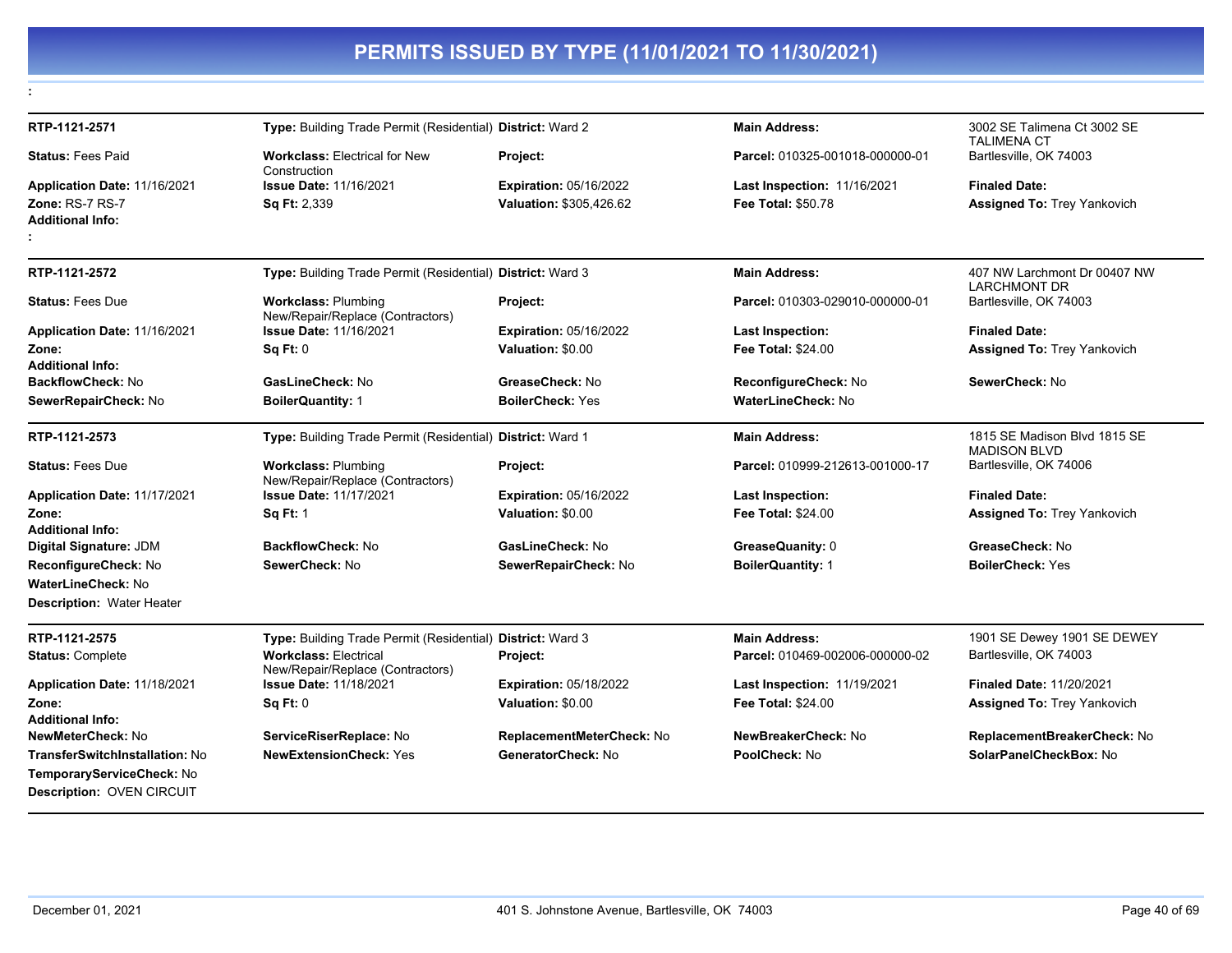| PERMITS ISSUED BY TYPE (11/01/2021 TO 11/30/2021)            |                                                                  |                                    |                                                         |                                                   |  |  |
|--------------------------------------------------------------|------------------------------------------------------------------|------------------------------------|---------------------------------------------------------|---------------------------------------------------|--|--|
| RTP-1121-2576                                                | Type: Building Trade Permit (Residential) District: Ward 5       |                                    | <b>Main Address:</b>                                    | 622 SE Crestland Dr 622 SE<br><b>CRESTLAND DR</b> |  |  |
| <b>Status: Permit Issued</b>                                 | <b>Workclass: Mechanical</b><br>New/Repair/Replace (Contractors) | Project:                           | Parcel: 010247-011004-000000-01                         | Bartlesville, OK 74006                            |  |  |
| Application Date: 11/18/2021                                 | <b>Issue Date: 11/18/2021</b>                                    | <b>Expiration: 05/17/2022</b>      | <b>Last Inspection:</b>                                 | <b>Finaled Date:</b>                              |  |  |
| Zone:                                                        | Sq Ft: 0                                                         | Valuation: \$0.00                  | <b>Fee Total: \$24.00</b>                               | <b>Assigned To: Trey Yankovich</b>                |  |  |
| <b>Additional Info:</b>                                      |                                                                  |                                    |                                                         |                                                   |  |  |
| CommercialHoodCheck: No                                      | Fireplace / Stove: No                                            | GasLineCheck: No                   | CoilOnlyCheck: No                                       | DuctsVentsCheck: No                               |  |  |
| HeatPumpFurnaceCheck: No                                     | MiniSplitCheck: No                                               | <b>NewSplitSystemCheck: No</b>     | PackageUnitCheck: No                                    | <b>RTUCheck: No</b>                               |  |  |
| SplitSystemChangeOutCheck: Yes<br>Description: NEW HVAC UNIT | SplitSystemChangeOutQuantity: 1                                  | RefrigerationOrCompressorCheck: No | <b>WaterHeaterOrBoiler: No</b>                          |                                                   |  |  |
| RTP-1121-2577                                                | Type: Building Trade Permit (Residential) District: Ward 2       |                                    | <b>Main Address:</b>                                    | 5610 SE Cooper Ct 5610 SE COOPER<br>СT            |  |  |
| <b>Status: Fees Due</b>                                      | <b>Workclass: Plumbing</b><br>New/Repair/Replace (Contractors)   | Project:                           | Parcel: 010616-009013-000000-01                         | Bartlesville, OK 74006                            |  |  |
| Application Date: 11/18/2021                                 | <b>Issue Date: 11/18/2021</b>                                    | <b>Expiration: 05/17/2022</b>      | <b>Last Inspection:</b>                                 | <b>Finaled Date:</b>                              |  |  |
| Zone:                                                        | Sq Ft: 0                                                         | Valuation: \$0.00                  | <b>Fee Total: \$24.00</b>                               | <b>Assigned To: Trey Yankovich</b>                |  |  |
| <b>Additional Info:</b>                                      |                                                                  |                                    |                                                         |                                                   |  |  |
| <b>BackflowCheck: Yes</b>                                    | GasLineCheck: No                                                 | GreaseCheck: No                    | ReconfigureCheck: No                                    | SewerCheck: No                                    |  |  |
| SewerRepairCheck: No                                         | <b>BoilerCheck: No</b>                                           | <b>WaterLineCheck: No</b>          |                                                         |                                                   |  |  |
| Description: SPRINKLER SYSTEM                                |                                                                  |                                    |                                                         |                                                   |  |  |
| RTP-1121-2578                                                | Type: Building Trade Permit (Residential) District: Ward 1       |                                    | <b>Main Address:</b>                                    | 1601 SE May Ln 1601 SE MAY LN                     |  |  |
| <b>Status: Fees Due</b>                                      | <b>Workclass: Plumbing</b><br>New/Repair/Replace (Contractors)   | Project:                           | Parcel: 010381-026004-000000-01                         | Bartlesville, OK 74006                            |  |  |
| Application Date: 11/18/2021                                 | <b>Issue Date: 11/18/2021</b>                                    | <b>Expiration: 05/17/2022</b>      | <b>Last Inspection: 11/18/2021</b>                      | <b>Finaled Date: 11/19/2021</b>                   |  |  |
| Zone:                                                        | <b>Sq Ft: 1</b>                                                  | Valuation: \$0.00                  | Fee Total: \$24.00                                      | <b>Assigned To: Trey Yankovich</b>                |  |  |
| <b>Additional Info:</b>                                      |                                                                  |                                    |                                                         |                                                   |  |  |
| Digital Signature: JDM                                       | <b>BackflowCheck: No</b>                                         | GasLineCheck: No                   | GreaseQuanity: 0                                        | GreaseCheck: No                                   |  |  |
| ReconfigureCheck: No                                         | SewerCheck: No                                                   | SewerRepairCheck: No               | <b>BoilerQuantity: 1</b>                                | <b>BoilerCheck: Yes</b>                           |  |  |
| <b>WaterLineCheck: No</b>                                    |                                                                  |                                    |                                                         |                                                   |  |  |
| <b>Description: Water Heater</b>                             |                                                                  |                                    |                                                         |                                                   |  |  |
| RTP-1121-2580                                                | Type: Building Trade Permit (Residential) District: Ward 4       |                                    | <b>Main Address:</b>                                    | 3612 SE Utah Ave 3612 SE UTAH AVE                 |  |  |
| <b>Status: Fees Due</b>                                      | Workclass: Roofing Repair/Replacement Project:<br>(Contractor)   |                                    | Parcel: 010121-001004-000000-01                         | Bartlesville, OK 74006                            |  |  |
| Application Date: 11/19/2021                                 | <b>Issue Date: 11/19/2021</b>                                    | <b>Expiration: 05/18/2022</b>      | <b>Last Inspection:</b>                                 | <b>Finaled Date:</b>                              |  |  |
| Zone:                                                        | Sq Ft: 0                                                         | Valuation: \$0.00                  | <b>Fee Total: \$24.00</b>                               | <b>Assigned To: Trey Yankovich</b>                |  |  |
| <b>Additional Info:</b>                                      |                                                                  |                                    |                                                         |                                                   |  |  |
| <b>CompositeCheck: Yes</b>                                   | <b>MetalCheck: No</b>                                            | <b>OtherCheck: No</b>              | <b>Number of SEPARATE structures to be</b><br>Roofed: 1 |                                                   |  |  |
| <b>Description: COMPOSITE SHINGLE ROOF</b>                   |                                                                  |                                    |                                                         |                                                   |  |  |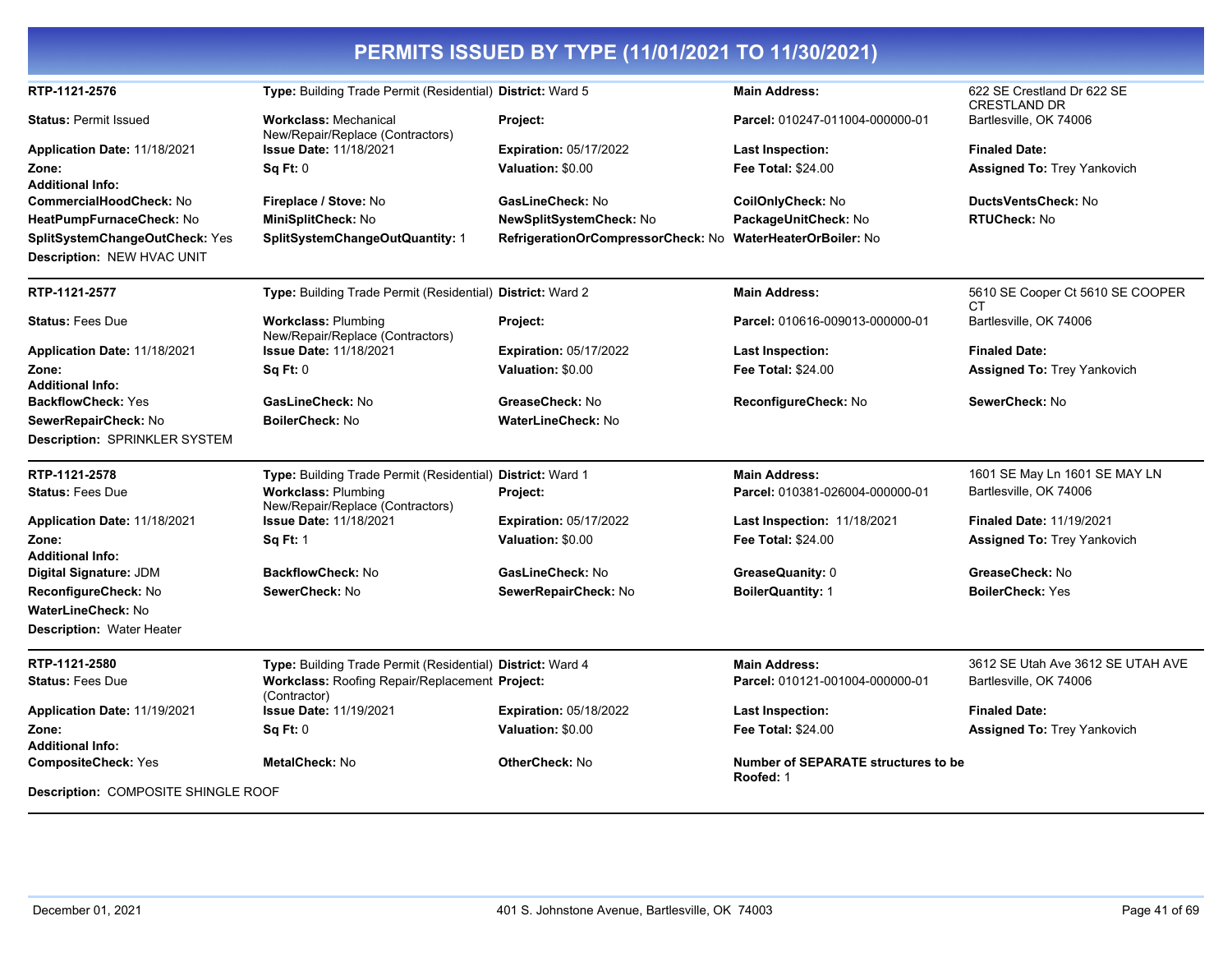| PERMITS ISSUED BY TYPE (11/01/2021 TO 11/30/2021)     |                                                                                                              |                               |                                                         |                                                           |  |
|-------------------------------------------------------|--------------------------------------------------------------------------------------------------------------|-------------------------------|---------------------------------------------------------|-----------------------------------------------------------|--|
| RTP-1121-2582<br><b>Status: Fees Due</b>              | Type: Building Trade Permit (Residential) District: Ward 3<br>Workclass: Roofing Repair/Replacement Project: |                               | <b>Main Address:</b><br>Parcel: 010473-004014-000000-01 | 1572 SW Elm Ave 1572 SW ELM AVE<br>Bartlesville, OK 74003 |  |
| Application Date: 11/19/2021                          | (Contractor)<br><b>Issue Date: 11/19/2021</b>                                                                | <b>Expiration: 05/18/2022</b> | <b>Last Inspection:</b>                                 | <b>Finaled Date:</b>                                      |  |
| Zone:<br><b>Additional Info:</b>                      | Sq Ft: 0                                                                                                     | Valuation: \$0.00             | <b>Fee Total: \$24.00</b>                               | <b>Assigned To: Trey Yankovich</b>                        |  |
| <b>CompositeCheck: Yes</b>                            | <b>MetalCheck: No</b>                                                                                        | <b>OtherCheck: No</b>         | Number of SEPARATE structures to be<br>Roofed: 1        |                                                           |  |
| Description: COMPOSITE SHINGLE ROOF                   |                                                                                                              |                               |                                                         |                                                           |  |
| RTP-1121-2583                                         | Type: Building Trade Permit (Residential) District: Ward 1                                                   |                               | <b>Main Address:</b>                                    | 713 SE Winding Way 713 SE WINDING                         |  |
| <b>Status: Fees Due</b>                               | <b>Workclass: Plumbing</b>                                                                                   | Project:                      | Parcel: 010538-018012-000000-02                         | <b>WAY</b><br>Bartlesville, OK 74006                      |  |
| Application Date: 11/19/2021                          | New/Repair/Replace (Contractors)<br><b>Issue Date: 11/19/2021</b>                                            | <b>Expiration: 05/18/2022</b> | Last Inspection:                                        | <b>Finaled Date:</b>                                      |  |
| Zone:                                                 | <b>Sq Ft: 1</b>                                                                                              | Valuation: \$0.00             | <b>Fee Total: \$24.00</b>                               | <b>Assigned To: Trey Yankovich</b>                        |  |
| <b>Additional Info:</b><br>Digital Signature: JDM     | <b>BackflowCheck: No</b>                                                                                     | <b>GasLineCheck: Yes</b>      | GreaseQuanity: 0                                        | GreaseCheck: No                                           |  |
| ReconfigureCheck: No                                  | SewerCheck: No                                                                                               | SewerRepairCheck: No          | <b>BoilerQuantity: 0</b>                                | BoilerCheck: No                                           |  |
| <b>WaterLineCheck: No</b>                             |                                                                                                              |                               |                                                         |                                                           |  |
| <b>Description: Gas repair</b>                        |                                                                                                              |                               |                                                         |                                                           |  |
| RTP-1121-2584                                         | Type: Building Trade Permit (Residential) District: Ward 2                                                   |                               | <b>Main Address:</b>                                    | 5619 Ashbrook 5619 ASHBROOK DR                            |  |
| <b>Status: Complete</b>                               | Workclass: Roofing Repair/Replacement Project:<br>(Contractor)                                               |                               | Parcel: 010616-007005-000000-01                         | Bartlesville, OK 74006                                    |  |
| Application Date: 11/22/2021                          | <b>Issue Date: 11/22/2021</b>                                                                                | <b>Expiration: 05/23/2022</b> | Last Inspection: 11/22/2021                             | Finaled Date: 11/23/2021                                  |  |
| Zone:                                                 | Sq Ft: 0                                                                                                     | Valuation: \$0.00             | <b>Fee Total: \$24.00</b>                               | <b>Assigned To: Trey Yankovich</b>                        |  |
| <b>Additional Info:</b><br><b>CompositeCheck: Yes</b> | <b>MetalCheck: No</b>                                                                                        | <b>OtherCheck: No</b>         | Number of SEPARATE structures to be                     |                                                           |  |
|                                                       |                                                                                                              |                               | Roofed: 1                                               |                                                           |  |
| RTP-1121-2585                                         | Type: Building Trade Permit (Residential) District: Ward 1                                                   |                               | <b>Main Address:</b>                                    | 1701 SE Harned Dr 1701 SE HARNED<br>DR.                   |  |
| <b>Status: Fees Due</b>                               | Workclass: Roofing Repair/Replacement Project:<br>(Contractor)                                               |                               | Parcel: 010397-002001-000000-01                         | Bartlesville, OK 74006                                    |  |
| Application Date: 11/22/2021                          | <b>Issue Date: 11/22/2021</b>                                                                                | <b>Expiration: 05/23/2022</b> | <b>Last Inspection:</b>                                 | <b>Finaled Date:</b>                                      |  |
| Zone:<br><b>Additional Info:</b>                      | Sq Ft: 0                                                                                                     | Valuation: \$0.00             | <b>Fee Total: \$24.00</b>                               | Assigned To: Trey Yankovich                               |  |
| <b>CompositeCheck: No</b>                             | <b>MetalCheck: No</b>                                                                                        | <b>OtherCheck: No</b>         | <b>Number of SEPARATE structures to be</b><br>Roofed: 1 |                                                           |  |
| RTP-1121-2586                                         | Type: Building Trade Permit (Residential) District: Ward 3                                                   |                               | <b>Main Address:</b>                                    | 2430 SE Circle Dr 2430 SE CIRCLE DR                       |  |
| <b>Status: Fees Due</b>                               | <b>Workclass: Mechanical</b><br>New/Repair/Replace (Contractors)                                             | Project:                      | Parcel: 010089-001001-000000-01                         | Bartlesville, OK 74006                                    |  |
| Application Date: 11/22/2021                          | <b>Issue Date: 11/22/2021</b>                                                                                | Expiration: 05/23/2022        | <b>Last Inspection: 11/23/2021</b>                      | <b>Finaled Date:</b>                                      |  |
| Zone:<br><b>Additional Info:</b>                      | Sq Ft: 0                                                                                                     | Valuation: \$0.00             | Fee Total: \$24.00                                      | <b>Assigned To: Trey Yankovich</b>                        |  |
| <b>CommercialHoodCheck: No</b>                        | Fireplace / Stove: No                                                                                        | GasLineCheck: No              | CoilOnlyCheck: No                                       | DuctsVentsCheck: No                                       |  |
| HeatPumpFurnaceCheck: No                              | MiniSplitCheck: No                                                                                           | NewSplitSystemCheck: No       | PackageUnitCheck: No                                    | RTUCheck: No                                              |  |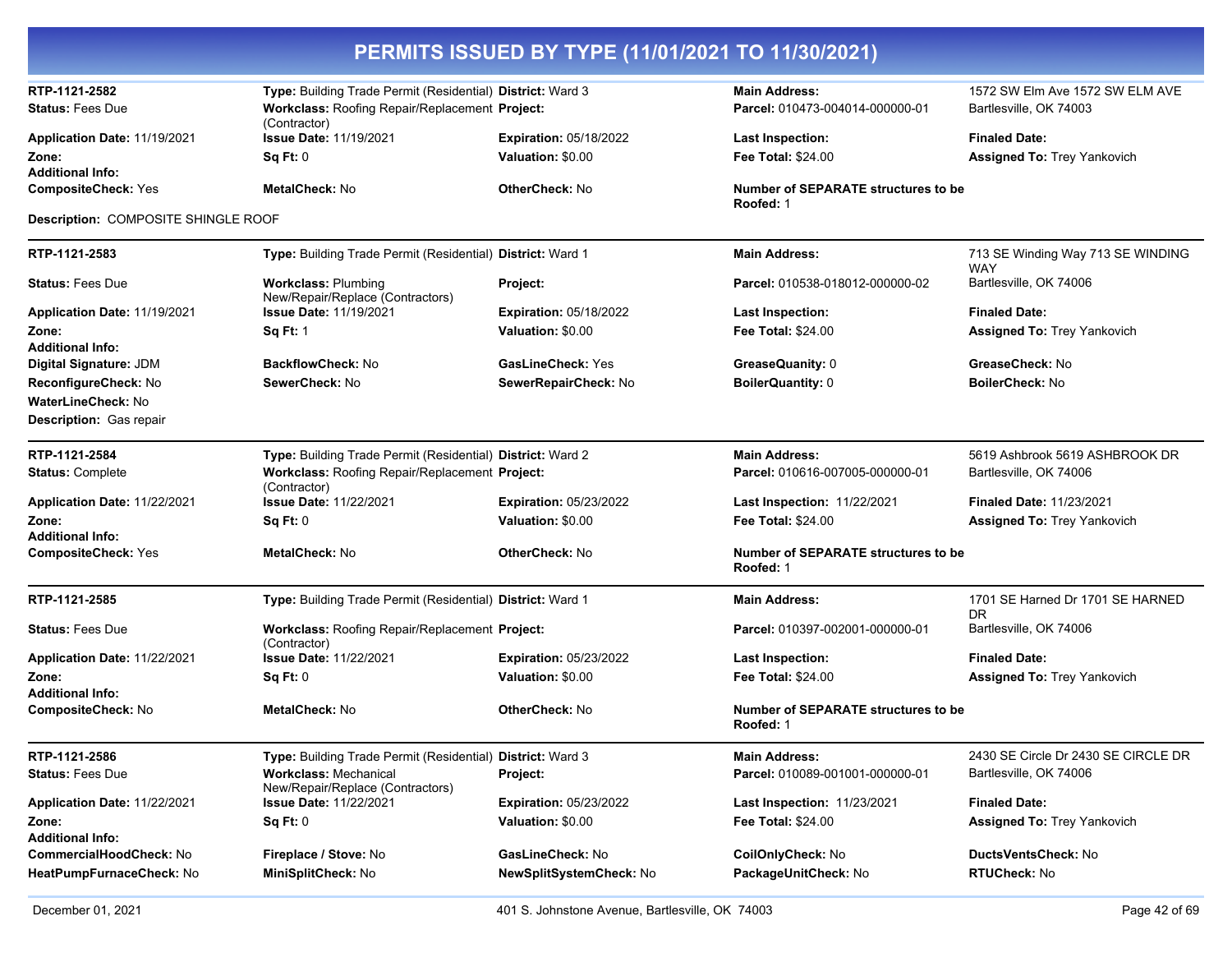**SplitSystemChangeOutCheck:** Yes **SplitSystemChangeOutQuantity:** 1 **RefrigerationOrCompressorCheck:** No **WaterHeaterOrBoiler:** No **Description:** COMPLETE SYSTEM **RTP-1121-2587 Type:** Building Trade Permit (Residential) **District:** Ward 1 **Main Address:** 308 NE Cummings Ave 308 NE CUMMINGS AVE **Status:** Fees Due **Workclass:** Plumbing New/Repair/Replace (Contractors) **Project: Parcel:** 010183-00103A-000000-01 Bartlesville, OK 74006 **Application Date:** 11/22/2021 **Zone: Issue Date:** 11/22/2021 **Sq Ft:** 1 **Expiration:** 05/23/2022 **Valuation:** \$0.00 **Last Inspection: Fee Total:** \$24.00 **Finaled Date: Assigned To:** Trey Yankovich **Additional Info: Digital Signature:** JDM **BackflowCheck:** No **GasLineCheck:** No **GreaseQuanity:** 0 **GreaseCheck:** No **ReconfigureCheck:** No **SewerCheck:** No **SewerRepairCheck:** No **BoilerQuantity:** 1 **BoilerCheck:** Yes **WaterLineCheck:** No **Description:** Water Heater **RTP-1121-2588 Type:** Building Trade Permit (Residential) **District:** Ward 1 **Main Address:** 1812 SW Hickory Ave 1812 SW HICKORY AVE **Status:** Complete **Workclass:** Plumbing New/Repair/Replace (Contractors) **Project: Parcel:** 010477-008009-000000-01 Bartlesville, OK 74003 **Application Date:** 11/23/2021 **Zone: Issue Date:** 11/23/2021 **Sq Ft:** 1 **Expiration:** 05/23/2022 **Valuation:** \$0.00 **Last Inspection:** 11/23/2021 **Fee Total:** \$24.00 **Finaled Date:** 11/23/2021 **Assigned To:** Trey Yankovich **Additional Info: Digital Signature:** NW **BackflowCheck:** No **GasLineCheck:** Yes **GreaseQuanity:** 0 **GreaseCheck:** No **ReconfigureCheck:** No **SewerCheck:** No **SewerRepairCheck:** No **BoilerQuantity:** 0 **BoilerCheck:** No **WaterLineCheck:** No **Description:** GAS REPIPE FOR PULLED GAS METER **RTP-1121-2589 Type:** Building Trade Permit (Residential) **District:** Ward 2 **Main Address:** 1701 SE Harned Dr 1701 SE HARNED DR<br>Bartlesville, OK 74006 **Status: Permit Issued Workclass: Plumbing for New** Construction **Project:** Project: Parcel: 010397-002001-000000-01 **Application Date:** 11/23/2021 **Zone:** X No Flood Restrictions (Zone X) **Issue Date:** 11/23/2021 **Sq Ft:** 2,520 **Expiration:** 05/23/2022 **Valuation:** \$225,000.00 **Last Inspection: Fee Total:** \$54.40 **Finaled Date: Assigned To:** Trey Yankovich **Additional Info: Total Square Footage of New Construction:** 2520 **UtilityOrderRelated:** No **Is this permit accompanied by a building permit?:** Yes **Description:** interior remodel **RTP-1121-2590 Type:** Building Trade Permit (Residential) **District:** Ward 3 **Main Address:** 1420 SE Osage 1420 SE OSAGE **Status:** Fees Due **Workclass:** Plumbing for New Construction **Project: Parcel:** 010133-012004-000000-01 Bartlesville, OK 74003 **Application Date:** 11/23/2021 **Zone:** X No Flood Restrictions (Zone X) **Issue Date:** 11/23/2021 **Sq Ft:** 0 **Expiration:** 05/23/2022 **Valuation:** \$0.00 **Last Inspection:** 11/23/2021 **Fee Total:** \$24.00 **Finaled Date: Assigned To:** Trey Yankovich **Additional Info: Total Square Footage of New Construction:** 140 **UtilityOrderRelated:** No **Is this permit accompanied by a building permit?:** Yes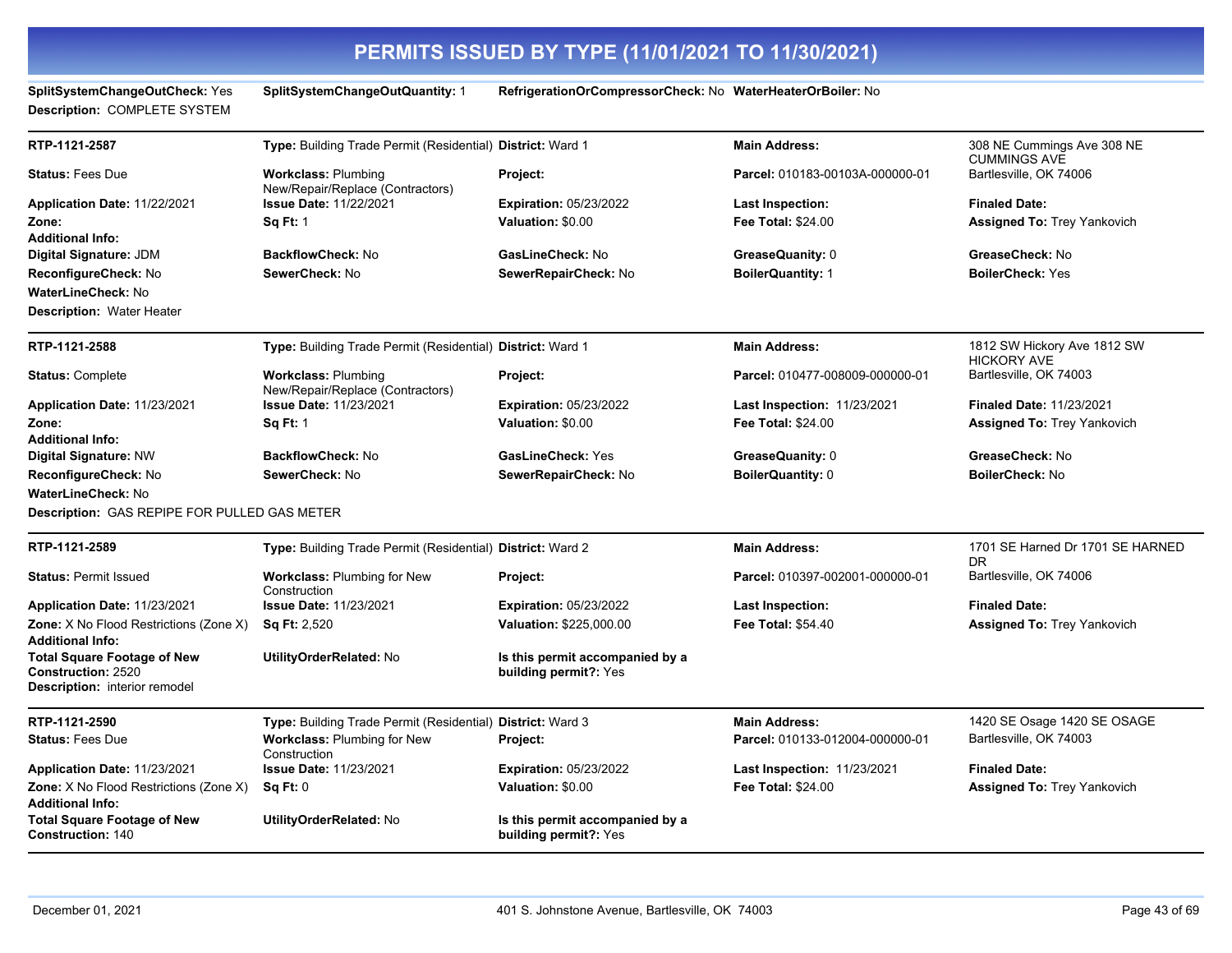|                                                                                                               |                                                                  | PERMITS ISSUED BY TYPE (11/01/2021 TO 11/30/2021)          |                                    |                                                   |
|---------------------------------------------------------------------------------------------------------------|------------------------------------------------------------------|------------------------------------------------------------|------------------------------------|---------------------------------------------------|
| RTP-1121-2591                                                                                                 | Type: Building Trade Permit (Residential) District: Ward 3       |                                                            | <b>Main Address:</b>               | 1676 SW Maple Ave 1676 SW MAPLE<br><b>AVE</b>     |
| <b>Status: Complete</b>                                                                                       | <b>Workclass: Plumbing</b><br>New/Repair/Replace (Contractors)   | Project:                                                   | Parcel: 010477-001005-000000-01    | Bartlesville, OK 74003                            |
| Application Date: 11/23/2021                                                                                  | <b>Issue Date: 11/23/2021</b>                                    | <b>Expiration: 05/23/2022</b>                              | <b>Last Inspection: 11/23/2021</b> | <b>Finaled Date: 11/24/2021</b>                   |
| Zone:                                                                                                         | Sq Ft: 0                                                         | Valuation: \$0.00                                          | Fee Total: \$24.00                 | <b>Assigned To: Trey Yankovich</b>                |
| <b>Additional Info:</b>                                                                                       |                                                                  |                                                            |                                    |                                                   |
| <b>BackflowCheck: No</b>                                                                                      | GasLineCheck: No                                                 | GreaseCheck: No                                            | ReconfigureCheck: No               | SewerCheck: No                                    |
| SewerRepairCheck: No                                                                                          | <b>BoilerCheck: No</b>                                           | <b>WaterLineCheck: Yes</b>                                 |                                    |                                                   |
| <b>Description: INTERIOR WATER LINE</b>                                                                       |                                                                  |                                                            |                                    |                                                   |
| RTP-1121-2592                                                                                                 | Type: Building Trade Permit (Residential) District: Ward 3       |                                                            | <b>Main Address:</b>               | 919 W 16Th St 919 W 16TH ST                       |
| <b>Status: Fees Due</b>                                                                                       | <b>Workclass: Mechanical</b><br>New/Repair/Replace (Contractors) | Project:                                                   | Parcel: 010479-010001-000000-01    | Bartlesville, OK 74003                            |
| Application Date: 11/23/2021                                                                                  | <b>Issue Date: 11/23/2021</b>                                    | <b>Expiration: 05/23/2022</b>                              | <b>Last Inspection: 11/23/2021</b> | <b>Finaled Date: 11/24/2021</b>                   |
| Zone:<br><b>Additional Info:</b>                                                                              | Sq Ft: 0                                                         | Valuation: \$0.00                                          | Fee Total: \$24.00                 | Assigned To: Trey Yankovich                       |
| CommercialHoodCheck: No                                                                                       | Fireplace / Stove: No                                            | GasLineCheck: No                                           | CoilOnlyCheck: No                  | <b>DuctsVentsCheck: Yes</b>                       |
| <b>DuctsVentsQuantity: 1</b>                                                                                  | HeatPumpFurnaceCheck: No                                         | MiniSplitCheck: No                                         | NewSplitSystemCheck: No            | PackageUnitCheck: No                              |
| <b>RTUCheck: No</b>                                                                                           | SplitSystemChangeOutCheck: No                                    | RefrigerationOrCompressorCheck: No WaterHeaterOrBoiler: No |                                    |                                                   |
| <b>Description:</b> Furnace and ducts                                                                         |                                                                  |                                                            |                                    |                                                   |
| RTP-1121-2593                                                                                                 | Type: Building Trade Permit (Residential) District: Ward 2       |                                                            | <b>Main Address:</b>               | 3210 SE Rushmore St 3210 SE<br><b>RUSHMORE ST</b> |
| <b>Status: Fees Paid</b>                                                                                      | <b>Workclass: Plumbing for New</b><br>Construction               | Project:                                                   | Parcel: 010325-004013-000000-01    | Bartlesville, OK 74006                            |
| Application Date: 11/23/2021                                                                                  | <b>Issue Date: 11/23/2021</b>                                    | <b>Expiration: 05/23/2022</b>                              | Last Inspection:                   | <b>Finaled Date:</b>                              |
| Zone: X No Flood Restrictions (Zone X)<br><b>Additional Info:</b>                                             | <b>Sq Ft: 1,813</b>                                              | Valuation: \$236,741.54                                    | Fee Total: \$40.26                 | <b>Assigned To: Trey Yankovich</b>                |
| <b>Total Square Footage of New</b><br>Construction: 1813                                                      | <b>UtilityOrderRelated: Yes</b>                                  | Is this permit accompanied by a<br>building permit?: Yes   |                                    |                                                   |
| <b>Description:</b> New Single Family Residential                                                             |                                                                  |                                                            |                                    |                                                   |
| RTP-1121-2594                                                                                                 | Type: Building Trade Permit (Residential) District: Ward 2       |                                                            | <b>Main Address:</b>               | 3214 SE Rushmore St 3214 SE<br><b>RUSHMORE ST</b> |
| <b>Status: Fees Paid</b>                                                                                      | Workclass: Plumbing for New<br>Construction                      | Project:                                                   | Parcel: 010325-004014-000000-01    | Bartlesville, OK 74006                            |
| Application Date: 11/23/2021                                                                                  | <b>Issue Date: 11/23/2021</b>                                    | <b>Expiration: 05/23/2022</b>                              | Last Inspection:                   | <b>Finaled Date:</b>                              |
| Zone: RS-7 RS-7                                                                                               | Sq Ft: 1,957                                                     | Valuation: \$255,545.06                                    | <b>Fee Total: \$43.14</b>          | <b>Assigned To: Trey Yankovich</b>                |
| <b>Additional Info:</b>                                                                                       |                                                                  |                                                            |                                    |                                                   |
| <b>Total Square Footage of New</b><br><b>Construction: 1957</b><br>Description: New Single Family Residential | <b>UtilityOrderRelated: Yes</b>                                  | Is this permit accompanied by a<br>building permit?: Yes   |                                    |                                                   |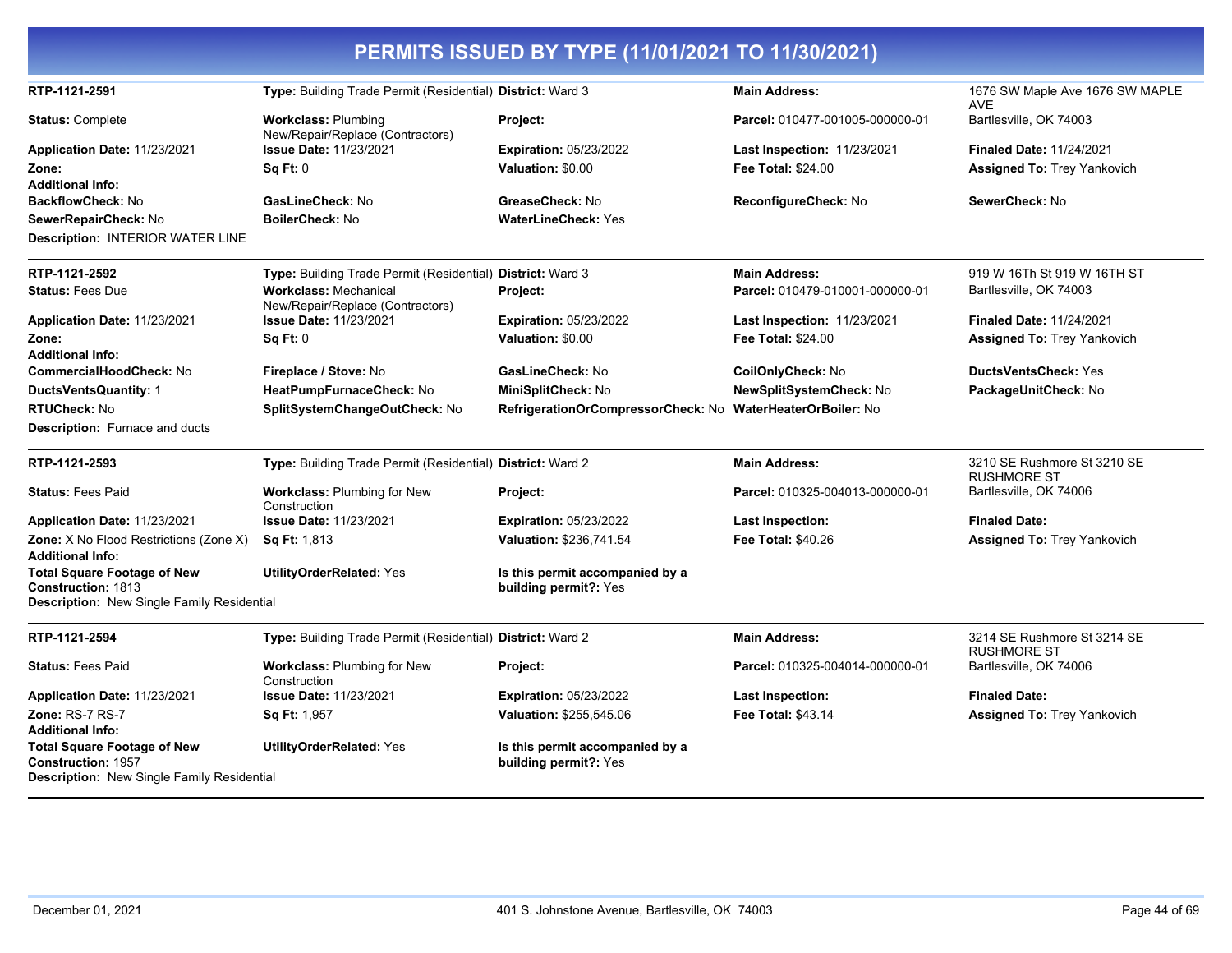|                                                                                                               |                                                                | PERMITS ISSUED BY TYPE (11/01/2021 TO 11/30/2021)        |                                 |                                                   |
|---------------------------------------------------------------------------------------------------------------|----------------------------------------------------------------|----------------------------------------------------------|---------------------------------|---------------------------------------------------|
| RTP-1121-2595                                                                                                 | Type: Building Trade Permit (Residential) District: Ward 2     |                                                          | <b>Main Address:</b>            | 3302 SE Rushmore St 3302 SE<br><b>RUSHMORE ST</b> |
| <b>Status: Fees Paid</b>                                                                                      | <b>Workclass: Plumbing for New</b><br>Construction             | <b>Project:</b>                                          | Parcel: 010325-004015-000000-01 | Bartlesville, OK 74006                            |
| Application Date: 11/23/2021                                                                                  | <b>Issue Date: 11/23/2021</b>                                  | <b>Expiration: 05/23/2022</b>                            | <b>Last Inspection:</b>         | <b>Finaled Date:</b>                              |
| Zone: RS-7 RS-7                                                                                               | <b>Sq Ft: 2,145</b>                                            | Valuation: \$280,094.10                                  | <b>Fee Total: \$46.90</b>       | Assigned To: Trey Yankovich                       |
| <b>Additional Info:</b>                                                                                       |                                                                |                                                          |                                 |                                                   |
| <b>Total Square Footage of New</b><br><b>Construction: 2145</b><br>Description: New Single Family Residential | <b>UtilityOrderRelated: Yes</b>                                | Is this permit accompanied by a<br>building permit?: Yes |                                 |                                                   |
| RTP-1121-2596                                                                                                 | Type: Building Trade Permit (Residential) District: Ward 2     |                                                          | <b>Main Address:</b>            | 3306 SE Rushmore St 3306 SE                       |
|                                                                                                               |                                                                |                                                          |                                 | <b>RUSHMORE ST</b>                                |
| <b>Status: Fees Paid</b>                                                                                      | Workclass: Plumbing for New<br>Construction                    | Project:                                                 | Parcel: 010325-004016-000000-01 | Bartlesville, OK 74006                            |
| Application Date: 11/23/2021                                                                                  | <b>Issue Date: 11/23/2021</b>                                  | <b>Expiration: 05/23/2022</b>                            | <b>Last Inspection:</b>         | <b>Finaled Date:</b>                              |
| <b>Zone:</b> X No Flood Restrictions (Zone X)                                                                 | <b>Sq Ft: 2,416</b>                                            | Valuation: \$315,481.28                                  | <b>Fee Total: \$52.32</b>       | Assigned To: Trey Yankovich                       |
| <b>Additional Info:</b>                                                                                       |                                                                |                                                          |                                 |                                                   |
| <b>Total Square Footage of New</b><br><b>Construction: 2416</b>                                               | <b>UtilityOrderRelated: Yes</b>                                | Is this permit accompanied by a<br>building permit?: Yes |                                 |                                                   |
| Description: New Single Family Residential                                                                    |                                                                |                                                          |                                 |                                                   |
| RTP-1121-2597                                                                                                 | Type: Building Trade Permit (Residential) District: Ward 1     |                                                          | <b>Main Address:</b>            | 302 NE Myers Ave 302 NE MYERS AVE                 |
| <b>Status: Permit Issued</b>                                                                                  | Workclass: Roofing Repair/Replacement Project:<br>(Contractor) |                                                          | Parcel: 010056-003008-000000-01 | Bartlesville, OK 74006                            |
| Application Date: 11/24/2021                                                                                  | <b>Issue Date: 11/24/2021</b>                                  | <b>Expiration: 05/23/2022</b>                            | <b>Last Inspection:</b>         | <b>Finaled Date:</b>                              |
| Zone:                                                                                                         | <b>Sq Ft: 2,000</b>                                            | Valuation: \$0.00                                        | <b>Fee Total: \$24.00</b>       | <b>Assigned To: Trey Yankovich</b>                |
| <b>Additional Info:</b>                                                                                       |                                                                |                                                          |                                 |                                                   |
| Digital Signature: jkh                                                                                        | <b>CompositeCheck: Yes</b>                                     | MetalCheck: No                                           | <b>OtherCheck: No</b>           | <b>Material Type:</b>                             |
| <b>Number of SEPARATE structures to be</b><br>Roofed: 1                                                       |                                                                |                                                          |                                 |                                                   |
| RTP-1121-2598                                                                                                 | Type: Building Trade Permit (Residential) District: Ward 2     |                                                          | <b>Main Address:</b>            | 1923 SE Mesa Ave 1923 SE MESA AVE                 |
| <b>Status: Fees Paid</b>                                                                                      | Workclass: Plumbing for New<br>Construction                    | Project:                                                 | Parcel: 010325-005012-000000-01 | Bartlesville, OK 74006                            |
| Application Date: 11/24/2021                                                                                  | <b>Issue Date: 11/24/2021</b>                                  | <b>Expiration: 05/23/2022</b>                            | <b>Last Inspection:</b>         | <b>Finaled Date:</b>                              |
| Zone: RS-7 RS-7<br><b>Additional Info:</b>                                                                    | <b>Sq Ft: 2,397</b>                                            | Valuation: \$313,000.26                                  | <b>Fee Total: \$51.94</b>       | Assigned To: Trey Yankovich                       |
| <b>UtilityOrderRelated: Yes</b>                                                                               | Is this permit accompanied by a<br>building permit?: Yes       |                                                          |                                 |                                                   |
| Description: New Single Family Residential                                                                    |                                                                |                                                          |                                 |                                                   |
| RTP-1121-2599                                                                                                 | Type: Building Trade Permit (Residential) District: Ward 2     |                                                          | <b>Main Address:</b>            | 1915 SE Mesa Ave 1915 SE MESA AVE                 |
| <b>Status: Fees Paid</b>                                                                                      | <b>Workclass: Plumbing for New</b><br>Construction             | Project:                                                 | Parcel: 010325-005014-000000-01 | Bartlesville, OK 74006                            |
| Application Date: 11/24/2021                                                                                  | <b>Issue Date: 11/24/2021</b>                                  | Expiration: 05/23/2022                                   | <b>Last Inspection:</b>         | <b>Finaled Date:</b>                              |
| Zone: RS-7 RS-7                                                                                               | <b>Sq Ft: 2,165</b>                                            | Valuation: \$282,705.70                                  | <b>Fee Total: \$47.30</b>       | Assigned To: Trey Yankovich                       |
| <b>Additional Info:</b>                                                                                       |                                                                |                                                          |                                 |                                                   |
| <b>UtilityOrderRelated: Yes</b>                                                                               | Is this permit accompanied by a<br>building permit?: Yes       |                                                          |                                 |                                                   |
| December 01, 2021                                                                                             |                                                                | 401 S. Johnstone Avenue, Bartlesville, OK 74003          |                                 | Page 45 of 69                                     |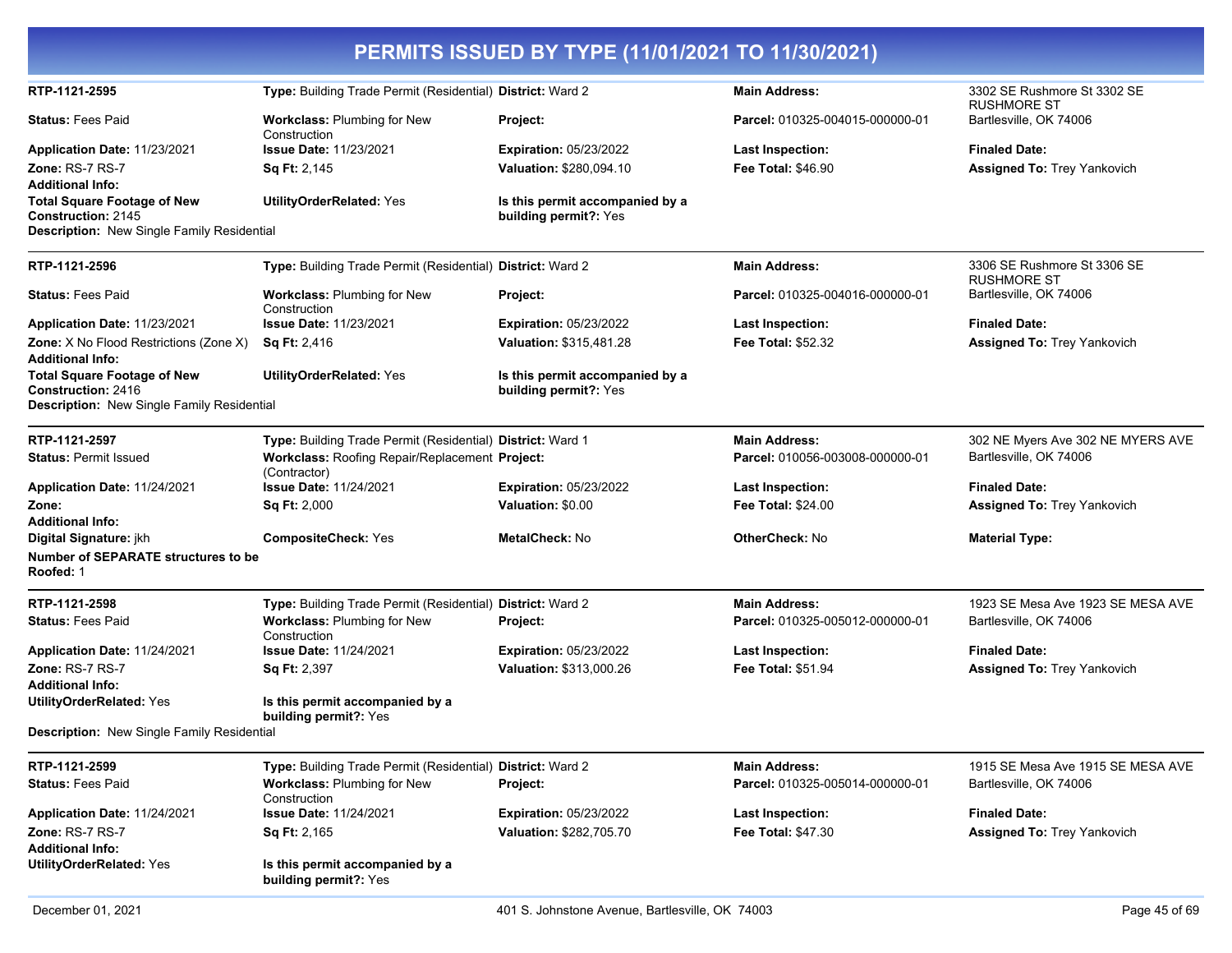#### **Description:** New Single Family Residential

| RTP-1121-2600                                                                                               | Type: Building Trade Permit (Residential) District: Ward 2 |                               | <b>Main Address:</b>            | 1911 SE Mesa Ave 1911 SE MESA AVE  |
|-------------------------------------------------------------------------------------------------------------|------------------------------------------------------------|-------------------------------|---------------------------------|------------------------------------|
| <b>Status: Fees Paid</b>                                                                                    | <b>Workclass: Plumbing for New</b><br>Construction         | Project:                      | Parcel: 010325-005015-000000-01 | Bartlesville, OK 74006             |
| Application Date: 11/24/2021                                                                                | <b>Issue Date: 11/24/2021</b>                              | Expiration: 05/23/2022        | <b>Last Inspection:</b>         | <b>Finaled Date:</b>               |
| Zone: RS-7 RS-7                                                                                             | <b>Sq Ft: 2,240</b>                                        | Valuation: \$292,499.20       | <b>Fee Total: \$48.80</b>       | <b>Assigned To: Trey Yankovich</b> |
| <b>Additional Info:</b>                                                                                     |                                                            |                               |                                 |                                    |
| <b>UtilityOrderRelated: Yes</b>                                                                             | Is this permit accompanied by a<br>building permit?: Yes   |                               |                                 |                                    |
| <b>Description:</b> New Single Family Residential                                                           |                                                            |                               |                                 |                                    |
| RTP-1121-2601                                                                                               | Type: Building Trade Permit (Residential) District: Ward 2 |                               | <b>Main Address:</b>            | 1907 SE Mesa Ave 1907 SE MESA AVE  |
| <b>Status: Fees Paid</b>                                                                                    | Workclass: Plumbing for New<br>Construction                | <b>Project:</b>               | Parcel: 010325-005016-000000-01 | Bartlesville, OK 74006             |
| Application Date: 11/24/2021                                                                                | <b>Issue Date: 11/24/2021</b>                              | <b>Expiration: 05/23/2022</b> | <b>Last Inspection:</b>         | <b>Finaled Date:</b>               |
| <b>Zone:</b> X No Flood Restrictions (Zone X)<br><b>Additional Info:</b>                                    | Sq Ft: 2,501                                               | Valuation: \$326,580.58       | <b>Fee Total: \$54.02</b>       | Assigned To: Trey Yankovich        |
| <b>UtilityOrderRelated: Yes</b>                                                                             | Is this permit accompanied by a<br>building permit?: Yes   |                               |                                 |                                    |
| <b>Description:</b> New Single Family Residential                                                           |                                                            |                               |                                 |                                    |
| RTP-1121-2602                                                                                               | Type: Building Trade Permit (Residential) District: Ward 2 |                               | <b>Main Address:</b>            | 1902 SE Mesa Ave 1902 SE MESA AVE  |
| <b>Status: Fees Paid</b>                                                                                    | <b>Workclass: Plumbing for New</b><br>Construction         | <b>Project:</b>               | Parcel: 010325-004020-000000-01 | Bartlesville, OK 74006             |
| Application Date: 11/24/2021                                                                                | <b>Issue Date: 11/24/2021</b>                              | <b>Expiration: 05/23/2022</b> | <b>Last Inspection:</b>         | <b>Finaled Date:</b>               |
| Zone: RS-7 RS-7                                                                                             | <b>Sq Ft: 2,388</b>                                        | Valuation: \$311,825.04       | Fee Total: \$51.76              | <b>Assigned To: Trey Yankovich</b> |
| <b>Additional Info:</b>                                                                                     |                                                            |                               |                                 |                                    |
| <b>UtilityOrderRelated: Yes</b>                                                                             | Is this permit accompanied by a<br>building permit?: Yes   |                               |                                 |                                    |
| Description: New Single Family Residential                                                                  |                                                            |                               |                                 |                                    |
| RTP-1121-2603                                                                                               | Type: Building Trade Permit (Residential) District: Ward 2 |                               | <b>Main Address:</b>            | 1922 SE Mesa Ave 1922 SE MESA AVE  |
| <b>Status: Fees Paid</b>                                                                                    | <b>Workclass: Plumbing for New</b><br>Construction         | Project:                      | Parcel: 010325-004025-000000-01 | Bartlesville, OK 74006             |
| Application Date: 11/24/2021                                                                                | Issue Date: 11/24/2021                                     | Expiration: 05/23/2022        | Last Inspection:                | <b>Finaled Date:</b>               |
| <b>Zone:</b> X No Flood Restrictions (Zone X)                                                               | <b>Sq Ft: 1,957</b>                                        | Valuation: \$255,545.06       | <b>Fee Total: \$43.14</b>       | <b>Assigned To: Trey Yankovich</b> |
| <b>Additional Info:</b>                                                                                     |                                                            |                               |                                 |                                    |
| <b>UtilityOrderRelated: Yes</b>                                                                             | Is this permit accompanied by a<br>building permit?: Yes   |                               |                                 |                                    |
| <b>Description:</b> New Single Family Residential                                                           |                                                            |                               |                                 |                                    |
| RTP-1121-2604                                                                                               | Type: Building Trade Permit (Residential) District: Ward 2 |                               | <b>Main Address:</b>            | 1930 SE Mesa Ave 1930 SE MESA AVE  |
| <b>Status: Fees Paid</b>                                                                                    | <b>Workclass: Plumbing for New</b><br>Construction         | Project:                      | Parcel: 010325-004027-000000-01 | Bartlesville, OK 74006             |
| Application Date: 11/24/2021                                                                                | <b>Issue Date: 11/24/2021</b>                              | <b>Expiration: 05/23/2022</b> | <b>Last Inspection:</b>         | <b>Finaled Date:</b>               |
| <b>Zone:</b> X No Flood Restrictions (Zone X)<br><b>Additional Info:</b><br><b>UtilityOrderRelated: Yes</b> | <b>Sq Ft: 2,390</b>                                        | Valuation: \$312,086.20       | Fee Total: \$51.80              | <b>Assigned To: Trey Yankovich</b> |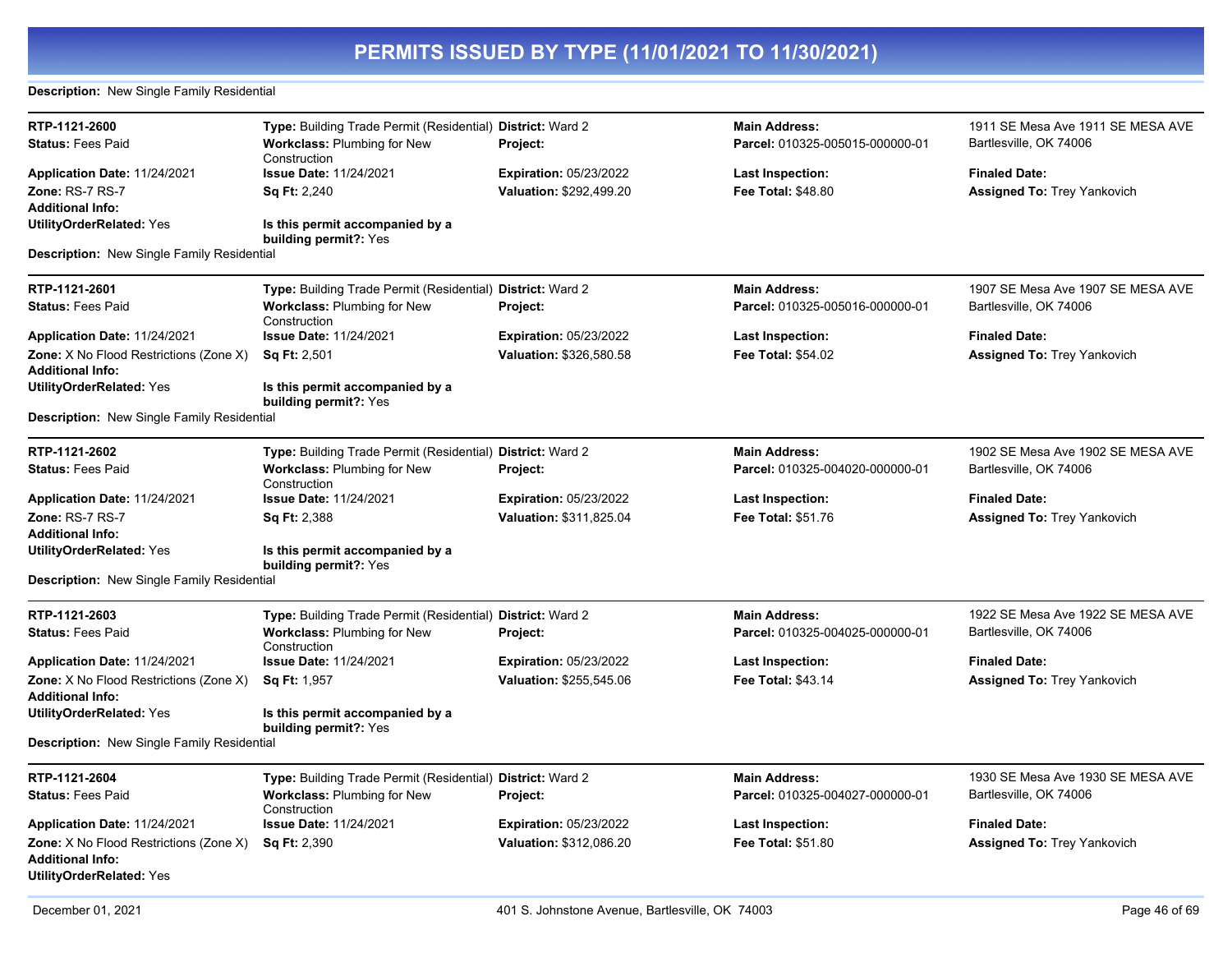#### **Is this permit accompanied by a building permit?:** Yes **Description:** New Single Family Residential

| RTP-1121-2605                                                                                                 | Type: Building Trade Permit (Residential) District: Ward 2       |                                                            | <b>Main Address:</b>            | 3310 SE Rushmore St 3310 SE<br><b>RUSHMORE ST</b>   |
|---------------------------------------------------------------------------------------------------------------|------------------------------------------------------------------|------------------------------------------------------------|---------------------------------|-----------------------------------------------------|
| <b>Status: Fees Paid</b>                                                                                      | <b>Workclass: Plumbing for New</b><br>Construction               | Project:                                                   | Parcel: 010325-004017-000000-01 | Bartlesville, OK 74006                              |
| Application Date: 11/24/2021                                                                                  | <b>Issue Date: 11/24/2021</b>                                    | Expiration: 05/23/2022                                     | <b>Last Inspection:</b>         | <b>Finaled Date:</b>                                |
| Zone: X No Flood Restrictions (Zone X)<br><b>Additional Info:</b>                                             | <b>Sq Ft: 2,712</b>                                              | Valuation: \$354,132.96                                    | Fee Total: \$58.24              | <b>Assigned To: Trey Yankovich</b>                  |
| <b>UtilityOrderRelated: Yes</b>                                                                               | Is this permit accompanied by a<br>building permit?: Yes         |                                                            |                                 |                                                     |
| Description: New Single Family Residential                                                                    |                                                                  |                                                            |                                 |                                                     |
| RTP-1121-2606                                                                                                 | Type: Building Trade Permit (Residential) District: Ward 2       |                                                            | <b>Main Address:</b>            | 1926 SE Mesa Ave 1926 SE MESA AVE                   |
| <b>Status: Fees Paid</b>                                                                                      | Workclass: Plumbing for New<br>Construction                      | Project:                                                   | Parcel: 010325-004026-000000-01 | Bartlesville, OK 74006                              |
| Application Date: 11/24/2021                                                                                  | <b>Issue Date: 11/24/2021</b>                                    | <b>Expiration: 05/23/2022</b>                              | <b>Last Inspection:</b>         | <b>Finaled Date:</b>                                |
| <b>Zone: RS-7 RS-7</b>                                                                                        | Sq Ft: 2,712                                                     | Valuation: \$354,132.96                                    | <b>Fee Total: \$58.24</b>       | <b>Assigned To: Trey Yankovich</b>                  |
| <b>Additional Info:</b>                                                                                       |                                                                  |                                                            |                                 |                                                     |
| <b>UtilityOrderRelated: Yes</b>                                                                               | Is this permit accompanied by a<br>building permit?: Yes         |                                                            |                                 |                                                     |
| RTP-1121-2607                                                                                                 | Type: Building Trade Permit (Residential) District: Ward 1       |                                                            | <b>Main Address:</b>            | 4210 SE Fleetwood Dr 4210 SE<br><b>FLEETWOOD DR</b> |
| <b>Status: Fees Due</b>                                                                                       | <b>Workclass: Mechanical</b><br>New/Repair/Replace (Contractors) | Project:                                                   | Parcel: 010335-013011-000000-01 | Bartlesville, OK 74006                              |
| Application Date: 11/29/2021                                                                                  | <b>Issue Date: 11/29/2021</b>                                    | <b>Expiration: 05/30/2022</b>                              | Last Inspection:                | <b>Finaled Date:</b>                                |
| Zone:                                                                                                         | Sq Ft: 0                                                         | Valuation: \$0.00                                          | <b>Fee Total: \$24.00</b>       | <b>Assigned To: Trey Yankovich</b>                  |
| <b>Additional Info:</b>                                                                                       |                                                                  |                                                            |                                 |                                                     |
| <b>CommercialHoodCheck: No</b>                                                                                | Fireplace / Stove: No                                            | GasLineCheck: No                                           | CoilOnlyCheck: No               | DuctsVentsCheck: No                                 |
| HeatPumpFurnaceCheck: Yes                                                                                     | HeatPumpFurnaceQuantity: 1                                       | MiniSplitCheck: No                                         | NewSplitSystemCheck: No         | PackageUnitCheck: No                                |
| <b>RTUCheck: No</b>                                                                                           | SplitSystemChangeOutCheck: No                                    | RefrigerationOrCompressorCheck: No WaterHeaterOrBoiler: No |                                 |                                                     |
| <b>Description: FURNACE</b>                                                                                   |                                                                  |                                                            |                                 |                                                     |
| RTP-1121-2608                                                                                                 | Type: Building Trade Permit (Residential) District: Ward 2       |                                                            | <b>Main Address:</b>            | 3414 SE Stonewall Dr 3414 SE<br><b>STONEWALL DR</b> |
| <b>Status: Fees Paid</b>                                                                                      | <b>Workclass: Plumbing for New</b><br>Construction               | Project:                                                   | Parcel: 010325-004031-000000-01 | Bartlesville, OK 74006                              |
| Application Date: 11/29/2021                                                                                  | <b>Issue Date: 11/29/2021</b>                                    | <b>Expiration: 05/30/2022</b>                              | <b>Last Inspection:</b>         | <b>Finaled Date:</b>                                |
| Zone: RS-7 RS-7<br><b>Additional Info:</b>                                                                    | Sq Ft: 2,501                                                     | Valuation: \$326,580.58                                    | <b>Fee Total: \$54.02</b>       | <b>Assigned To: Trey Yankovich</b>                  |
| <b>Total Square Footage of New</b><br><b>Construction: 2501</b><br>Description: New Single Family Residential | <b>UtilityOrderRelated: Yes</b>                                  | Is this permit accompanied by a<br>building permit?: Yes   |                                 |                                                     |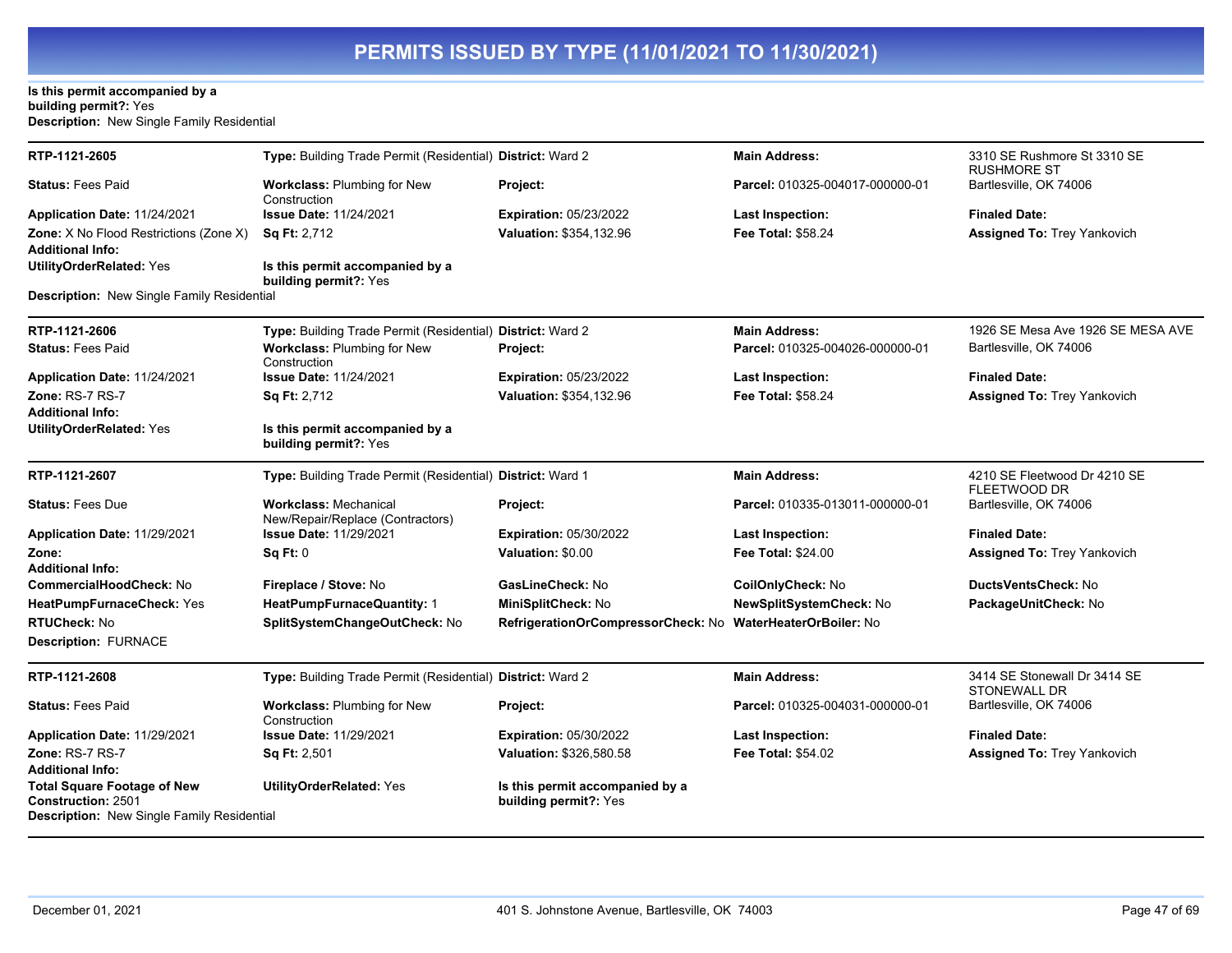| PERMITS ISSUED BY TYPE (11/01/2021 TO 11/30/2021)                                                                                               |                                                                |                                                          |                                    |                                                       |
|-------------------------------------------------------------------------------------------------------------------------------------------------|----------------------------------------------------------------|----------------------------------------------------------|------------------------------------|-------------------------------------------------------|
| RTP-1121-2609                                                                                                                                   | Type: Building Trade Permit (Residential) District: Ward 2     |                                                          | <b>Main Address:</b>               | 2003 SE Green Leaf Ct 2003 SE GREEN<br><b>LEAF CT</b> |
| <b>Status: Fees Paid</b>                                                                                                                        | <b>Workclass: Plumbing for New</b><br>Construction             | Project:                                                 | Parcel: 010325-003024-000000-01    | Bartlesville, OK 74006                                |
| Application Date: 11/29/2021                                                                                                                    | <b>Issue Date: 11/29/2021</b>                                  | <b>Expiration: 05/30/2022</b>                            | Last Inspection:                   | <b>Finaled Date:</b>                                  |
| <b>Zone:</b> X No Flood Restrictions (Zone X)                                                                                                   | <b>Sq Ft: 2,240</b>                                            | Valuation: \$292,499.20                                  | <b>Fee Total: \$48.80</b>          | <b>Assigned To: Trey Yankovich</b>                    |
| <b>Additional Info:</b><br><b>Total Square Footage of New</b><br><b>Construction: 2240</b><br><b>Description:</b> New Single Family Residential | <b>UtilityOrderRelated: Yes</b>                                | Is this permit accompanied by a<br>building permit?: Yes |                                    |                                                       |
| RTP-1121-2610                                                                                                                                   | Type: Building Trade Permit (Residential) District: Ward 2     |                                                          | <b>Main Address:</b>               | 2007 SE Green Leaf Ct 02007 SE                        |
| <b>Status: Fees Paid</b>                                                                                                                        | <b>Workclass: Plumbing for New</b>                             | Project:                                                 | Parcel: 010325-003025-000000-01    | <b>GREEN LEAF CT</b><br>Bartlesville, OK 74006        |
| Application Date: 11/29/2021                                                                                                                    | Construction<br><b>Issue Date: 11/29/2021</b>                  | <b>Expiration: 05/30/2022</b>                            | Last Inspection:                   | <b>Finaled Date:</b>                                  |
| <b>Zone:</b> X No Flood Restrictions (Zone X)<br><b>Additional Info:</b>                                                                        | Sq Ft: 2,397                                                   | Valuation: \$313,000.26                                  | Fee Total: \$51.94                 | <b>Assigned To: Trey Yankovich</b>                    |
| <b>Total Square Footage of New</b><br><b>Construction: 2397</b><br><b>Description:</b> New Single Family Residential                            | <b>UtilityOrderRelated: Yes</b>                                | Is this permit accompanied by a<br>building permit?: Yes |                                    |                                                       |
| RTP-1121-2611                                                                                                                                   | Type: Building Trade Permit (Residential) District: Ward 1     |                                                          | <b>Main Address:</b>               | 504 SE Choctaw Ave 504 SE CHOCTAW<br><b>AVE</b>       |
| <b>Status: Complete</b>                                                                                                                         | <b>Workclass: Plumbing</b><br>New/Repair/Replace (Contractors) | Project:                                                 | Parcel: 010006-009002-000000-01    | Bartlesville, OK 74003                                |
| Application Date: 11/30/2021                                                                                                                    | <b>Issue Date: 11/30/2021</b>                                  | <b>Expiration: 05/30/2022</b>                            | <b>Last Inspection: 11/30/2021</b> | <b>Finaled Date: 12/01/2021</b>                       |
| Zone:                                                                                                                                           | Sq Ft: 0                                                       | Valuation: \$0.00                                        | <b>Fee Total: \$24.00</b>          | <b>Assigned To: Trey Yankovich</b>                    |
| <b>Additional Info:</b><br>Digital Signature: NL                                                                                                | <b>BackflowCheck: No</b>                                       | GasLineCheck: No                                         | GreaseQuanity: 0                   | GreaseCheck: No                                       |
| ReconfigureCheck: No                                                                                                                            | SewerCheck: No                                                 | SewerRepairCheck: Yes                                    | <b>BoilerQuantity: 0</b>           | <b>BoilerCheck: No</b>                                |
| WaterLineCheck: No                                                                                                                              |                                                                |                                                          |                                    |                                                       |
| <b>Description:</b> Replace sewer line                                                                                                          |                                                                |                                                          |                                    |                                                       |
| RTP-1121-2612                                                                                                                                   | Type: Building Trade Permit (Residential) District: Ward 1     |                                                          | <b>Main Address:</b>               | 709 NE Cummings Ave 709 NE<br><b>CUMMINGS AVE</b>     |
| <b>Status: Fees Due</b>                                                                                                                         | <b>Workclass: Plumbing</b><br>New/Repair/Replace (Contractors) | Project:                                                 | Parcel: 010565-002010-000000-01    | Bartlesville, OK 74006                                |
| Application Date: 11/30/2021                                                                                                                    | <b>Issue Date: 11/30/2021</b>                                  | <b>Expiration: 05/30/2022</b>                            | <b>Last Inspection: 11/30/2021</b> | <b>Finaled Date:</b>                                  |
| Zone:                                                                                                                                           | <b>Sq Ft: 1</b>                                                | Valuation: \$0.00                                        | Fee Total: \$24.00                 | <b>Assigned To: Trey Yankovich</b>                    |
| <b>Additional Info:</b>                                                                                                                         |                                                                |                                                          |                                    |                                                       |
| Digital Signature: JDM                                                                                                                          | <b>BackflowCheck: No</b>                                       | GasLineCheck: No                                         | GreaseQuanity: 0                   | GreaseCheck: No                                       |
| ReconfigureCheck: No<br>WaterLineCheck: No                                                                                                      | SewerCheck: No                                                 | SewerRepairCheck: No                                     | <b>BoilerQuantity: 1</b>           | <b>BoilerCheck: Yes</b>                               |
|                                                                                                                                                 |                                                                |                                                          |                                    |                                                       |
| <b>Description: Water Heater</b>                                                                                                                |                                                                |                                                          |                                    |                                                       |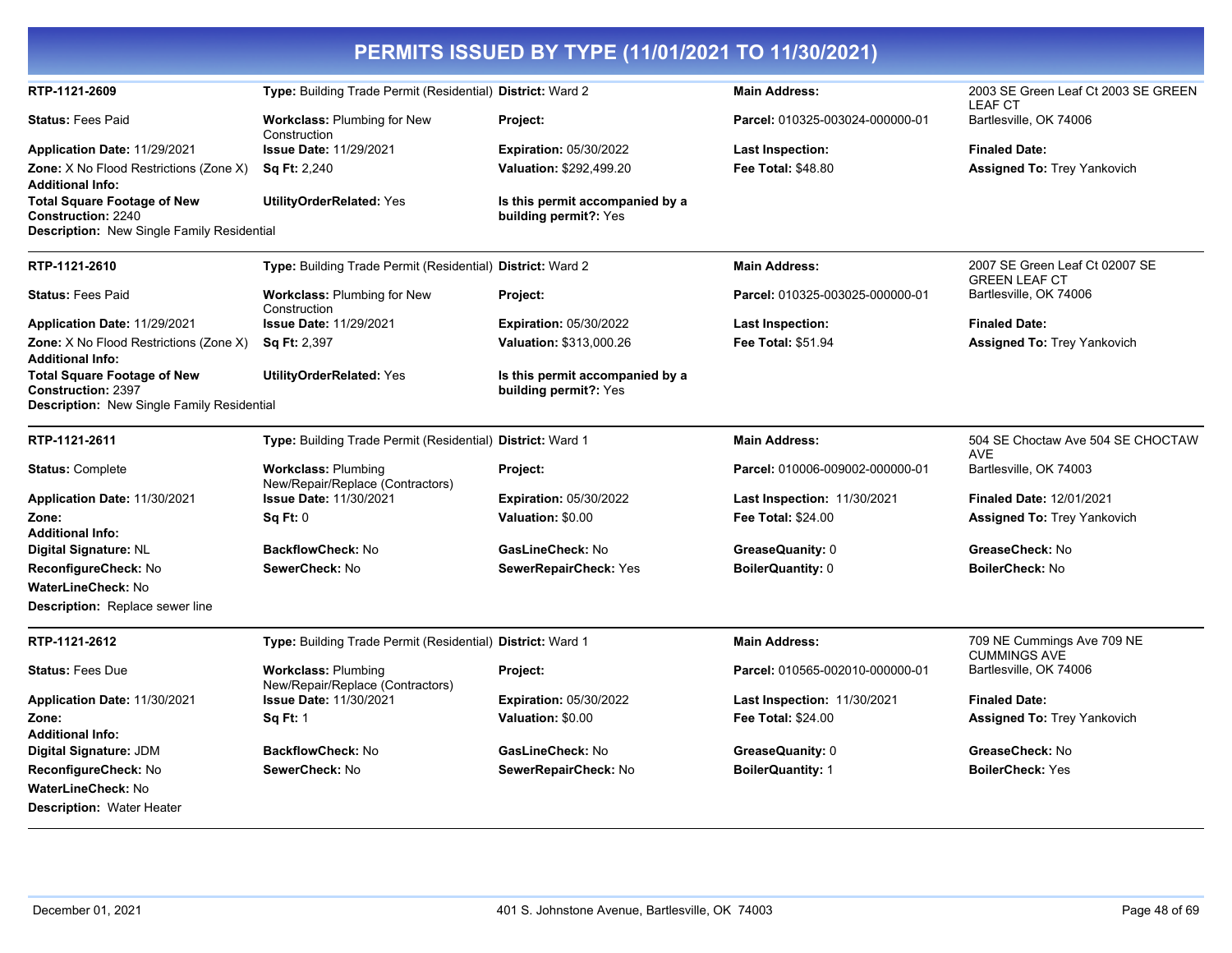|                                                           |                                                                  | PERMITS ISSUED BY TYPE (11/01/2021 TO 11/30/2021)          |                                    |                                              |
|-----------------------------------------------------------|------------------------------------------------------------------|------------------------------------------------------------|------------------------------------|----------------------------------------------|
| RTP-1121-2613                                             | Type: Building Trade Permit (Residential) District: Ward 5       |                                                            | <b>Main Address:</b>               | 813 SE Concord Dr 813 SE CONCORD<br>DR.      |
| <b>Status: Fees Due</b>                                   | <b>Workclass: Mechanical</b><br>New/Repair/Replace (Contractors) | Project:                                                   | Parcel: 010251-029010-000000-01    | Bartlesville, OK 74006                       |
| Application Date: 11/30/2021                              | Issue Date: 11/30/2021                                           | <b>Expiration: 05/30/2022</b>                              | <b>Last Inspection: 12/01/2021</b> | <b>Finaled Date:</b>                         |
| Zone:                                                     | Sq Ft: 0                                                         | Valuation: \$0.00                                          | Fee Total: \$24.00                 | <b>Assigned To: Trey Yankovich</b>           |
| <b>Additional Info:</b><br><b>CommercialHoodCheck: No</b> | Fireplace / Stove: No                                            | GasLineCheck: No                                           | CoilOnlyCheck: No                  | DuctsVentsCheck: No                          |
| HeatPumpFurnaceCheck: No                                  | MiniSplitCheck: No                                               | NewSplitSystemCheck: No                                    | PackageUnitCheck: No               | <b>RTUCheck: No</b>                          |
| SplitSystemChangeOutCheck: Yes                            | SplitSystemChangeOutQuantity: 1                                  | RefrigerationOrCompressorCheck: No WaterHeaterOrBoiler: No |                                    |                                              |
| Description: FURNACE COIL/AIR CHANGEOUT                   |                                                                  |                                                            |                                    |                                              |
| RTP-1121-2615                                             | Type: Building Trade Permit (Residential) District: Ward 2       |                                                            | <b>Main Address:</b>               | 3001 Cambridge 3001 CAMBRIDGE CT             |
| <b>Status: Fees Due</b>                                   | <b>Workclass: Mechanical</b><br>New/Repair/Replace (Contractors) | Project:                                                   | Parcel: 010081-001009-000000-01    | Bartlesville, OK 74006                       |
| Application Date: 11/30/2021                              | Issue Date: 11/30/2021                                           | <b>Expiration: 05/30/2022</b>                              | Last Inspection:                   | <b>Finaled Date:</b>                         |
| Zone:                                                     | Sq Ft: 0                                                         | Valuation: \$0.00                                          | <b>Fee Total: \$24.00</b>          | <b>Assigned To: Trey Yankovich</b>           |
| <b>Additional Info:</b>                                   |                                                                  |                                                            |                                    |                                              |
| <b>CommercialHoodCheck: No</b>                            | Fireplace / Stove: No                                            | GasLineCheck: No                                           | CoilOnlyCheck: No                  | DuctsVentsCheck: No                          |
| HeatPumpFurnaceCheck: Yes                                 | <b>HeatPumpFurnaceQuantity: 1</b>                                | MiniSplitCheck: No                                         | NewSplitSystemCheck: No            | PackageUnitCheck: No                         |
| <b>RTUCheck: No</b>                                       | SplitSystemChangeOutCheck: No                                    | RefrigerationOrCompressorCheck: No                         | <b>WaterHeaterOrBoiler: No</b>     |                                              |
| <b>Description: FURNACE</b>                               |                                                                  |                                                            |                                    |                                              |
| RTP-1121-2616                                             | Type: Building Trade Permit (Residential) District: Ward 4       |                                                            | <b>Main Address:</b>               | 112 NW Ramblewood Rd 112 NW<br>RAMBLEWOOD RD |
| <b>Status: Fees Due</b>                                   | <b>Workclass: Mechanical</b><br>New/Repair/Replace (Contractors) | Project:                                                   | Parcel: 010306-053020-000000-01    | Bartlesville, OK 74003                       |
| Application Date: 11/30/2021                              | <b>Issue Date: 11/30/2021</b>                                    | <b>Expiration: 05/30/2022</b>                              | <b>Last Inspection:</b>            | <b>Finaled Date:</b>                         |
| Zone:                                                     | Sq Ft: 0                                                         | Valuation: \$0.00                                          | <b>Fee Total: \$24.00</b>          | <b>Assigned To: Trey Yankovich</b>           |
| <b>Additional Info:</b>                                   |                                                                  |                                                            |                                    |                                              |
| CommercialHoodCheck: No                                   | Fireplace / Stove: No                                            | GasLineCheck: No                                           | CoilOnlyCheck: No                  | DuctsVentsCheck: No                          |
| HeatPumpFurnaceCheck: No                                  | MiniSplitCheck: No                                               | <b>NewSplitSystemCheck: No</b>                             | PackageUnitCheck: No               | <b>RTUCheck: No</b>                          |
| SplitSystemChangeOutCheck: Yes                            | SplitSystemChangeOutQuantity: 1                                  | RefrigerationOrCompressorCheck: No                         | <b>WaterHeaterOrBoiler: No</b>     |                                              |
| Description: COMPLETE SYSTEM                              |                                                                  |                                                            |                                    |                                              |
| RTP-1121-2617                                             | Type: Building Trade Permit (Residential) District: Ward 1       |                                                            | <b>Main Address:</b>               | 1419 SE Crescent Dr                          |
| <b>Status: Fees Due</b>                                   | Workclass: Roofing Repair/Replacement Project:<br>(Contractor)   |                                                            | Parcel: 010322-004002-000000-01    | Bartlesville, OK 74006                       |
| Application Date: 11/30/2021                              | <b>Issue Date: 11/30/2021</b>                                    | <b>Expiration: 05/30/2022</b>                              | <b>Last Inspection:</b>            | <b>Finaled Date:</b>                         |
| Zone:                                                     | <b>Sq Ft: 3,400</b>                                              | Valuation: \$0.00                                          | <b>Fee Total: \$24.00</b>          | <b>Assigned To: Trey Yankovich</b>           |
| <b>Additional Info:</b>                                   |                                                                  |                                                            |                                    |                                              |
| Digital Signature: Addam L Orsburn                        | <b>CompositeCheck: Yes</b>                                       | <b>MetalCheck: No</b>                                      | <b>OtherCheck: No</b>              | <b>Material Type:</b>                        |
| <b>Number of SEPARATE structures to be</b><br>Roofed: 0   |                                                                  |                                                            |                                    |                                              |

**Description:** Tear off and replace single layer roof.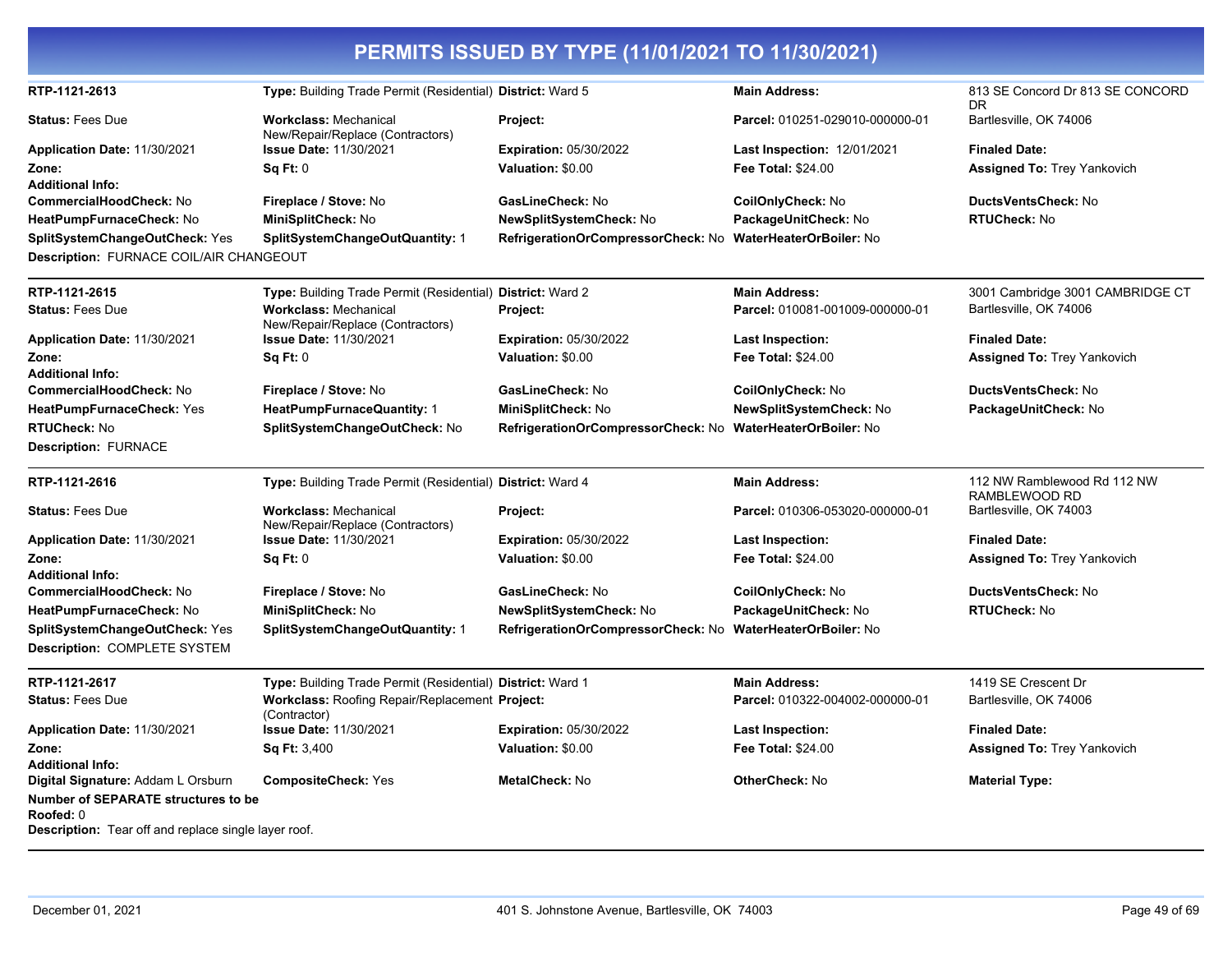|                                                                                     |                                                                  | PERMITS ISSUED BY TYPE (11/01/2021 TO 11/30/2021) |                                 |                                                |
|-------------------------------------------------------------------------------------|------------------------------------------------------------------|---------------------------------------------------|---------------------------------|------------------------------------------------|
| RTP-1121-2618                                                                       | Type: Building Trade Permit (Residential) District: Ward 3       |                                                   | <b>Main Address:</b>            | 1930 SE Southview Ave 1930 SE<br>SOUTHVIEW AVE |
| <b>Status: Permit Issued</b>                                                        | <b>Workclass: Electrical</b><br>New/Repair/Replace (Contractors) | Project:                                          | Parcel: 010999-132612-002000-50 | Bartlesville, OK 74003                         |
| Application Date: 11/30/2021                                                        | <b>Issue Date: 11/30/2021</b>                                    | <b>Expiration: 05/30/2022</b>                     | <b>Last Inspection:</b>         | <b>Finaled Date:</b>                           |
| Zone:<br><b>Additional Info:</b>                                                    | Sq Ft: 0                                                         | Valuation: \$0.00                                 | <b>Fee Total: \$24.00</b>       | <b>Assigned To: Trey Yankovich</b>             |
| NewMeterCheck: No                                                                   | ServiceRiserReplace: No                                          | ReplacementMeterCheck: No                         | <b>New BreakerQuantity: 0</b>   | NewBreakerCheck: No                            |
| ReplacementBreakerCheck: Yes                                                        | <b>ReplBreakerQuantity: 1</b>                                    | TransferSwitchInstallation: No                    | <b>NewExtensionCheck: No</b>    | GeneratorCheck: No                             |
| PoolCheck: No                                                                       | SolarPanelCheckBox: No                                           | TemporaryServiceCheck: No                         |                                 |                                                |
| <b>Description: PANEL CHANGE</b>                                                    |                                                                  |                                                   |                                 |                                                |
| RTP-1121-2619                                                                       | Type: Building Trade Permit (Residential)                        | <b>District: Ward 1</b>                           | <b>Main Address:</b>            | 3010 SE Talbot Cir 3010 SE TALBOT CIR          |
| <b>Status: Fees Due</b>                                                             | <b>Workclass: Mechanical for New</b><br>Construction             | <b>Project:</b>                                   | Parcel: 010325-001030-000000-01 | Bartlesville, OK 74006                         |
| Application Date: 11/30/2021                                                        | <b>Issue Date: 11/30/2021</b>                                    | Expiration: 05/30/2022                            | Last Inspection:                | <b>Finaled Date:</b>                           |
| Zone:                                                                               | Sq Ft: 1,773                                                     | Valuation: \$0.00                                 | <b>Fee Total: \$39.46</b>       | <b>Assigned To: Trey Yankovich</b>             |
| <b>Additional Info:</b>                                                             |                                                                  |                                                   |                                 |                                                |
| <b>Total Square Footage of New</b><br><b>Construction: 1773</b>                     |                                                                  |                                                   |                                 |                                                |
| RTP-1121-2620                                                                       | Type: Building Trade Permit (Residential)                        | District: Ward 1                                  | <b>Main Address:</b>            | 3018 SE Talbot Cir 3018 SE TALBOT CIR          |
| <b>Status: Fees Due</b>                                                             | <b>Workclass: Mechanical for New</b><br>Construction             | Project:                                          | Parcel: 010325-001028-000000-01 | Bartlesville, OK 74006                         |
| Application Date: 11/30/2021                                                        | <b>Issue Date: 11/30/2021</b>                                    | <b>Expiration: 05/30/2022</b>                     | <b>Last Inspection:</b>         | <b>Finaled Date:</b>                           |
| Zone:                                                                               | Sq Ft: 2,366                                                     | Valuation: \$0.00                                 | <b>Fee Total: \$51.32</b>       | <b>Assigned To: Trey Yankovich</b>             |
| <b>Additional Info:</b><br><b>Total Square Footage of New</b><br>Construction: 2366 |                                                                  |                                                   |                                 |                                                |

| <b>PERMITS ISSUED FOR BUILDING TRADE PERMIT (RESIDENTIAL):</b> | 116 |
|----------------------------------------------------------------|-----|
|----------------------------------------------------------------|-----|

| <b>Type:</b> Certificate of Compliance                           | <b>District: Ward 2</b>       | <b>Main Address:</b>            | 1409 SE Washington Blvd 1409 SE<br><b>WASHINGTON BLVD</b> |
|------------------------------------------------------------------|-------------------------------|---------------------------------|-----------------------------------------------------------|
| <b>Workclass: Alcohol Certificate of</b><br>Compliance           | <b>Project:</b>               | Parcel: 010999-172613-002000-06 | Bartlesville, OK 74006                                    |
| <b>Issue Date: 11/09/2021</b>                                    | <b>Expiration: 11/09/2022</b> | <b>Last Inspection:</b>         | <b>Finaled Date: 11/09/2021</b>                           |
| Sq Ft: 0                                                         | Valuation: \$0.00             | <b>Fee Total: \$20.00</b>       | <b>Assigned To: Trey Yankovich</b>                        |
|                                                                  |                               |                                 |                                                           |
| <b>Type:</b> Certificate of Compliance                           | <b>District: Ward 3</b>       | <b>Main Address:</b>            | 1400 SW Texas Cir 01400 SW TEXAS<br>CIR                   |
| <b>Workclass: Dispensary/Grower</b><br>Certificate of Compliance | <b>Project:</b>               | Parcel: 010175-000001-000000-01 | Bartlesville, OK 74003                                    |
| <b>Issue Date: 11/18/2021</b>                                    | <b>Expiration:</b>            | <b>Last Inspection:</b>         | <b>Finaled Date: 11/18/2021</b>                           |
| Sq Ft: 0                                                         | Valuation: \$0.00             | <b>Fee Total: \$20.00</b>       | <b>Assigned To: Trey Yankovich</b>                        |
|                                                                  |                               |                                 |                                                           |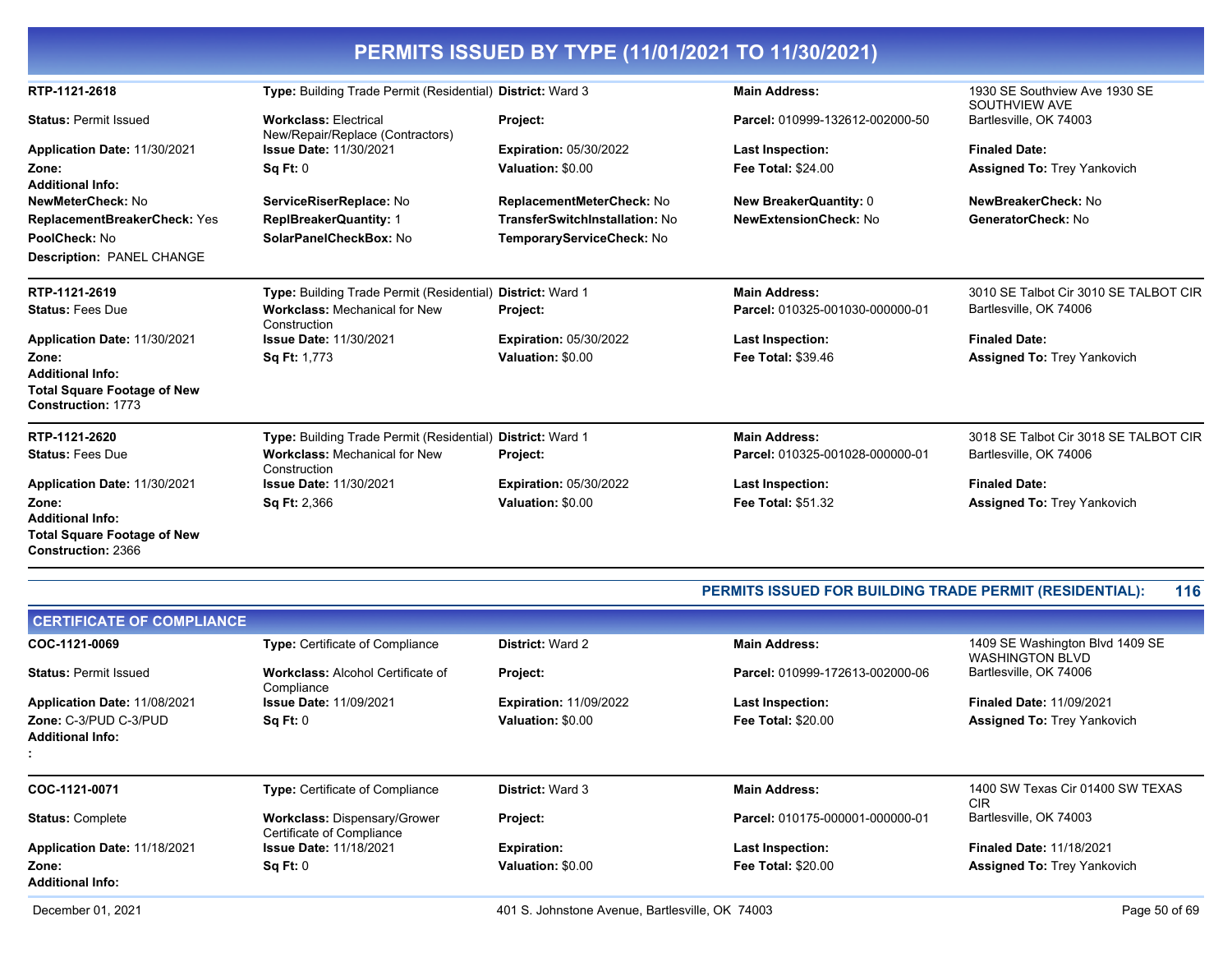**Check if certificate is for Dispensary: Check if Certificate is for Grower:** Yes No

|                                                                                                                   |                                                                                                                                                                                                                                                                                                                                                                                                 |                                      | PERMITS ISSUED FOR CERTIFICATE OF COMPLIANCE:            |                                              |  |
|-------------------------------------------------------------------------------------------------------------------|-------------------------------------------------------------------------------------------------------------------------------------------------------------------------------------------------------------------------------------------------------------------------------------------------------------------------------------------------------------------------------------------------|--------------------------------------|----------------------------------------------------------|----------------------------------------------|--|
| <b>CODE COMPLIANCE COURTESY INSPECTION PERMIT</b>                                                                 |                                                                                                                                                                                                                                                                                                                                                                                                 |                                      |                                                          |                                              |  |
| CCP-1121-0001                                                                                                     | Type: Code Compliance Courtesy<br><b>Inspection Permit</b>                                                                                                                                                                                                                                                                                                                                      | <b>District: Ward 3</b>              | <b>Main Address:</b>                                     | 1734 SE Osage 1734 SE OSAGE                  |  |
| <b>Status: Permit Issued</b>                                                                                      | <b>Workclass: Courtesy Inspection Permit</b>                                                                                                                                                                                                                                                                                                                                                    | Project:                             | Parcel: 010999-132612-002000-36                          | Bartlesville, OK 74003                       |  |
| Application Date: 11/30/2021                                                                                      | <b>Issue Date: 11/30/2021</b>                                                                                                                                                                                                                                                                                                                                                                   | <b>Expiration: 05/30/2022</b>        | Last Inspection: 11/30/2021                              | <b>Finaled Date:</b>                         |  |
| Zone:<br><b>Additional Info:</b>                                                                                  | Sq Ft: 0                                                                                                                                                                                                                                                                                                                                                                                        | Valuation: \$0.00                    | Fee Total: \$0.00                                        | <b>Assigned To:</b>                          |  |
| Date: Nov 30 2021 12:00AM                                                                                         | Notes and Comments: Work was done<br>in 2019. Although permits were pulled,<br>no progressive inspections were<br>requested or performed. Homeowner<br>feels the job was done illegally and<br>poorly. This inpection is being done as a<br>courtesy to see what the general<br>condition of the work is in.<br>Description: Courtesy Inspection on prior work that homowner has complaints on. |                                      |                                                          |                                              |  |
|                                                                                                                   |                                                                                                                                                                                                                                                                                                                                                                                                 |                                      |                                                          |                                              |  |
| CCP-1121-0002                                                                                                     | Type: Code Compliance Courtesy<br><b>Inspection Permit</b>                                                                                                                                                                                                                                                                                                                                      | <b>District: Ward 2</b>              | <b>Main Address:</b>                                     | 401 S Johnstone Ave 00401 S<br>JOHNSTONE AVE |  |
| <b>Status: Permit Issued</b>                                                                                      | <b>Workclass: Courtesy Inspection Permit</b>                                                                                                                                                                                                                                                                                                                                                    | Project:                             | Parcel: 010001-039001-000000-01                          | Bartlesville, OK 74003                       |  |
| Application Date: 11/30/2021                                                                                      | <b>Issue Date: 11/30/2021</b>                                                                                                                                                                                                                                                                                                                                                                   | <b>Expiration: 05/30/2022</b>        | Last Inspection: 11/30/2021                              | <b>Finaled Date:</b>                         |  |
| Zone:                                                                                                             | Sq Ft: 0                                                                                                                                                                                                                                                                                                                                                                                        | Valuation: \$0.00                    | <b>Fee Total: \$0.00</b>                                 | <b>Assigned To:</b>                          |  |
| <b>Additional Info:</b>                                                                                           |                                                                                                                                                                                                                                                                                                                                                                                                 |                                      |                                                          |                                              |  |
|                                                                                                                   |                                                                                                                                                                                                                                                                                                                                                                                                 |                                      |                                                          |                                              |  |
| Description: TEST INSPECTION, NOT A REAL PERMIT                                                                   |                                                                                                                                                                                                                                                                                                                                                                                                 |                                      |                                                          |                                              |  |
|                                                                                                                   |                                                                                                                                                                                                                                                                                                                                                                                                 |                                      | PERMITS ISSUED FOR CODE COMPLIANCE COURTESY INSPECTION P | $\mathbf{2}$                                 |  |
|                                                                                                                   |                                                                                                                                                                                                                                                                                                                                                                                                 |                                      |                                                          |                                              |  |
| <b>FIRE</b>                                                                                                       |                                                                                                                                                                                                                                                                                                                                                                                                 |                                      |                                                          |                                              |  |
| FIRE-1121-0041                                                                                                    | <b>Type: Fire</b>                                                                                                                                                                                                                                                                                                                                                                               | <b>District: Ward 4</b>              | <b>Main Address:</b>                                     | 700 SW Penn Ave 00700 SW PENN AVE            |  |
| <b>Status: Permit Issued</b>                                                                                      | <b>Workclass: Commercial Fire</b><br>Suppression                                                                                                                                                                                                                                                                                                                                                | Project:                             | Parcel: 010229-007010-000000-01                          | Bartlesville, OK 74003                       |  |
| Application Date: 11/02/2021                                                                                      | <b>Issue Date: 11/02/2021</b>                                                                                                                                                                                                                                                                                                                                                                   | <b>Expiration: 05/02/2022</b>        | <b>Last Inspection:</b>                                  | <b>Finaled Date:</b>                         |  |
| Zone:                                                                                                             | Sq Ft: 0                                                                                                                                                                                                                                                                                                                                                                                        | Valuation: \$0.00                    | Fee Total: \$129.00                                      | <b>Assigned To: David Topping</b>            |  |
| <b>Additional Info:</b>                                                                                           |                                                                                                                                                                                                                                                                                                                                                                                                 |                                      |                                                          |                                              |  |
| If other, please identify system type:<br><b>WET</b><br><b>Description:</b> Grand Lake Mental Health New addition | Number of Heads: 151                                                                                                                                                                                                                                                                                                                                                                            | <b>Work Classification: Addition</b> | <b>System Type: Other</b>                                | Acres: 0                                     |  |

**PERMITS ISSUED FOR CERTIFICATE OF COMPLIANCE: 2**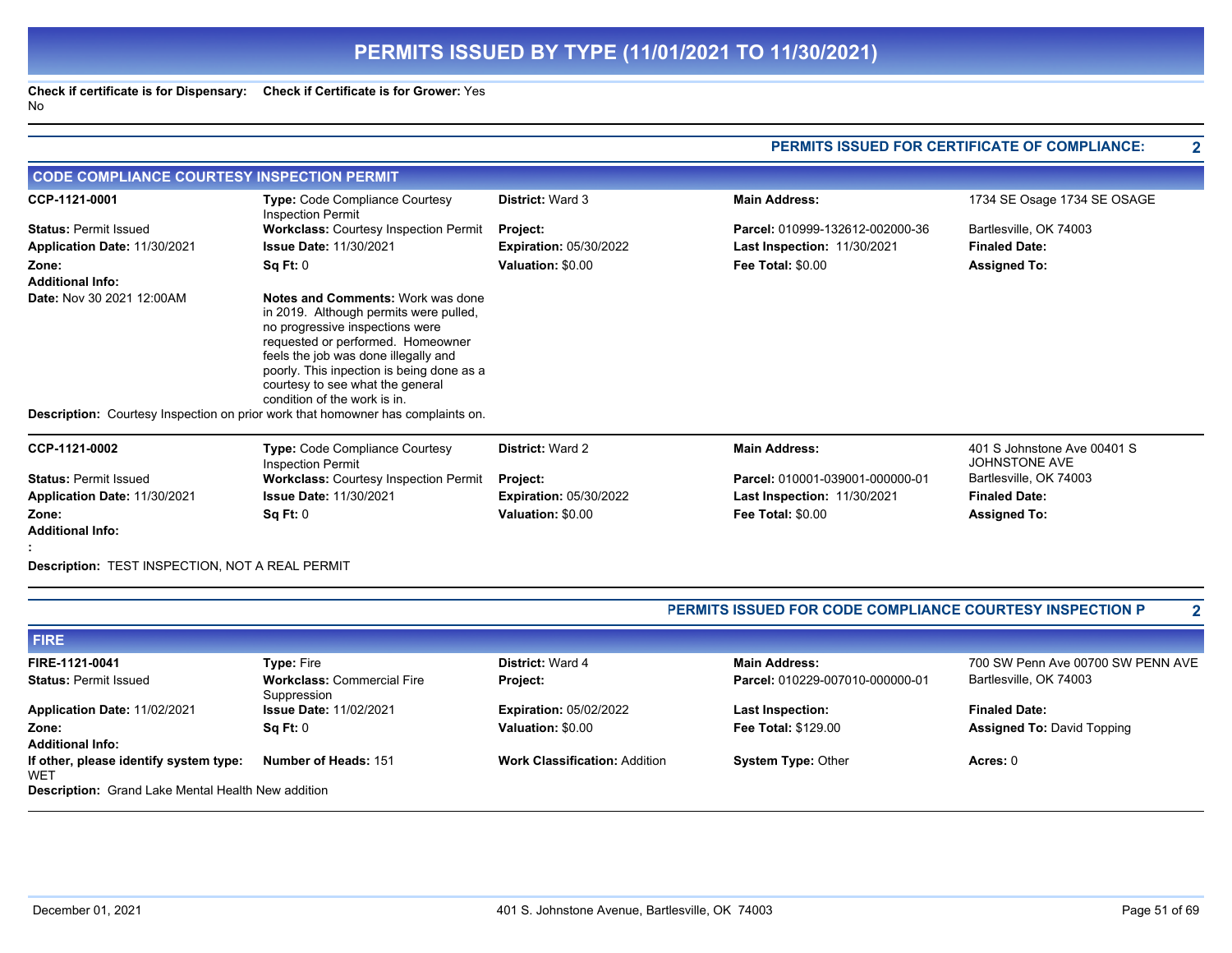| FIRE-1121-0042                                               | Type: Fire                                           | District: Ward 1                                                                                                                            | <b>Main Address:</b>               | 505 SE Washington Blvd 00505 SE<br><b>WASHINGTON BLVD</b>         |
|--------------------------------------------------------------|------------------------------------------------------|---------------------------------------------------------------------------------------------------------------------------------------------|------------------------------------|-------------------------------------------------------------------|
| <b>Status: Permit Issued</b>                                 | <b>Workclass: Commercial Fire</b><br>Suppression     | <b>Project: BRICKTOWN BREWERY</b>                                                                                                           | Parcel: 010071-000T01-000000-04    | Bartlesville, OK 74006                                            |
| <b>Application Date: 11/04/2021</b>                          | <b>Issue Date: 11/09/2021</b>                        | <b>Expiration: 05/09/2022</b>                                                                                                               | <b>Last Inspection:</b>            | <b>Finaled Date:</b>                                              |
| Zone:                                                        | Sq Ft: 0                                             | Valuation: \$0.00                                                                                                                           | <b>Fee Total: \$104.00</b>         | <b>Assigned To: David Topping</b>                                 |
| <b>Additional Info:</b>                                      |                                                      |                                                                                                                                             |                                    |                                                                   |
| Hazards: Cooking                                             | If other, please identify system type:<br>Wet System | Number of Heads: 69                                                                                                                         | <b>Work Classification: New</b>    | <b>System Type: Other</b>                                         |
| <b>Zoning District:</b>                                      | <b>Property Legal Description:</b>                   | Signature: Billy Johnson                                                                                                                    | Acres: 0                           | Floodway:                                                         |
| <b>Description: Bricktown Brewery</b>                        |                                                      |                                                                                                                                             |                                    |                                                                   |
| FIRE-1121-0044                                               | <b>Type: Fire</b>                                    | <b>District: Ward 1</b>                                                                                                                     | <b>Main Address:</b>               | 501 SE Washington Blvd                                            |
| <b>Status: Permit Issued</b>                                 | <b>Workclass: Commercial Fire</b><br>Suppression     | Project:                                                                                                                                    | Parcel:                            | Bartlesville, OK 74006                                            |
| Application Date: 11/23/2021                                 | <b>Issue Date: 11/30/2021</b>                        | <b>Expiration: 05/30/2022</b>                                                                                                               | <b>Last Inspection:</b>            | <b>Finaled Date:</b>                                              |
| Zone:                                                        | Sq Ft: 0                                             | <b>Valuation: \$4,700.00</b>                                                                                                                | Fee Total: \$104.00                | <b>Assigned To: David Topping</b>                                 |
| <b>Additional Info:</b>                                      |                                                      |                                                                                                                                             |                                    |                                                                   |
| If other, please identify system type:<br>Wet System         | <b>Number of Heads: 24</b>                           | <b>Work Classification: Modification</b>                                                                                                    | <b>System Type: Other</b>          | <b>Zoning District:</b>                                           |
| <b>Property Legal Description:</b>                           | Signature: Matt Cantu                                | Acres: 0                                                                                                                                    | Floodway:                          |                                                                   |
| Description: Sprinkler Head add/relocate for tenant buildout |                                                      |                                                                                                                                             |                                    |                                                                   |
| FIRE-1121-0045                                               | <b>Type: Fire</b>                                    | District: Ward 1                                                                                                                            | <b>Main Address:</b>               | 3813 E Frank Phillips Blvd 03813 E<br><b>FRANK PHILLIPS BLVD</b>  |
| <b>Status: Permit Issued</b>                                 | <b>Workclass: Commercial Fire Alarm</b>              | Project: SCHLOTZKY'S                                                                                                                        | Parcel: 010999-092613-004000-37    | Bartlesville, OK 74003                                            |
| <b>Application Date: 11/23/2021</b>                          | <b>Issue Date: 11/23/2021</b>                        | <b>Expiration: 05/23/2022</b>                                                                                                               | <b>Last Inspection:</b>            | <b>Finaled Date:</b>                                              |
| <b>Zone: C-3 C-3</b>                                         | <b>Sq Ft: 2,183</b>                                  | <b>Valuation: \$334,042.66</b>                                                                                                              | <b>Fee Total: \$29.00</b>          | <b>Assigned To: David Topping</b>                                 |
| <b>Additional Info:</b>                                      |                                                      |                                                                                                                                             |                                    |                                                                   |
| <b>Work Classification: New</b>                              | <b>System Type: Automatic</b>                        | <b>Reporting System: Remote</b>                                                                                                             | <b>Annunciator Panel: Unmanned</b> | <b>Number of Pull Stations: 3</b>                                 |
| <b>Audible Visual Units: 7</b>                               | <b>Zoning District: C-3</b>                          | <b>Property Legal Description: PART</b><br>SECT 9-26-13 TR 4-2 E 158.1 OF W<br>358.5 OF S 251.3 OF SW NW: .91 AC<br><b>BVILLE PART SECT</b> | <b>Acres: 40322.3</b>              | Floodway:                                                         |
| <b>Description: Schlotzky's</b>                              |                                                      |                                                                                                                                             |                                    |                                                                   |
| FIRE-1121-0046                                               | <b>Type: Fire</b>                                    | District: Ward 1                                                                                                                            | <b>Main Address:</b>               | 3003 SE Frank Phillips Blvd 3003 SE<br><b>FRANK PHILLIPS BLVD</b> |
| <b>Status: Fees Due</b>                                      | <b>Workclass: Commercial Fire Alarm</b>              | Project:                                                                                                                                    | Parcel: 010491-005001-000000-01    | Bartlesville, OK 74006                                            |
| Application Date: 11/24/2021                                 | <b>Issue Date: 11/30/2021</b>                        | <b>Expiration: 05/30/2022</b>                                                                                                               | <b>Last Inspection:</b>            | <b>Finaled Date:</b>                                              |
| Zone:                                                        | Sq Ft: 0                                             | Valuation: \$0.00                                                                                                                           | <b>Fee Total: \$29.00</b>          | <b>Assigned To: David Topping</b>                                 |
| <b>Additional Info:</b>                                      |                                                      |                                                                                                                                             |                                    |                                                                   |
| <b>Work Classification: New</b>                              | <b>System Type: Automatic</b>                        | <b>Reporting System: Remote</b>                                                                                                             | <b>Annunciator Panel: Unmanned</b> | <b>Number of Pull Stations: 1</b>                                 |
| <b>Number of Heat Detectors: 0</b>                           | <b>Number of Smoke Detectors: 1</b>                  | <b>Audible Visual Units: 7</b>                                                                                                              | Visual Units Only: 6               | <b>Audible Units Only: 0</b>                                      |
| <b>Zoning District:</b>                                      | <b>Property Legal Description:</b>                   | Signature:                                                                                                                                  | Acres: 0                           | Floodway:                                                         |
|                                                              |                                                      |                                                                                                                                             |                                    |                                                                   |

**PERMITS ISSUED FOR FIRE: 5**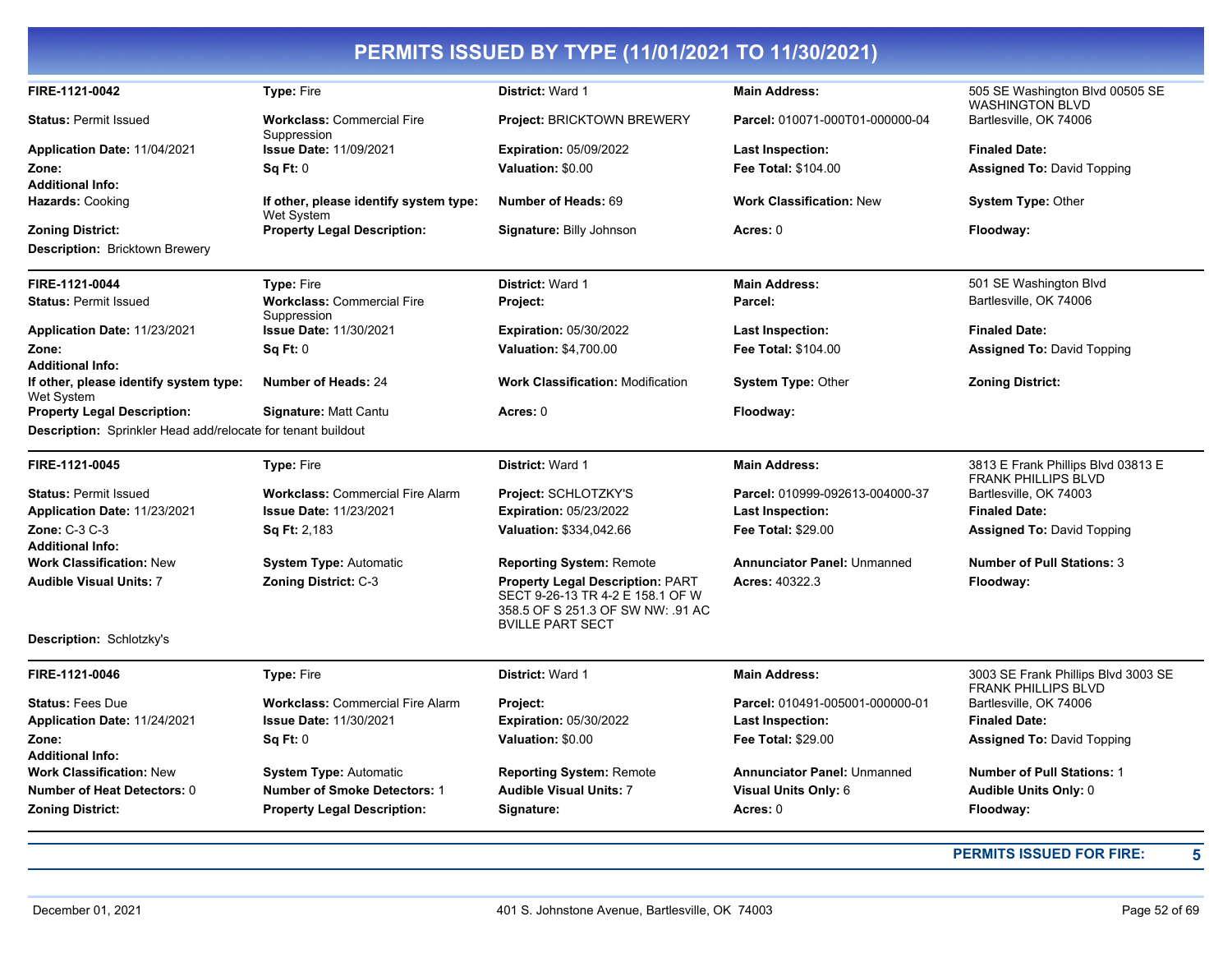| <b>NZOD DEVELOPMENT</b>                                               |                                                                       |                                                                 |                                                          |                                                                 |
|-----------------------------------------------------------------------|-----------------------------------------------------------------------|-----------------------------------------------------------------|----------------------------------------------------------|-----------------------------------------------------------------|
| NZOD-1121-0083                                                        | <b>Type: NZOD Development</b>                                         | <b>District: Ward 3</b>                                         | <b>Main Address:</b>                                     | 1539 SW Maple Ave 1539 SW MAPLE<br><b>AVE</b>                   |
| <b>Status: Complete</b>                                               | <b>Workclass: NZOD Development</b>                                    | Project: HABITAT FOR HUMANITY                                   | Parcel: 010030-004010-000000-01                          | Bartlesville, OK 74003                                          |
| Application Date: 11/09/2021                                          | <b>Issue Date: 11/09/2021</b>                                         | <b>Expiration:</b>                                              | <b>Last Inspection:</b>                                  | <b>Finaled Date: 11/09/2021</b>                                 |
| Zone: $RS-5RS-5$                                                      | SqFt:0                                                                | Valuation: \$0.00                                               | <b>Fee Total: \$0.00</b>                                 | <b>Assigned To: Trey Yankovich</b>                              |
| <b>Additional Info:</b>                                               |                                                                       |                                                                 |                                                          |                                                                 |
| NZOD Location Code: RaB04                                             | <b>Proposed Land Use(s): Single-Family</b><br>Residential             | 1. Have the soils on the site been<br>sampled?: Yes             | <b>Lead (ppm)2: 707</b>                                  | Cadmium (ppm)2: 23                                              |
| Arsenic (ppm)2: 19                                                    | Check here if no further action is<br>required2: Yes                  | <b>Total Removal (No further action</b><br>required): No        | Cap: No                                                  | Yes: No                                                         |
| No: No                                                                | Backfill and recap (must show on site<br>plan): No                    | Dispose of at Osage County Landfill:<br>No                      | Check here if no further action is<br>required: Yes      | <b>Check here if Soil Remediation is</b><br><b>Required: No</b> |
| <b>Zoning District: RS-5</b>                                          | <b>Property Legal Description: LOT 10</b><br><b>BLK 4 BELLE MEADE</b> | Acres: 6054.49                                                  | Floodway:                                                |                                                                 |
| NZOD-1121-0084                                                        | <b>Type: NZOD Development</b>                                         | <b>District: Ward 3</b>                                         | <b>Main Address:</b>                                     | 1400 SW Texas Cir 01400 SW TEXAS<br><b>CIR</b>                  |
| <b>Status: Complete</b>                                               | <b>Workclass: NZOD Development</b>                                    | Project:                                                        | Parcel: 010175-000001-000000-01                          | Bartlesville, OK 74003                                          |
| Application Date: 11/18/2021                                          | <b>Issue Date: 11/18/2021</b>                                         | <b>Expiration:</b>                                              | Last Inspection:                                         | <b>Finaled Date: 11/18/2021</b>                                 |
| Zone:                                                                 | Sq Ft: 0                                                              | Valuation: \$0.00                                               | <b>Fee Total: \$20.00</b>                                | <b>Assigned To: Trey Yankovich</b>                              |
| <b>Additional Info:</b>                                               |                                                                       |                                                                 |                                                          |                                                                 |
| <b>NZOD Location Code: HP0100</b>                                     | <b>Proposed Land Use(s): Industrial</b>                               | If other, please explain: SITE WAS<br>TESTED BUT DID NOT TARGET | 1. Have the soils on the site been<br>sampled?: Yes      | Check here if no further action is<br>required2: Yes            |
| 2. Has the yard been remediated?: No Total Removal (No further action | required): No                                                         | Cap: No                                                         | Yes: No                                                  | No: No                                                          |
| Backfill and recap (must show on site<br>plan): No                    | Dispose of at Osage County Landfill:<br>No                            | Check here if no further action is<br>required: Yes             | <b>Check here if Soil Remediation is</b><br>Required: No | Acres: 0                                                        |

#### **PERMITS ISSUED FOR NZOD DEVELOPMENT: 2**

| <b>RIGHT-OF-WAY</b>          |                                           |                                           |                                 |                                                 |
|------------------------------|-------------------------------------------|-------------------------------------------|---------------------------------|-------------------------------------------------|
| ROW-1121-0058                | Type: Right-of-Way                        | <b>District: Ward 4</b>                   | <b>Main Address:</b>            | 1611 N Choctaw St 01611 N CHOCTAW<br>ST         |
| <b>Status: Permit Issued</b> | <b>Workclass: Right-of-Way Commercial</b> | <b>Project:</b>                           | Parcel: 000320-007001-000000-03 | Bartlesville, OK 74029                          |
| Application Date: 11/15/2021 | <b>Issue Date: 11/15/2021</b>             | <b>Expiration: 05/16/2022</b>             | <b>Last Inspection:</b>         | <b>Finaled Date:</b>                            |
| Zone:                        | Sq Ft: 0                                  | Valuation: \$0.00                         | <b>Fee Total: \$25.00</b>       | <b>Assigned To: Micah Siemers</b>               |
| <b>Additional Info:</b>      |                                           |                                           |                                 |                                                 |
| <b>Excavation Depth: 0</b>   | <b>Work Description: Driveway</b>         | <b>Obstruction Size (In Linear Ft): 0</b> | <b>Acres (Sq. Ft.): 0</b>       | <b>Excavation Linear Length: 0</b>              |
| <b>Excavation Width: 0</b>   |                                           |                                           |                                 |                                                 |
| <b>Description: APPROACH</b> |                                           |                                           |                                 |                                                 |
| ROW-1121-0059                | Type: Right-of-Way                        | <b>District: Ward 4</b>                   | <b>Main Address:</b>            | 940 NW Sunset Blvd 940 NW SUNSET<br><b>BLVD</b> |
| <b>Status: Permit Issued</b> | <b>Workclass: Right-of-Way Commercial</b> | <b>Project:</b>                           | Parcel: 010300-011000-000000-01 | Bartlesville, OK 74003                          |
| Application Date: 11/17/2021 | <b>Issue Date: 11/17/2021</b>             | <b>Expiration: 05/16/2022</b>             | Last Inspection:                | <b>Finaled Date:</b>                            |
| Zone:                        | Sq Ft: 0                                  | Valuation: \$0.00                         | <b>Fee Total: \$25.00</b>       | <b>Assigned To: Micah Siemers</b>               |
| <b>Additional Info:</b>      |                                           |                                           |                                 |                                                 |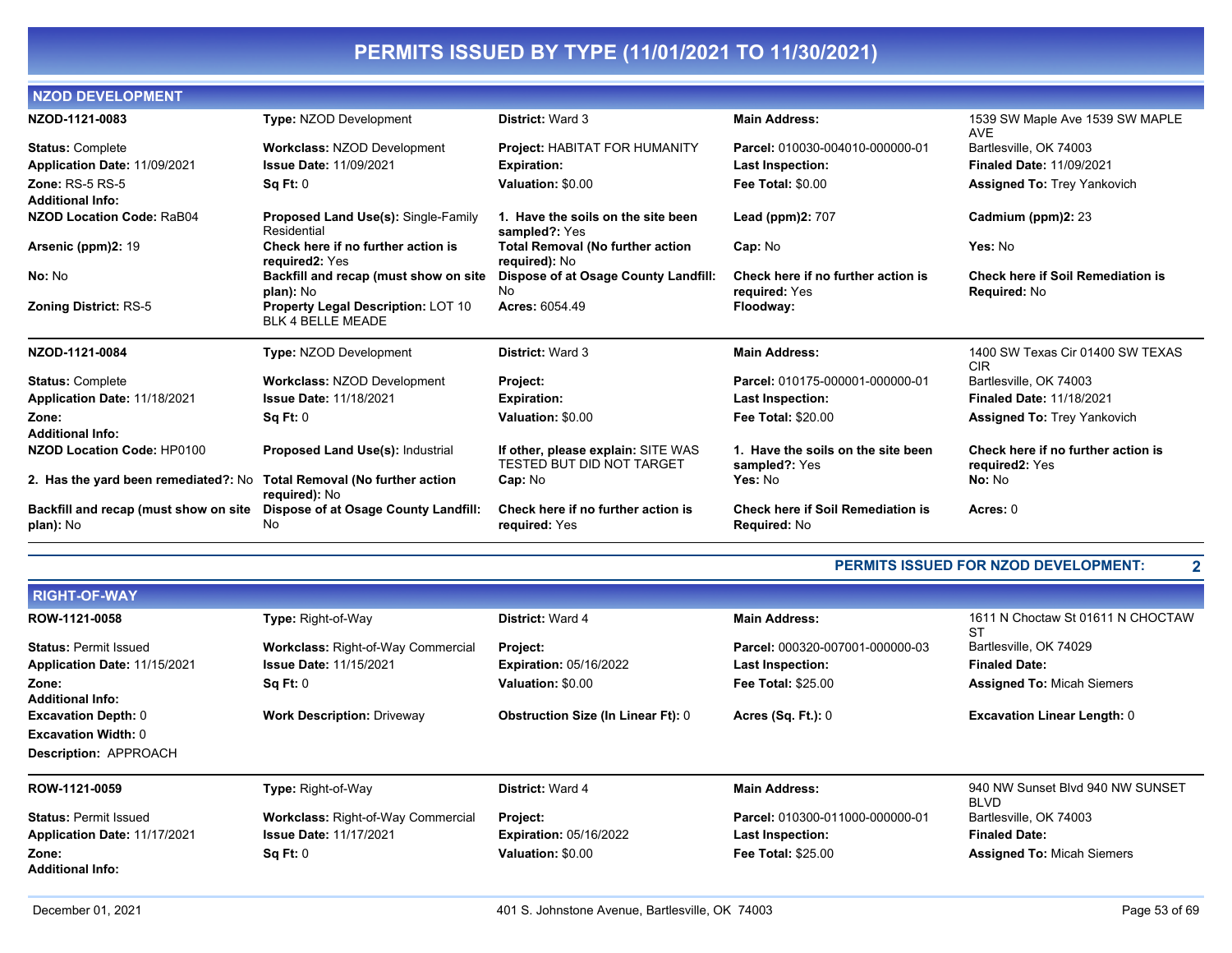|                                                                                                                                    | PERMITS ISSUED BY TYPE (11/01/2021 TO 11/30/2021)                                                                           |                                                                                                  |                                                                                                                 |                                                                                                                            |  |
|------------------------------------------------------------------------------------------------------------------------------------|-----------------------------------------------------------------------------------------------------------------------------|--------------------------------------------------------------------------------------------------|-----------------------------------------------------------------------------------------------------------------|----------------------------------------------------------------------------------------------------------------------------|--|
| <b>Excavation Linear Length: 0</b><br><b>Acres (Sq. Ft.): 0</b><br><b>Description: SIDEWALKS APPROACH MODIFICATIONS AND REPAIR</b> | Excavation Width: 0                                                                                                         | <b>Excavation Depth: 0</b>                                                                       | <b>Work Description: Driveway</b>                                                                               | <b>Obstruction Size (In Linear Ft): 0</b>                                                                                  |  |
|                                                                                                                                    |                                                                                                                             |                                                                                                  |                                                                                                                 |                                                                                                                            |  |
| ROW-1121-0060<br><b>Status: Permit Issued</b><br>Application Date: 11/19/2021<br>Zone:                                             | Type: Right-of-Way<br>Workclass: Right-of-Way Commercial<br><b>Issue Date: 11/19/2021</b><br>Sq Ft: 0                       | District: Ward 4<br>Project:<br>Expiration: 05/18/2022<br>Valuation: \$0.00                      | <b>Main Address:</b><br>Parcel: 010001-044001-000000-01<br>Last Inspection:<br><b>Fee Total: \$25.00</b>        | 511 S Keeler Ave 00511 S KEELER AVE<br>Bartlesville, OK 74003<br><b>Finaled Date:</b><br><b>Assigned To: Micah Siemers</b> |  |
| <b>Additional Info:</b><br><b>Excavation Linear Length: 0</b><br>Acres (Sq. Ft.): 0                                                | <b>Excavation Width: 0</b>                                                                                                  | <b>Excavation Depth: 0</b>                                                                       | <b>Work Description: Sidewalk</b>                                                                               | <b>Obstruction Size (In Linear Ft): 0</b>                                                                                  |  |
|                                                                                                                                    | Description: REMOVE AND RELACE CURB & GUTTER AND SIDEWALK AT COP PLAZA BETWEEN JENNINGS AND KEELER                          |                                                                                                  |                                                                                                                 |                                                                                                                            |  |
| ROW-1121-0061                                                                                                                      | Type: Right-of-Way                                                                                                          | District: Ward 4                                                                                 | <b>Main Address:</b>                                                                                            | 421 SW Seminole Ave 00421 SW<br><b>SEMINOLE AVE</b>                                                                        |  |
| <b>Status: Permit Issued</b><br>Application Date: 11/19/2021<br>Zone:                                                              | <b>Workclass: Right-of-Way Commercial</b><br><b>Issue Date: 11/19/2021</b><br>Sq Ft: 0                                      | Project:<br><b>Expiration: 05/18/2022</b><br>Valuation: \$0.00                                   | Parcel: 010004-003017-000000-01<br><b>Last Inspection:</b><br><b>Fee Total: \$25.00</b>                         | Bartlesville, OK 74003<br><b>Finaled Date:</b><br><b>Assigned To: Micah Siemers</b>                                        |  |
| <b>Additional Info:</b><br><b>Excavation Linear Length: 0</b><br><b>Acres (Sq. Ft.): 0</b>                                         | <b>Excavation Width: 0</b><br>Description: REMOVING OLD APPROACH AND CLOSING WITH CURB. CONSTRUCTING NEW 14' DRIVE APPROACH | <b>Excavation Depth: 0</b>                                                                       | <b>Work Description: Driveway</b>                                                                               | <b>Obstruction Size (In Linear Ft): 0</b>                                                                                  |  |
| ROW-1121-0062<br><b>Status: Permit Issued</b><br>Application Date: 11/24/2021<br>Zone:<br><b>Additional Info:</b>                  | Type: Right-of-Way<br>Workclass: Right-of-Way Residential<br>Issue Date: 11/24/2021<br>Sq Ft: 0                             | <b>District: Ward 5</b><br><b>Project:</b><br><b>Expiration: 05/23/2022</b><br>Valuation: \$0.00 | <b>Main Address:</b><br>Parcel: 010264-001026-000000-01<br><b>Last Inspection:</b><br><b>Fee Total: \$25.00</b> | 5921 SE Martin PI 5921 SE MARTIN PL<br>Bartlesville, OK 74006<br><b>Finaled Date:</b><br><b>Assigned To: Micah Siemers</b> |  |
| <b>Excavation Linear Length: 0</b>                                                                                                 | <b>Excavation Width: 0</b>                                                                                                  | <b>Excavation Depth: 0</b>                                                                       | <b>Work Description: Driveway</b>                                                                               | If other use, please explain:: Widening<br>existing drive (9x7') and replacing 7x4'<br>sidewalk.                           |  |
| <b>Obstruction Size (In Linear Ft): 0</b>                                                                                          | <b>Acres (Sq. Ft.): 0</b>                                                                                                   |                                                                                                  |                                                                                                                 |                                                                                                                            |  |
|                                                                                                                                    |                                                                                                                             |                                                                                                  |                                                                                                                 | PERMITS ISSUED FOR RIGHT-OF-WAY:<br>5                                                                                      |  |
| <b>SIGN</b>                                                                                                                        |                                                                                                                             |                                                                                                  |                                                                                                                 |                                                                                                                            |  |
| SIGN-1121-0145                                                                                                                     | Type: Sign                                                                                                                  | District: Ward 2                                                                                 | <b>Main Address:</b>                                                                                            | 2687 SE Adams Blvd 2687 SE ADAMS<br><b>BLVD</b>                                                                            |  |
| <b>Status: Permit Issued</b><br>Application Date: 11/05/2021                                                                       | Workclass: Sign - Permanent Attached<br><b>Issue Date: 11/05/2021</b>                                                       | Project:<br><b>Expiration: 05/04/2022</b>                                                        | Parcel: 010806-001004-000000-00<br>Last Inspection:                                                             | Bartlesville, OK 74006<br><b>Finaled Date:</b>                                                                             |  |
| Zone: AE 100-Year Flood Hazard Area -<br><b>Restrictions Apply</b><br><b>Additional Info:</b>                                      | <b>Sq Ft: 50</b>                                                                                                            | Valuation: \$0.00                                                                                | <b>Fee Total: \$50.00</b>                                                                                       | <b>Assigned To: Holly Mayhew</b>                                                                                           |  |
| <b>Property Legal Description: LOT 4</b>                                                                                           | <b>Acres (Sq. Ft.): 444148</b>                                                                                              | Floodway: 100yr flood                                                                            | Sign Illuminated?3: No                                                                                          | Sign Illuminated?: No                                                                                                      |  |

BLOCK 1 SILVER LAKE VILLAGE PH 1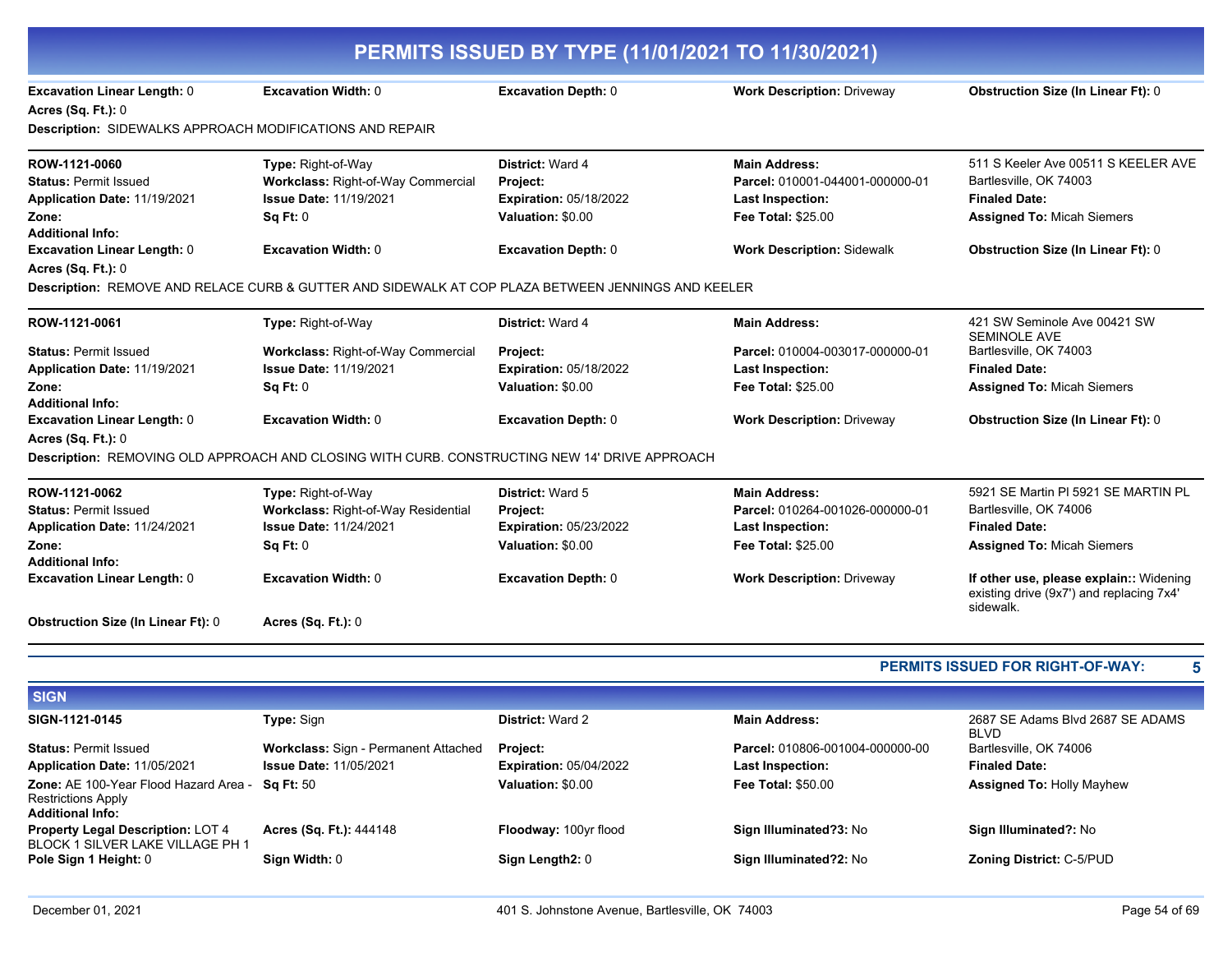#### **Description:** 1 50.63 sf attached wall sign on North elevation

| SIGN-1121-0146                                                                                                                                                                              | Type: Sign                                  | <b>District: Ward 1</b>       | <b>Main Address:</b>               | 5120 E Frank Phillips Blvd 05120 E<br><b>FRANK PHILLIPS BLVD</b> |
|---------------------------------------------------------------------------------------------------------------------------------------------------------------------------------------------|---------------------------------------------|-------------------------------|------------------------------------|------------------------------------------------------------------|
| <b>Status: Complete</b>                                                                                                                                                                     | Workclass: Sign - Permanent Attached        | Project:                      | Parcel: 010999-092613-002000-02    | Bartlesville, OK 74006                                           |
| <b>Application Date: 11/09/2021</b>                                                                                                                                                         | <b>Issue Date: 11/09/2021</b>               | <b>Expiration: 05/16/2022</b> | <b>Last Inspection: 11/16/2021</b> | <b>Finaled Date: 11/16/2021</b>                                  |
| <b>Zone: C-3 C-3</b>                                                                                                                                                                        | <b>Sq Ft: 30</b>                            | Valuation: \$0.00             | <b>Fee Total: \$50.00</b>          | <b>Assigned To: Holly Mayhew</b>                                 |
| <b>Additional Info:</b>                                                                                                                                                                     |                                             |                               |                                    |                                                                  |
| Pole Sign 1 Height: 0                                                                                                                                                                       | Sign Width: 2.1                             | Sign Length2: 10              | Sign Illuminated?2: No             | <b>Zoning District: RS-7</b>                                     |
| <b>Property Legal Description: PART</b><br>SECT 9-26-13 BEG 33 W 597.78 N OF<br>SE CORNER OF SE; N 58 DEG 47 MIN<br>36 SEC W 227.78; S 34 DEG 13 MIN 20<br>SEC W 1<br>Sign Illuminated?: No | Acres (Sq. Ft.): 43888.7                    | Floodway: 500yr flood         | Sign Illuminated?3: No             | <b>Quantity of Attached Signs: 1</b>                             |
| Description: 1 30 sf. attached sign on the SW wall.                                                                                                                                         |                                             |                               |                                    |                                                                  |
| SIGN-1121-0147                                                                                                                                                                              | Type: Sign                                  | District: Ward 1              | <b>Main Address:</b>               | 3925 E Frank Phillips Blvd 03925 E<br><b>FRANK PHILLIPS BLVD</b> |
| <b>Status: Complete</b>                                                                                                                                                                     | Workclass: Sign - Permanent Attached        | <b>Project:</b>               | Parcel: 010999-092613-004000-39    | Bartlesville, OK 74006                                           |
| Application Date: 11/16/2021                                                                                                                                                                | <b>Issue Date: 11/16/2021</b>               | <b>Expiration: 05/16/2022</b> | <b>Last Inspection: 11/17/2021</b> | <b>Finaled Date: 11/18/2021</b>                                  |
| Zone:<br><b>Additional Info:</b>                                                                                                                                                            | SqFt:0                                      | Valuation: \$0.00             | <b>Fee Total: \$50.00</b>          | <b>Assigned To: Holly Mayhew</b>                                 |
| Sign Illuminated?3: No                                                                                                                                                                      | <b>Quantity of Attached Signs: 1</b>        | Sign Illuminated?: No         | Pole Sign 1 Height: 0              | Sign Width: 8                                                    |
| Sign Length2: 3                                                                                                                                                                             | Sign Illuminated?2: No                      | <b>Acres (Sq. Ft.): 0</b>     |                                    |                                                                  |
| SIGN-1121-0148                                                                                                                                                                              | Type: Sign                                  | District: Ward 4              | <b>Main Address:</b>               | 621 S Johnstone Ave 00621 S<br><b>JOHNSTONE AVE</b>              |
| <b>Status: Permit Issued</b>                                                                                                                                                                | <b>Workclass: Sign - Permanent Attached</b> | Project:                      | Parcel: 010001-049005-000000-03    | Bartlesville, OK 74003                                           |
| Application Date: 11/16/2021                                                                                                                                                                | <b>Issue Date: 11/16/2021</b>               | <b>Expiration: 05/16/2022</b> | Last Inspection:                   | <b>Finaled Date:</b>                                             |
| Zone:<br><b>Additional Info:</b>                                                                                                                                                            | <b>Sq Ft: 25</b>                            | Valuation: \$0.00             | <b>Fee Total: \$0.00</b>           | <b>Assigned To: Holly Mayhew</b>                                 |
| Sign Illuminated?3: No<br>Sign Illuminated?2: No                                                                                                                                            | Sign Illuminated?: No<br>Acres (Sq. Ft.): 0 | Pole Sign 1 Height: 0         | Sign Width: 0                      | Sign Length2: 0                                                  |
| Description: BARTLESVILLE POLICE DEPARTMENT                                                                                                                                                 |                                             |                               |                                    |                                                                  |
| SIGN-1121-0149                                                                                                                                                                              | Type: Sign                                  | District: Ward 1              | <b>Main Address:</b>               | 1224 SE Washington Blvd 01224 SE<br><b>WASHINGTON BLVD</b>       |
| <b>Status: Permit Issued</b>                                                                                                                                                                | Workclass: Sign - Temporary                 | Project:                      | Parcel: 010701-000001-000000-01    | Bartlesville, OK 74006                                           |
| Application Date: 11/19/2021                                                                                                                                                                | <b>Issue Date: 11/24/2021</b>               | <b>Expiration: 12/24/2021</b> | <b>Last Inspection:</b>            | <b>Finaled Date:</b>                                             |
| Zone:                                                                                                                                                                                       | <b>Sq Ft: 15</b>                            | Valuation: \$0.00             | <b>Fee Total: \$20.00</b>          | <b>Assigned To: Holly Mayhew</b>                                 |
| <b>Additional Info:</b>                                                                                                                                                                     |                                             |                               |                                    |                                                                  |
| Sign Illuminated?3: No                                                                                                                                                                      | Sign Width2: 3                              | Sign Length: 5                | Sign Illuminated?: No              | <b>Quantity of Freestanding Signs: 1</b>                         |
| Pole Sign 1 Height: 3                                                                                                                                                                       | Sign Width: 0                               | Sign Length2: 0               | Sign Illuminated?2: No             | Acres (Sq. Ft.): 0                                               |
| Description: 3'X5' DOUBLE SIDED VINYL BANNER 11/24/21 - 12/24/21                                                                                                                            |                                             |                               |                                    |                                                                  |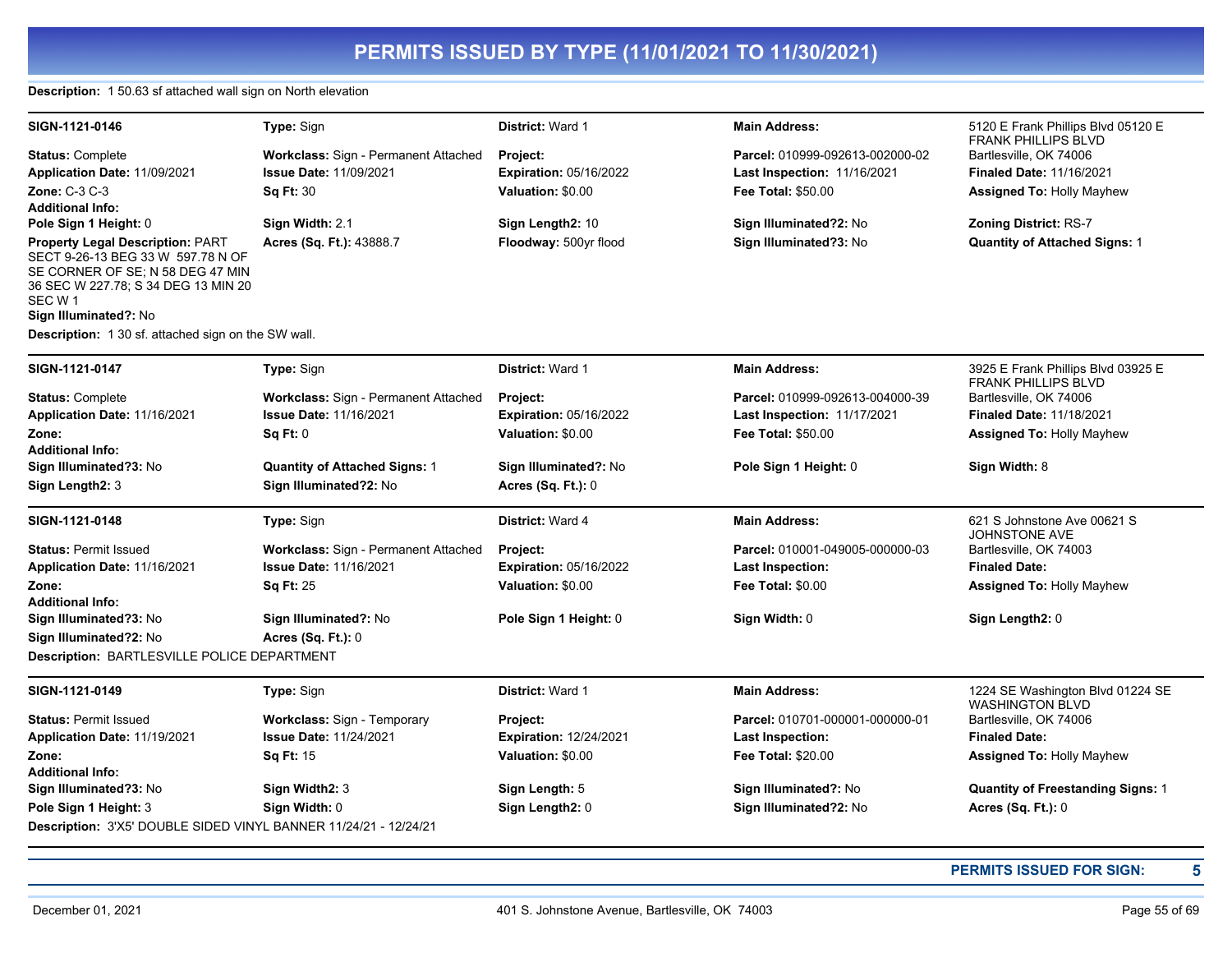| UTILITY                                                                                                              |                                                                                                                 |                                                                                      |                                                                                                           |                                                                                                                                      |
|----------------------------------------------------------------------------------------------------------------------|-----------------------------------------------------------------------------------------------------------------|--------------------------------------------------------------------------------------|-----------------------------------------------------------------------------------------------------------|--------------------------------------------------------------------------------------------------------------------------------------|
| UTL-112021-0084<br><b>Status: Complete</b><br>Application Date: 11/01/2021<br>Zone: X No Flood Restrictions (Zone X) | Type: Utility<br>Workclass: Water / Sewer Utility Order<br><b>Issue Date: 11/01/2021</b><br><b>Sq Ft: 2,385</b> | District: Ward 3<br><b>Project:</b><br><b>Expiration:</b><br>Valuation: \$400,000.00 | <b>Main Address:</b><br>Parcel: 010229-006005-000000-01<br><b>Last Inspection:</b><br>Fee Total: \$825.00 | 709 SW Penn Ave 00709 SW PENN AVE<br>Bartlesville, OK 74003<br><b>Finaled Date: 11/02/2021</b><br><b>Assigned To: Trey Yankovich</b> |
| <b>Additional Info:</b><br><b>Requested Use: Residential</b>                                                         | <b>Bathroom Quantity: 2.5</b>                                                                                   | <b>Number of Stories: 1</b>                                                          | Service Location: Inside City Limits                                                                      | <b>Existing Account?: No</b>                                                                                                         |
| <b>Existing Water Tap?: No</b>                                                                                       | Requested Building Water Meter:: 1"<br>Meter                                                                    | <b>Number of Units: 1</b>                                                            | <b>Existing Sanitary Sewer Service: No</b>                                                                | If No, Request for Service?: Yes                                                                                                     |
| <b>NZOD Location Code: Z0406</b>                                                                                     | <b>Zoning District: RS-5</b>                                                                                    | <b>Flood Zone:</b>                                                                   | Acres in Square Feet: 5857.01                                                                             | <b>Property Legal Description: LOT 5 BLK</b><br>6 LINCOLN 2ND                                                                        |
| <b>Description:</b> Single Family Home                                                                               |                                                                                                                 |                                                                                      |                                                                                                           |                                                                                                                                      |
| UTL-112021-0085                                                                                                      | <b>Type: Utility</b>                                                                                            | District: Ward 3                                                                     | <b>Main Address:</b>                                                                                      | 1539 SW Maple Ave 1539 SW MAPLE<br>AVE                                                                                               |
| <b>Status: Complete</b><br>Application Date: 11/02/2021<br><b>Zone: RS-5 RS-5</b>                                    | Workclass: Water / Sewer Utility Order<br><b>Issue Date: 11/02/2021</b><br><b>Sq Ft: 1,230</b>                  | Project: HABITAT FOR HUMANITY<br><b>Expiration:</b><br>Valuation: \$160,613.40       | Parcel: 010030-004010-000000-01<br>Last Inspection:<br><b>Fee Total: \$0.00</b>                           | Bartlesville, OK 74003<br>Finaled Date: 11/02/2021<br><b>Assigned To: Trey Yankovich</b>                                             |
| Additional Info:<br><b>Requested Use: Residential</b>                                                                | <b>Bathroom Quantity: 2</b>                                                                                     | <b>Number of Stories: 1</b>                                                          | Service Location: Inside City Limits                                                                      | <b>Existing Account?: No</b>                                                                                                         |
| <b>Existing Water Tap?: No</b>                                                                                       | Requested Building Water Meter:: 5/8"                                                                           | <b>Number of Units: 1</b>                                                            | <b>Existing Sanitary Sewer Service: No</b>                                                                | If No, Request for Service?: Yes                                                                                                     |
| <b>NZOD Location Code: RaB04</b>                                                                                     | - 3/4" Meter<br>Zoning District: RS-5                                                                           | <b>Flood Zone:</b>                                                                   | Acres in Square Feet: 6054.49                                                                             | <b>Property Legal Description: LOT 10</b><br><b>BLK 4 BELLE MEADE</b>                                                                |
| Description: New Single Family Residential                                                                           |                                                                                                                 |                                                                                      |                                                                                                           |                                                                                                                                      |
| UTL-112021-0086                                                                                                      | <b>Type: Utility</b>                                                                                            | District: Ward 2                                                                     | <b>Main Address:</b>                                                                                      | 3209 SE Rushmore St 3209 SE<br><b>RUSHMORE ST</b>                                                                                    |
| <b>Status: Permit Issued</b>                                                                                         | Workclass: Water / Sewer Utility Order                                                                          | Project:                                                                             | Parcel: 010325-006003-000000-01                                                                           | Bartlesville, OK 74006                                                                                                               |
| Application Date: 11/02/2021                                                                                         | <b>Issue Date: 11/02/2021</b>                                                                                   | <b>Expiration:</b>                                                                   | <b>Last Inspection:</b>                                                                                   | <b>Finaled Date:</b>                                                                                                                 |
| Zone: RS-7 RS-7<br><b>Additional Info:</b>                                                                           | Sq Ft: 2,501                                                                                                    | Valuation: \$326,580.58                                                              | Fee Total: \$725.00                                                                                       | Assigned To: Trey Yankovich                                                                                                          |
| <b>Requested Use: Residential</b>                                                                                    | <b>Bathroom Quantity: 2</b>                                                                                     | <b>Number of Stories: 1</b>                                                          | Service Location: Inside City Limits                                                                      | <b>Existing Account?: No</b>                                                                                                         |
| Existing Water Tap?: No                                                                                              | Requested Building Water Meter:: 5/8"<br>- 3/4" Meter                                                           | <b>Number of Units: 1</b>                                                            | <b>Existing Sanitary Sewer Service: No</b>                                                                | If No, Request for Service?: Yes                                                                                                     |
| <b>Zoning District: RS-7</b>                                                                                         | <b>Flood Zone:</b>                                                                                              | Acres in Square Feet: 8701.42                                                        | Property Legal Description: LOT 3 BLK<br>6 PARK PLACE ADDITION                                            |                                                                                                                                      |
| UTL-112021-0087                                                                                                      | <b>Type: Utility</b>                                                                                            | District: Ward 2                                                                     | <b>Main Address:</b>                                                                                      | 3214 SE Rushmore St 3214 SE<br><b>RUSHMORE ST</b>                                                                                    |
| <b>Status: Permit Issued</b><br>Application Date: 11/02/2021<br>Zone: RS-7 RS-7                                      | Workclass: Water / Sewer Utility Order<br>Issue Date: 11/02/2021<br><b>Sq Ft: 1,957</b>                         | Project:<br><b>Expiration:</b><br>Valuation: \$255,545.06                            | Parcel: 010325-004014-000000-01<br><b>Last Inspection:</b><br>Fee Total: \$725.00                         | Bartlesville, OK 74006<br><b>Finaled Date:</b><br><b>Assigned To: Trey Yankovich</b>                                                 |
| <b>Additional Info:</b>                                                                                              | <b>Bathroom Quantity: 2</b>                                                                                     | <b>Number of Stories: 1</b>                                                          |                                                                                                           |                                                                                                                                      |
| <b>Requested Use: Residential</b><br><b>Existing Water Tap?: No</b>                                                  | Requested Building Water Meter:: 5/8"                                                                           | <b>Number of Units: 1</b>                                                            | Service Location: Inside City Limits<br><b>Existing Sanitary Sewer Service: No</b>                        | <b>Existing Account?: No</b><br>If No, Request for Service?: Yes                                                                     |
| <b>Zoning District: RS-7</b>                                                                                         | - 3/4" Meter<br><b>Flood Zone:</b>                                                                              | Acres in Square Feet: 7800.01                                                        | Property Legal Description: LOT 14<br>BLK 4 PARK PLACE ADDITION                                           |                                                                                                                                      |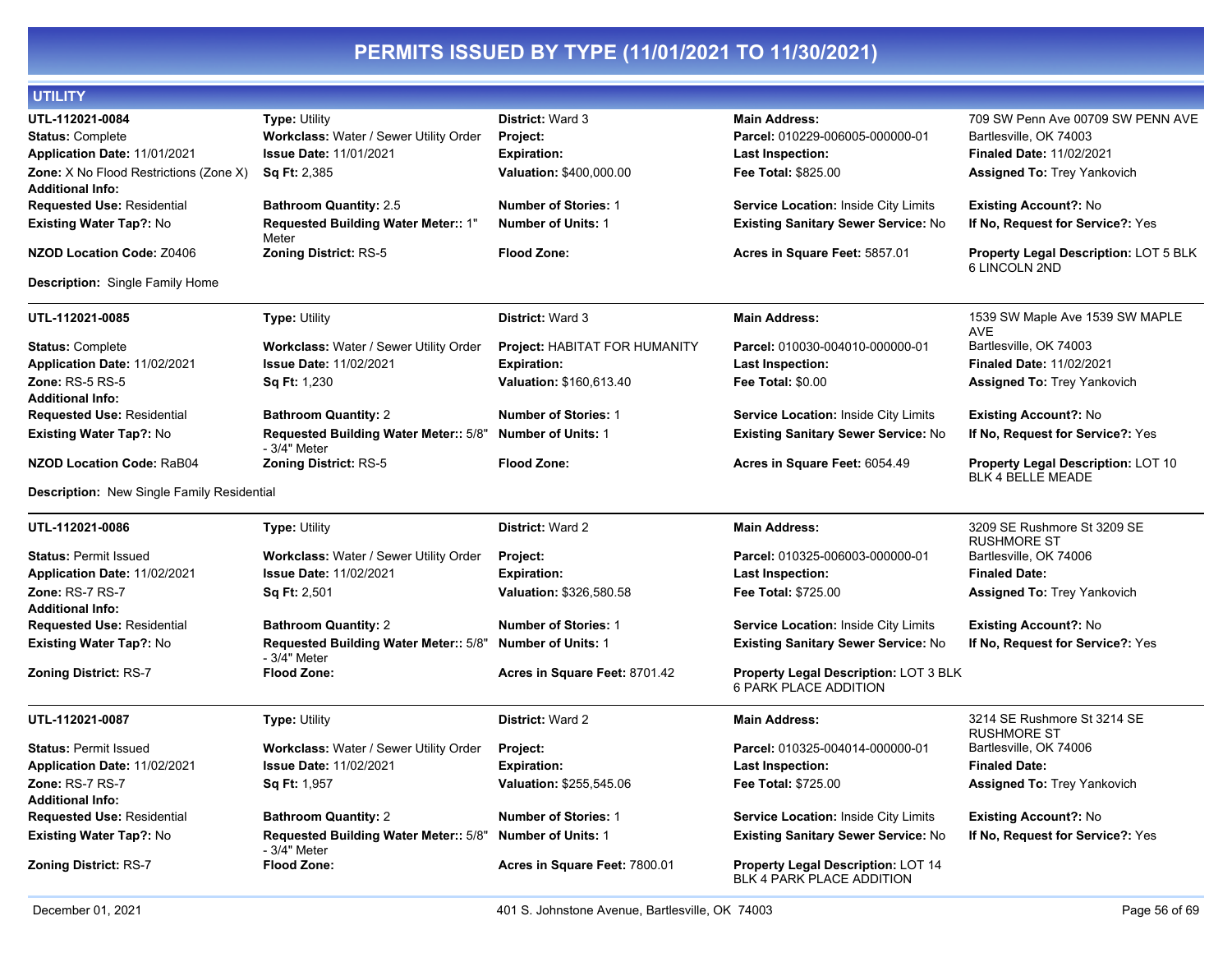#### **Description:** New Single Family Residential

| UTL-112021-0088                                                   | <b>Type: Utility</b>                                   | <b>District: Ward 2</b>       | <b>Main Address:</b>                                                          | 3302 SE Rushmore St 3302 SE<br><b>RUSHMORE ST</b> |
|-------------------------------------------------------------------|--------------------------------------------------------|-------------------------------|-------------------------------------------------------------------------------|---------------------------------------------------|
| <b>Status: Permit Issued</b>                                      | Workclass: Water / Sewer Utility Order                 | Project:                      | Parcel: 010325-004015-000000-01                                               | Bartlesville, OK 74006                            |
| Application Date: 11/02/2021                                      | <b>Issue Date: 11/02/2021</b>                          | <b>Expiration:</b>            | <b>Last Inspection:</b>                                                       | <b>Finaled Date:</b>                              |
| Zone: RS-7 RS-7                                                   | <b>Sq Ft: 2,145</b>                                    | Valuation: \$280,094.10       | <b>Fee Total: \$725.00</b>                                                    | <b>Assigned To: Trey Yankovich</b>                |
| <b>Additional Info:</b>                                           |                                                        |                               |                                                                               |                                                   |
| <b>Requested Use: Residential</b>                                 | <b>Bathroom Quantity: 2</b>                            | <b>Number of Stories: 1</b>   | <b>Service Location: Inside City Limits</b>                                   | <b>Existing Account?: No</b>                      |
| <b>Existing Water Tap?: No</b>                                    | Requested Building Water Meter:: 5/8"<br>- 3/4" Meter  | <b>Number of Units: 1</b>     | <b>Existing Sanitary Sewer Service: No</b>                                    | If No, Request for Service?: Yes                  |
| Zoning District: RS-7                                             | <b>Flood Zone:</b>                                     | Acres in Square Feet: 8335.11 | <b>Property Legal Description: LOT 15</b><br><b>BLK 4 PARK PLACE ADDITION</b> |                                                   |
| <b>Description:</b> New Single Family Residential                 |                                                        |                               |                                                                               |                                                   |
| UTL-112021-0089                                                   | <b>Type: Utility</b>                                   | District: Ward 2              | <b>Main Address:</b>                                                          | 3306 SE Rushmore St 3306 SE<br><b>RUSHMORE ST</b> |
| <b>Status: Permit Issued</b>                                      | Workclass: Water / Sewer Utility Order                 | Project:                      | Parcel: 010325-004016-000000-01                                               | Bartlesville, OK 74006                            |
| Application Date: 11/02/2021                                      | Issue Date: 11/02/2021                                 | <b>Expiration:</b>            | Last Inspection:                                                              | <b>Finaled Date:</b>                              |
| Zone: X No Flood Restrictions (Zone X)<br><b>Additional Info:</b> | Sq Ft: 2,416                                           | Valuation: \$315,481.28       | <b>Fee Total: \$725.00</b>                                                    | <b>Assigned To: Trey Yankovich</b>                |
| <b>Requested Use: Residential</b>                                 | <b>Bathroom Quantity: 2</b>                            | <b>Number of Stories: 1</b>   | <b>Service Location: Inside City Limits</b>                                   | <b>Existing Account?: No</b>                      |
| <b>Existing Water Tap?: No</b>                                    | Requested Building Water Meter:: 5/8"<br>- 3/4" Meter  | <b>Number of Units: 1</b>     | <b>Existing Sanitary Sewer Service: No</b>                                    | If No, Request for Service?: Yes                  |
| <b>Zoning District: RS-7</b>                                      | <b>Flood Zone:</b>                                     | Acres in Square Feet: 9096.37 | <b>Property Legal Description: LOT 16</b><br><b>BLK 4 PARK PLACE ADDITION</b> |                                                   |
| <b>Description:</b> New Single Family Residential                 |                                                        |                               |                                                                               |                                                   |
| UTL-112021-0090                                                   | <b>Type: Utility</b>                                   | District: Ward 2              | <b>Main Address:</b>                                                          | 1911 SE Mesa Ave 1911 SE MESA AVE                 |
| <b>Status: Permit Issued</b>                                      | Workclass: Water / Sewer Utility Order                 | Project:                      | Parcel: 010325-005015-000000-01                                               | Bartlesville, OK 74006                            |
| Application Date: 11/02/2021                                      | <b>Issue Date: 11/02/2021</b>                          | <b>Expiration:</b>            | <b>Last Inspection:</b>                                                       | <b>Finaled Date:</b>                              |
| Zone: RS-7 RS-7                                                   | Sq Ft: 2,240                                           | Valuation: \$292,499.20       | Fee Total: \$725.00                                                           | <b>Assigned To: Trey Yankovich</b>                |
| <b>Additional Info:</b>                                           |                                                        |                               |                                                                               |                                                   |
| <b>Requested Use: Residential</b>                                 | <b>Bathroom Quantity: 2</b>                            | <b>Number of Stories: 1</b>   | Service Location: Inside City Limits                                          | <b>Existing Account?: No</b>                      |
| <b>Existing Water Tap?: No</b>                                    | Requested Building Water Meter:: 5/8"<br>- 3/4" Meter  | <b>Number of Units: 1</b>     | <b>Existing Sanitary Sewer Service: No</b>                                    | If No, Request for Service?: Yes                  |
| Zoning District: RS-7                                             | <b>Flood Zone:</b>                                     | Acres in Square Feet: 7800.38 | <b>Property Legal Description: LOT 15</b><br>BLK 5 PARK PLACE ADDITION        |                                                   |
| Description: New Single Family Residential                        |                                                        |                               |                                                                               |                                                   |
| UTL-112021-0091                                                   | <b>Type: Utility</b>                                   | District: Ward 2              | <b>Main Address:</b>                                                          | 1915 SE Mesa Ave 1915 SE MESA AVE                 |
| <b>Status: Permit Issued</b>                                      | Workclass: Water / Sewer Utility Order                 | Project:                      | Parcel: 010325-005014-000000-01                                               | Bartlesville, OK 74006                            |
| <b>Application Date: 11/02/2021</b>                               | <b>Issue Date: 11/02/2021</b>                          | <b>Expiration:</b>            | Last Inspection:                                                              | <b>Finaled Date:</b>                              |
| Zone: RS-7 RS-7<br><b>Additional Info:</b>                        | <b>Sq Ft: 2,165</b>                                    | Valuation: \$282,705.70       | <b>Fee Total: \$725.00</b>                                                    | <b>Assigned To: Trey Yankovich</b>                |
| Requested Use: Residential                                        | <b>Bathroom Quantity: 2</b>                            | <b>Number of Stories: 1</b>   | Service Location: Inside City Limits                                          | <b>Existing Account?: No</b>                      |
| <b>Existing Water Tap?: No</b>                                    | Requested Building Water Meter:: 5/8"<br>$-3/4"$ Meter | <b>Number of Units: 1</b>     | <b>Existing Sanitary Sewer Service: No</b>                                    | If No, Request for Service?: Yes                  |
| <b>Zoning District: RS-7</b>                                      | <b>Flood Zone:</b>                                     | Acres in Square Feet: 7289.78 |                                                                               |                                                   |
|                                                                   |                                                        |                               |                                                                               |                                                   |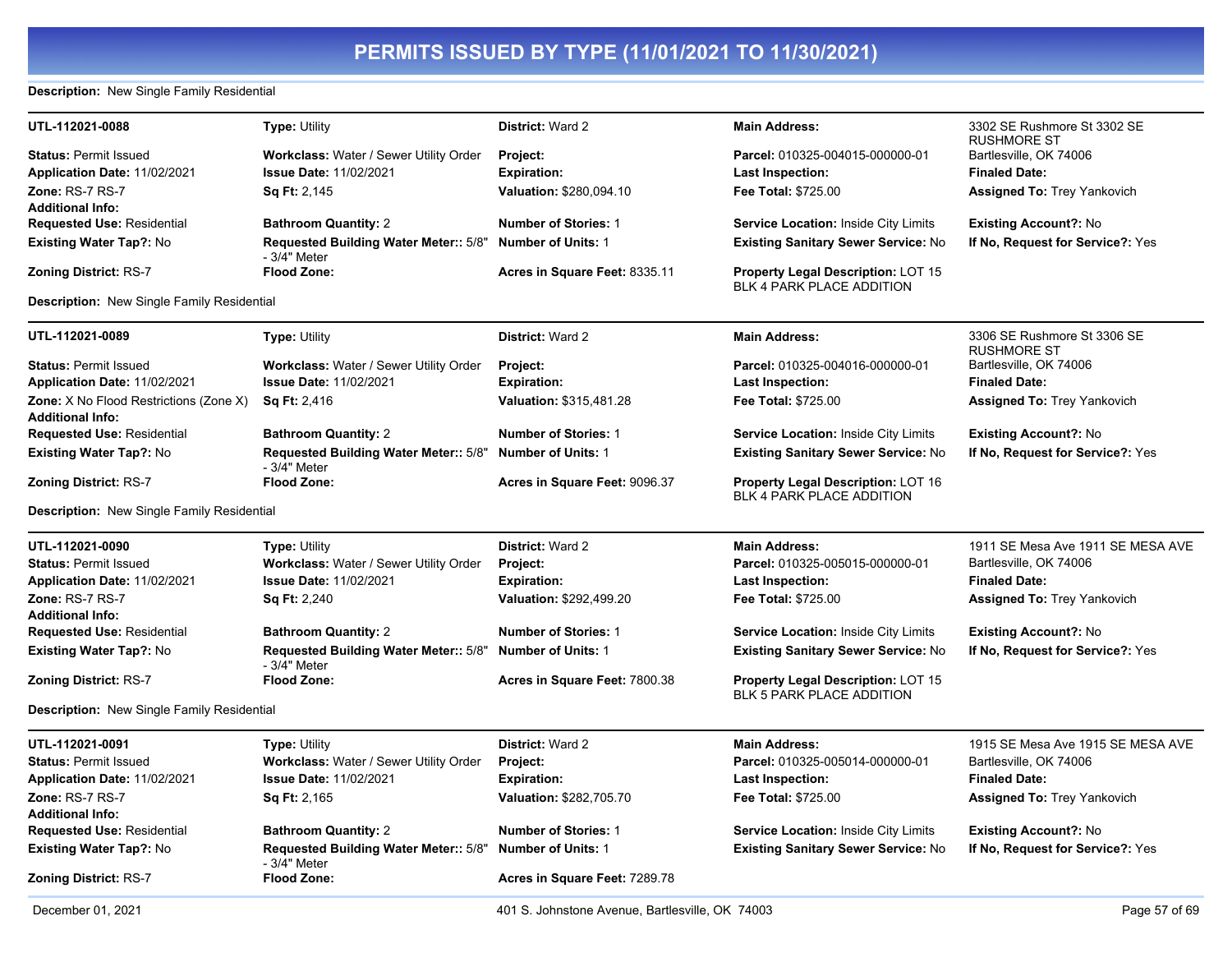#### **Property Legal Description:** LOT 14 BLK 5 PARK PLACE ADDITION **Description:** New Single Family Residential

| UTL-112021-0092<br><b>Status: Permit Issued</b><br>Application Date: 11/02/2021<br>Zone: RS-7 RS-7<br><b>Additional Info:</b><br><b>Requested Use: Residential</b><br><b>Existing Water Tap?: No</b><br><b>Zoning District: RS-7</b> | <b>Type: Utility</b><br><b>Workclass: Water / Sewer Utility Order</b><br><b>Issue Date: 11/02/2021</b><br>Sq Ft: 2,712<br><b>Bathroom Quantity: 2</b><br>Requested Building Water Meter:: 5/8"<br>- 3/4" Meter<br><b>Flood Zone:</b> | <b>District: Ward 2</b><br>Project:<br><b>Expiration:</b><br>Valuation: \$354,132.96<br><b>Number of Stories: 1</b><br><b>Number of Units: 1</b><br>Acres in Square Feet: 7680.6 | <b>Main Address:</b><br>Parcel: 010325-004026-000000-01<br>Last Inspection:<br><b>Fee Total: \$725.00</b><br><b>Service Location: Inside City Limits</b><br><b>Existing Sanitary Sewer Service: No</b><br><b>Property Legal Description: LOT 26</b><br><b>BLK 4 PARK PLACE ADDITION</b> | 1926 SE Mesa Ave 1926 SE MESA AVE<br>Bartlesville, OK 74006<br><b>Finaled Date:</b><br><b>Assigned To: Trey Yankovich</b><br><b>Existing Account?: No</b><br>If No, Request for Service?: Yes |
|--------------------------------------------------------------------------------------------------------------------------------------------------------------------------------------------------------------------------------------|--------------------------------------------------------------------------------------------------------------------------------------------------------------------------------------------------------------------------------------|----------------------------------------------------------------------------------------------------------------------------------------------------------------------------------|-----------------------------------------------------------------------------------------------------------------------------------------------------------------------------------------------------------------------------------------------------------------------------------------|-----------------------------------------------------------------------------------------------------------------------------------------------------------------------------------------------|
| UTL-112021-0093                                                                                                                                                                                                                      | <b>Type: Utility</b>                                                                                                                                                                                                                 | District: Ward 2                                                                                                                                                                 | <b>Main Address:</b>                                                                                                                                                                                                                                                                    | 1930 SE Mesa Ave 1930 SE MESA AVE                                                                                                                                                             |
| <b>Status: Permit Issued</b>                                                                                                                                                                                                         | Workclass: Water / Sewer Utility Order                                                                                                                                                                                               | <b>Project:</b>                                                                                                                                                                  | Parcel: 010325-004027-000000-01                                                                                                                                                                                                                                                         | Bartlesville, OK 74006                                                                                                                                                                        |
| Application Date: 11/02/2021                                                                                                                                                                                                         | <b>Issue Date: 11/02/2021</b>                                                                                                                                                                                                        | <b>Expiration:</b>                                                                                                                                                               | Last Inspection:                                                                                                                                                                                                                                                                        | <b>Finaled Date:</b>                                                                                                                                                                          |
| Zone: X No Flood Restrictions (Zone X)<br><b>Additional Info:</b>                                                                                                                                                                    | <b>Sq Ft: 2,390</b>                                                                                                                                                                                                                  | Valuation: \$312,086.20                                                                                                                                                          | Fee Total: \$725.00                                                                                                                                                                                                                                                                     | <b>Assigned To: Trey Yankovich</b>                                                                                                                                                            |
| <b>Requested Use: Residential</b>                                                                                                                                                                                                    | <b>Bathroom Quantity: 2</b>                                                                                                                                                                                                          | <b>Number of Stories: 1</b>                                                                                                                                                      | <b>Service Location: Inside City Limits</b>                                                                                                                                                                                                                                             | <b>Existing Account?: No</b>                                                                                                                                                                  |
| <b>Existing Water Tap?: No</b>                                                                                                                                                                                                       | Requested Building Water Meter:: 5/8"<br>- 3/4" Meter                                                                                                                                                                                | <b>Number of Units: 1</b>                                                                                                                                                        | <b>Existing Sanitary Sewer Service: No</b>                                                                                                                                                                                                                                              | If No, Request for Service?: Yes                                                                                                                                                              |
| <b>Zoning District: RS-10</b>                                                                                                                                                                                                        | <b>Flood Zone:</b>                                                                                                                                                                                                                   | Acres in Square Feet: 7879.5                                                                                                                                                     | <b>Property Legal Description: LOT 27</b><br>BLK 4 PARK PLACE ADDITION                                                                                                                                                                                                                  |                                                                                                                                                                                               |
| Description: New Single Family Residential                                                                                                                                                                                           |                                                                                                                                                                                                                                      |                                                                                                                                                                                  |                                                                                                                                                                                                                                                                                         |                                                                                                                                                                                               |
| UTL-112021-0094                                                                                                                                                                                                                      | <b>Type: Utility</b>                                                                                                                                                                                                                 | District: Ward 2                                                                                                                                                                 | <b>Main Address:</b>                                                                                                                                                                                                                                                                    | 2019 SE Green Leaf Ct 02019 SE<br><b>GREEN LEAF CT</b>                                                                                                                                        |
| <b>Status: Permit Issued</b>                                                                                                                                                                                                         | <b>Workclass: Water / Sewer Utility Order</b>                                                                                                                                                                                        | <b>Project:</b>                                                                                                                                                                  | Parcel: 010325-003028-000000-01                                                                                                                                                                                                                                                         | Bartlesville, OK 74006                                                                                                                                                                        |
| Application Date: 11/02/2021                                                                                                                                                                                                         | <b>Issue Date: 11/02/2021</b>                                                                                                                                                                                                        | <b>Expiration:</b>                                                                                                                                                               | Last Inspection:                                                                                                                                                                                                                                                                        | <b>Finaled Date:</b>                                                                                                                                                                          |
| <b>Zone:</b> X No Flood Restrictions (Zone X)<br><b>Additional Info:</b>                                                                                                                                                             | <b>Sq Ft: 1,957</b>                                                                                                                                                                                                                  | Valuation: \$255,545.06                                                                                                                                                          | <b>Fee Total: \$725.00</b>                                                                                                                                                                                                                                                              | <b>Assigned To: Trey Yankovich</b>                                                                                                                                                            |
| <b>Requested Use: Residential</b>                                                                                                                                                                                                    | <b>Bathroom Quantity: 2</b>                                                                                                                                                                                                          | <b>Number of Stories: 1</b>                                                                                                                                                      | Service Location: Inside City Limits                                                                                                                                                                                                                                                    | <b>Existing Account?: No</b>                                                                                                                                                                  |
| <b>Existing Water Tap?: No</b>                                                                                                                                                                                                       | Requested Building Water Meter:: 5/8"<br>- 3/4" Meter                                                                                                                                                                                | <b>Number of Units: 1</b>                                                                                                                                                        | <b>Existing Sanitary Sewer Service: No</b>                                                                                                                                                                                                                                              | If No, Request for Service?: Yes                                                                                                                                                              |
| <b>Zoning District: RS-7</b>                                                                                                                                                                                                         | <b>Flood Zone:</b>                                                                                                                                                                                                                   | Acres in Square Feet: 9996.48                                                                                                                                                    | <b>Property Legal Description: LOT 28</b><br><b>BLK 3 PARK PLACE ADDITION</b>                                                                                                                                                                                                           |                                                                                                                                                                                               |
| Description: New Single Family Residential                                                                                                                                                                                           |                                                                                                                                                                                                                                      |                                                                                                                                                                                  |                                                                                                                                                                                                                                                                                         |                                                                                                                                                                                               |
| UTL-112021-0095                                                                                                                                                                                                                      | Type: Utility                                                                                                                                                                                                                        | District: Ward 2                                                                                                                                                                 | <b>Main Address:</b>                                                                                                                                                                                                                                                                    | 2011 SE Green Leaf Ct 02011 SE<br><b>GREEN LEAF CT</b>                                                                                                                                        |
| <b>Status: Permit Issued</b>                                                                                                                                                                                                         | Workclass: Water / Sewer Utility Order                                                                                                                                                                                               | Project:                                                                                                                                                                         | Parcel: 010325-003026-000000-01                                                                                                                                                                                                                                                         | Bartlesville, OK 74006                                                                                                                                                                        |
| Application Date: 11/02/2021                                                                                                                                                                                                         | <b>Issue Date: 11/02/2021</b>                                                                                                                                                                                                        | <b>Expiration:</b>                                                                                                                                                               | Last Inspection:                                                                                                                                                                                                                                                                        | <b>Finaled Date:</b>                                                                                                                                                                          |
| <b>Zone:</b> X No Flood Restrictions (Zone X)<br><b>Additional Info:</b>                                                                                                                                                             | <b>Sq Ft: 2,390</b>                                                                                                                                                                                                                  | Valuation: \$312,086.20                                                                                                                                                          | <b>Fee Total: \$725.00</b>                                                                                                                                                                                                                                                              | <b>Assigned To: Trey Yankovich</b>                                                                                                                                                            |
| Requested Use: Residential                                                                                                                                                                                                           | <b>Bathroom Quantity: 2</b>                                                                                                                                                                                                          | <b>Number of Stories: 1</b>                                                                                                                                                      | Service Location: Inside City Limits                                                                                                                                                                                                                                                    | <b>Existing Account?: No</b>                                                                                                                                                                  |
| Existing Water Tap?: No                                                                                                                                                                                                              | Requested Building Water Meter:: 5/8"<br>- 3/4" Meter                                                                                                                                                                                | <b>Number of Units: 1</b>                                                                                                                                                        | Existing Sanitary Sewer Service: No                                                                                                                                                                                                                                                     | If No, Request for Service?: Yes                                                                                                                                                              |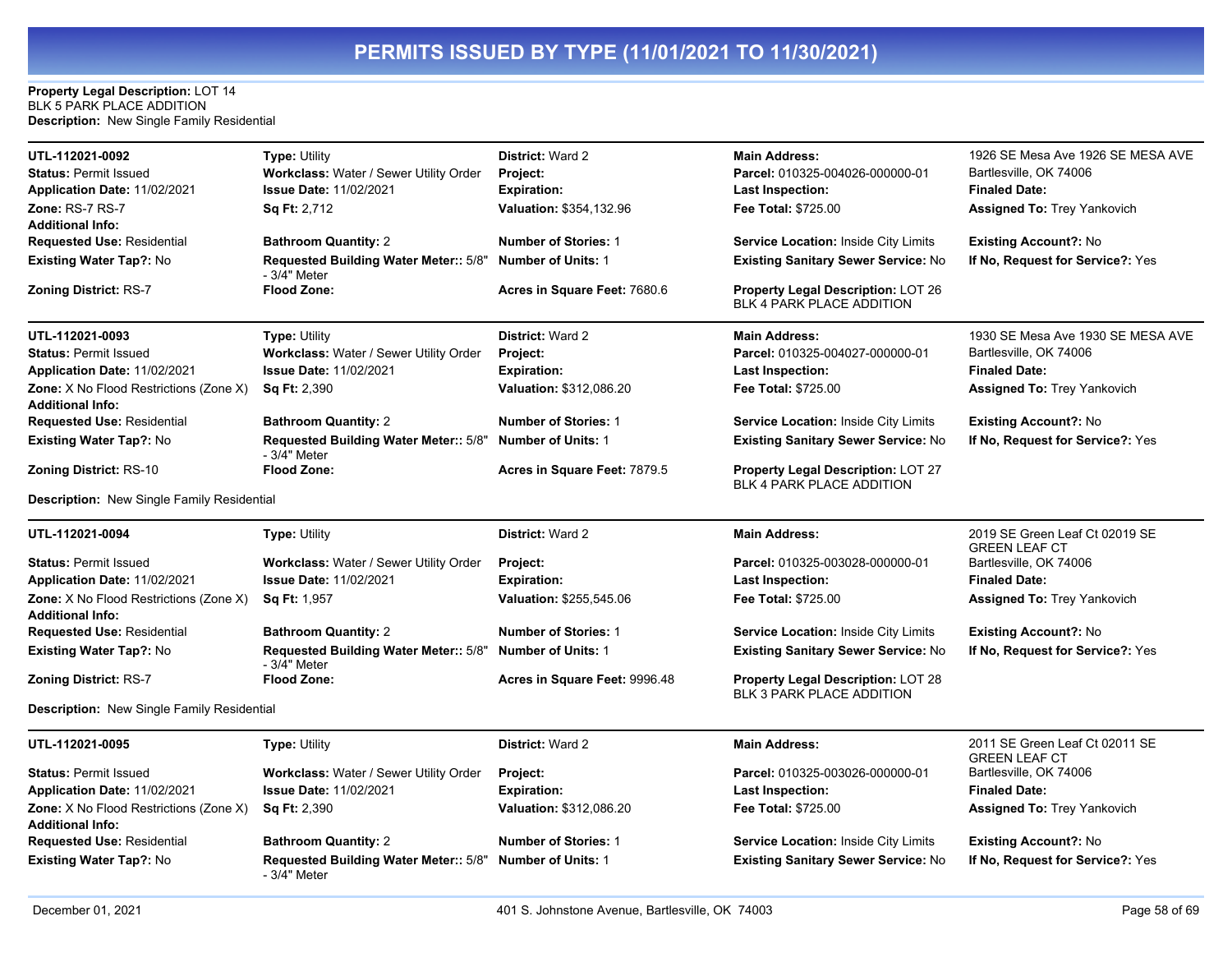|                                                                   |                                                       | PERMITS ISSUED BY TYPE (11/01/2021 TO 11/30/2021) |                                                                        |                                                        |
|-------------------------------------------------------------------|-------------------------------------------------------|---------------------------------------------------|------------------------------------------------------------------------|--------------------------------------------------------|
| Zoning District: RS-7                                             | <b>Flood Zone:</b>                                    | Acres in Square Feet: 8039.08                     | Property Legal Description: LOT 26<br><b>BLK 3 PARK PLACE ADDITION</b> |                                                        |
| Description: New Single Family Residential                        |                                                       |                                                   |                                                                        |                                                        |
| UTL-112021-0096                                                   | <b>Type: Utility</b>                                  | District: Ward 2                                  | <b>Main Address:</b>                                                   | 2015 SE Green Leaf Ct 02015 SE<br><b>GREEN LEAF CT</b> |
| <b>Status: Permit Issued</b>                                      | Workclass: Water / Sewer Utility Order                | Project:                                          | Parcel: 010325-003027-000000-01                                        | Bartlesville, OK 74006                                 |
| Application Date: 11/02/2021                                      | <b>Issue Date: 11/02/2021</b>                         | <b>Expiration:</b>                                | <b>Last Inspection:</b>                                                | <b>Finaled Date:</b>                                   |
| Zone: X No Flood Restrictions (Zone X)                            | Sq Ft: 2,145                                          | Valuation: \$280,094.10                           | Fee Total: \$725.00                                                    | Assigned To: Trey Yankovich                            |
| <b>Additional Info:</b>                                           |                                                       |                                                   |                                                                        |                                                        |
| <b>Requested Use: Residential</b>                                 | <b>Bathroom Quantity: 2</b>                           | <b>Number of Stories: 1</b>                       | Service Location: Inside City Limits                                   | <b>Existing Account?: No</b>                           |
| Existing Water Tap?: No                                           | Requested Building Water Meter:: 5/8"<br>- 3/4" Meter | <b>Number of Units: 1</b>                         | <b>Existing Sanitary Sewer Service: No</b>                             | If No, Request for Service?: Yes                       |
| Zoning District: RS-7                                             | <b>Flood Zone:</b>                                    | Acres in Square Feet: 7793.49                     | Property Legal Description: LOT 27<br><b>BLK 3 PARK PLACE ADDITION</b> |                                                        |
| Description: New Single Family Residential                        |                                                       |                                                   |                                                                        |                                                        |
| UTL-112021-0097                                                   | <b>Type: Utility</b>                                  | <b>District: Ward 2</b>                           | <b>Main Address:</b>                                                   | 2007 SE Green Leaf Ct 02007 SE<br><b>GREEN LEAF CT</b> |
| <b>Status: Permit Issued</b>                                      | Workclass: Water / Sewer Utility Order                | Project:                                          | Parcel: 010325-003025-000000-01                                        | Bartlesville, OK 74006                                 |
| Application Date: 11/02/2021                                      | <b>Issue Date: 11/02/2021</b>                         | <b>Expiration:</b>                                | <b>Last Inspection:</b>                                                | <b>Finaled Date:</b>                                   |
| Zone: X No Flood Restrictions (Zone X)<br>Additional Info:        | <b>Sq Ft: 2,397</b>                                   | Valuation: \$313,000.26                           | Fee Total: \$725.00                                                    | Assigned To: Trey Yankovich                            |
| <b>Requested Use: Residential</b>                                 | <b>Bathroom Quantity: 2</b>                           | <b>Number of Stories: 1</b>                       | Service Location: Inside City Limits                                   | <b>Existing Account?: No</b>                           |
| <b>Existing Water Tap?: No</b>                                    | Requested Building Water Meter:: 5/8"<br>- 3/4" Meter | <b>Number of Units: 1</b>                         | <b>Existing Sanitary Sewer Service: No</b>                             | If No. Request for Service?: Yes                       |
| Zoning District: RS-7                                             | <b>Flood Zone:</b>                                    | Acres in Square Feet: 8039.08                     | Property Legal Description: LOT 25<br><b>BLK 3 PARK PLACE ADDITION</b> |                                                        |
| Description: New Single Family Residential                        |                                                       |                                                   |                                                                        |                                                        |
| UTL-112021-0098                                                   | Type: Utility                                         | District: Ward 2                                  | <b>Main Address:</b>                                                   | 2003 SE Green Leaf Ct 2003 SE GREEN<br><b>LEAF CT</b>  |
| <b>Status: Permit Issued</b>                                      | Workclass: Water / Sewer Utility Order                | Project:                                          | Parcel: 010325-003024-000000-01                                        | Bartlesville, OK 74006                                 |
| Application Date: 11/02/2021                                      | <b>Issue Date: 11/02/2021</b>                         | <b>Expiration:</b>                                | <b>Last Inspection:</b>                                                | <b>Finaled Date:</b>                                   |
| Zone: X No Flood Restrictions (Zone X)<br><b>Additional Info:</b> | <b>Sq Ft: 2,240</b>                                   | Valuation: \$292,499.20                           | Fee Total: \$725.00                                                    | Assigned To: Trey Yankovich                            |
| <b>Requested Use: Residential</b>                                 | <b>Bathroom Quantity: 2</b>                           | <b>Number of Stories: 1</b>                       | Service Location: Inside City Limits                                   | <b>Existing Account?: No</b>                           |
| Existing Water Tap?: No                                           | Requested Building Water Meter:: 5/8"<br>- 3/4" Meter | <b>Number of Units: 1</b>                         | <b>Existing Sanitary Sewer Service: No</b>                             | If No. Request for Service?: Yes                       |
| Zoning District: RS-7                                             | <b>Flood Zone:</b>                                    | Acres in Square Feet: 8683.19                     | Property Legal Description: LOT 24<br>BLK 3 PARK PLACE ADDITION        |                                                        |
| Description: New Single Family Residential                        |                                                       |                                                   |                                                                        |                                                        |
| UTL-112021-0099                                                   | Type: Utility                                         | <b>District: Ward 2</b>                           | <b>Main Address:</b>                                                   | 1923 SE Mesa Ave 1923 SE MESA AVE                      |
| <b>Status: Permit Issued</b>                                      | Workclass: Water / Sewer Utility Order                | Project:                                          | Parcel: 010325-005012-000000-01                                        | Bartlesville, OK 74006                                 |
| Application Date: 11/02/2021                                      | <b>Issue Date: 11/02/2021</b>                         | <b>Expiration:</b>                                | Last Inspection:                                                       | <b>Finaled Date:</b>                                   |
| <b>Zone: RS-7 RS-7</b><br>Additional Info:                        | <b>Sq Ft: 2,397</b>                                   | Valuation: \$313,000.26                           | Fee Total: \$725.00                                                    | <b>Assigned To: Trey Yankovich</b>                     |
| <b>Requested Use: Residential</b>                                 | <b>Bathroom Quantity: 2</b>                           | <b>Number of Stories: 1</b>                       | Service Location: Inside City Limits                                   | <b>Existing Account?: No</b>                           |
|                                                                   |                                                       |                                                   |                                                                        |                                                        |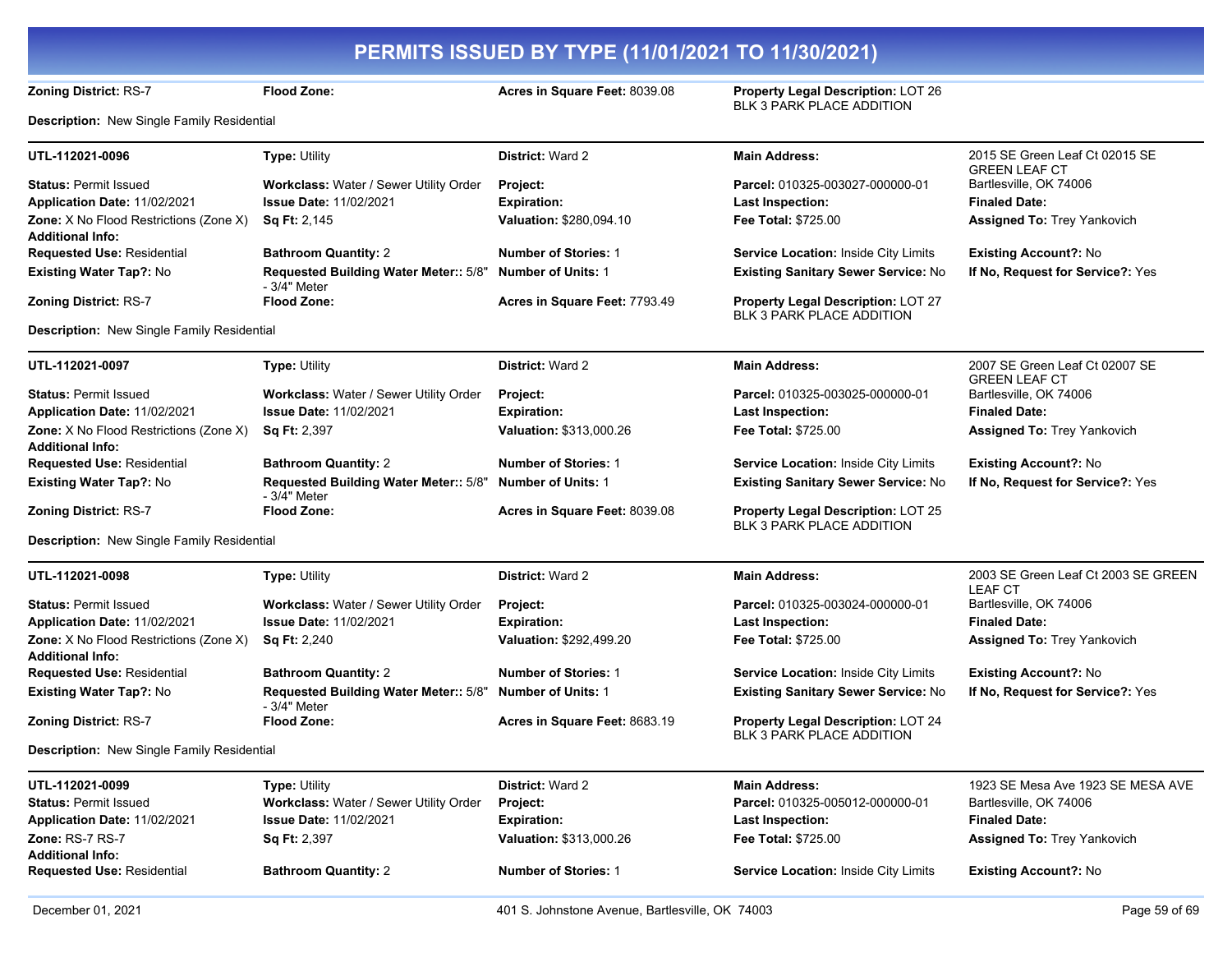| PERMITS ISSUED BY TYPE (11/01/2021 TO 11/30/2021)                 |                                                                          |                               |                                                                        |                                                   |
|-------------------------------------------------------------------|--------------------------------------------------------------------------|-------------------------------|------------------------------------------------------------------------|---------------------------------------------------|
| Existing Water Tap?: No                                           | Requested Building Water Meter:: 5/8" Number of Units: 1<br>- 3/4" Meter |                               | Existing Sanitary Sewer Service: No                                    | If No, Request for Service?: Yes                  |
| <b>Zoning District: RS-7</b>                                      | <b>Flood Zone:</b>                                                       | Acres in Square Feet: 7800.38 | Property Legal Description: LOT 12<br><b>BLK 5 PARK PLACE ADDITION</b> |                                                   |
| Description: New Single Family Residential                        |                                                                          |                               |                                                                        |                                                   |
| UTL-112021-0100                                                   | <b>Type: Utility</b>                                                     | <b>District: Ward 2</b>       | <b>Main Address:</b>                                                   | 3414 SE Stonewall Dr 3414 SE<br>STONEWALL DR      |
| <b>Status: Permit Issued</b>                                      | Workclass: Water / Sewer Utility Order                                   | Project:                      | Parcel: 010325-004031-000000-01                                        | Bartlesville, OK 74006                            |
| Application Date: 11/02/2021                                      | <b>Issue Date: 11/02/2021</b>                                            | <b>Expiration:</b>            | <b>Last Inspection:</b>                                                | <b>Finaled Date:</b>                              |
| Zone: RS-7 RS-7                                                   | <b>Sq Ft: 2,501</b>                                                      | Valuation: \$326,580.58       | Fee Total: \$725.00                                                    | <b>Assigned To: Trey Yankovich</b>                |
| <b>Additional Info:</b>                                           |                                                                          |                               |                                                                        |                                                   |
| <b>Requested Use: Residential</b>                                 | <b>Bathroom Quantity: 2</b>                                              | <b>Number of Stories: 1</b>   | Service Location: Inside City Limits                                   | <b>Existing Account?: No</b>                      |
| Existing Water Tap?: No                                           | Requested Building Water Meter:: 5/8"<br>- 3/4" Meter                    | <b>Number of Units: 1</b>     | Existing Sanitary Sewer Service: No                                    | If No, Request for Service?: Yes                  |
| Zoning District: RS-7                                             | <b>Flood Zone:</b>                                                       | Acres in Square Feet: 7817.66 | Property Legal Description: LOT 31<br>BLK 4 PARK PLACE ADDITION        |                                                   |
| Description: New Single Family Residential                        |                                                                          |                               |                                                                        |                                                   |
| UTL-112021-0101                                                   | <b>Type: Utility</b>                                                     | <b>District: Ward 2</b>       | <b>Main Address:</b>                                                   | 1907 SE Mesa Ave 1907 SE MESA AVE                 |
| <b>Status: Permit Issued</b>                                      | Workclass: Water / Sewer Utility Order                                   | Project:                      | Parcel: 010325-005016-000000-01                                        | Bartlesville, OK 74006                            |
| Application Date: 11/02/2021                                      | <b>Issue Date: 11/02/2021</b>                                            | <b>Expiration:</b>            | <b>Last Inspection:</b>                                                | <b>Finaled Date:</b>                              |
| Zone: X No Flood Restrictions (Zone X)<br><b>Additional Info:</b> | Sq Ft: 2,501                                                             | Valuation: \$326,580.58       | <b>Fee Total: \$725.00</b>                                             | <b>Assigned To: Trey Yankovich</b>                |
| <b>Requested Use: Residential</b>                                 | <b>Bathroom Quantity: 2</b>                                              | <b>Number of Stories: 1</b>   | Service Location: Inside City Limits                                   | <b>Existing Account?: No</b>                      |
| Existing Water Tap?: No                                           | Requested Building Water Meter:: 5/8"<br>- 3/4" Meter                    | <b>Number of Units: 1</b>     | Existing Sanitary Sewer Service: No                                    | If No, Request for Service?: Yes                  |
| <b>Zoning District: RS-7</b>                                      | <b>Flood Zone:</b>                                                       | Acres in Square Feet: 7795.22 | Property Legal Description: LOT 16<br><b>BLK 5 PARK PLACE ADDITION</b> |                                                   |
| Description: New Single Family Residential                        |                                                                          |                               |                                                                        |                                                   |
| UTL-112021-0102                                                   | Type: Utility                                                            | <b>District: Ward 2</b>       | <b>Main Address:</b>                                                   | 1902 SE Mesa Ave 1902 SE MESA AVE                 |
| <b>Status: Permit Issued</b>                                      | Workclass: Water / Sewer Utility Order                                   | Project:                      | Parcel: 010325-004020-000000-01                                        | Bartlesville, OK 74006                            |
| Application Date: 11/02/2021                                      | <b>Issue Date: 11/02/2021</b>                                            | <b>Expiration:</b>            | <b>Last Inspection:</b>                                                | <b>Finaled Date:</b>                              |
| <b>Zone: RS-7 RS-7</b>                                            | <b>Sq Ft: 2,388</b>                                                      | Valuation: \$311,825.04       | <b>Fee Total: \$725.00</b>                                             | <b>Assigned To: Trey Yankovich</b>                |
| <b>Additional Info:</b>                                           |                                                                          |                               |                                                                        |                                                   |
| <b>Requested Use: Residential</b>                                 | <b>Bathroom Quantity: 2</b>                                              | <b>Number of Stories: 1</b>   | Service Location: Inside City Limits                                   | <b>Existing Account?: No</b>                      |
| <b>Existing Water Tap?: No</b>                                    | Requested Building Water Meter:: 5/8"<br>- 3/4" Meter                    | <b>Number of Units: 1</b>     | Existing Sanitary Sewer Service: No                                    | If No, Request for Service?: Yes                  |
| <b>Zoning District: RS-7</b>                                      | <b>Flood Zone:</b>                                                       | Acres in Square Feet: 9400.05 | <b>Property Legal Description: LOT 20</b><br>BLK 4 PARK PLACE ADDITION |                                                   |
| <b>Description:</b> New Single Family Residential                 |                                                                          |                               |                                                                        |                                                   |
| UTL-112021-0103                                                   | Type: Utility                                                            | District: Ward 2              | <b>Main Address:</b>                                                   | 3310 SE Rushmore St 3310 SE<br><b>RUSHMORE ST</b> |
| <b>Status: Permit Issued</b>                                      | Workclass: Water / Sewer Utility Order                                   | Project:                      | Parcel: 010325-004017-000000-01                                        | Bartlesville, OK 74006                            |
| Application Date: 11/02/2021                                      | <b>Issue Date: 11/02/2021</b>                                            | <b>Expiration:</b>            | <b>Last Inspection:</b>                                                | <b>Finaled Date:</b>                              |
| Zone: X No Flood Restrictions (Zone X)<br><b>Additional Info:</b> | <b>Sq Ft: 2,712</b>                                                      | Valuation: \$354,132.96       | Fee Total: \$725.00                                                    | <b>Assigned To: Trey Yankovich</b>                |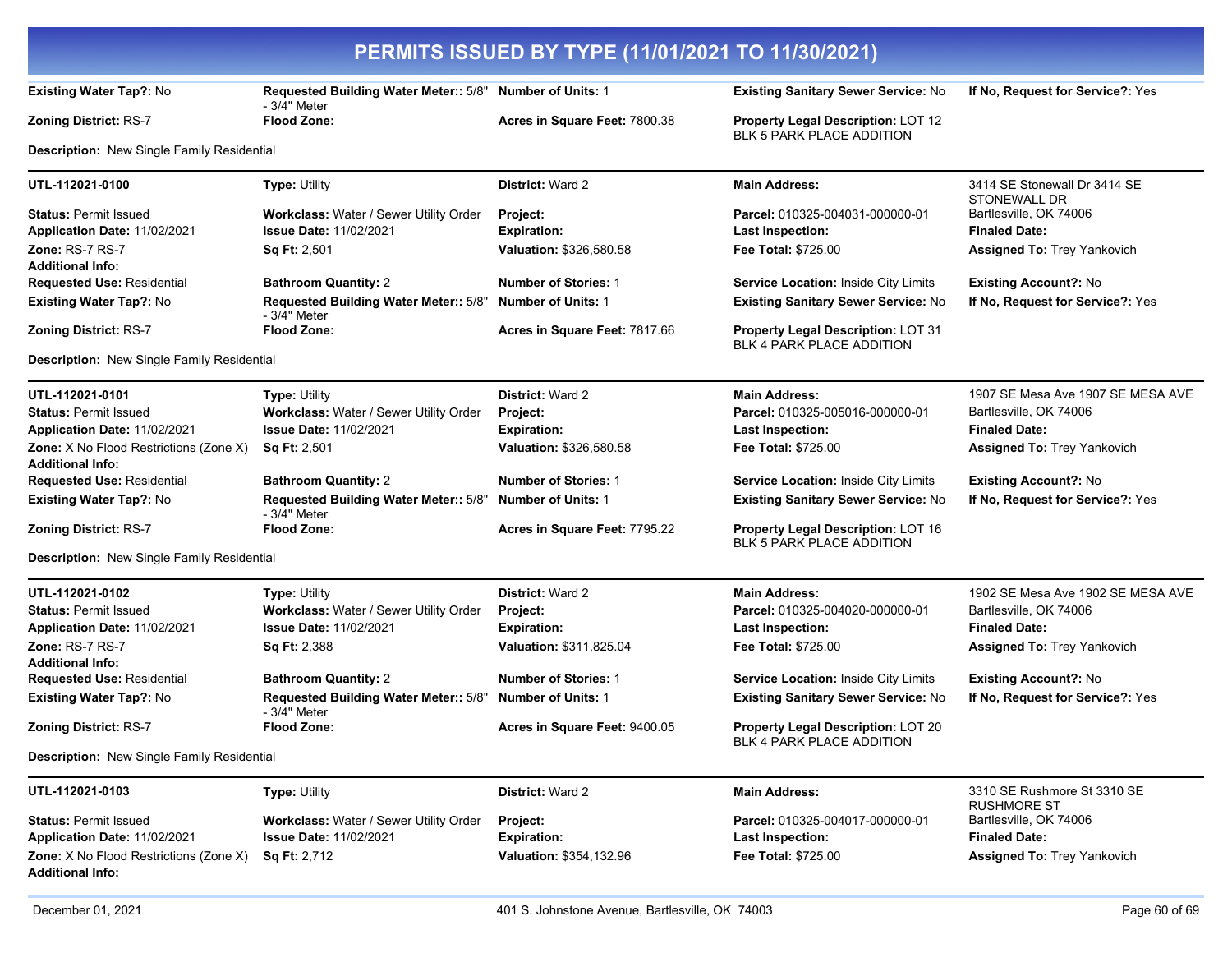| PERMITS ISSUED BY TYPE (11/01/2021 TO 11/30/2021)                        |                                                        |                               |                                                                               |                                               |  |
|--------------------------------------------------------------------------|--------------------------------------------------------|-------------------------------|-------------------------------------------------------------------------------|-----------------------------------------------|--|
| <b>Requested Use: Residential</b>                                        | <b>Bathroom Quantity: 2</b>                            | <b>Number of Stories: 1</b>   | Service Location: Inside City Limits                                          | <b>Existing Account?: No</b>                  |  |
| <b>Existing Water Tap?: No</b>                                           | Requested Building Water Meter:: 5/8"                  | <b>Number of Units: 1</b>     | <b>Existing Sanitary Sewer Service: No</b>                                    | If No. Request for Service?: Yes              |  |
| <b>Zoning District: RS-7</b>                                             | - 3/4" Meter<br><b>Flood Zone:</b>                     | Acres in Square Feet: 9435.08 | <b>Property Legal Description: LOT 17</b><br><b>BLK 4 PARK PLACE ADDITION</b> |                                               |  |
| <b>Description:</b> New Single Family Residential                        |                                                        |                               |                                                                               |                                               |  |
| UTL-112021-0104                                                          | <b>Type: Utility</b>                                   | <b>District: Ward 2</b>       | <b>Main Address:</b>                                                          | 3206 SE Roman Cir 3206 SE ROMAN<br><b>CIR</b> |  |
| <b>Status: Permit Issued</b>                                             | Workclass: Water / Sewer Utility Order                 | Project:                      | Parcel: 010325-006008-000000-01                                               | Bartlesville, OK 74006                        |  |
| Application Date: 11/02/2021                                             | <b>Issue Date: 11/02/2021</b>                          | <b>Expiration:</b>            | <b>Last Inspection:</b>                                                       | <b>Finaled Date:</b>                          |  |
| Zone: X No Flood Restrictions (Zone X)<br><b>Additional Info:</b>        | <b>Sq Ft: 2,390</b>                                    | Valuation: \$312,086.20       | Fee Total: \$725.00                                                           | <b>Assigned To: Trey Yankovich</b>            |  |
| <b>Requested Use: Residential</b>                                        | <b>Bathroom Quantity: 2</b>                            | <b>Number of Stories: 1</b>   | Service Location: Inside City Limits                                          | <b>Existing Account?: No</b>                  |  |
| <b>Existing Water Tap?: No</b>                                           | Requested Building Water Meter:: 5/8"<br>$-3/4"$ Meter | <b>Number of Units: 1</b>     | Existing Sanitary Sewer Service: No                                           | If No. Request for Service?: Yes              |  |
| <b>Zoning District: RS-7</b>                                             | <b>Flood Zone:</b>                                     | Acres in Square Feet: 7670.45 | Property Legal Description: LOT 8 BLK<br><b>6 PARK PLACE ADDITION</b>         |                                               |  |
| <b>Description:</b> New Single Family Residential                        |                                                        |                               |                                                                               |                                               |  |
| UTL-112021-0105                                                          | <b>Type: Utility</b>                                   | <b>District: Ward 2</b>       | <b>Main Address:</b>                                                          | 3013 SE Blake Cir 3013 SE BLAKE CIR           |  |
| <b>Status: Permit Issued</b>                                             | Workclass: Water / Sewer Utility Order                 | Project:                      | Parcel: 010325-001048-000000-01                                               | Bartlesville, OK 74006                        |  |
| Application Date: 11/02/2021                                             | <b>Issue Date: 11/02/2021</b>                          | <b>Expiration:</b>            | Last Inspection:                                                              | <b>Finaled Date:</b>                          |  |
| Zone: X No Flood Restrictions (Zone X)<br><b>Additional Info:</b>        | <b>Sq Ft: 2,145</b>                                    | Valuation: \$280,094.10       | Fee Total: \$725.00                                                           | <b>Assigned To: Trey Yankovich</b>            |  |
| <b>Requested Use: Residential</b>                                        | <b>Bathroom Quantity: 2</b>                            | <b>Number of Stories: 1</b>   | Service Location: Inside City Limits                                          | <b>Existing Account?: No</b>                  |  |
| <b>Existing Water Tap?: No</b>                                           | Requested Building Water Meter:: 5/8"<br>- 3/4" Meter  | <b>Number of Units: 1</b>     | Existing Sanitary Sewer Service: No                                           | If No. Request for Service?: Yes              |  |
| <b>Zoning District: RS-7</b>                                             | <b>Flood Zone:</b>                                     | Acres in Square Feet: 7579.59 | <b>Property Legal Description: LOT 48</b><br><b>BLK 1 PARK PLACE ADDITION</b> |                                               |  |
| Description: New Single Family Residential                               |                                                        |                               |                                                                               |                                               |  |
| UTL-112021-0106                                                          | <b>Type: Utility</b>                                   | <b>District: Ward 2</b>       | <b>Main Address:</b>                                                          | 1919 SE Roman St 1919 SE ROMAN ST             |  |
| <b>Status: Permit Issued</b>                                             | Workclass: Water / Sewer Utility Order                 | <b>Project:</b>               | Parcel: 010325-006015-000000-01                                               | Bartlesville, OK 74006                        |  |
| Application Date: 11/02/2021                                             | <b>Issue Date: 11/02/2021</b>                          | <b>Expiration:</b>            | Last Inspection:                                                              | <b>Finaled Date:</b>                          |  |
| <b>Zone:</b> X No Flood Restrictions (Zone X)<br><b>Additional Info:</b> | <b>Sq Ft: 2,501</b>                                    | Valuation: \$326,580.58       | <b>Fee Total: \$725.00</b>                                                    | <b>Assigned To: Trey Yankovich</b>            |  |
| <b>Requested Use: Residential</b>                                        | <b>Bathroom Quantity: 2</b>                            | <b>Number of Stories: 1</b>   | <b>Service Location: Inside City Limits</b>                                   | <b>Existing Account?: No</b>                  |  |
| <b>Existing Water Tap?: No</b>                                           | Requested Building Water Meter:: 5/8"<br>- 3/4" Meter  | <b>Number of Units: 1</b>     | Existing Sanitary Sewer Service: No                                           | If No, Request for Service?: Yes              |  |
| <b>Zoning District: RS-7</b>                                             | <b>Flood Zone:</b>                                     | Acres in Square Feet: 9062.54 | Property Legal Description: LOT 15<br><b>BLK 6 PARK PLACE ADDITION</b>        |                                               |  |
| Description: New Single Family Residential                               |                                                        |                               |                                                                               |                                               |  |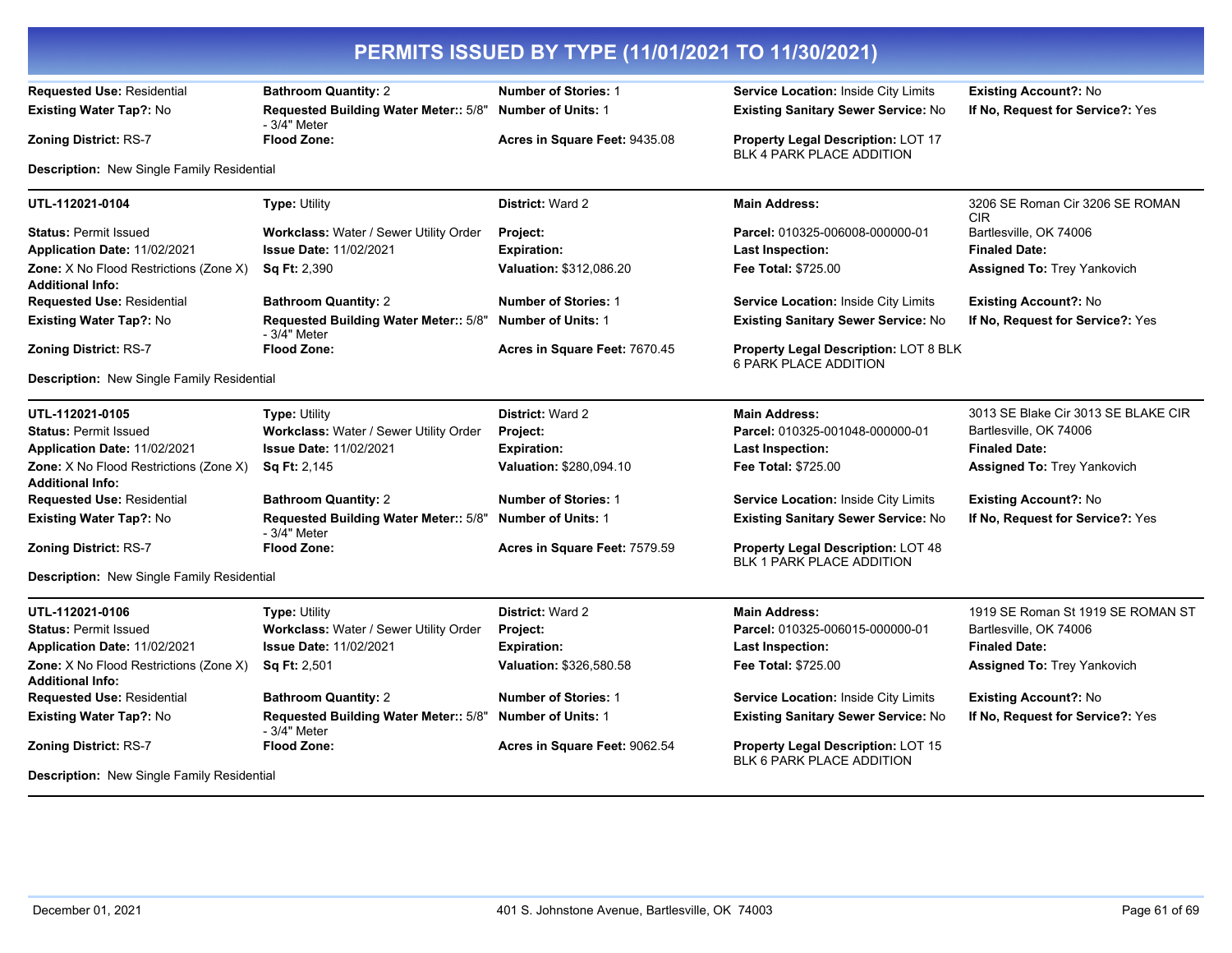| PERMITS ISSUED BY TYPE (11/01/2021 TO 11/30/2021)                 |                                                                         |                                |                                                                              |                                                   |
|-------------------------------------------------------------------|-------------------------------------------------------------------------|--------------------------------|------------------------------------------------------------------------------|---------------------------------------------------|
| UTL-112021-0107                                                   | Type: Utility                                                           | <b>District: Ward 2</b>        | <b>Main Address:</b>                                                         | 3210 SE Roman Cir 3210 SE ROMAN<br><b>CIR</b>     |
| <b>Status: Permit Issued</b><br>Application Date: 11/02/2021      | Workclass: Water / Sewer Utility Order<br><b>Issue Date: 11/02/2021</b> | Project:<br><b>Expiration:</b> | Parcel: 010325-006007-000000-01<br><b>Last Inspection:</b>                   | Bartlesville, OK 74006<br><b>Finaled Date:</b>    |
| Zone: X No Flood Restrictions (Zone X)                            | Sq Ft: 2,712                                                            | Valuation: \$354,132.96        | <b>Fee Total: \$725.00</b>                                                   | <b>Assigned To: Trey Yankovich</b>                |
| <b>Additional Info:</b>                                           |                                                                         |                                |                                                                              |                                                   |
| <b>Requested Use: Residential</b>                                 | <b>Bathroom Quantity: 2</b>                                             | <b>Number of Stories: 1</b>    | Service Location: Inside City Limits                                         | <b>Existing Account?: No</b>                      |
| Existing Water Tap?: No                                           | Requested Building Water Meter:: 5/8"<br>- 3/4" Meter                   | <b>Number of Units: 1</b>      | <b>Existing Sanitary Sewer Service: No</b>                                   | If No, Request for Service?: Yes                  |
| <b>Zoning District: RS-7</b>                                      | <b>Flood Zone:</b>                                                      | Acres in Square Feet: 8126.92  | <b>Property Legal Description: LOT 7 BLK</b><br><b>6 PARK PLACE ADDITION</b> |                                                   |
| Description: New Single Family Residential                        |                                                                         |                                |                                                                              |                                                   |
| UTL-112021-0108                                                   | Type: Utility                                                           | <b>District: Ward 2</b>        | <b>Main Address:</b>                                                         | 1922 SE Mesa Ave 1922 SE MESA AVE                 |
| <b>Status: Permit Issued</b>                                      | Workclass: Water / Sewer Utility Order                                  | Project:                       | Parcel: 010325-004025-000000-01                                              | Bartlesville, OK 74006                            |
| <b>Application Date: 11/02/2021</b>                               | <b>Issue Date: 11/02/2021</b>                                           | <b>Expiration:</b>             | <b>Last Inspection:</b>                                                      | <b>Finaled Date:</b>                              |
| Zone: X No Flood Restrictions (Zone X)<br><b>Additional Info:</b> | Sq Ft: 1,957                                                            | Valuation: \$255,545.06        | <b>Fee Total: \$725.00</b>                                                   | <b>Assigned To: Trey Yankovich</b>                |
| <b>Requested Use: Residential</b>                                 | <b>Bathroom Quantity: 2</b>                                             | <b>Number of Stories: 1</b>    | Service Location: Inside City Limits                                         | <b>Existing Account?: No</b>                      |
| Existing Water Tap?: No                                           | Requested Building Water Meter:: 5/8"<br>- 3/4" Meter                   | <b>Number of Units: 1</b>      | <b>Existing Sanitary Sewer Service: No</b>                                   | If No, Request for Service?: Yes                  |
| <b>Zoning District: RS-7</b>                                      | Flood Zone:                                                             | Acres in Square Feet: 7148.42  | Property Legal Description: LOT 25<br><b>BLK 4 PARK PLACE ADDITION</b>       |                                                   |
| Description: New Single Family Residential                        |                                                                         |                                |                                                                              |                                                   |
| UTL-112021-0109                                                   | Type: Utility                                                           | <b>District: Ward 2</b>        | <b>Main Address:</b>                                                         | 3210 SE Rushmore St 3210 SE<br><b>RUSHMORE ST</b> |
| <b>Status: Permit Issued</b>                                      | Workclass: Water / Sewer Utility Order                                  | Project:                       | Parcel: 010325-004013-000000-01                                              | Bartlesville, OK 74006                            |
| Application Date: 11/02/2021                                      | <b>Issue Date: 11/02/2021</b>                                           | <b>Expiration:</b>             | <b>Last Inspection:</b>                                                      | <b>Finaled Date:</b>                              |
| Zone: X No Flood Restrictions (Zone X)<br><b>Additional Info:</b> | <b>Sq Ft: 1,813</b>                                                     | Valuation: \$236,741.54        | Fee Total: \$725.00                                                          | <b>Assigned To: Trey Yankovich</b>                |
| Requested Use: Residential                                        | <b>Bathroom Quantity: 2</b>                                             | <b>Number of Stories: 1</b>    | Service Location: Inside City Limits                                         | <b>Existing Account?: No</b>                      |
| Existing Water Tap?: No                                           | Requested Building Water Meter:: 5/8"                                   | <b>Number of Units: 1</b>      | Existing Sanitary Sewer Service: No                                          | If No, Request for Service?: Yes                  |
| <b>Zoning District: RS-7</b>                                      | - 3/4" Meter<br>Flood Zone:                                             | Acres in Square Feet: 7801.19  | Property Legal Description: LOT 13                                           |                                                   |
| Description: New Single Family Residential                        |                                                                         |                                | <b>BLK 4 PARK PLACE ADDITION</b>                                             |                                                   |
| UTL-112021-0110                                                   | Type: Utility                                                           | <b>District: Ward 2</b>        | <b>Main Address:</b>                                                         | 3213 SE Rushmore St 3213 SE                       |
| <b>Status: Permit Issued</b>                                      | Workclass: Water / Sewer Utility Order                                  | Project:                       | Parcel: 010325-006004-000000-01                                              | <b>RUSHMORE ST</b><br>Bartlesville, OK 74006      |
| <b>Application Date: 11/03/2021</b>                               | <b>Issue Date: 11/03/2021</b>                                           | <b>Expiration:</b>             | Last Inspection:                                                             | <b>Finaled Date:</b>                              |
| Zone: RS-7 RS-7                                                   | <b>Sq Ft: 2,390</b>                                                     | <b>Valuation: \$312,086.20</b> | Fee Total: \$725.00                                                          | <b>Assigned To: Trey Yankovich</b>                |
| <b>Additional Info:</b>                                           |                                                                         |                                |                                                                              |                                                   |
| <b>Requested Use: Residential</b>                                 | <b>Bathroom Quantity: 2</b>                                             | <b>Number of Stories: 1</b>    | Service Location: Inside City Limits                                         | <b>Existing Account?: No</b>                      |
| <b>Existing Water Tap?: No</b>                                    | Requested Building Water Meter:: 5/8"<br>- 3/4" Meter                   | <b>Number of Units: 1</b>      | <b>Existing Sanitary Sewer Service: No</b>                                   | If No. Request for Service?: Yes                  |
| <b>Zoning District: RS-7</b>                                      | Flood Zone:                                                             | Acres in Square Feet: 8133.16  | <b>Property Legal Description: LOT 4 BLK</b><br>6 PARK PLACE ADDITION        |                                                   |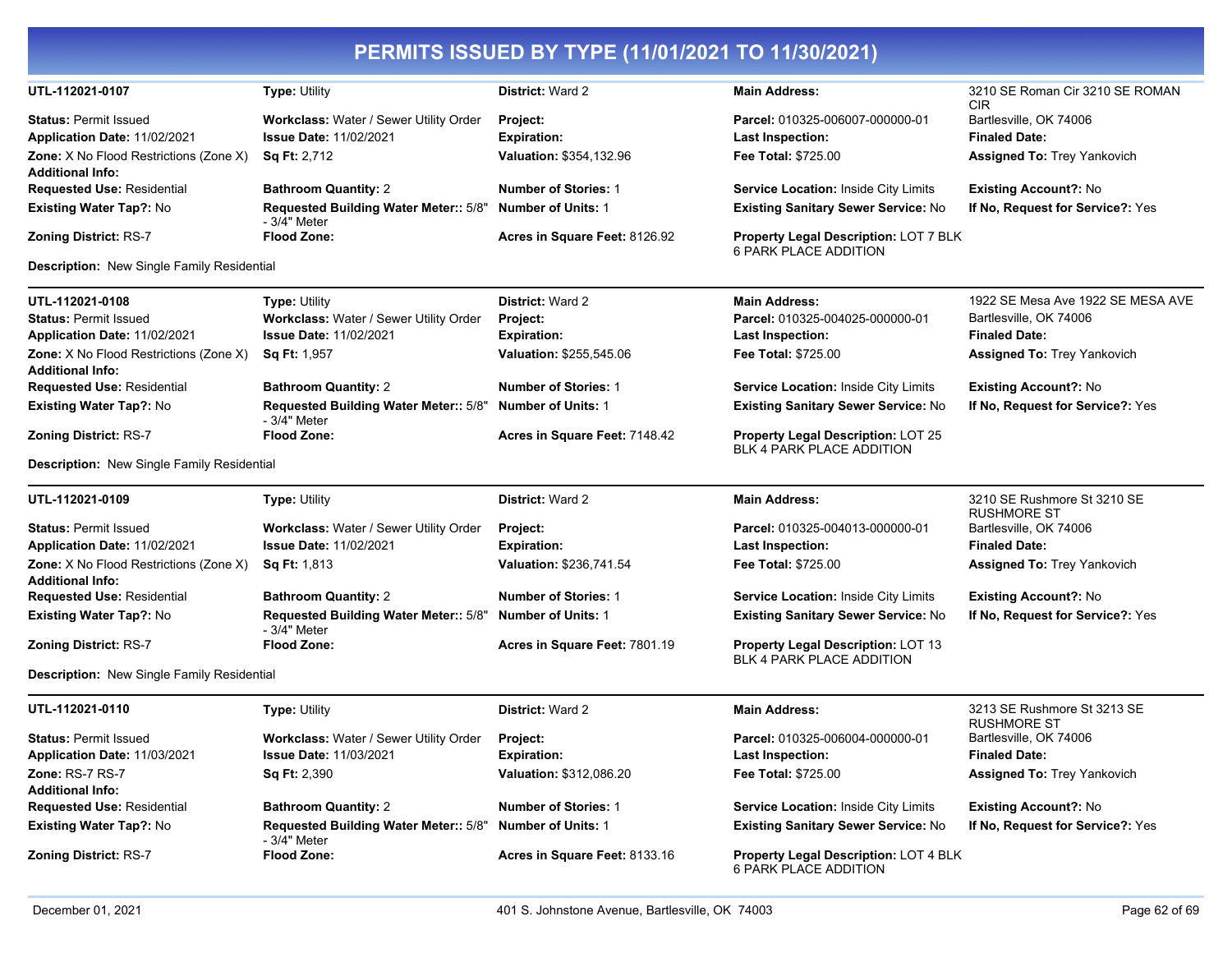**Description:** New Single Family Residential

| UTL-112021-0111<br><b>Status: Permit Issued</b><br>Application Date: 11/04/2021<br>Zone:<br><b>Additional Info:</b><br><b>Requested Use: Residential</b><br>Requested Building Water Meter:: 2"<br>Meter | <b>Type: Utility</b><br>Workclass: Water / Sewer Utility Order<br><b>Issue Date: 11/04/2021</b><br>Sq Ft: 0<br><b>Bathroom Quantity: 3</b><br><b>Number of Units: 1</b> | <b>District: Outside City Limits</b><br>Project:<br><b>Expiration:</b><br>Valuation: \$0.00<br><b>Number of Stories: 2</b><br><b>Existing Sanitary Sewer Service: No</b> | <b>Main Address:</b><br>Parcel:<br><b>Last Inspection:</b><br>Fee Total: \$1,950.00<br>Service Location: Outside City Limits<br>If No, Request for Service?: No    | 1681 Us Hwy 60 1681 US HWY 60<br>Bartlesville, OK 74003<br><b>Finaled Date:</b><br><b>Assigned To: Trey Yankovich</b><br><b>Existing Account?: Yes</b><br>If no, please explain below.: PRIVATE<br><b>SEPTIC SEWER</b> |
|----------------------------------------------------------------------------------------------------------------------------------------------------------------------------------------------------------|-------------------------------------------------------------------------------------------------------------------------------------------------------------------------|--------------------------------------------------------------------------------------------------------------------------------------------------------------------------|--------------------------------------------------------------------------------------------------------------------------------------------------------------------|------------------------------------------------------------------------------------------------------------------------------------------------------------------------------------------------------------------------|
| UTL-112021-0112                                                                                                                                                                                          | <b>Type: Utility</b>                                                                                                                                                    | <b>District: Ward 4</b>                                                                                                                                                  | <b>Main Address:</b>                                                                                                                                               | 940 NW Sunset Blvd 940 NW SUNSET<br><b>BLVD</b>                                                                                                                                                                        |
| <b>Status: Fees Paid</b><br>Application Date: 11/22/2021<br>Zone:<br><b>Additional Info:</b>                                                                                                             | Workclass: Water / Sewer Utility Order<br><b>Issue Date: 11/22/2021</b><br><b>Sq Ft: 528</b>                                                                            | Project:<br><b>Expiration:</b><br>Valuation: \$76,216.80                                                                                                                 | Parcel: 010300-011000-000000-01<br>Last Inspection:<br><b>Fee Total: \$725.00</b>                                                                                  | Bartlesville, OK 74003<br><b>Finaled Date:</b><br><b>Assigned To: Trey Yankovich</b>                                                                                                                                   |
| <b>Requested Use: Commercial</b><br>Existing Water Tap?: No<br><b>Acres in Square Feet: 0</b>                                                                                                            | <b>Bathroom Quantity: 1</b><br>Requested Building Water Meter:: 5/8"<br>- 3/4" Meter                                                                                    | <b>Number of Stories: 1</b><br><b>Number of Units: 1</b>                                                                                                                 | <b>Service Location: Inside City Limits</b><br>Existing Sanitary Sewer Service: No                                                                                 | <b>Existing Account?: No</b><br>If No, Request for Service?: Yes                                                                                                                                                       |
| <b>Description: Modular building</b>                                                                                                                                                                     |                                                                                                                                                                         |                                                                                                                                                                          |                                                                                                                                                                    |                                                                                                                                                                                                                        |
| UTL-112021-0113                                                                                                                                                                                          | <b>Type: Utility</b>                                                                                                                                                    | <b>District: Ward 2</b>                                                                                                                                                  | <b>Main Address:</b>                                                                                                                                               | 3615 SE Pioneer Dr 3615 SE PIONEER<br>DR.                                                                                                                                                                              |
| <b>Status: Permit Issued</b><br>Application Date: 11/23/2021<br>Zone:<br><b>Additional Info:</b><br><b>Requested Use: Commercial</b><br>Existing Water Tap?: No                                          | Workclass: Water / Sewer Utility Order<br><b>Issue Date: 11/23/2021</b><br>Sq Ft: 6,584<br><b>Bathroom Quantity: 5</b><br>Requested Building Water Meter:: 1"           | Project: TAYLOR OFFICE BUILDING<br><b>Expiration:</b><br>Valuation: \$950,400.40<br><b>Number of Stories: 1</b><br><b>Number of Units: 1</b>                             | Parcel: 010999-202613-002000-11<br>Last Inspection:<br>Fee Total: \$4,025.00<br><b>Service Location: Inside City Limits</b><br>Existing Sanitary Sewer Service: No | Bartlesville, OK 74006<br><b>Finaled Date:</b><br><b>Assigned To: Trey Yankovich</b><br><b>Existing Account?: No</b><br>If No, Request for Service?: Yes                                                               |
| <b>Acres in Square Feet: 0</b><br><b>Description:</b> Taylor Office Building                                                                                                                             | Meter                                                                                                                                                                   |                                                                                                                                                                          |                                                                                                                                                                    |                                                                                                                                                                                                                        |
| UTL-112021-0114                                                                                                                                                                                          | <b>Type: Utility</b>                                                                                                                                                    | <b>District: Ward 2</b>                                                                                                                                                  | <b>Main Address:</b>                                                                                                                                               | 1995 SE Jefferson Rd 1995 SE                                                                                                                                                                                           |
| <b>Status: Fees Due</b><br>Application Date: 11/29/2021<br>Zone:                                                                                                                                         | Workclass: Water / Sewer Utility Order<br><b>Issue Date: 11/29/2021</b><br><b>Sq Ft: 2,240</b>                                                                          | Project:<br><b>Expiration:</b><br>Valuation: \$292,499.20                                                                                                                | Parcel: 010325-003038-000000-01<br>Last Inspection:<br><b>Fee Total: \$725.00</b>                                                                                  | JEFFERSON RD<br>Bartlesville, OK 74006<br><b>Finaled Date:</b><br><b>Assigned To: Trey Yankovich</b>                                                                                                                   |
| <b>Additional Info:</b><br>Requested Use: Residential<br>Existing Water Tap?: No<br><b>Acres in Square Feet: 0</b><br>Description: New Single Family                                                     | <b>Bathroom Quantity: 2</b><br>Requested Building Water Meter:: 5/8"<br>- 3/4" Meter                                                                                    | <b>Number of Stories: 1</b><br><b>Number of Units: 1</b>                                                                                                                 | <b>Service Location: Inside City Limits</b><br><b>Existing Sanitary Sewer Service: No</b>                                                                          | <b>Existing Account?: No</b><br>If No, Request for Service?: Yes                                                                                                                                                       |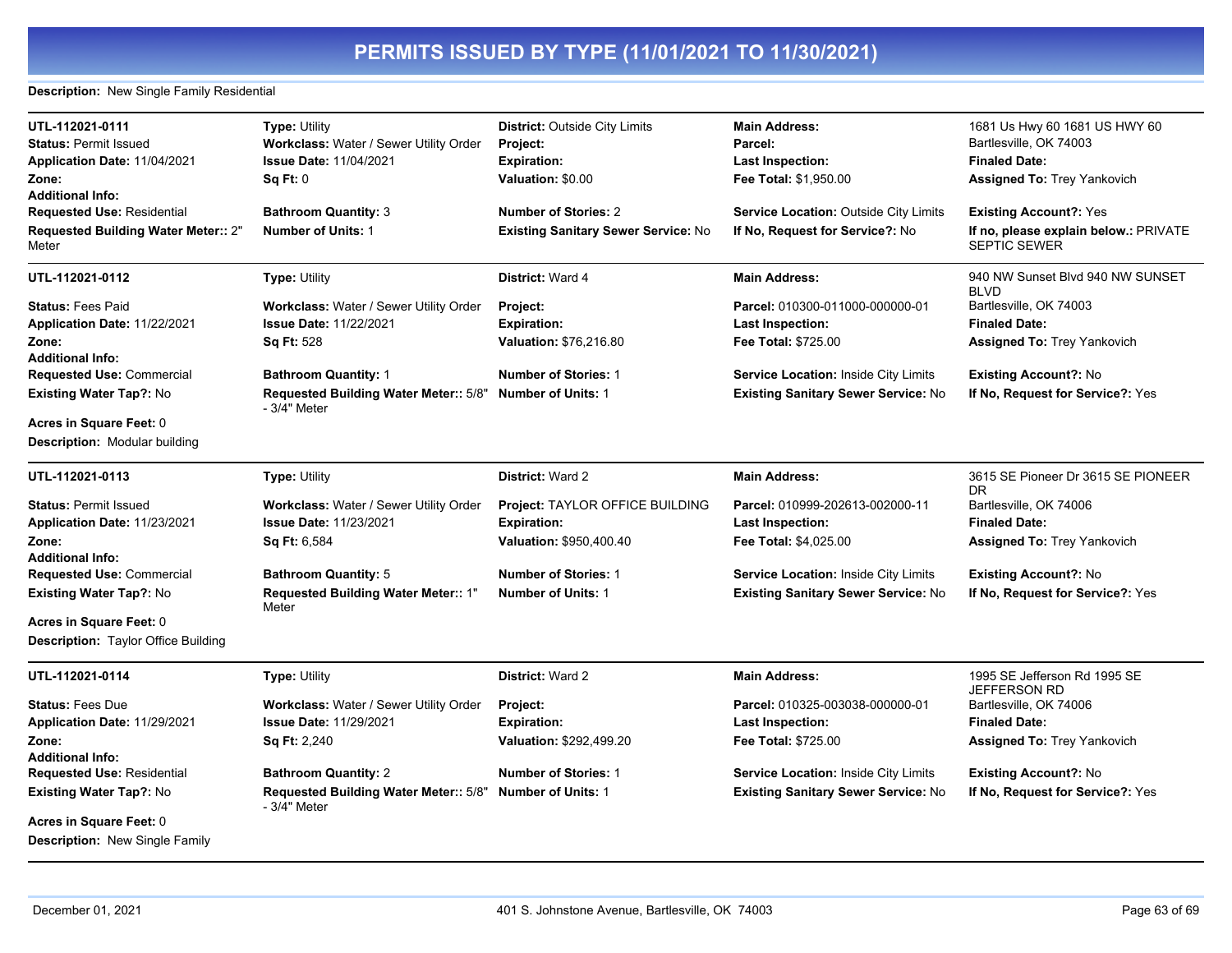|                                                                     |                                                                                      | PERMITS ISSUED BY TYPE (11/01/2021 TO 11/30/2021)        |                                                                                    |                                                                  |
|---------------------------------------------------------------------|--------------------------------------------------------------------------------------|----------------------------------------------------------|------------------------------------------------------------------------------------|------------------------------------------------------------------|
| UTL-112021-0115                                                     | Type: Utility                                                                        | District: Ward 2                                         | <b>Main Address:</b>                                                               | 1996 SE Jefferson Rd 1996 SE<br><b>JEFFERSON RD</b>              |
| <b>Status: Fees Due</b>                                             | Workclass: Water / Sewer Utility Order<br><b>Issue Date: 11/29/2021</b>              | <b>Project:</b>                                          | Parcel: 010325-003037-000000-01                                                    | Bartlesville, OK 74006<br><b>Finaled Date:</b>                   |
| Application Date: 11/29/2021<br>Zone:                               | Sq Ft: 2,145                                                                         | <b>Expiration:</b><br>Valuation: \$280,094.10            | <b>Last Inspection:</b><br>Fee Total: \$725.00                                     | <b>Assigned To: Trey Yankovich</b>                               |
| <b>Additional Info:</b>                                             |                                                                                      |                                                          |                                                                                    |                                                                  |
| <b>Requested Use: Residential</b><br><b>Existing Water Tap?: No</b> | <b>Bathroom Quantity: 2</b><br>Requested Building Water Meter:: 5/8"<br>- 3/4" Meter | <b>Number of Stories: 1</b><br><b>Number of Units: 1</b> | Service Location: Inside City Limits<br><b>Existing Sanitary Sewer Service: No</b> | <b>Existing Account?: No</b><br>If No, Request for Service?: Yes |
| Acres in Square Feet: 0<br><b>Description:</b> New Single Family    |                                                                                      |                                                          |                                                                                    |                                                                  |
| UTL-112021-0116                                                     | <b>Type: Utility</b>                                                                 | District: Ward 2                                         | <b>Main Address:</b>                                                               | 2010 SE Cypress Cir 2010 SE CYPRESS<br><b>CIR</b>                |
| <b>Status: Fees Due</b>                                             | Workclass: Water / Sewer Utility Order                                               | Project:                                                 | Parcel: 010325-003012-000000-01                                                    | Bartlesville, OK 74006                                           |
| Application Date: 11/29/2021                                        | <b>Issue Date: 11/29/2021</b>                                                        | <b>Expiration:</b>                                       | <b>Last Inspection:</b>                                                            | <b>Finaled Date:</b>                                             |
| Zone:<br><b>Additional Info:</b>                                    | <b>Sq Ft: 1,989</b>                                                                  | Valuation: \$259,723.62                                  | Fee Total: \$725.00                                                                | <b>Assigned To: Trey Yankovich</b>                               |
| <b>Requested Use: Residential</b>                                   | <b>Bathroom Quantity: 2</b>                                                          | <b>Number of Stories: 1</b>                              | Service Location: Inside City Limits                                               | <b>Existing Account?: No</b>                                     |
| <b>Existing Water Tap?: No</b>                                      | Requested Building Water Meter:: 5/8"<br>- 3/4" Meter                                | <b>Number of Units: 1</b>                                | <b>Existing Sanitary Sewer Service: No</b>                                         | If No, Request for Service?: Yes                                 |
| Acres in Square Feet: 0                                             |                                                                                      |                                                          |                                                                                    |                                                                  |
| <b>Description: New Single Family</b>                               |                                                                                      |                                                          |                                                                                    |                                                                  |
| UTL-112021-0117                                                     | <b>Type: Utility</b>                                                                 | District: Ward 2                                         | <b>Main Address:</b>                                                               | 2010 SE Harriman Cir 2010 SE<br><b>HARRIMAN CIR</b>              |
| <b>Status: Fees Due</b>                                             | Workclass: Water / Sewer Utility Order                                               | Project:                                                 | Parcel: 010325-003021-000000-01                                                    | Bartlesville, OK 74006                                           |
| Application Date: 11/29/2021                                        | <b>Issue Date: 11/29/2021</b>                                                        | <b>Expiration:</b>                                       | <b>Last Inspection:</b>                                                            | <b>Finaled Date:</b>                                             |
| Zone:<br><b>Additional Info:</b>                                    | Sq Ft: 0                                                                             | <b>Valuation: \$0.00</b>                                 | <b>Fee Total: \$725.00</b>                                                         | <b>Assigned To: Trey Yankovich</b>                               |
| <b>Requested Use: Residential</b>                                   | <b>Bathroom Quantity: 2</b>                                                          | <b>Number of Stories: 1</b>                              | Service Location: Inside City Limits                                               | <b>Existing Account?: No</b>                                     |
| Existing Water Tap?: No                                             | Requested Building Water Meter:: 5/8"<br>- 3/4" Meter                                | <b>Number of Units: 1</b>                                | <b>Existing Sanitary Sewer Service: No</b>                                         | If No, Request for Service?: Yes                                 |
| Acres in Square Feet: 0                                             |                                                                                      |                                                          |                                                                                    |                                                                  |
| UTL-112021-0118                                                     | <b>Type: Utility</b>                                                                 | District: Ward 2                                         | <b>Main Address:</b>                                                               | 2011 SE Harriman Cir 02011 SE<br><b>HARRIMAN CIR</b>             |
| <b>Status: Fees Due</b>                                             | Workclass: Water / Sewer Utility Order                                               | Project:                                                 | Parcel: 010325-003017-000000-01                                                    | Bartlesville, OK 74003                                           |
| Application Date: 11/29/2021                                        | <b>Issue Date: 11/29/2021</b>                                                        | <b>Expiration:</b>                                       | <b>Last Inspection:</b>                                                            | <b>Finaled Date:</b>                                             |
| Zone:<br><b>Additional Info:</b>                                    | <b>Sq Ft: 1,957</b>                                                                  | Valuation: \$255,545.06                                  | Fee Total: \$725.00                                                                | <b>Assigned To: Trey Yankovich</b>                               |
| <b>Requested Use: Residential</b>                                   | <b>Bathroom Quantity: 2</b>                                                          | <b>Number of Stories: 1</b>                              | Service Location: Inside City Limits                                               | <b>Existing Account?: No</b>                                     |
| <b>Existing Water Tap?: No</b>                                      | Requested Building Water Meter:: 5/8"                                                | <b>Number of Units: 1</b>                                | <b>Existing Sanitary Sewer Service: No</b>                                         | If No, Request for Service?: Yes                                 |
| Acres in Square Feet: 0                                             | - 3/4" Meter                                                                         |                                                          |                                                                                    |                                                                  |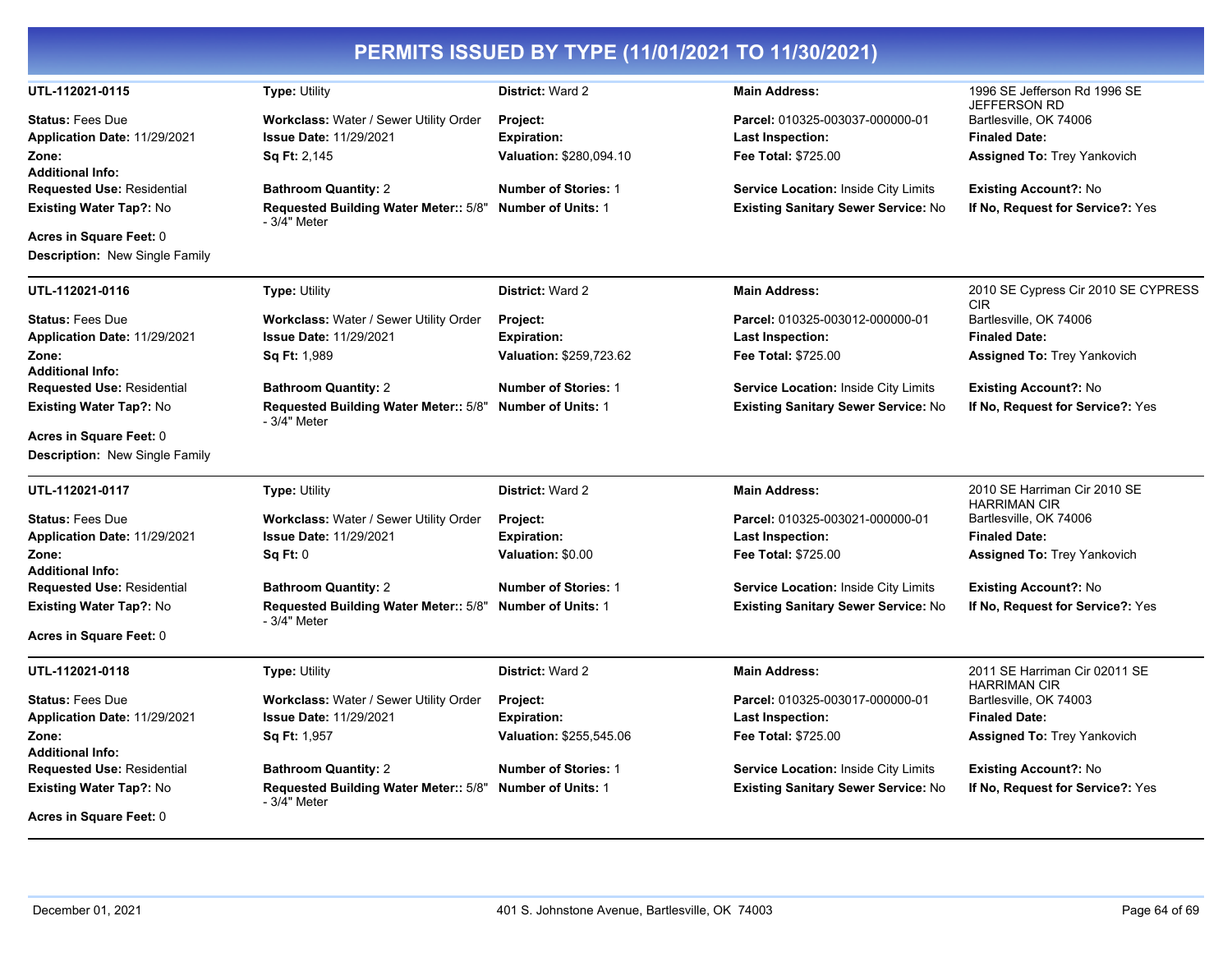|                                                              |                                                              | PERMITS ISSUED BY TYPE (11/01/2021 TO 11/30/2021) |                                             |                                                     |
|--------------------------------------------------------------|--------------------------------------------------------------|---------------------------------------------------|---------------------------------------------|-----------------------------------------------------|
| UTL-112021-0119                                              | Type: Utility                                                | District: Ward 2                                  | <b>Main Address:</b>                        | 2014 SE Harriman Cir 2014 SE<br><b>HARRIMAN CIR</b> |
| <b>Status: Fees Due</b>                                      | Workclass: Water / Sewer Utility Order                       | <b>Project:</b>                                   | Parcel: 010325-003020-000000-01             | Bartlesville, OK 74006                              |
| Application Date: 11/29/2021                                 | <b>Issue Date: 11/29/2021</b>                                | <b>Expiration:</b>                                | Last Inspection:                            | <b>Finaled Date:</b>                                |
| Zone:                                                        | Sq Ft: 2,240                                                 | Valuation: \$292,499.20                           | Fee Total: \$725.00                         | <b>Assigned To: Trey Yankovich</b>                  |
| <b>Additional Info:</b>                                      |                                                              |                                                   |                                             |                                                     |
| <b>Requested Use: Residential</b>                            | <b>Bathroom Quantity: 2</b>                                  | <b>Number of Stories: 1</b>                       | <b>Service Location: Inside City Limits</b> | <b>Existing Account?: No</b>                        |
| <b>Existing Water Tap?: No</b>                               | <b>Requested Building Water Meter:: 5/8"</b><br>- 3/4" Meter | <b>Number of Units: 1</b>                         | <b>Existing Sanitary Sewer Service: No</b>  | If No, Request for Service?: Yes                    |
| Acres in Square Feet: 0                                      |                                                              |                                                   |                                             |                                                     |
| <b>Description:</b> New Single Family                        |                                                              |                                                   |                                             |                                                     |
| UTL-112021-0120                                              | <b>Type: Utility</b>                                         | District: Ward 2                                  | <b>Main Address:</b>                        | 2019 SE Cypress Cir 2019 SE CYPRESS<br><b>CIR</b>   |
| <b>Status: Fees Due</b>                                      | <b>Workclass: Water / Sewer Utility Order</b>                | Project:                                          | Parcel: 010325-003010-000000-01             | Bartlesville, OK 74006                              |
| Application Date: 11/29/2021                                 | <b>Issue Date: 11/29/2021</b>                                | <b>Expiration:</b>                                | Last Inspection:                            | <b>Finaled Date:</b>                                |
| Zone:                                                        | <b>Sq Ft: 2,145</b>                                          | Valuation: \$280,094.10                           | Fee Total: \$725.00                         | <b>Assigned To: Trey Yankovich</b>                  |
| <b>Additional Info:</b>                                      |                                                              |                                                   |                                             |                                                     |
| <b>Requested Use: Residential</b>                            | <b>Bathroom Quantity: 2</b>                                  | <b>Number of Stories: 1</b>                       | <b>Service Location: Inside City Limits</b> | <b>Existing Account?: No</b>                        |
| <b>Existing Water Tap?: No</b>                               | Requested Building Water Meter:: 5/8"<br>- 3/4" Meter        | <b>Number of Units: 1</b>                         | <b>Existing Sanitary Sewer Service: No</b>  | If No, Request for Service?: Yes                    |
| Acres in Square Feet: 0                                      |                                                              |                                                   |                                             |                                                     |
| <b>Description: New Single Family</b>                        |                                                              |                                                   |                                             |                                                     |
| UTL-112021-0121                                              | <b>Type: Utility</b>                                         | District: Ward 2                                  | <b>Main Address:</b>                        | 2019 SE Harriman Cir 2019 SE<br><b>HARRIMAN CIR</b> |
| <b>Status: Fees Due</b>                                      | Workclass: Water / Sewer Utility Order                       | Project:                                          | Parcel: 010325-003019-000000-01             | Bartlesville, OK 74006                              |
| Application Date: 11/29/2021                                 | <b>Issue Date: 11/29/2021</b>                                | <b>Expiration:</b>                                | Last Inspection:                            | <b>Finaled Date:</b>                                |
| Zone:                                                        | <b>Sq Ft: 2,145</b>                                          | Valuation: \$280,094.10                           | Fee Total: \$725.00                         | <b>Assigned To: Trey Yankovich</b>                  |
| <b>Additional Info:</b>                                      |                                                              |                                                   |                                             |                                                     |
| <b>Requested Use: Residential</b>                            | <b>Bathroom Quantity: 2</b>                                  | <b>Number of Stories: 1</b>                       | <b>Service Location: Inside City Limits</b> | <b>Existing Account?: No</b>                        |
| <b>Existing Water Tap?: No</b>                               | Requested Building Water Meter:: 5/8"<br>- 3/4" Meter        | <b>Number of Units: 1</b>                         | <b>Existing Sanitary Sewer Service: No</b>  | If No, Request for Service?: Yes                    |
| Acres in Square Feet: 0                                      |                                                              |                                                   |                                             |                                                     |
| <b>Description: New Single Family</b>                        |                                                              |                                                   |                                             |                                                     |
| UTL-112021-0122                                              | <b>Type: Utility</b>                                         | District: Ward 2                                  | <b>Main Address:</b>                        | 3102 SE Debbie Ln 3102 SE DEBBIE LN                 |
| <b>Status: Fees Due</b>                                      | Workclass: Water / Sewer Utility Order                       | Project:                                          | Parcel: 010325-003049-000000-01             | Bartlesville, OK 74006                              |
| Application Date: 11/29/2021                                 | <b>Issue Date: 11/29/2021</b>                                | <b>Expiration:</b>                                | Last Inspection:                            | <b>Finaled Date:</b>                                |
| Zone:                                                        | Sq Ft: 2,397                                                 | Valuation: \$313,000.26                           | Fee Total: \$725.00                         | <b>Assigned To: Trey Yankovich</b>                  |
| <b>Additional Info:</b><br><b>Requested Use: Residential</b> | <b>Bathroom Quantity: 2</b>                                  | <b>Number of Stories: 1</b>                       | <b>Service Location: Inside City Limits</b> | <b>Existing Account?: No</b>                        |
| <b>Existing Water Tap?: No</b>                               | Requested Building Water Meter:: 5/8"                        | <b>Number of Units: 1</b>                         | <b>Existing Sanitary Sewer Service: No</b>  | If No, Request for Service?: Yes                    |
|                                                              | - 3/4" Meter                                                 |                                                   |                                             |                                                     |
| Acres in Square Feet: 0                                      |                                                              |                                                   |                                             |                                                     |
| <b>Description:</b> New Single Family                        |                                                              |                                                   |                                             |                                                     |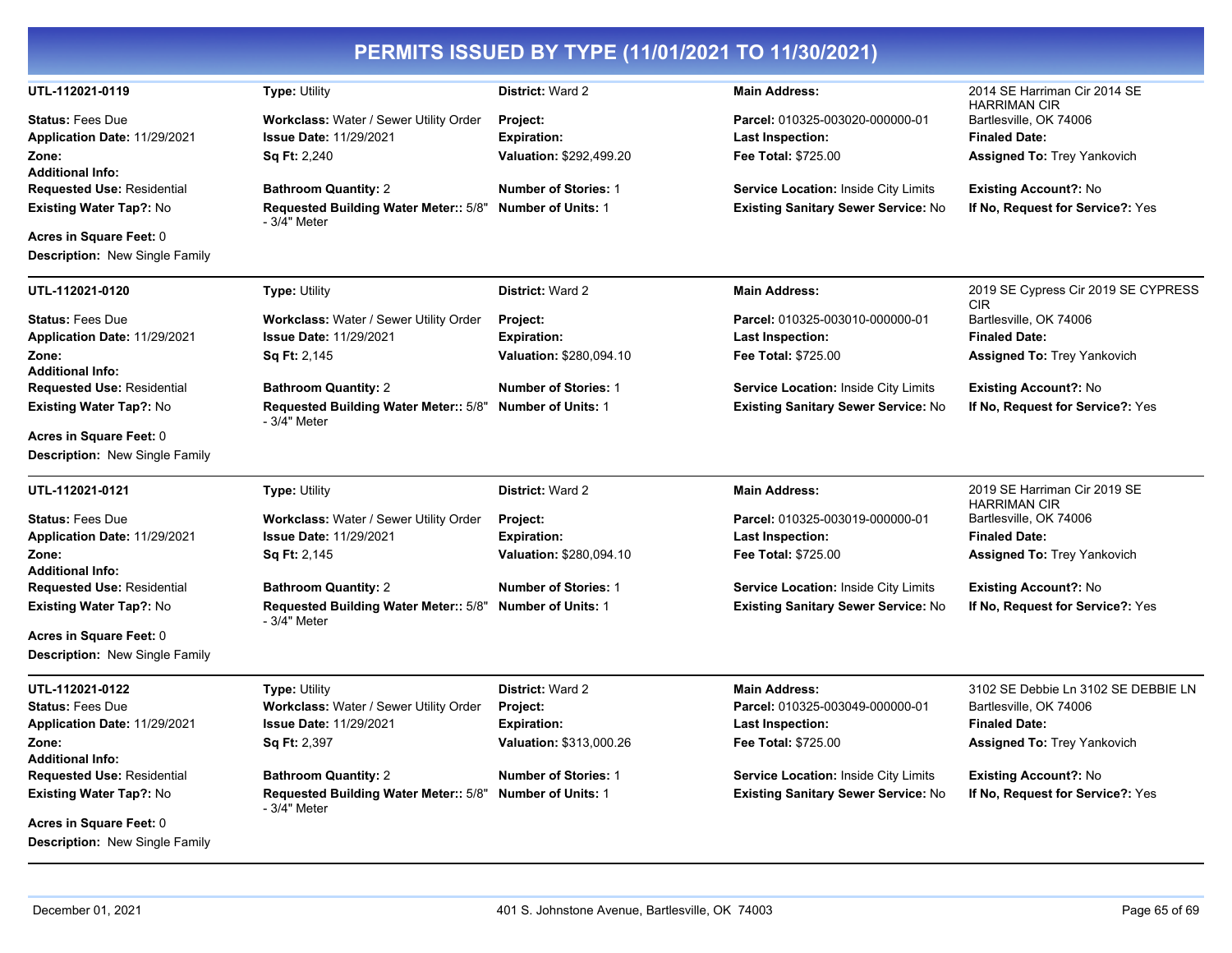|                                                                  |                                                                          |                             | PERMITS ISSUED BY TYPE (11/01/2021 TO 11/30/2021) |                                                     |
|------------------------------------------------------------------|--------------------------------------------------------------------------|-----------------------------|---------------------------------------------------|-----------------------------------------------------|
| UTL-112021-0123                                                  | <b>Type: Utility</b>                                                     | District: Ward 2            | <b>Main Address:</b>                              | 3109 SE Stonewall Dr 3109 SE<br><b>STONEWALL DR</b> |
| <b>Status: Fees Due</b>                                          | <b>Workclass: Water / Sewer Utility Order</b>                            | <b>Project:</b>             | Parcel: 010325-003003-000000-01                   | Bartlesville, OK 74006                              |
| Application Date: 11/29/2021                                     | <b>Issue Date: 11/29/2021</b>                                            | <b>Expiration:</b>          | <b>Last Inspection:</b>                           | <b>Finaled Date:</b>                                |
| Zone:<br><b>Additional Info:</b>                                 | Sq Ft: 2,145                                                             | Valuation: \$280,094.10     | Fee Total: \$725.00                               | <b>Assigned To: Trey Yankovich</b>                  |
| <b>Requested Use: Residential</b>                                | <b>Bathroom Quantity: 2</b>                                              | <b>Number of Stories: 1</b> | <b>Service Location: Inside City Limits</b>       | <b>Existing Account?: No</b>                        |
| <b>Existing Water Tap?: No</b>                                   | Requested Building Water Meter:: 5/8"<br>- 3/4" Meter                    | <b>Number of Units: 1</b>   | <b>Existing Sanitary Sewer Service: No</b>        | If No, Request for Service?: Yes                    |
| Acres in Square Feet: 0                                          |                                                                          |                             |                                                   |                                                     |
| <b>Description: New Single Family</b>                            |                                                                          |                             |                                                   |                                                     |
| UTL-112021-0124                                                  | <b>Type: Utility</b>                                                     | District: Ward 2            | <b>Main Address:</b>                              | 3110 SE Debbie Ln 3110 SE DEBBIE LN                 |
| <b>Status: Fees Due</b>                                          | Workclass: Water / Sewer Utility Order                                   | <b>Project:</b>             | Parcel: 010325-003047-000000-01                   | Bartlesville, OK 74006                              |
| Application Date: 11/29/2021                                     | <b>Issue Date: 11/29/2021</b>                                            | <b>Expiration:</b>          | Last Inspection:                                  | <b>Finaled Date:</b>                                |
| Zone:                                                            | <b>Sq Ft: 2,390</b>                                                      | Valuation: \$312,086.20     | Fee Total: \$725.00                               | <b>Assigned To: Trey Yankovich</b>                  |
| <b>Additional Info:</b><br><b>Requested Use: Residential</b>     | <b>Bathroom Quantity: 2</b>                                              | <b>Number of Stories: 1</b> | <b>Service Location: Inside City Limits</b>       | <b>Existing Account?: No</b>                        |
| <b>Existing Water Tap?: No</b>                                   | Requested Building Water Meter:: 5/8"<br>- 3/4" Meter                    | <b>Number of Units: 1</b>   | <b>Existing Sanitary Sewer Service: No</b>        | If No, Request for Service?: Yes                    |
| Acres in Square Feet: 0                                          |                                                                          |                             |                                                   |                                                     |
| <b>Description: New Single Family</b>                            |                                                                          |                             |                                                   |                                                     |
| UTL-112021-0125                                                  | <b>Type: Utility</b>                                                     | District: Ward 2            | <b>Main Address:</b>                              | 3118 SE Debbie Ln 3118 SE DEBBIE LN                 |
| <b>Status: Fees Due</b>                                          | Workclass: Water / Sewer Utility Order                                   | Project:                    | Parcel: 010325-003045-000000-01                   | Bartlesville, OK 74006                              |
| Application Date: 11/29/2021                                     | <b>Issue Date: 11/29/2021</b>                                            | <b>Expiration:</b>          | <b>Last Inspection:</b>                           | <b>Finaled Date:</b>                                |
| Zone:                                                            | <b>Sq Ft: 2,501</b>                                                      | Valuation: \$326,580.58     | Fee Total: \$725.00                               | <b>Assigned To: Trey Yankovich</b>                  |
| <b>Additional Info:</b>                                          |                                                                          |                             |                                                   |                                                     |
| <b>Requested Use: Residential</b>                                | <b>Bathroom Quantity: 2</b>                                              | <b>Number of Stories: 1</b> | <b>Service Location: Inside City Limits</b>       | <b>Existing Account?: No</b>                        |
| <b>Existing Water Tap?: No</b>                                   | Requested Building Water Meter:: 5/8" Number of Units: 1<br>- 3/4" Meter |                             | <b>Existing Sanitary Sewer Service: No</b>        | If No, Request for Service?: Yes                    |
| Acres in Square Feet: 0<br><b>Description: New Single Family</b> |                                                                          |                             |                                                   |                                                     |
| UTL-112021-0126                                                  | <b>Type: Utility</b>                                                     | District: Ward 2            | <b>Main Address:</b>                              | 3302 SE Stonewall Dr 3302 SE                        |
| <b>Status: Fees Due</b>                                          | Workclass: Water / Sewer Utility Order                                   | <b>Project:</b>             | Parcel: 010325-005008-000000-01                   | <b>STONEWALL DR</b><br>Bartlesville, OK 74006       |
| Application Date: 11/29/2021                                     | <b>Issue Date: 11/29/2021</b>                                            | <b>Expiration:</b>          | <b>Last Inspection:</b>                           | <b>Finaled Date:</b>                                |
| Zone:                                                            | Sq Ft: 2,397                                                             | Valuation: \$313,000.26     | Fee Total: \$725.00                               | <b>Assigned To: Trey Yankovich</b>                  |
| <b>Additional Info:</b>                                          |                                                                          |                             |                                                   |                                                     |
| <b>Requested Use: Residential</b>                                | <b>Bathroom Quantity: 2</b>                                              | <b>Number of Stories: 1</b> | <b>Service Location: Inside City Limits</b>       | <b>Existing Account?: No</b>                        |
| <b>Existing Water Tap?: No</b>                                   | Requested Building Water Meter:: 5/8"<br>- 3/4" Meter                    | <b>Number of Units: 1</b>   | <b>Existing Sanitary Sewer Service: No</b>        | If No, Request for Service?: Yes                    |
| Acres in Square Feet: 0<br><b>Description: New Single Family</b> |                                                                          |                             |                                                   |                                                     |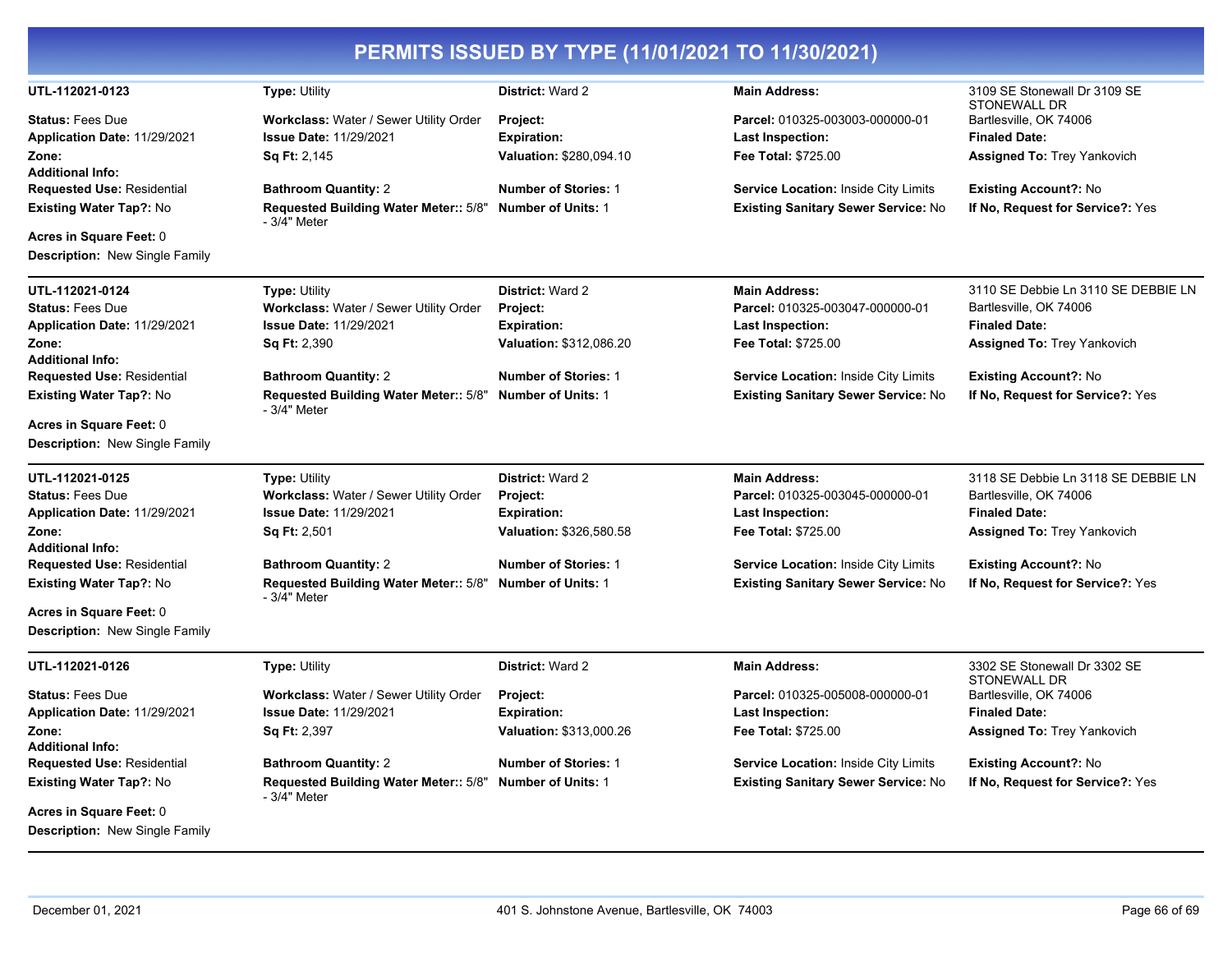|                                     |                                                                                                                                                           | PERMITS ISSUED BY TYPE (11/01/2021 TO 11/30/2021) |                                            |                                                                     |
|-------------------------------------|-----------------------------------------------------------------------------------------------------------------------------------------------------------|---------------------------------------------------|--------------------------------------------|---------------------------------------------------------------------|
| UTL-112021-0127                     | <b>Type: Utility</b>                                                                                                                                      | District: Ward 2                                  | <b>Main Address:</b>                       | 3522 SE Stonewall Dr 3522 SE<br>STONEWALL DR                        |
| <b>Status: Fees Due</b>             | Workclass: Water / Sewer Utility Order                                                                                                                    | Project:                                          | Parcel: 010325-004037-000000-01            | Bartlesville, OK 74006                                              |
| Application Date: 11/29/2021        | <b>Issue Date: 11/29/2021</b>                                                                                                                             | <b>Expiration:</b>                                | <b>Last Inspection:</b>                    | <b>Finaled Date:</b>                                                |
| Zone:                               | Sq Ft: 1,813                                                                                                                                              | Valuation: \$236,741.54                           | Fee Total: \$725.00                        | <b>Assigned To: Trey Yankovich</b>                                  |
| <b>Additional Info:</b>             |                                                                                                                                                           |                                                   |                                            |                                                                     |
| <b>Requested Use: Residential</b>   | <b>Bathroom Quantity: 2</b>                                                                                                                               | <b>Number of Stories: 1</b>                       | Service Location: Inside City Limits       | <b>Existing Account?: No</b>                                        |
| Existing Water Tap?: No             | Requested Building Water Meter:: 5/8"<br>- 3/4" Meter                                                                                                     | <b>Number of Units: 1</b>                         | <b>Existing Sanitary Sewer Service: No</b> | If No, Request for Service?: Yes                                    |
| Acres in Square Feet: 0             |                                                                                                                                                           |                                                   |                                            |                                                                     |
| Description: New Single Family      |                                                                                                                                                           |                                                   |                                            |                                                                     |
|                                     |                                                                                                                                                           |                                                   |                                            | <b>PERMITS ISSUED FOR UTILITY:</b><br>44                            |
| <b>ZONING PERMITS COMMERCIAL</b>    |                                                                                                                                                           |                                                   |                                            |                                                                     |
| CZP-1121-0002                       | <b>Type: Zoning Permits Commercial</b>                                                                                                                    | <b>District: Ward 4</b>                           | <b>Main Address:</b>                       | 215 NE Quapaw 215 NE QUAPAW                                         |
| <b>Status: Permit Issued</b>        | <b>Workclass: Fence</b>                                                                                                                                   | Project:                                          | Parcel: 010999-072613-004000-68            | Bartlesville, OK 74003                                              |
| Application Date: 11/08/2021        | <b>Issue Date: 11/08/2021</b>                                                                                                                             | <b>Expiration: 05/09/2022</b>                     | <b>Last Inspection:</b>                    | <b>Finaled Date:</b>                                                |
| Zone:<br><b>Additional Info:</b>    | Sq Ft: 0                                                                                                                                                  | Valuation: \$0.00                                 | Fee Total: \$30.00                         | <b>Assigned To: Holly Mayhew</b>                                    |
| Fence height for front yard (ft): 7 | Fence height for rear yard (ft): 7                                                                                                                        | <b>Fence material: metal and wood</b>             | <b>Acres (Sq. Ft.): 0</b>                  |                                                                     |
|                                     | Description: 8' WOOD FENCING ON WEST SIDE, 7' METAL FENCING ON NORTH AND EAST SIDES. SEE ATTACHMENTS                                                      |                                                   |                                            |                                                                     |
| CZP-1121-0003                       | Type: Zoning Permits Commercial                                                                                                                           | District: Ward 4                                  | <b>Main Address:</b>                       | 505 S Dewey Ave 505 S DEWEY AVE                                     |
| <b>Status: Permit Issued</b>        | Workclass: Accessory Structure Under<br>200 Sq Ft                                                                                                         | Project:                                          | Parcel: 010001-046001-000000-01            | Bartlesville, OK 74003                                              |
| Application Date: 11/17/2021        | <b>Issue Date: 11/17/2021</b>                                                                                                                             | <b>Expiration: 05/16/2022</b>                     | <b>Last Inspection:</b>                    | <b>Finaled Date:</b>                                                |
| Zone:                               | Sq Ft: 0                                                                                                                                                  | Valuation: \$0.00                                 | Fee Total: \$30.00                         | <b>Assigned To: Holly Mayhew</b>                                    |
| <b>Additional Info:</b>             |                                                                                                                                                           |                                                   |                                            |                                                                     |
| Length (ft): 4                      | Width $(ft)$ : 3                                                                                                                                          | <b>Area (sf): 12</b>                              | Percent of rear yard: 0                    | Percent of total lot: 0                                             |
| Acres: 0                            |                                                                                                                                                           |                                                   |                                            |                                                                     |
|                                     | Description: 3'X4' (SMALL BLESSING BOX STRUCTURE) PLACED OUTSIDE CHURCH NEAR SOUTH WALL)<br>MUST BE PLACED INSIDE PROPERTY LINES AND NOT IN RIGHT OF WAY. |                                                   |                                            |                                                                     |
|                                     |                                                                                                                                                           |                                                   |                                            | <b>PERMITS ISSUED FOR ZONING PERMITS COMMERCIAL:</b><br>$\mathbf 2$ |

| <b>ZONING PERMITS RESIDENTIAL</b>                                            |                                                                                              |                                                                             |                                                                                               |                                                                                                   |  |
|------------------------------------------------------------------------------|----------------------------------------------------------------------------------------------|-----------------------------------------------------------------------------|-----------------------------------------------------------------------------------------------|---------------------------------------------------------------------------------------------------|--|
| RZP-1121-0123<br><b>Status: Complete</b><br>Application Date: 11/10/2021     | Type: Zoning Permits Residential<br><b>Workclass: Fence</b><br><b>Issue Date: 11/10/2021</b> | <b>District: Ward 2</b><br><b>Project:</b><br><b>Expiration: 05/17/2022</b> | <b>Main Address:</b><br>Parcel: 010544-034001-000000-01<br><b>Last Inspection: 11/18/2021</b> | 1334 SE Quail Dr Dr 1334 SE QUAIL DR<br>Bartlesville, OK 74006<br><b>Finaled Date: 11/18/2021</b> |  |
| Zone:<br><b>Additional Info:</b>                                             | Sa Ft: 0                                                                                     | Valuation: \$0.00                                                           | <b>Fee Total: \$20.00</b>                                                                     | <b>Assigned To: Holly Mayhew</b>                                                                  |  |
| Fence height for front yard (ft): 0<br><b>Description: 6-FOOT WOOD FENCE</b> | <b>Fence height for rear yard (ft): 6</b>                                                    | Fence material: WOOD                                                        | Acres $(Sq. Ft.): 0$                                                                          |                                                                                                   |  |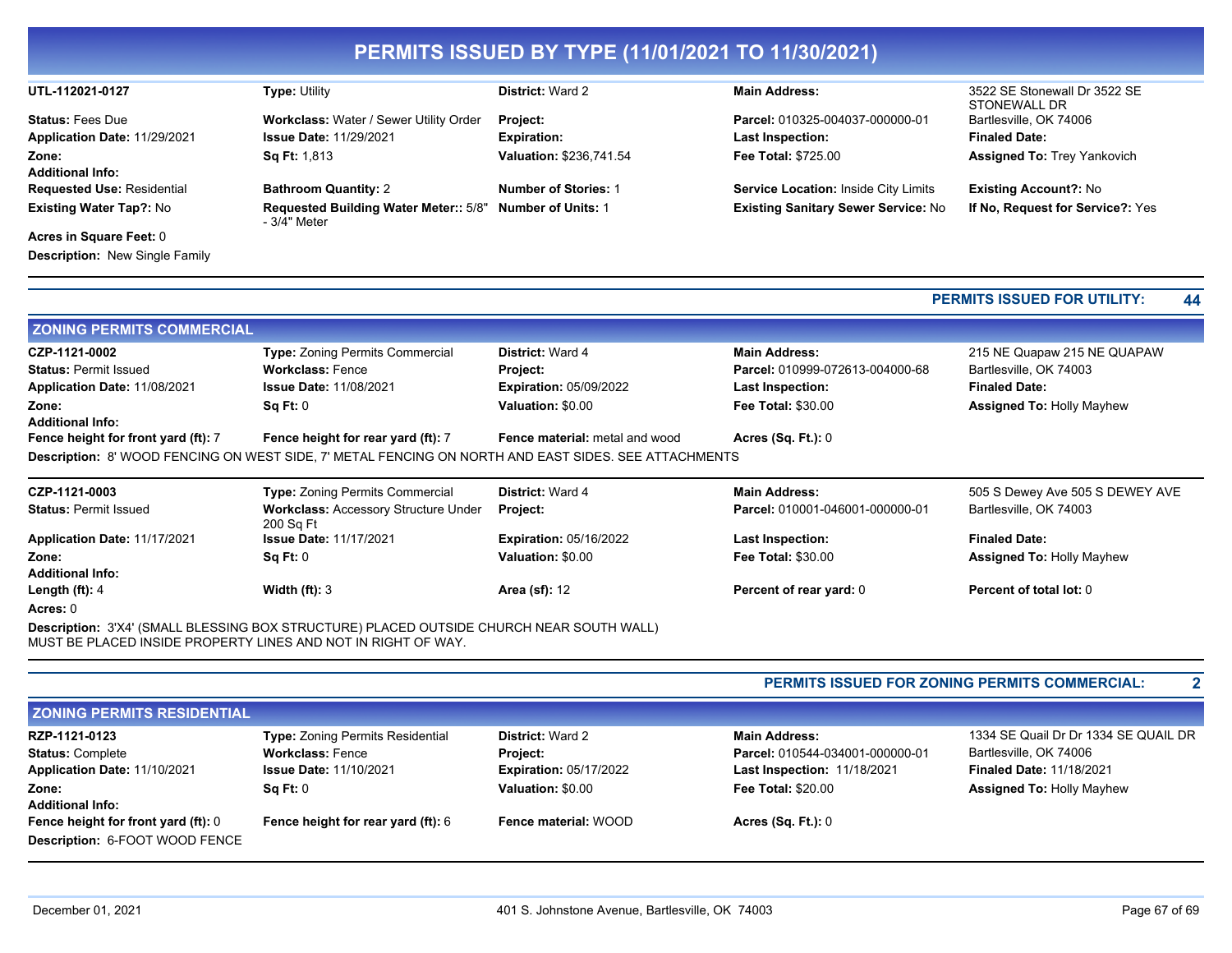| PERMITS ISSUED BY TYPE (11/01/2021 TO 11/30/2021)            |                                                                                  |                                    |                                                   |                                               |
|--------------------------------------------------------------|----------------------------------------------------------------------------------|------------------------------------|---------------------------------------------------|-----------------------------------------------|
| RZP-1121-0124                                                | <b>Type: Zoning Permits Residential</b>                                          | District: Ward 5                   | <b>Main Address:</b>                              | 712 NE Spruce Ave 712 NE SPRUCE<br><b>AVE</b> |
| <b>Status: Permit Issued</b>                                 | <b>Workclass: Accessory Structure Under</b><br>200 Sq Ft                         | Project:                           | Parcel: 010025-003005-000000-01                   | Bartlesville, OK 74006                        |
| Application Date: 11/16/2021                                 | <b>Issue Date: 11/16/2021</b>                                                    | <b>Expiration: 05/16/2022</b>      | <b>Last Inspection:</b>                           | <b>Finaled Date:</b>                          |
| Zone:<br><b>Additional Info:</b>                             | SqFt:0                                                                           | Valuation: \$0.00                  | <b>Fee Total: \$20.00</b>                         | <b>Assigned To: Holly Mayhew</b>              |
| Length $(ft)$ : 12                                           | <b>Width (ft): 10</b>                                                            | <b>Area (sf): 120</b>              | Percent of rear yard: 6                           | Percent of total lot: 3                       |
| Acres: 0                                                     |                                                                                  |                                    |                                                   |                                               |
| Description: 120 SF GAZEBO ON SKIDS IN REAR YARD.            |                                                                                  |                                    |                                                   |                                               |
| RZP-1121-0125                                                | <b>Type:</b> Zoning Permits Residential                                          | District: Ward 3                   | <b>Main Address:</b>                              | 1004 SW Jennings 1004 SW JENNINGS             |
| <b>Status: Complete</b>                                      | <b>Workclass: Fence</b>                                                          | Project:                           | Parcel: 010001-083007-000000-01                   | Bartlesville, OK 74003                        |
| Application Date: 11/18/2021                                 | <b>Issue Date: 11/18/2021</b>                                                    | <b>Expiration: 05/30/2022</b>      | Last Inspection: 11/30/2021                       | <b>Finaled Date: 12/01/2021</b>               |
| Zone:<br><b>Additional Info:</b>                             | Sq Ft: 0                                                                         | Valuation: \$0.00                  | <b>Fee Total: \$20.00</b>                         | <b>Assigned To: Holly Mayhew</b>              |
| Fence height for front yard (ft): 4                          | Fence height for rear yard (ft): 6                                               | Fence material: TREATED WOOD       | <b>Acres (Sq. Ft.): 0</b>                         |                                               |
|                                                              | Description: WOOD FENCE, 4 X 4 TREATED, 4-FOOT IN FRONT, 6-FOOT ON SIDE AND BACK |                                    |                                                   |                                               |
| RZP-1121-0126                                                | <b>Type:</b> Zoning Permits Residential                                          | <b>District: Ward 4</b>            | <b>Main Address:</b>                              | 525 NW Highland Dr 525 NW HIGHLAND<br>DR.     |
| <b>Status: Permit Issued</b>                                 | <b>Workclass: Gravel Parking Area</b>                                            | Project:                           | Parcel: 010304-033006-000000-01                   | Bartlesville, OK 74003                        |
| Application Date: 11/23/2021                                 | <b>Issue Date: 11/23/2021</b>                                                    | <b>Expiration: 05/23/2022</b>      | <b>Last Inspection:</b>                           | <b>Finaled Date:</b>                          |
| Zone:<br><b>Additional Info:</b>                             | Sq Ft: 0                                                                         | Valuation: \$0.00                  | <b>Fee Total: \$20.00</b>                         | <b>Assigned To: Holly Mayhew</b>              |
| Length $(ft)$ : 15                                           | Width $(ft)$ : 6                                                                 | <b>Number of Parking Spaces: 1</b> | Rear/side vard access available?<br>(yes/no): YES | <b>Acres (Sq. Ft.): 0</b>                     |
| <b>Description: GRAVEL PARKING AREA ENCLOSED WITH EDGING</b> |                                                                                  |                                    |                                                   |                                               |

#### **PERMITS ISSUED FOR ZONING PERMITS RESIDENTIAL: 4**

| <b>ZONING VERIFICATION LETTER</b> |                                                     |                         |                                 |                                                                         |  |
|-----------------------------------|-----------------------------------------------------|-------------------------|---------------------------------|-------------------------------------------------------------------------|--|
| ZVL-1121-0001                     | <b>Type: Zoning Verification Letter</b>             | <b>District: Ward 4</b> | <b>Main Address:</b>            | 400-420 SW Frank Phillips Blvd 400-420<br><b>SW FRANK PHILLIPS BLVD</b> |  |
| <b>Status: Complete</b>           | <b>Workclass: Zoning Verification Letter</b>        | Project:                | Parcel: 010001-023001-000000-01 | Bartlesville, OK 74003                                                  |  |
| Application Date: 11/15/2021      | <b>Issue Date: 11/15/2021</b>                       | <b>Expiration:</b>      | <b>Last Inspection:</b>         | <b>Finaled Date: 11/15/2021</b>                                         |  |
| Zone:                             | Sq Ft: 0                                            | Valuation: \$0.00       | <b>Fee Total: \$20.00</b>       | <b>Assigned To: Holly Mayhew</b>                                        |  |
| <b>Additional Info:</b>           |                                                     |                         |                                 |                                                                         |  |
| <b>Date: Nov 15 2021 12:00AM</b>  | Notes and Comments: See attachment                  |                         |                                 |                                                                         |  |
| ZVL-1121-0002                     | <b>Type: Zoning Verification Letter</b>             | <b>District: Ward 5</b> | <b>Main Address:</b>            | 1421 International Dr 01421<br>INTERNATIONAL DR                         |  |
| <b>Status: Complete</b>           | <b>Workclass: Zoning Verification Letter</b>        | <b>Project:</b>         | Parcel: 010019-000022-000000-01 | Bartlesville, OK 74006                                                  |  |
| Application Date: 11/15/2021      | <b>Issue Date: 11/15/2021</b>                       | <b>Expiration:</b>      | <b>Last Inspection:</b>         | <b>Finaled Date: 11/15/2021</b>                                         |  |
| Zone:                             | Sq Ft: 0                                            | Valuation: \$0.00       | <b>Fee Total: \$20.00</b>       | <b>Assigned To: Holly Mayhew</b>                                        |  |
| <b>Additional Info:</b>           |                                                     |                         |                                 |                                                                         |  |
| Date: Nov 15 2021 12:00AM         | <b>Notes and Comments: SEE</b><br><b>ATTACHMENT</b> |                         |                                 |                                                                         |  |